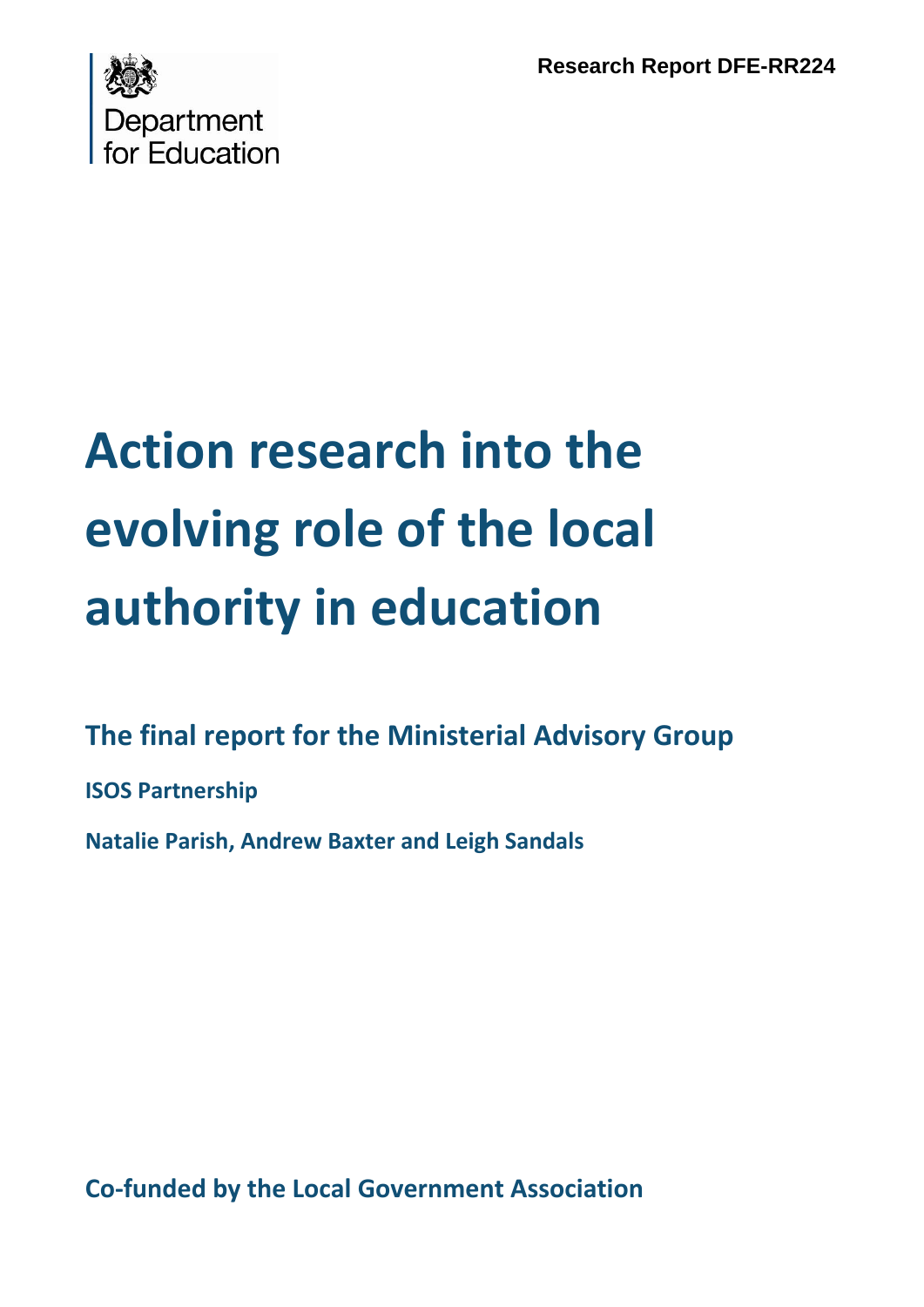The Department for Education and the Local Government Association commissioned this research to provide evidence to the Ministerial Advisory Group on the Role of Local Authorities. A steering group made up of representatives from local government, Academies, Academy sponsors, National College for School Leadership, Department for Communities and Local Government and the Department for Education oversaw the project.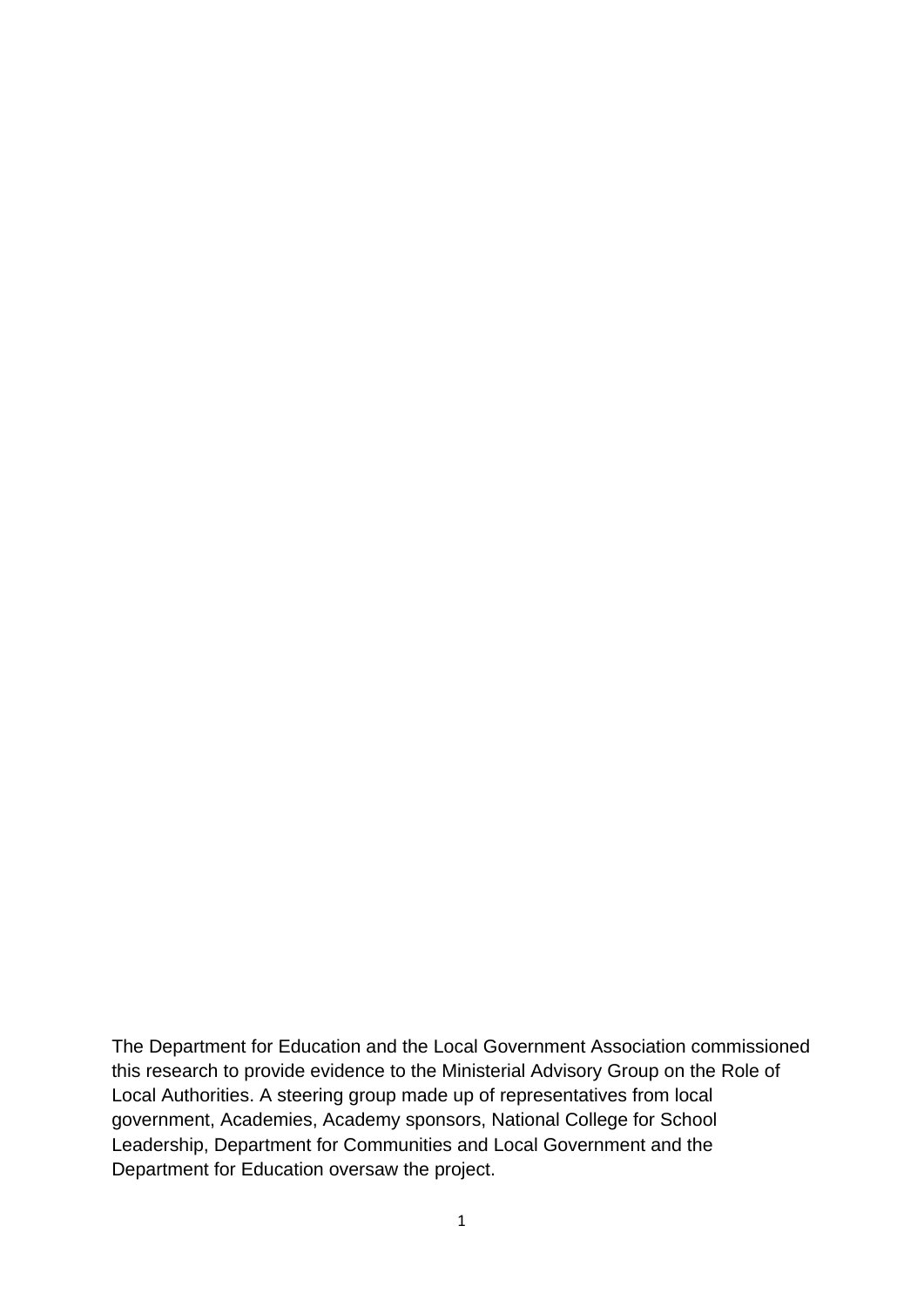## **Contents**

| <b>Executive summary</b>                                                 | p. 3  |
|--------------------------------------------------------------------------|-------|
| Part 1: The context and strategic response                               |       |
| Introduction                                                             | p. 16 |
| The action research process                                              | p. 17 |
| The context in which local authorities are working                       | p. 19 |
| Local authorities' strategic response to a more autonomous school system | p. 21 |
| How schools are responding to the evolution of the local authority role  | p. 31 |
| How local authorities are developing into a new role                     | p. 32 |
| Part 2: Ensuring a sufficient supply of school places                    |       |
| Current issues and challenges                                            | p. 35 |
| <b>Emerging local solutions</b>                                          | p. 39 |
| <b>Part 3: School improvement</b>                                        |       |
| Current issues and challenges                                            | p. 51 |
| <b>Emerging local solutions</b>                                          | p. 57 |
| Part 4: Supporting vulnerable children                                   |       |
| Current issues and challenges                                            | p. 78 |
| <b>Emerging local solutions</b>                                          | p. 82 |
| <b>Part 5: Looking forward</b>                                           |       |
| <b>Emerging issues</b>                                                   | p. 90 |
| Conclusion                                                               | p. 91 |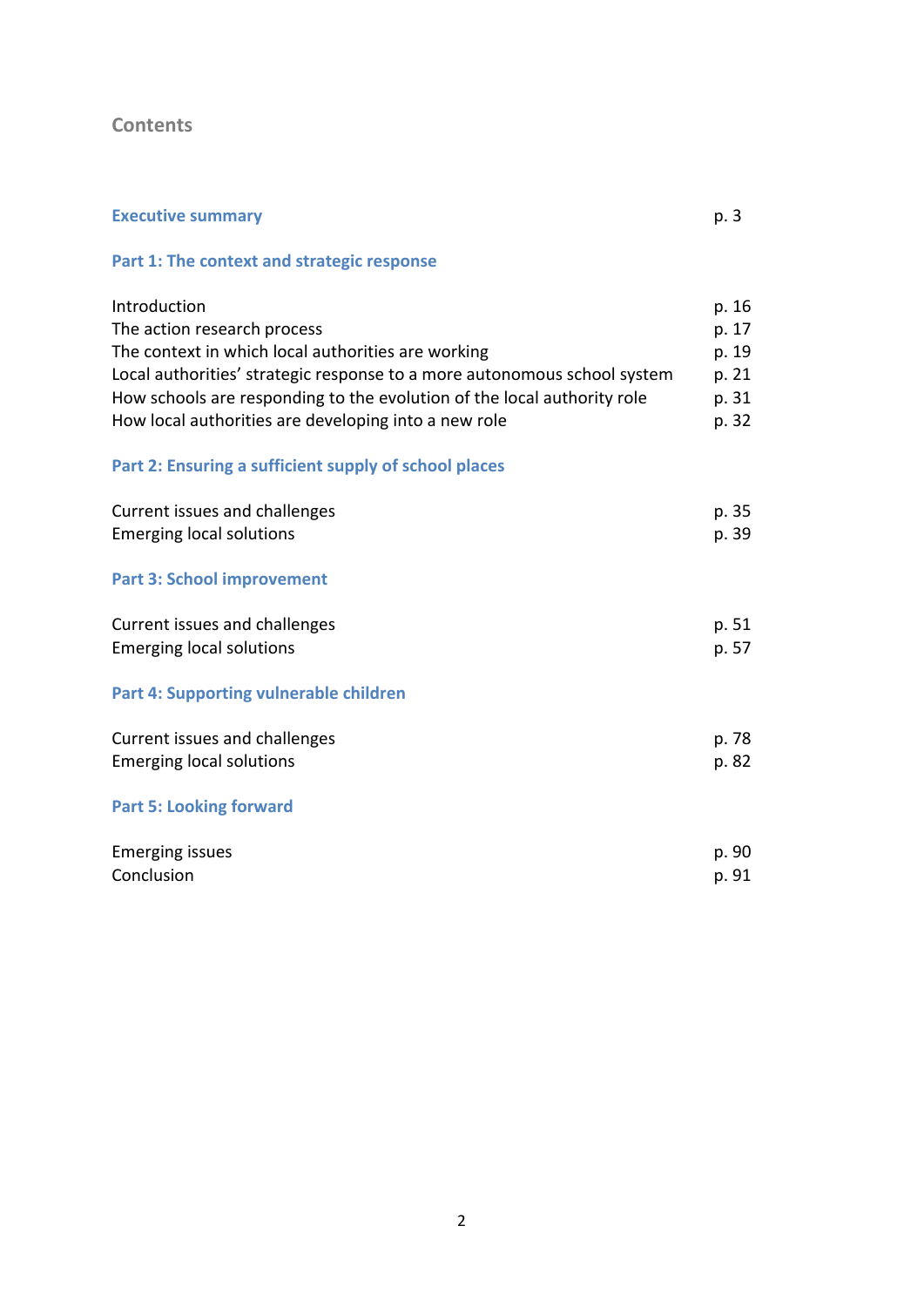#### <span id="page-3-0"></span>**Executive Summary**

The purpose of this research has been to explore how local authorities are evolving and adapting their role to meet the needs of a more autonomous education system. The particular focus of the research has been on three core responsibilities of the local authority in education:

- **1.** Ensuring a sufficient supply of school places
- **2.** Tackling underperformance in schools and ensuring high standards
- **3.** Supporting vulnerable children.

There has been considerable, and useful, discussion in the system about what the function of the middle tier and local authority should be in the future, but this research does not aim to second‐ guess that ongoing policy debate. Furthermore, just as local authorities are evolving in the context of a new education landscape, so too have schools been contending with how their role as systemleaders develops. However it has been beyond the scope of this project to examine this schools‐led transition in detail. Instead its purpose is to provide a picture, drawn from a small number of local authorities from across the country, of how, right now, local authorities are practically responding to the challenges and opportunities afforded by a more autonomous education system.

Nine local authorities were selected to take part in the action research, based on criteria which were designed to ensure a broadly representative sample.<sup>[1](#page-3-1)</sup> The selection included authorities with a high percentage of well‐established academies, authorities with a high percentage of newly converted academies, authorities with a rich diversity of schools including academies, free schools, and teaching schools, and authorities with a high proportion of community, voluntary aided and voluntary controlled schools.

The action research took places in two broad phases. In the first phase, from November 2011 to February 2012, fieldwork visits to each of the local authorities were carried out alongside interviews with national stakeholders in order to develop a snap-shot of how local authorities were responding to the changes in the education system and a sense of emerging opportunities and challenges. The findings of this phase of the research were published in an interim report.<sup>[2](#page-3-2)</sup> In the second phase of the research, from March 2012 to June 2012, the focus shifted to action learning. In practical terms this meant that the local authorities were organised into two groups or "action learning sets", broadly configured around areas of common interest and challenge. Each authority was encouraged to identify one or more areas of focus for the duration of the research that they would work on. Each action‐learning set met twice together as an opportunity to share practice, identify successes

<span id="page-3-1"></span> $1$  The nine local authorities were Bolton, Bristol, Gloucestershire, Hertfordshire, Middlesbrough, Oxfordshire, Thurrock, Warwickshire and Westminster. Unfortunately Westminster were not able to commit to the second phase of the action research due to other time pressures, therefore the second phase of the research proceeded with just eight local authorities. <sup>2</sup> The interim report can be accessed at

<span id="page-3-2"></span>

[http://media.education.gov.uk/assets/files/doc/m/action%20research%20interim%20report%20%20%20febru](http://media.education.gov.uk/assets/files/doc/m/action%20research%20interim%20report%20%20%20february%202012.pdf) [ary%202012.pdf](http://media.education.gov.uk/assets/files/doc/m/action%20research%20interim%20report%20%20%20february%202012.pdf) and [http://www.local.gov.uk/web/guest/home/](http://www.local.gov.uk/web/guest/home/-/journal_content/56/10171/3480152/ARTICLE-TEMPLATE)‐ [/journal\\_content/56/10171/3480152/ARTICLE](http://www.local.gov.uk/web/guest/home/-/journal_content/56/10171/3480152/ARTICLE-TEMPLATE)‐TEMPLATE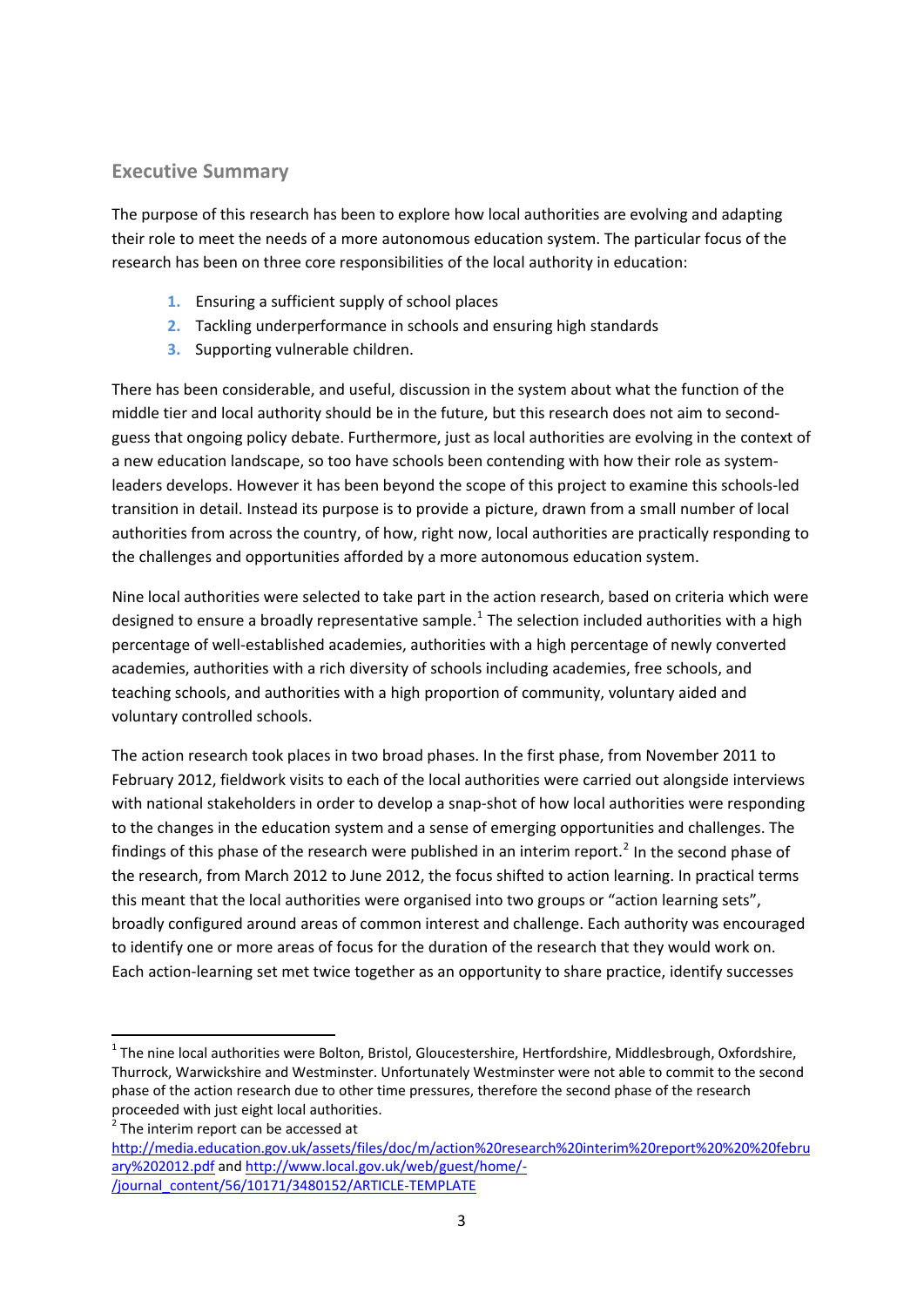and challenges, and benefit from each others' expertise. This final report captures the findings that have emerged from the action research process.

#### **Strategic vision**

All the local authorities taking part in the research had recognised and sought to respond to the vision for a more autonomous and self‐improving school system, and they demonstrated a clear commitment to enabling schools, irrespective of their status, to lead their own improvement. In many cases this increasing autonomy was viewed as the next stage in a much longer process of transition, rather than a very rapid transformation simply associated with the growth in academies. Indeed, the delegation of increasing powers and responsibilities to schools is something that many of the local authorities involved in the research have actively encouraged for a number of years. Overall the eight local authorities felt confident that they had established a coherent vision about how they could work with schools to support the quality of education over the next period, and that key partners were signed up to this. However, they all also recognised that they were going through a period of transition and that none had yet reached the end of that journey.

Some particular tensions and challenges emerged for local authorities as they focused on redefining their responsibilities. All the local authorities are currently working in the context of a mixed economy of schools, typically with a high proportion of academies in the secondary sector and a much smaller proportion in the primary sector. Continuing to balance the demands of being a maintaining authority, and the responsibilities that that entails, with the development of a different type of role as a facilitator and enabler within a more diverse and devolved school system is a tension that had been felt quite acutely in some instances. It is certainly the case that, in the context of ongoing budget cuts, tighter focus and prioritisation on the part of local authorities is a subtext that underlies all other activity.

Local authorities have also wrestled with achieving the right balance between speed and comprehensiveness. There is an appetite to maintain momentum, and a real urgency expressed by some maintained primary schools, in particular, to establish greater clarity around the level of support, challenge and engagement that might be available from local authorities in the future. However, the action research has clearly demonstrated this is not a process that can be rushed and still be successful. There is a real danger that in developing a local vision, and defining the responsibilities, both individually and jointly, of the local authority and schools, the final result is a superficial consensus to which everyone can sign up simply because it fails to tackle the really difficult questions. The local authorities participating in the action research have recognised that unless they engage with the detail that sits behind the high‐level aspirations, and really be precise and specific about what this means for their role, and the interface with local schools and other partners, the resulting "agreement" might quickly become meaningless.

An associated challenge, is the extent to which this dialogue about the local role of the middle tier is led by local authorities or by schools. In many ways the dialogue is about those functions that extend beyond what a school can achieve individually, and is focused on responsibilities that schools need to work together to discharge and where external input beyond the school is beneficial. It is therefore right that the local authority should play a key role in leading the dialogue. However, some of the local authorities taking part in the action research have observed and reflected that at times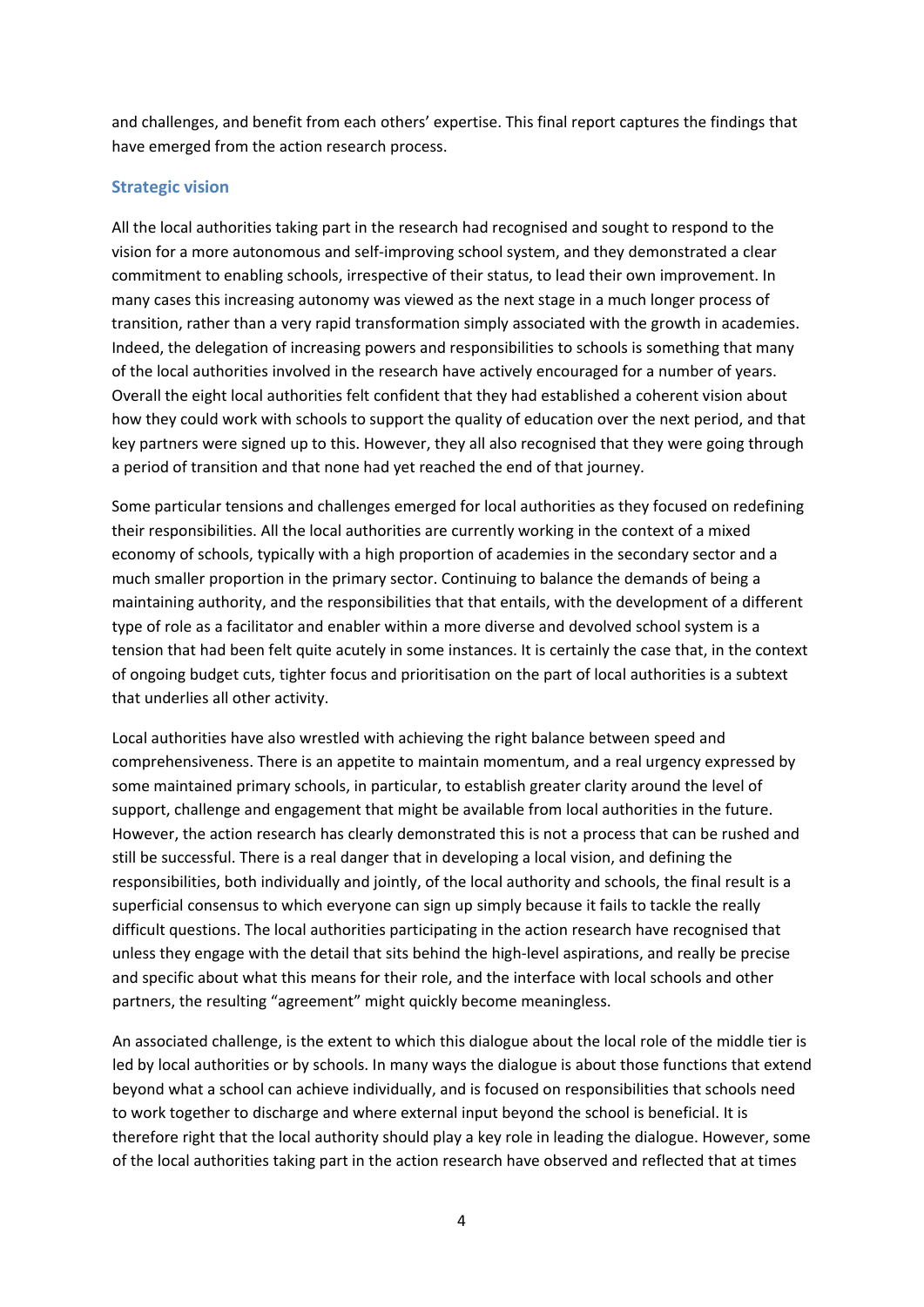they need to deliberately step back and not try to secure the solution to a difficult issue which requires coordination and commitment among schools, and instead allow schools space to arrive at a solution themselves. This can be a more time consuming process, but ultimately may lead to a consensus which is more binding on schools as participants.

A consistent reflection of the local authorities taking part in this research is that in the new world, 'relationships are king'. They recognise that without the power to direct schools over particular issues, their ability to carry out certain functions is likely to depend on their capacity to motivate, persuade and exercise principled leadership. The primacy of relationships in the new landscape carries the risk that the effectiveness with which the education system operates in the collective interest of children and young people could become too dependent on specific individuals who are in post and who have developed effective ways of working together over a period of time, and therefore too prone to disruption when those key individuals move on and relationships have to be created afresh.

Schools, too, are very clear that the future of the education system lies in the strength of their partnerships, and it is encouraging that schools are mobilising themselves to capitalise on these opportunities. For some, the chance to strengthen existing partnerships was one of the main attractions of becoming an academy. The range of partnerships, from teaching schools alliances, to individual federations, transition groups, and subject networks, is very broad and speaks volumes of the vibrancy and dynamism of the school system. However, headteachers are also aware that these partnerships can be fragile and very dependent on the good will of the individuals involved. To counteract this, a lot of consideration is being given, by local authorities and schools, to local governance mechanisms that bring key partners together around specific issues or decisions, that demonstrate their worth to those involved, and that create a sense of moral obligation that makes it difficult for schools to "opt out" of decision making processes that serve the collective interests of children and young people.

Through the course of the research three distinct 'roles' for how local authorities are exercising their responsibilities in relation to ensuring a sufficient supply of school places, tackling underperformance in schools and ensuring high standards, and supporting vulnerable children have emerged. These roles can be summarised as the local authority as a convenor of partnerships; the local authority as a maker and shaper of effective commissioning; and the local authority as a champion for children, parents and communities. These provide a helpful lens through which to view the emerging practice of local authorities.

#### **Ensuring a sufficient supply of school places**

One of the chief concerns of local authorities identified in the interim report, and reinforced here, are the challenges associated with ensuring that school places match demand in a system in which, with the growth in academies, many more schools are free to set their own admissions numbers. There are two particular issues which have been highlighted by the action research. The first is how to increase the supply of places when demand rises, and the second is how to manage the consequences of oversupply.

With increasing numbers of primary aged pupils nationally, and a significant concentration of growth in urban areas, the challenge of meeting the increased demand for places is affecting large swathes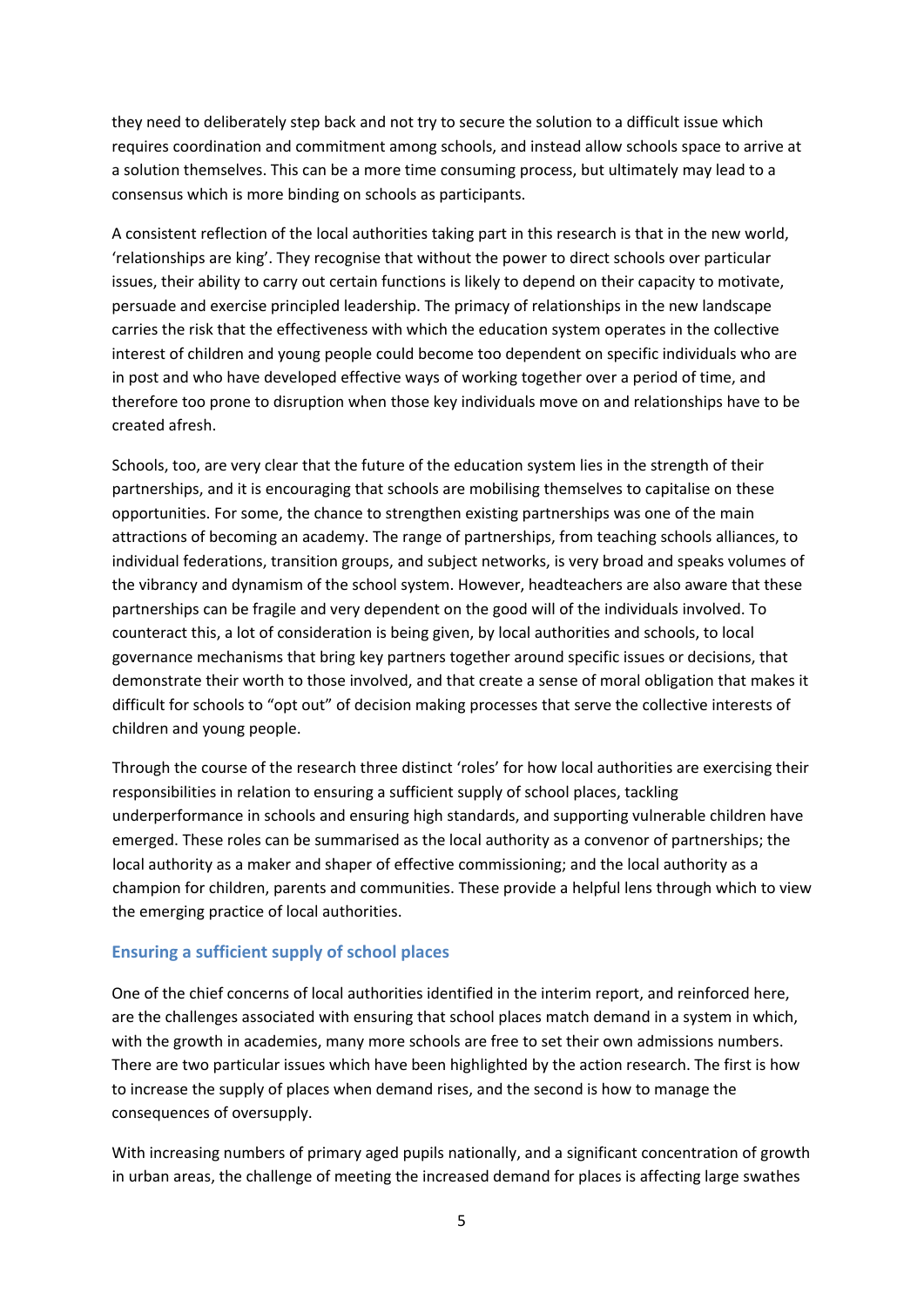of the country. The specific issues are created by demographic pressures, but the coincidence of this trend with a period in which schools are exercising greater autonomy in terms of determining pupil numbers makes it more difficult for local authorities to plan ahead effectively. It is also the case that in around five years the current bulge in primary numbers will feed through into the secondary sector. As there is a far higher proportion of academies in the secondary sector, some of the challenges being experienced now could become much more acute when translated to the secondary phase. In areas where the demand for places is rising sharply, particularly at primary, there is some evidence that academies are using their freedom to choose not to expand or community schools are looking to academy status as a means of avoiding expansion in the future. Schools have a range of very valid individual reasons for these decisions, including respecting the wishes of existing parents at the school for a particular size and style of education, the belief that expanding would compromise their effectiveness and quality, and being unwilling to expose the school to the financial risk of not being able to completely fill a new form of entry. These decisions make complete sense for an individual school, but in some cases the combined effect of many individual school decisions can lead to a shortfall of places in a particular area.

Where supply outstrips demand, for example as a result of a school expanding or a new school entering the market, a potential consequence may be that a neighbouring school becomes unviable and has to close. This is an important element in the government's agenda to drive increased quality in the education sector through the mechanism of parental choice. However, it also poses challenges for local authorities in managing the consequences of oversupply. The first issue is that, historically, the process of school reorganisation which might lead to federation, downsizing, academisation or closure of a school that has become unviable has not always been handled, either locally or nationally, with sufficient speed and purpose to ensure that the education of children at the school in question does not suffer. A real concern raised by local authorities in the action research is that it is not currently clear who will be responsible for overseeing the necessary school re-organisation in the event that a stand‐alone convertor academy becomes unviable, if the individual governing body does not have the capacity or inclination to take the difficult decisions needed without external support.

A second associated issue for local authorities is how they can safeguard the interests of pupils, parents and communities in circumstances where the planned expansion of one school places the viability of another school at risk, but closure of the school is not a good solution. This might be because the school is a good school, because closure would leave a particular community without a local school, or because demographic projections suggest that a school would again be needed on the site within a few years. Far from being a hypothetical case, the eight local authorities involved in the research have yielded two instances where this is already happening. Both these examples are where new Free Schools are opening and creating a significant new influx of places. While many local authorities welcome the capacity and diversity that Free Schools can offer, there is a concern that the short notice that local authorities sometimes receive in relation to Free School applications from the Department for Education can make forward planning difficult and lead to abortive work.

A further specific and complex aspect of the place planning agenda is in determining the pattern of post‐16 provision. The particular challenges post‐16 relate to the need to plan place provision across a very diverse partnership of providers, in a context where the autonomy of many of these providers is well established. Local post‐16 partnerships are also contending with changes in the profile of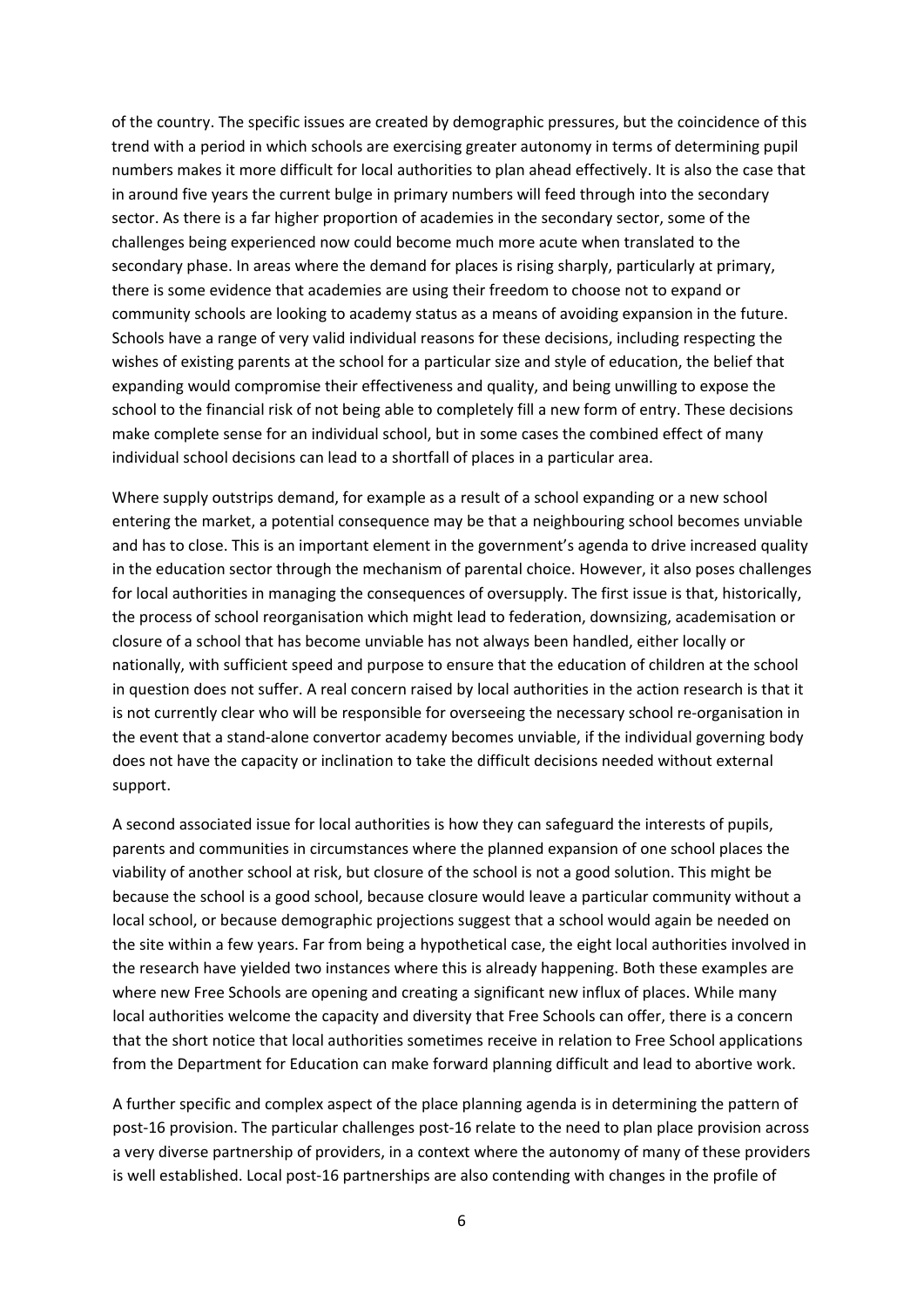demand created by the raising of the participation age, rising youth unemployment, shifting demographics and significant changes to qualifications. The diversity of the post‐16 landscape is also increasing, with new Studio Schools and University Technology Colleges offering exciting opportunities to expand the range of options for young people, but requiring adjustments on the part of local schools and other providers.

Local authorities and schools together are finding a range of different ways to tackle the challenges related to place planning in a more autonomous system. One key strategy employed has been to reshape the negotiations around school expansion to give headteachers greater ownership of the agenda. This means facilitating an open and transparent dialogue between schools about the implications of setting their admissions numbers, and devolving responsibility for collective rather than individual decision‐making to groups of schools. In one local authority they have trialled bringing together partnerships of headteachers in areas where there are particular peaks and troughs in demand, presenting them with the data, and supporting them to arrive at a joint conclusion about where expansions would be required. Although just a small‐scale trial this has proved a smoother and more constructive process than individual bilateral discussions with headteachers that were held previously. Another authority used its expertise in forecasting and analysing data to highlight forthcoming issues in terms of demand for places and used that as a way to stimulate headteachers to plan collectively. Where demand is rising, a number of authorities have also engaged strategically and productively with potential Free School promoters in order to incentivise applications for new and high quality schools in the specific areas where they are needed.

#### **Tackling underperformance in schools and ensuring high standards**

A key tenet of the schools white paper is that the driving force for improvement in the education system should come from schools themselves. This means schools taking active responsibility for their own improvement, but also playing a role in supporting the improvement of other schools in the system. The opportunities for school-to-school improvement arising out of the new education landscape are significant, and both schools and local authorities are excited about the potential for transformation. One of the great strengths of the model is that it is a bottom‐up approach to change – drawing on the existing skills and capacity of teachers and leaders in the school system. Many of the headteachers interviewed for the research have highlighted these opportunities for school-toschool support as one of the most significant benefits arising out of the new education landscape, and are of the opinion that much more teaching and learning activity is now growing organically out of schools, than being delivered "from above". The potential for innovation and informed sharing of good practice is therefore very great.

Nonetheless, local authorities continue to hold a democratic accountability for securing good outcomes for all children and young people in a local area, and a statutory duty in exercising their education and training functions to do so with a view to promote high standards and promote the fulfilment of learning potential. In this context, the question for them is how to ensure that a schoolto-school support model is coherent and comprehensive and not piecemeal; that every school has a wide range of high quality support to draw upon and that every school receives the informed external support and challenge that is crucial in securing improvement or sustaining outstanding quality.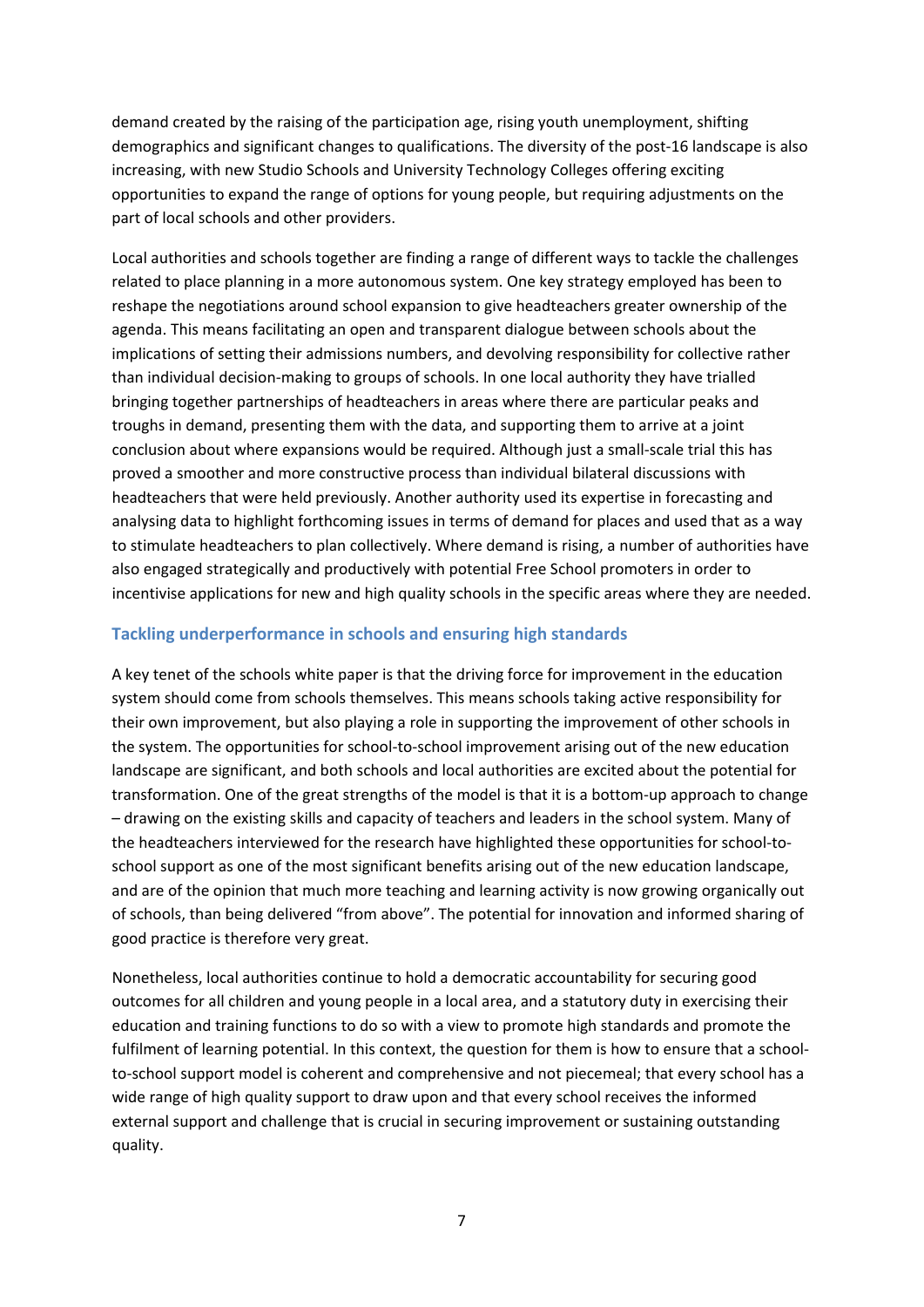In a more diverse and devolved education system the capacity of schools and sponsors to access effective school improvement support from other schools and external providers is a critical element in ensuring a self-improving system. Headteachers and academy sponsors who have contributed to the action research were generally confident about their ability to source and commission highquality support for school improvement and in general local authorities share this view. However, authorities were less sure about the ability of primary schools to do so, particularly emphasising the need to build the understanding of primary schools in relation to the commissioning cycle, so that they can be confident in carrying out all elements from effective needs analysis through to robust quality assurance.

It is clear from the action research that teaching school alliances are rapidly becoming a very important route for schools to source high quality support from other schools in their local area, and as they grow in number may provide the underpinning infrastructure which ensures *all* schools can access the support they need. In some local authorities their positive and strategic engagement with teaching schools can lead to strong collaborative partnerships. In the best examples, local authorities have been invited to become members on the boards of teaching school alliances and are using this as an opportunity to contribute to their strategic direction. They are also working with teaching schools to provide technical support; to help them broker relationships with other schools and partners; to provide and interpret data, to signpost schools to the training and support that the teaching school offers; to commission programmes and training from the alliance; and to help them identify the schools locally which are most in need of support.

However, it is clear from the feedback of teaching schools nationally that not all local authorities are able to play such a productive role. It is also apparent from the action research that local authorities, while seeing the huge potential of teaching schools, continue to have some misgivings. Specifically, they are concerned that teaching school designation can be fragile because it is tied to an individual headteacher who might move on. This means that significant ongoing investment in an alliance infrastructure could be wasted and that the benefits that a teaching school alliance brings over individual school-to-school support, namely the systematic and comprehensive nature of the offer, might prove to be fleeting.

While, broadly, local authorities were confident about the capacity within a more autonomous education system for schools to access high quality support, they identified a number of concerns in relation to how underperformance or poor performance might be tackled in future. The first is an anxiety about whether, in the future, local authorities will continue to have sufficient capacity to effectively support and challenge their maintained schools, given the reductions in local authority school improvement capacity. This is certainly a risk that was flagged by some of the headteachers who participated in the research whose perception was that local authority school improvement teams had been stripped back to the core and that, in the process, some long‐standing expertise had been lost.

The second challenge is how to ensure that school-to-school support is a really effective means of driving improvement in schools which are failing or underperforming. The pragmatic experience of the local authorities and schools involved in this action research suggests that school‐to‐school support mechanisms are far more effective when they are sharply brokered and robustly held to account by someone external to the two schools involved. A question raised in the interim report,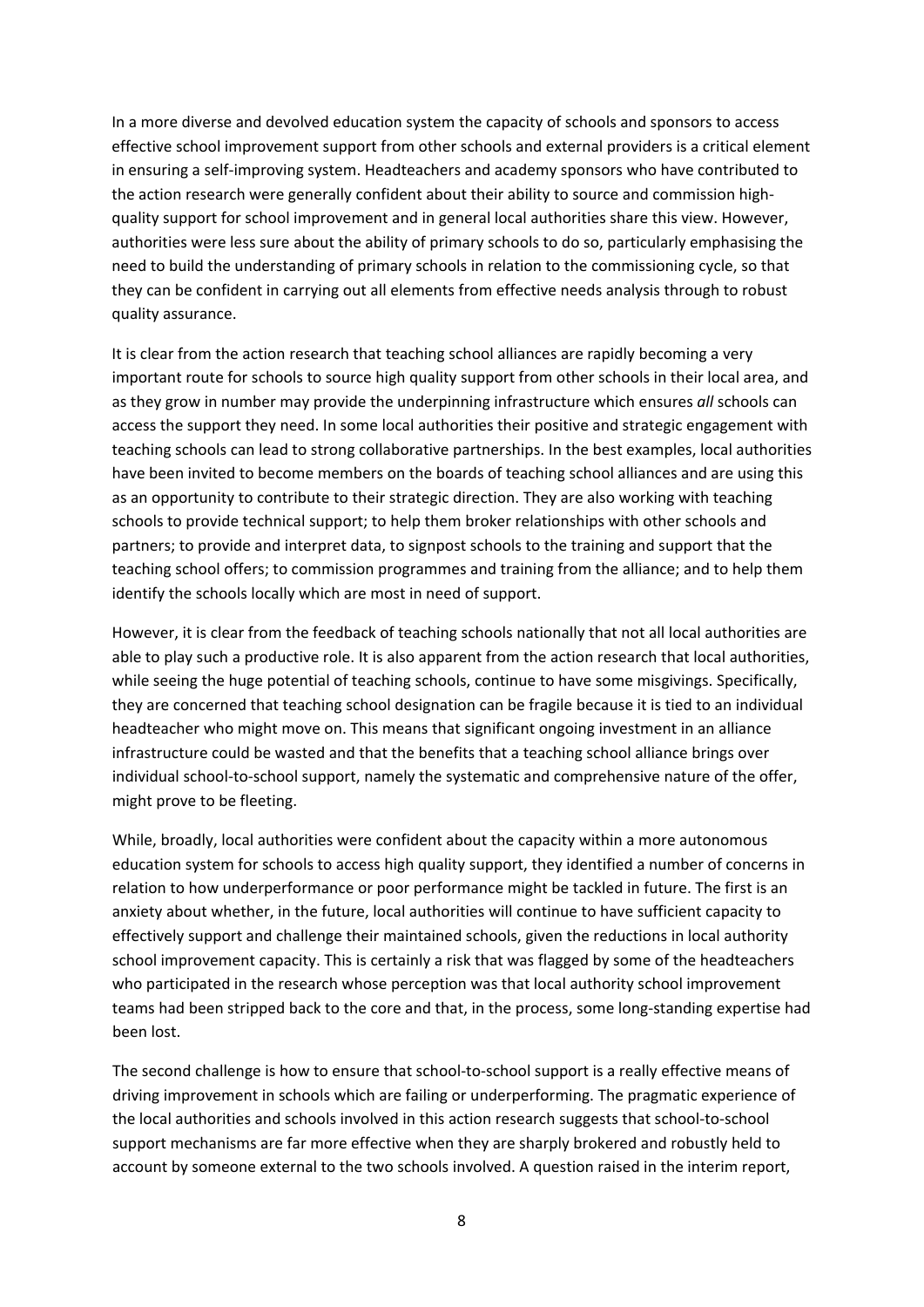and which has continued to be a theme throughout the action research, is who would continue to play that brokerage and accountability function in a fully devolved system? A number of headteachers who were interviewed for the research concurred with the view that schools can find it very difficult to challenge each other, unless that challenge is invited or objectively brokered in by a third party. For example, one teaching school headteacher remarked that school‐to‐school challenge works well if the head is open to this and sees it as a professionally valuable experience, but felt that most of the schools which need to be challenged are in that position because the head is defensive or complacent and therefore unlikely to be open to challenge from a peer.

The third issue is more systemic. A key anxiety for local authorities, also echoed by some national stakeholders and schools, is whether there is sufficient shared intelligence in a more autonomous school system, in which support and challenge is accessed from a range of different sources, to spot the signs of declining performance in a school before it impacts on results. Headteachers pointed to the fact that it is the least self‐aware school leaders who are least likely to seek external challenge and most likely to be susceptible to declining performance. This is particularly a risk for maintained schools in those authorities which have had to very significantly scale back their school improvement capacity and for convertor academies which are not part of a wider chain or multi‐academy trust. A related challenge is where evidence of poor performance or declining performance in stand‐alone convertor academies becomes apparent, whose responsibility it is to tackle this? In the first instance it will be for the academy trust, which in many cases will essentially be the same as the school's governing body, to take action. But if they should prove unable or unwilling to turn the school around, it is not yet clear what the mechanisms are to secure improvement.

The final challenge is the ability of local authorities to work effectively with the Department for Education and other partners to broker in a sponsor to take on schools that are failing. Many local authorities are now looking to actively engage sponsors to shape the pattern of provision in their local areas. In particular, they are keen to build good relationships with a small number of sponsors who can develop a deep understanding of local needs and contexts, and where sponsored chains and federations can help to cement relationships between schools locally. One of the frustrations expressed by local authorities is a perceived lack of clarity in how the Department for Education goes about lining up a sponsor for a poorly performing school, the criteria that are used to determine selection, and the contribution, if any, that the local authority is expected to make to the dialogue.

Again, the action research has provided evidence of how local authorities are responding to these opportunities and challenges. The policy context and the experience of the local authorities taking part in the research make clear that to a great extent the future for school improvement lies in the ability of schools to support each other successfully. The emerging good practice illustrates how local authorities can facilitate and contribute to a vibrant system of school-to-school support. Many local authorities are working with schools to maintain opportunities to address improvement issues as 'a local family of schools', brokering effective school-to-school partnerships to address underperformance and halt declining performance, supporting the creation of academy‐led federations to turn around failing schools, and actively promoting the conversion of schools to academy status as part of multi‐academy trusts. Local authorities are also refining their own traded services, creating opportunities for schools to engage in the leadership and governance of local authority traded services, and supporting schools to navigate and quality assure the full range of additional services available from other providers. Finally, local authorities are also taking the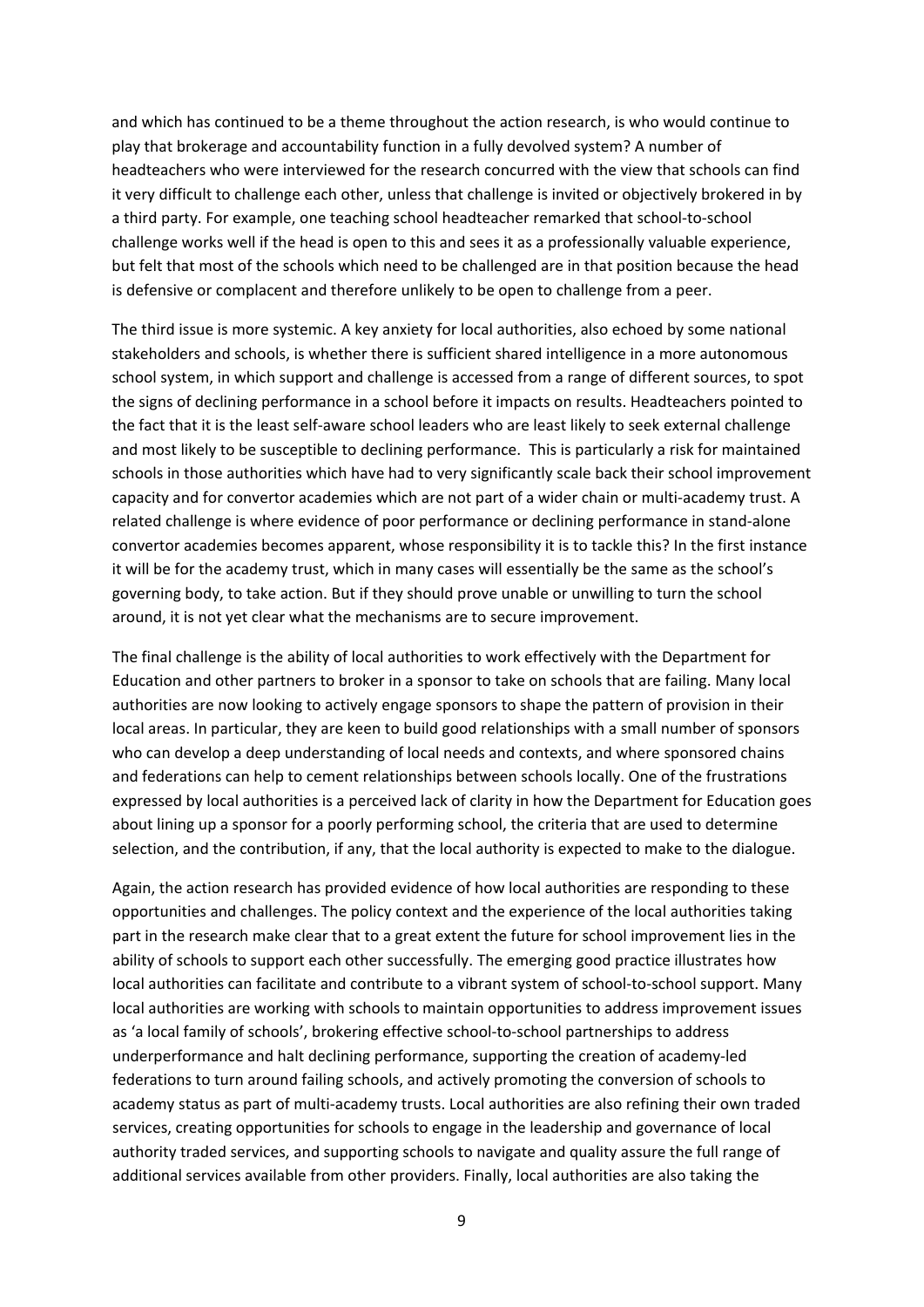opportunity to more tightly define what it means to be a champion of pupils and parents in an autonomous system, and the specific implications this might have for the roles of members of and officers, and the relationships between local authorities and schools, including academies.

#### **Supporting vulnerable children**

An important observation from the action research is that, overall, authorities appear to be less confident that, together with schools, they will continue to be able to able to offer good quality support for the most vulnerable children than they are in their capacity to establish a strategic direction, ensure a sufficient supply of school places or contribute to school improvement. Local authorities' concerns broadly relate to two main areas of activity– the first is securing a good quality school place for every vulnerable child and the second is how to ensure every vulnerable child receives the best possible combination of services and support to enable them to succeed.

Schools' participation in local Fair Access arrangements is critical to ensuring that a good quality place is available for every vulnerable child. The interim report found that, in general, in those areas where Fair Access Protocols were seen as objective, fair and transparent schools were continuing to engage with them well. However, where Fair Access had not historically been administered successfully schools had been swift to disengage from the process. As the action research has progressed, local authorities have expressed increased anxiety as to whether Fair Access arrangements will continue to hold strong even in those areas where they have historically been effective. There is a fear among some local authorities that the climate of increased autonomy could lead to individual schools deciding to "opt out" of taking their fair share of students who face multiple challenges and are consequently hard to place. Some local authorities also reflected that the pressure of forced academisation for schools at or near the floor target increased their reluctance to accept pupils who might have a negative impact on the school's results. A further complicating factor is that disputes with academies which are escalated by local authorities to the Education Funding Agency are not being resolved quickly enough.

However, despite these anxieties, evidence from the action research continues to suggest that the issue of whether schools engage effectively in fair access arrangements appears to have more to do with the individual motivations of headteachers and governors, and their commitment to principles of inclusion, than it has to do with whether a school is an academy or a local authority school. Headteachers engaged in the action research suggest that schools clearly recognise the need to have transparent and objective fair access arrangements that work well and to which all schools are committed, and that the way local authorities approach the task of convening Fair Access partnerships can have a critical role in supporting their future success.

In terms of securing the right support that will enable vulnerable children and young people to succeed, local authorities believe that schools are not as confident in commissioning services for the most vulnerable pupils as they are in commissioning services for school improvement. Furthermore there appears to be a narrower and less well‐established range of provision in many areas for vulnerable children and young people than there is for school improvement more generally. To some extent headteachers reinforced the view put forward by local authorities. While many would attest to being confident commissioners in this area, they often concurred with the view that the range of potential support services was too limited. Some headteachers also pointed to the greater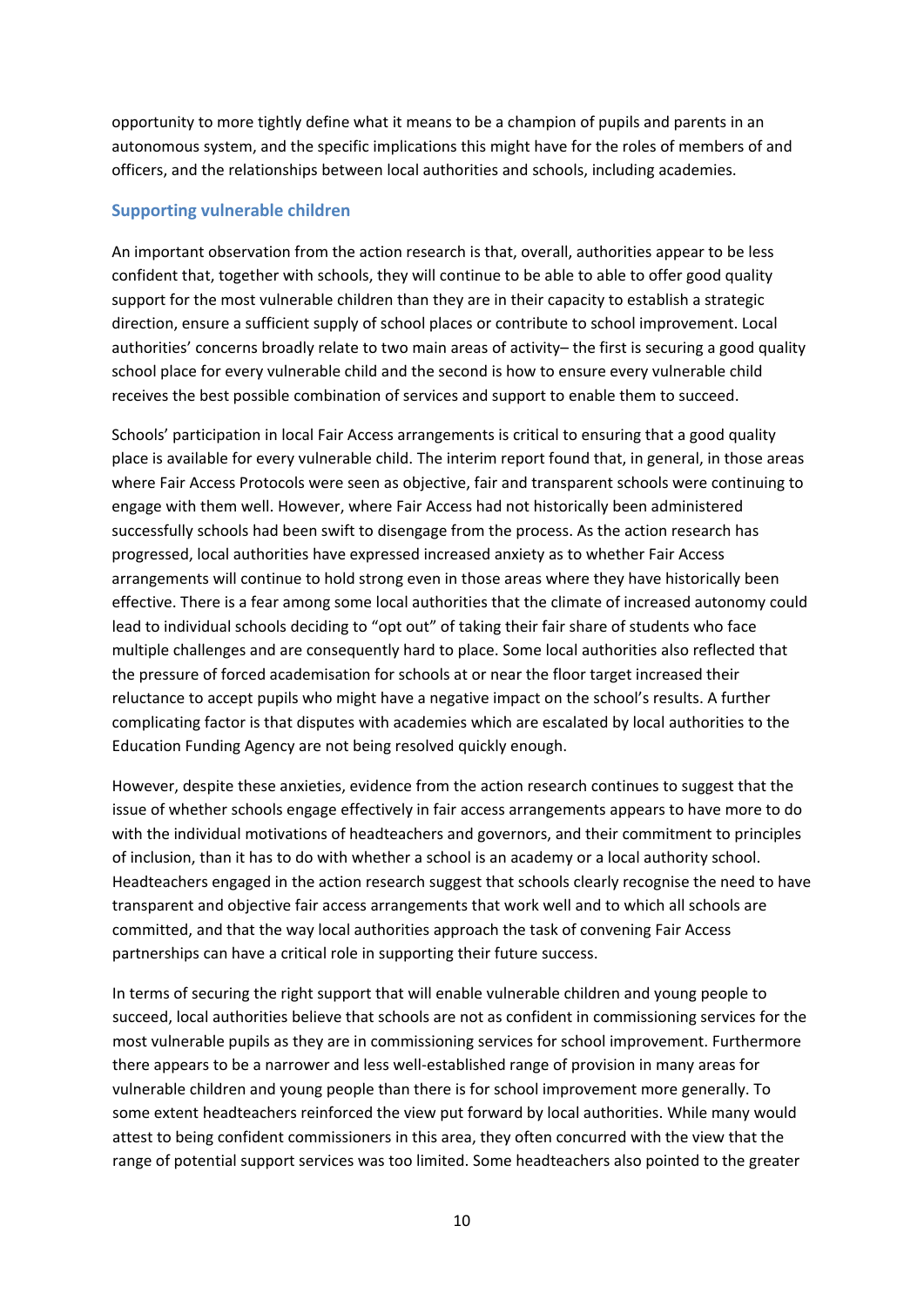challenges associated with successful commissioning for vulnerable children. In addition to their concerns around schools' ability to commission successfully for vulnerable children, local authorities were also wrestling with the difficulties of restructuring their own services for vulnerable children with the devolution of a greater proportion of centrally retained funding to schools and trying to continue to join up services for vulnerable children and families in the context of a much more diverse system.

Despite the significant concerns raised in relation to supporting vulnerable children, some local authorities and schools have worked together to develop highly effective strategies for not just sustaining, but improving the quality of their provision for the most vulnerable in the context of a more autonomous system. One local authority has, in partnership with their schools, completely refreshed their approach to Fair Access so that there is a far greater emphasis on preventing exclusions, more transparency about how vulnerable children are placed, and greater ownership of the agenda by headteachers. Another local authority has pioneered the delegation of both funding and responsibility for preventing exclusions and commissioning alternative provision to partnerships of schools. A third local authority has worked with schools to completely review their commissioning of SEN support bases to be sharper around outcomes and to set clearer expectations on both sides.

#### **Emerging issues**

This action research has taken place during a period of very significant financial, policy, contextual and demographic change. It has focused on practical solutions that local authorities have put into place to address some of the immediate challenges that emerged as a result of the first wave of mass conversion of schools to academies, and which were outlined in the interim report. However, as the action research has progressed new issues and themes have emerged, the implications of which are still not clear. The first issue is that the "mixed economy" of schools in which local authorities are working is changing all the time. As increasing numbers of schools opt to become academies, local authorities will need to be sufficiently flexible to adapt. A second key area of change is the impact that the new Ofsted inspection framework will have on the system. It is likely that, as the bar has been raised, more schools over the next year will enter categories of concern leading to a possible further surge in the creation of sponsored academies. It is also possible that some of the newly created convertor academies that were previously good or outstanding will receive a less favourable inspection outcome. These will be important tests for the new system of how schools, local authorities, sponsors and the Department for Education can work together to secure rapid improvement.

The third and final significant change is the recently published consultation on moving towards a national funding formula and introducing significant reforms to how funding for children and young people with high needs will be managed. To some extent the new funding arrangements resonate well with the local authority's emerging roles as a convenor of partnerships, as a maker and shaper of effective commissioning and as a champion of children and young people, and given the early consultative nature of these proposals it is impossible to be definitive about what the implications of the changes might be. However, local authorities have some significant concerns about the tighter restrictions on priorities for which the Schools Forum can decide to centrally retain funding. There is also some uncertainty about the implications of the new high-needs funding proposals on local authorities' ability to commission flexibly for children and young people.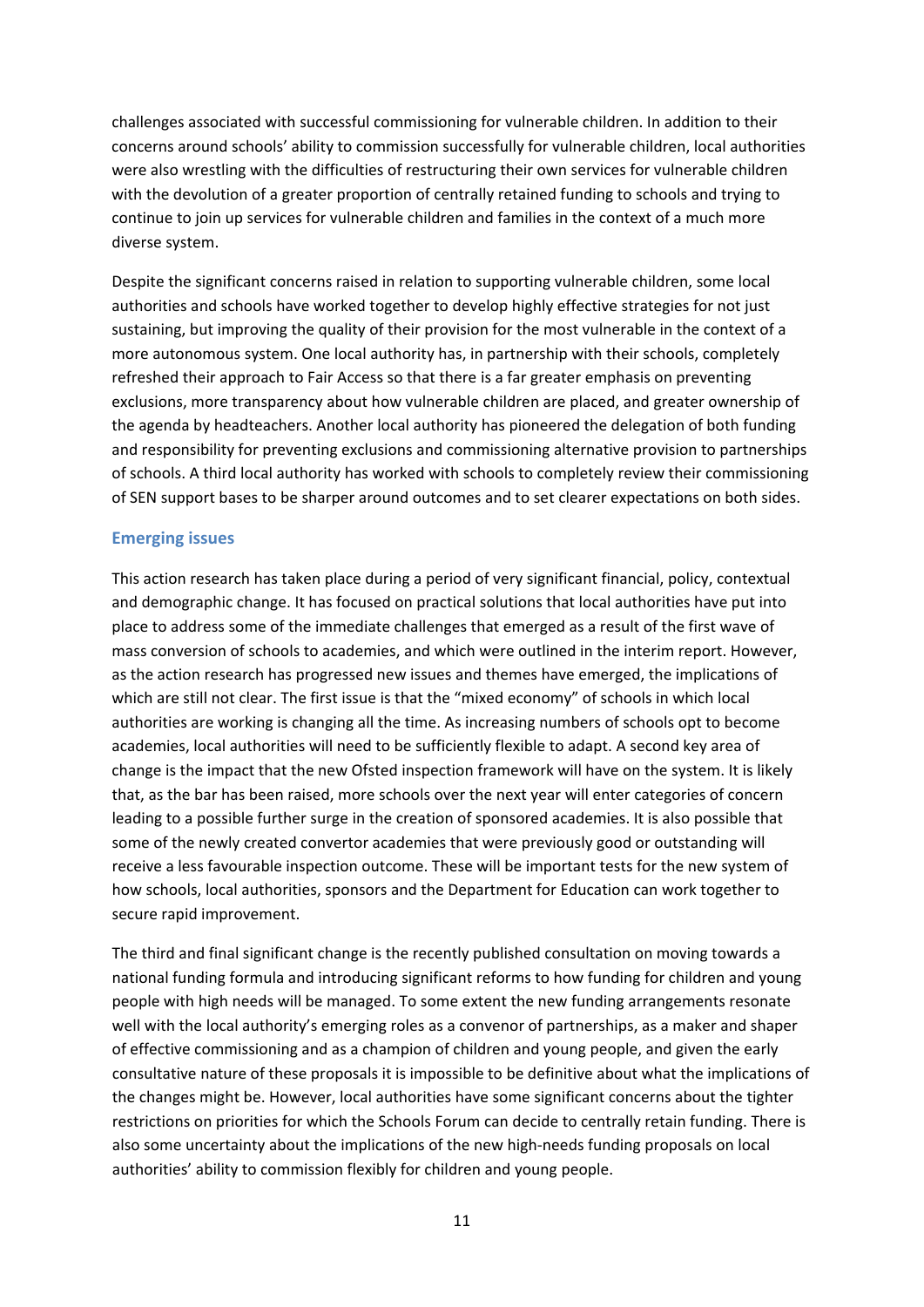#### **Conclusion**

Overall the evidence in this report suggests that in many cases local authorities and schools, working together, are creating local solutions to some of the challenges that have arisen as a result of the new education landscape and are at the same time finding ways to maximise the opportunities. The first part of the conclusion to the report therefore summarises some of the key emerging messages for schools and local authorities about how they might approach this period of transition and what effective practice may look like. However, the research also points to issues and challenges which, so far, have not proved amenable to local solutions and where some additional clarity, further action, or ongoing reflection may be needed on the part of national government and its partners. These are summarised in the second part of the conclusion. These messages, for local and national partners in education, are reproduced below:

#### *Key messages for local partners in education*

The action research strongly suggests that there are some emerging areas of good practice which local authorities might find helpful to consider as they make the transition into a new role and set of responsibilities:

- Be systematic in working through, with schools, where the local authority can add most value in the new education landscape, prioritise what to focus on and then confidently inhabit the space agreed. Seize the agenda, rather than be apologetic and wait for instruction.
- Treat schools as partners and leaders in the education system, and provide the space for them to develop solutions to community-wide issues that are owned by schools.
- Where existing relationships with schools are strong, begin to develop the governance mechanisms and, if appropriate, more formal partnerships with and between schools so that good relationships have a life beyond the particular individuals involved at any one time. Where relationships with schools are not strong, then take immediate action to turn these around as a matter of priority.
- Look for quick wins to demonstrably contribute to the resolution of new and pressing issues that are emerging as a result of the changing education system. This will help address the concern that there is too much theory and not enough action.
- Focus on co-creating, with schools, a local education culture based on a clear moral purpose and identify the headteacher advocates who can lead that process. Work with schools to support the conditions in which headteachers are prepared to challenge each other to take decisions which are in the collective interest of pupils in the wider community as well as the interests of pupils and parents at their school.
- Find mechanisms to learn from other local authorities, to avoid re-inventing the wheel at a point when all local authorities are wrestling with a similar set of issues.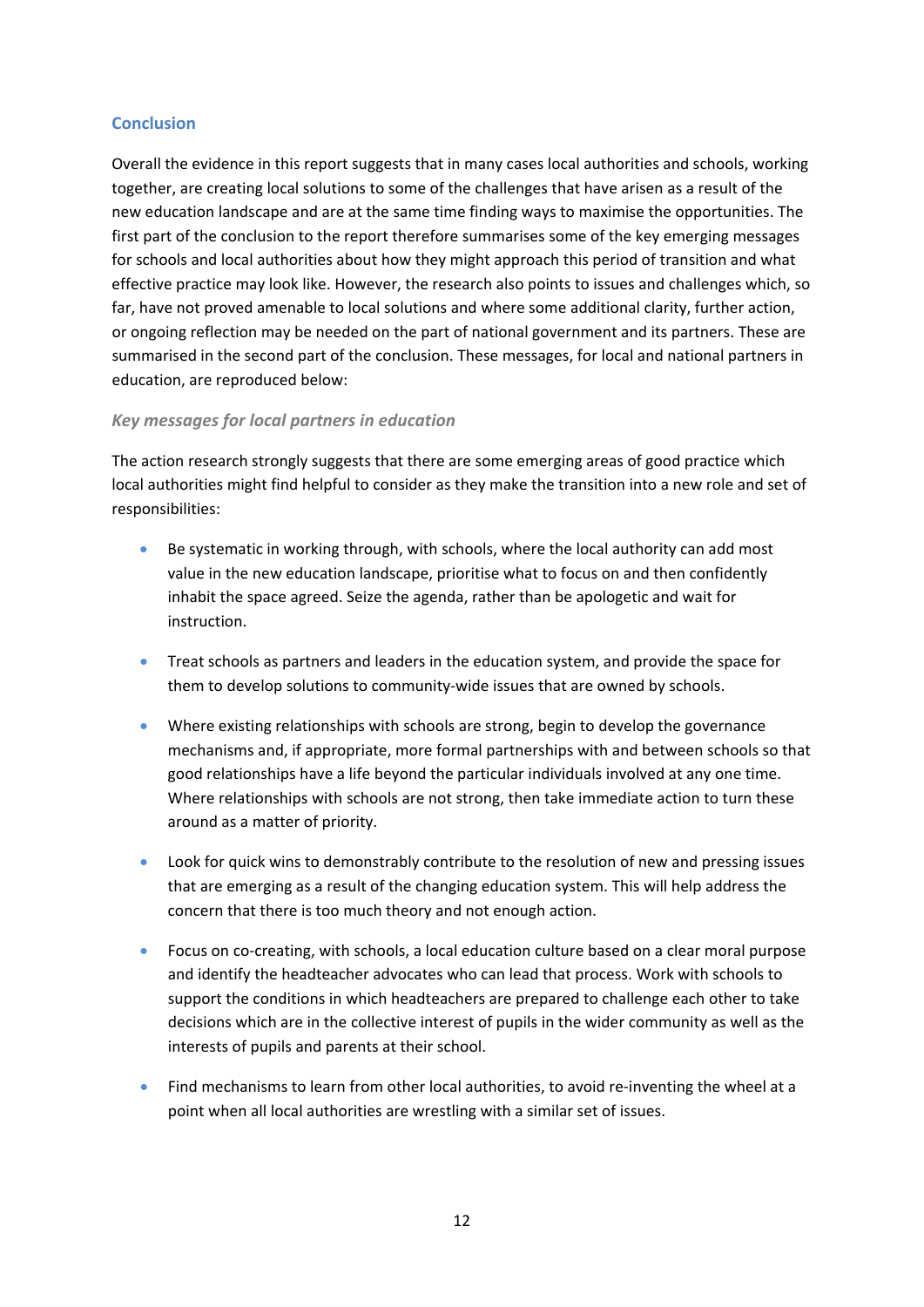- Develop the capacity to carry out really sharp and high quality data analysis that will enable schools, parents, and other partners to understand the system‐level needs and how they can best be addressed.
- Work in partnership with local academies and sponsors to jointly understand what the local authority's role as "a champion of pupils and parents" means in relation to standards of performance for all children and for groups at risk of underachieving, so that it is clear and agreed what each partner can deliver.
- Invest in support for governors overall so that they can add real value to the schools they govern, and strategically target local authority governors as a group who can provide a conduit between the local authority and academies, and can provide more systematic intelligence about the performance and capacity of education locally.
- Map and establish systems for regularly scrutinising "soft" performance indicators available from a range of sources including engagement with individual schools, local authority traded services, parents, members and governors.
- Develop strong relationships with local academy sponsors and free school promoters and maximise local intelligence to become a valued partner in the commissioning dialogue related to future school provision.
- Further develop the outward facing scrutiny role of members so that this becomes a powerful route for championing and advocating on behalf of children and young people.
- Keep a close watching brief on the sufficiency of support available for vulnerable children both within schools and externally, and the effectiveness with which schools are able to commission that support to meet needs. If it becomes apparent that the needs of vulnerable children are not being served, work closely with schools, providers and other partners to build capacity and strengthen the quality of what is on offer.
- Identify opportunities to delegate further powers, responsibilities and budgets to schools, within a framework of strong partnership working and robust quality assurance for outcomes.

In parallel the shift to a more autonomous system also places new responsibilities on schools, not just for their own performance but for the ability of a community of schools to meet the needs of all children and young people in their area. In some of the best examples of where schools and local authorities together are making the new constellation of responsibilities work well, schools are taking much greater responsibility for collective, rather than individual, outcomes in relation to exclusions, admissions, fair access, post-16 planning and supporting better teaching and learning. Schools are owning the agenda, have an appetite to get underneath the issues, recognise that one school's decisions can have far-reaching implications, for good or ill, across a community, and are finding the confidence to challenge their peers on the basis of evidence. Schools also have a responsibility to grow their own capacity to make the most of the new opportunities that come with a changing education landscape. In particular, becoming an expert commissioner, with confidence to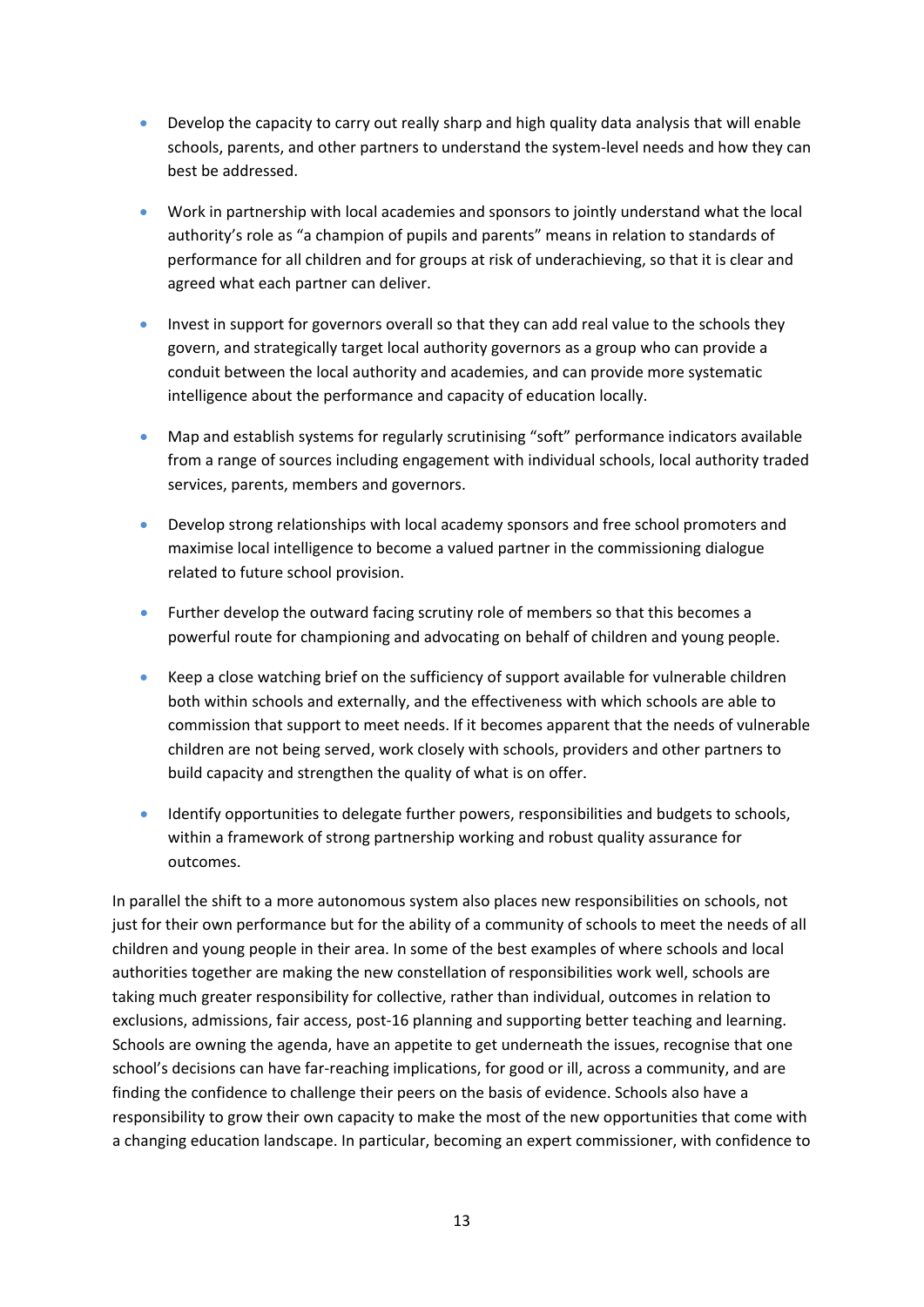define need, identify the right support, and quality assure the service delivered by an external provider will be essential skills in the new system.

#### *Key messages for national partners in education*

The thrust of this report has been to demonstrate how local authorities, working with their schools and other local partners, are responding to the opportunities and challenges emerging from a more diverse and devolved education system. For the most part there are encouraging signs that practical local solutions are emerging. However, there are some challenges which, on the basis of this early evidence, do not appear to be amenable to locally developed solutions and where further thought at a national level will be required. These are summarised briefly below:

- Historically, there has been a very wide range in local authority performance. The extent to which local authorities have the skills to adapt to the new agenda successfully is therefore likely to be very varied. Furthermore, the collective capacity of schools in different local areas to assume a system leadership role will also be varied. The Children's Improvement Board and sector‐led improvement initiatives provide a means for sharing good practice across local authorities, and the mechanism for identifying local authorities which are struggling to get to grips with the new agenda and brokering in support from a peer or other appropriate source. The evolving role of the council in education may well be a particular issue on which councils would welcome greater opportunities to share practice and learn from peers going forward.
- It is clear that responsibility for closing or federating schools where supply is outstripping demand is proving very difficult. Where the school whose viability is threatened is a community, VA or VC school the local authority has a role in leading the reconfiguration of pupil places to manage the risk, however as more schools become academies their flexibility is increasingly constrained. In the case of any convertor academy whose future viability may become uncertain there is no obvious point of accountability in the system to take the difficult decisions about what should happen to that school, and manage the repercussions for other neighbouring schools.
- A similar issue has emerged in relation to the future performance of stand‐alone convertor academies. Although in some areas academies are continuing to welcome challenge and support from the local authority, and in others the concept of "challenge partners" (through which schools challenge each other) is taking root, there is no mechanism to ensure that the performance of every stand‐alone convertor academy is scrutinised and that where such an academy is poorly performing an effective intervention is put into place.
- In the interests of high quality commissioning and sharing intelligence it would be helpful if the Department for Education could offer greater clarity on the criteria it uses to assess the suitability of a potential sponsor for a school and how it monitors sponsors' performance. This would enable local authorities to make better informed decisions in circumstances where they are looking to commission a new school or find a sponsor for an existing school. There is also some unevenness in how local authorities are engaged in the dialogue about the choice of sponsor for a school that is failing. This may be a reflection of local authorities' own capacity, but clearer expectations of the role that the Department would like local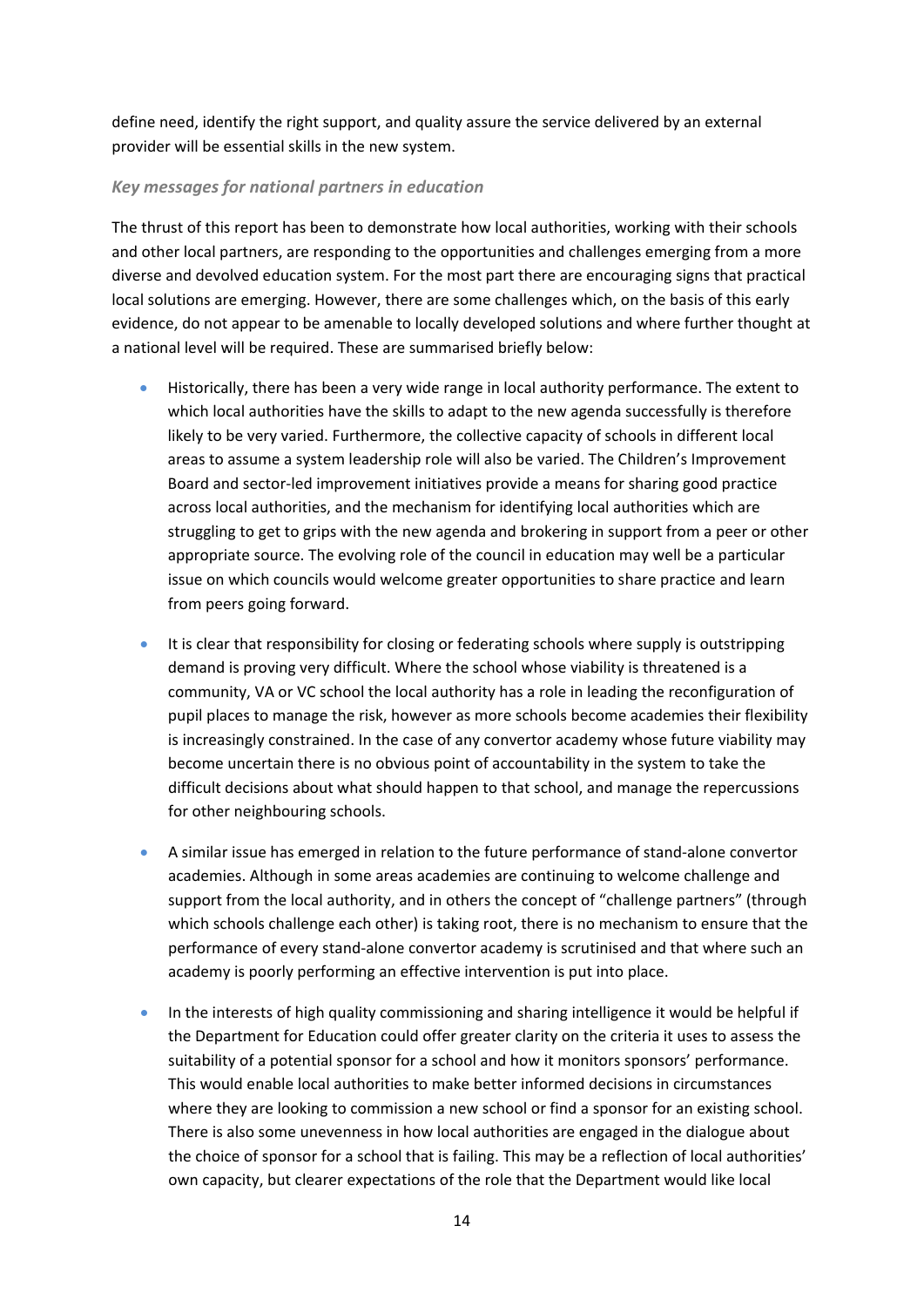authorities to play in these circumstances, and how local authorities might contribute to the Department's ongoing quality assurance of sponsored arrangements may be helpful.

- Teaching school alliances are emerging as a critical component in orchestrating and providing a wide range of services and high quality support. However, while teaching schools are designated based on a range of demanding criteria, there is a concern among some local authorities that some teaching schools could lose their designation if the head teacher moves on. They argue that this makes the sustainability of the support feel fragile and a difficult basis on which to build a local strategy. The National College is taking action to mitigate this risk by allowing for two or more schools to be designated together and so share the responsibilities and, where the current head teacher of a teaching school does move on, looking at the succession plans and overall leadership capacity of an alliance before taking the decision to de‐designate. However, this is an issue, along with the attendant risk that if a teaching school's performance drops or it loses its Ofsted outstanding rating, it will face almost certain de‐designation. Where this does happen, the College is committed to trying to manage the impact as far as possible in the interests of stability.
- There is considerable anxiety among local authorities that current processes for escalating disputes around fair access to the Education Funding Agency are not proving timely, and that the education of vulnerable children and young people may suffer as a result. It would be helpful if the Department could review the existing processes to ensure that they are fit for purpose. It may also be helpful to establish a system for monitoring the levels, pattern and nature of fair access disputes in order to ascertain, over time, how well the needs of the most vulnerable children are being served within a more autonomous system.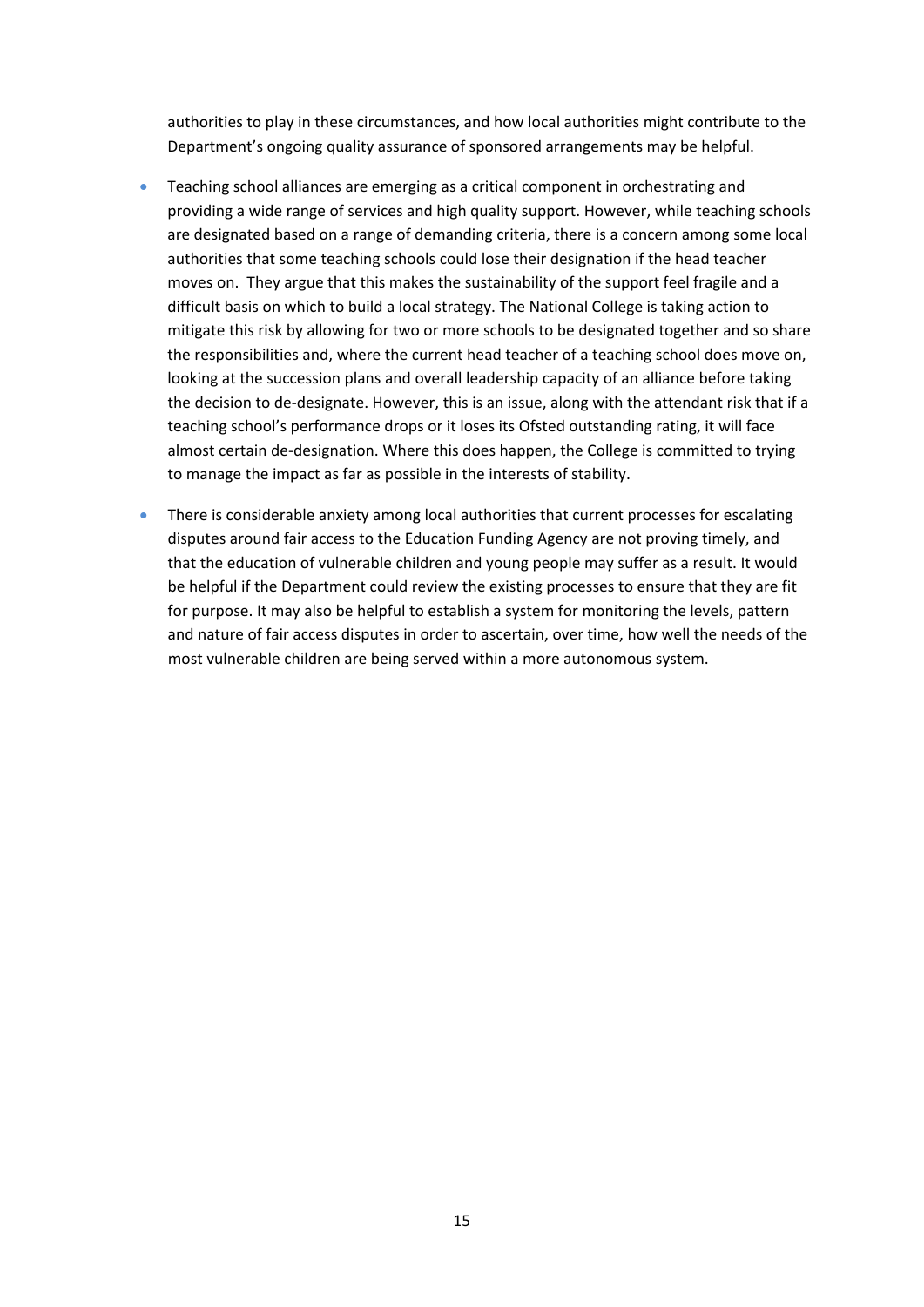## <span id="page-16-0"></span>**Part 1: The context and strategic response**

#### **Introduction**

The purpose of this research has been to explore how local authorities are evolving and adapting their role to meet the needs of a more autonomous education system. The particular focus of the research has been on three core responsibilities of the local authority in education:

- **1.** Ensuring a sufficient supply of school places
- **2.** Tackling underperformance in schools and ensuring high standards
- **3.** Supporting vulnerable children

There has been considerable, and useful, discussion in the system about what the function of the middle tier and local authority should be in the future, but this research does not aim to second‐ guess that ongoing policy debate. Furthermore, just as local authorities are evolving in the context of a new education landscape, so too have schools been contending with how their role as systemleaders develops. However it has been beyond the scope of this project to examine this schools‐led transition in detail. Instead its purpose is to provide a picture, drawn from a small number of local authorities from across the country, of how, right now, local authorities are practically responding to the challenges and opportunities afforded by a more autonomous education system.

Throughout the project, action‐research methodologies have been employed in working with local authorities. This means that they have been encouraged to identify specific challenges arising from the new educational context and devise solutions for addressing these which can be implemented and tested. An important aim of the research is therefore not just to report on what the participating local authorities are doing, but to help them to evolve and rethink some of their core systems and processes. The timeframe for this piece of research has only been seven months, which is not long enough to see through some of the complex changes associated with the new ways of working. Nonetheless the case studies which form the backbone of this report demonstrate how local authorities' thinking is evolving and the first practical applications of some of the new approaches to carrying out their key responsibilities.

This report forms a companion piece to the interim report of the research published in February. The interim report provided a snapshot of how local authorities were discharging their key responsibilities and duties in the context of a more autonomous education system and highlighted some challenges for how local authorities, schools and sponsors might work together in future. This final report aims to show how local authorities have responded to these challenges and opportunities through a series of case studies. The report is structured in five main sections. The first addresses how local authorities are strategically responding to the evolving education context. The next three sections deal, in turn, with the three key areas of local authority responsibility which have formed the focus of this research, namely ensuring a sufficient supply of school places, school improvement and supporting vulnerable children. The final section identifies some emerging issues which are just now coming to light and the implications of which are not yet clear, as well as some key messages for local and national partners in education going forward. It is hoped that this report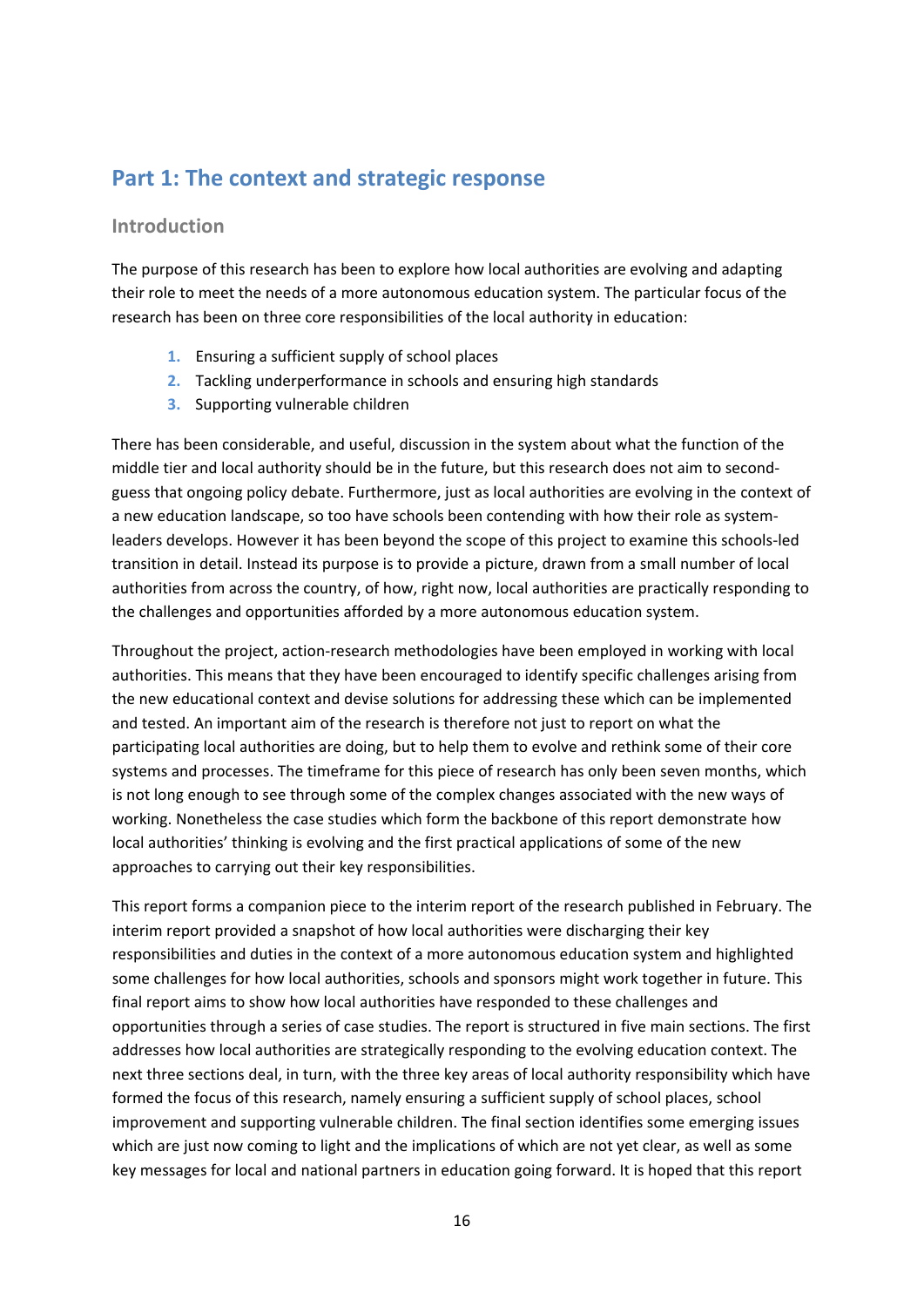<span id="page-17-0"></span>provides a way of capturing emerging effective practice and distilling lessons that may have wider resonance for other local authorities and the education system.

## **The action research process**

In November 2011 nine local authorities were selected to take part in the action research against a set of objective criteria, designed to ensure representation from authorities working in a range of relevant educational contexts. The criteria were:

| <b>Group 1: Local</b><br>authorities with a high<br>proportion of<br>established academies                                                                                                                                       | <b>Group 2: Local</b><br>authorities with a high<br>proportion of recently<br>converted academies                                                                                                                                                                           | <b>Group 3: Local</b><br>authorities with a<br>diverse mix of<br>different types of<br>autonomous school                                                                                                                                    | <b>Group 4: Local</b><br>authorities with a high<br>proportion of<br>community, VA or VC<br><b>schools</b> |
|----------------------------------------------------------------------------------------------------------------------------------------------------------------------------------------------------------------------------------|-----------------------------------------------------------------------------------------------------------------------------------------------------------------------------------------------------------------------------------------------------------------------------|---------------------------------------------------------------------------------------------------------------------------------------------------------------------------------------------------------------------------------------------|------------------------------------------------------------------------------------------------------------|
| Criteria: Local<br>authorities in which<br>over 40% of their<br>secondary schools are<br>academies, and in<br>which at least 25% of<br>their secondary<br>schools are academies<br>which have been open<br>for at least 3 years. | Criteria: Local<br>authorities in which at<br>least 65% of secondary<br>schools are academies,<br>and the majority of<br>these are converter<br>academies. This group<br>also to include at least<br>one local authority<br>with a high proportion<br>of primary academies. | Criteria: Local<br>authorities in which<br>over a quarter of<br>secondary schools are<br>academies, and which<br>also have at least one<br>free school either open<br>or in the process of<br>opening, and at least<br>one teaching school. | Criteria: Local<br>authorities in which<br>between 10% and 15%<br>of secondary schools<br>are academies.   |

Using the criteria set out above, a shortlist was compiled of local authorities which, at the time of selection, met the criteria. From that shortlist nine local authorities were invited to take part in the research with the intention of achieving a sample that was balanced in terms of size, urban or rural contexts, and political leadership. The nine local authorities that were finally selected and agreed to participate in the research are set out in the table below:

|       | <b>Group 1: Local</b><br>authorities with a<br>high proportion of<br>established<br>academies | <b>Group 2: Local</b><br>authorities with a<br>high proportion of<br>recently<br>converted<br>academies | <b>Group 3: Local</b><br>authorities with a<br>diverse mix of<br>different types of<br>autonomous<br>school | <b>Group 4: Local</b><br>authorities with a<br>high proportion of<br>community, VA or<br><b>VC schools</b> |
|-------|-----------------------------------------------------------------------------------------------|---------------------------------------------------------------------------------------------------------|-------------------------------------------------------------------------------------------------------------|------------------------------------------------------------------------------------------------------------|
| Urban | <b>Bristol</b><br>Middlesbrough<br>Westminster                                                | Thurrock                                                                                                |                                                                                                             | <b>Bolton</b>                                                                                              |
| Rural |                                                                                               | Gloucestershire                                                                                         | Hertfordshire<br>Warwickshire                                                                               | Oxfordshire                                                                                                |

The action research was broadly split into two phases. Phase one was focused on establishing a baseline for each of the authorities involved in the research, understanding their context and that of their schools, and orienting that within a broader national picture. During this phase, which lasted from November 2011 to February 2012, the research team carried out fieldwork visits to each of the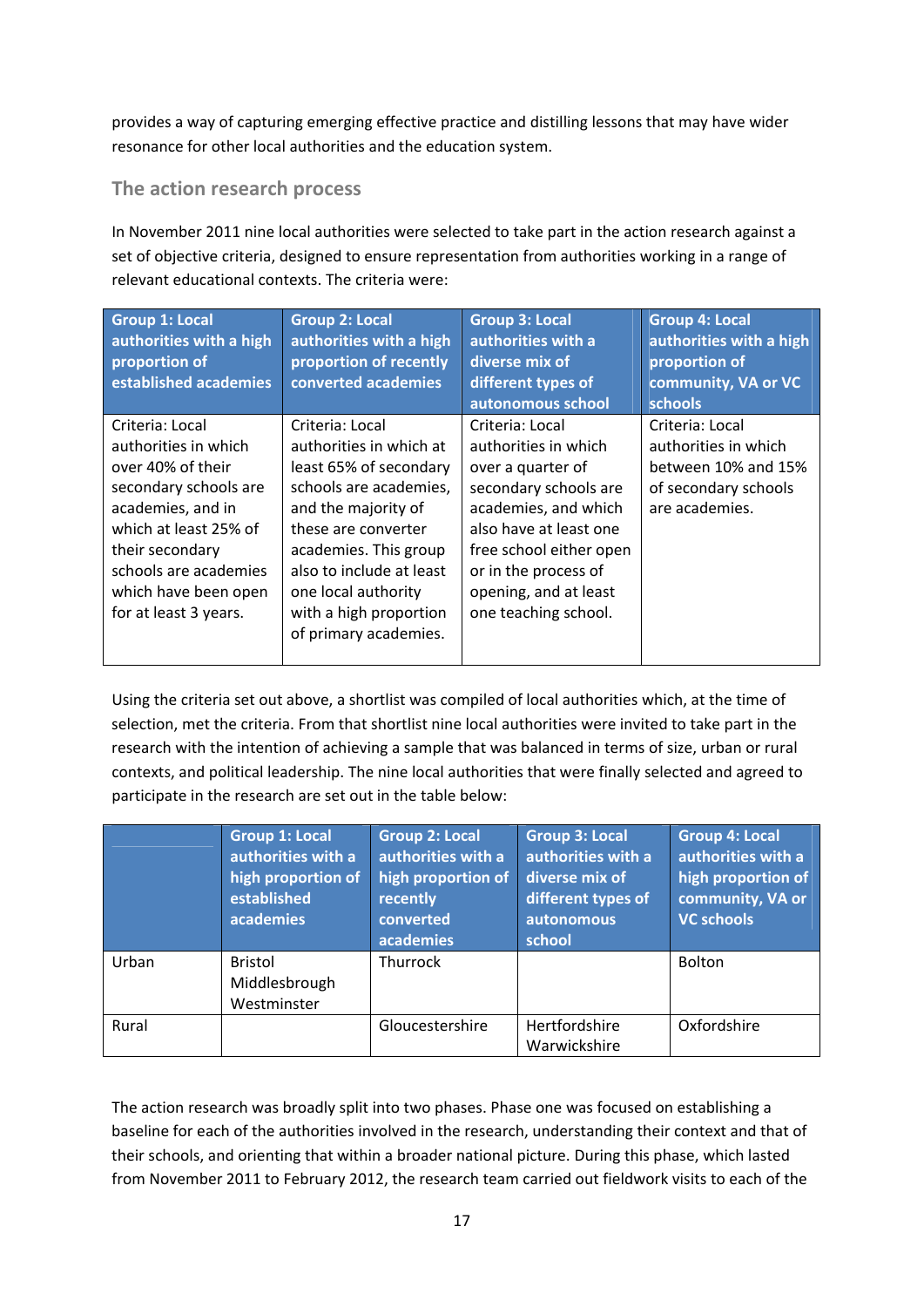nine local authorities involved. The fieldwork included structured interviews with members and officers, and focus groups with headteachers from both academies and local authority maintained schools. In parallel interviews were conducted with a wide range of national stakeholders, including academy sponsors, professional associations, and representatives of schools, academies, local authority officers and members. A list of those who participated in the research is attached at Annex A.

The findings from phase one of the research were captured in the interim report which was published on the LGA and DfE websites at the end of February 2012. The interim report was presented to the Ministerial Advisory Group on the role of the local authority, a group of around 50 Lead Members of Children's Services convened by the LGA, and a number of the Department for Education's consultative fora. Views gathered during this consultation process informed the development of phase two of the research. Unfortunately Westminster were not able to commit to the second phase of the action research due to other time pressures, therefore the second phase of the research proceeded with just eight local authorities, rather than the original sample of nine.

Phase two was focused on supporting the local authorities engaged in the project to further develop aspects of their role, in the context of growing numbers of academies and Free Schools, by using action research methodologies. In practical terms this meant that the local authorities were organised into two groups or "action learning sets", broadly configured around areas of common interest and challenge. Each authority was encouraged to identify one or more areas of focus for the duration of the research project that they would work on. Each action‐learning set met twice together.

The first meeting was designed to enable the local authorities, through facilitated dialogue, to get underneath some of the issues explored in the interim report, to analyse them in greater detail and then to develop jointly a number of solutions to challenging issues that would be put into practice in the following weeks. The focus was on creating concrete actions that could be taken forward and tested in support of longer term plans and objectives. The second meeting provided an opportunity to discuss the actions that local authorities had taken in the preceding weeks, identify what had worked well and what was proving challenging, explore any new issues that had arisen, and agree a refined set of actions to take forward over the next period. At the end of the action research process all the local authorities were brought together in a final workshop to reflect on what they had learnt over the previous months, and collectively distil common findings arising from the action research. The process of sharing their learning was found to be valuable by the local authorities involved, who could point to areas in which their thinking had become sharper and more defined as a result of the action research. To chart their journey, participating local authorities were encouraged to complete a self‐evaluation matrix at the beginning and the end of the action research period and also to complete an ongoing log of their activities, the successes and challenges. These have been used to inform this report.

During the course of the action research, the project team identified current publications on the developing role of the local authority and practice from other local authorities and posted those on an online portal to help inform the actions that participating local authorities were undertaking. Some of these wider examples, sourced during the action research, have also been used to illustrate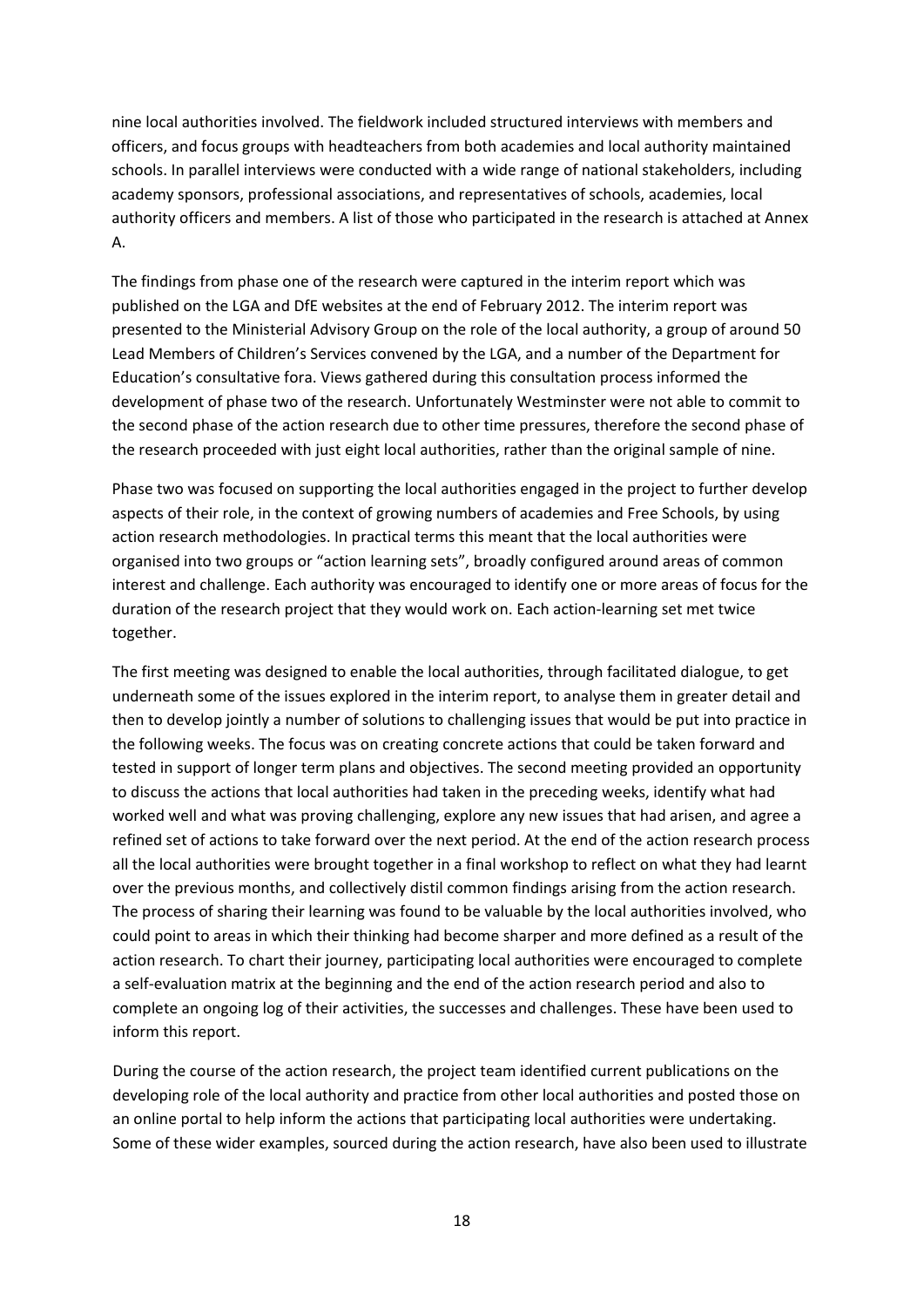<span id="page-19-0"></span>specific themes and findings in this report and have led to the development of additional case studies outside the eight participating local authorities.

## **The context in which local authorities are working**

The period during which this research has been conducted, from the end of November 2011 to the end of May 2012, has been one of rapid and continuous change at both a national and local level. Most local authorities are undergoing a period of restructuring and transformation in order to meet savings targets which can have a very destabilising effect on forward planning. Similarly patterns in the demand for education are changing as a result of demographic shifts. Many local authorities are seeing rising demand for primary places, significant changes in demand for provision post‐16 in response to increasing levels of youth unemployment and the commitment to raising the participation age, and rising demand for places in special schools.

As well as these contextual changes the education landscape is continuing to evolve. During the short time frame of this research the number of sponsored academies open nationally has increased by 38 and the number of convertor academies has increased by 348 as shown in the table and chart below. This represents a 27% growth in the total number of academies in six months.

| <b>Phase</b>            | <b>New sponsored academies</b> | New convertor academies |
|-------------------------|--------------------------------|-------------------------|
| Primary                 | 18                             | 131                     |
| Middle-deemed Secondary |                                | 10                      |
| Secondary               | 17                             | 194                     |
| Special                 |                                | 13                      |
| All through             |                                |                         |
| <b>Total</b>            | 38                             | 348                     |

#### **New academies opened between 30 November 2011 and 31st May 2012 by phase**



#### **Total number of academies open nationally by month from 30 November 2011 to 31st May 2012**

Based on DfE reported numbers of sponsored and convertor academies open as of the end of May 2012.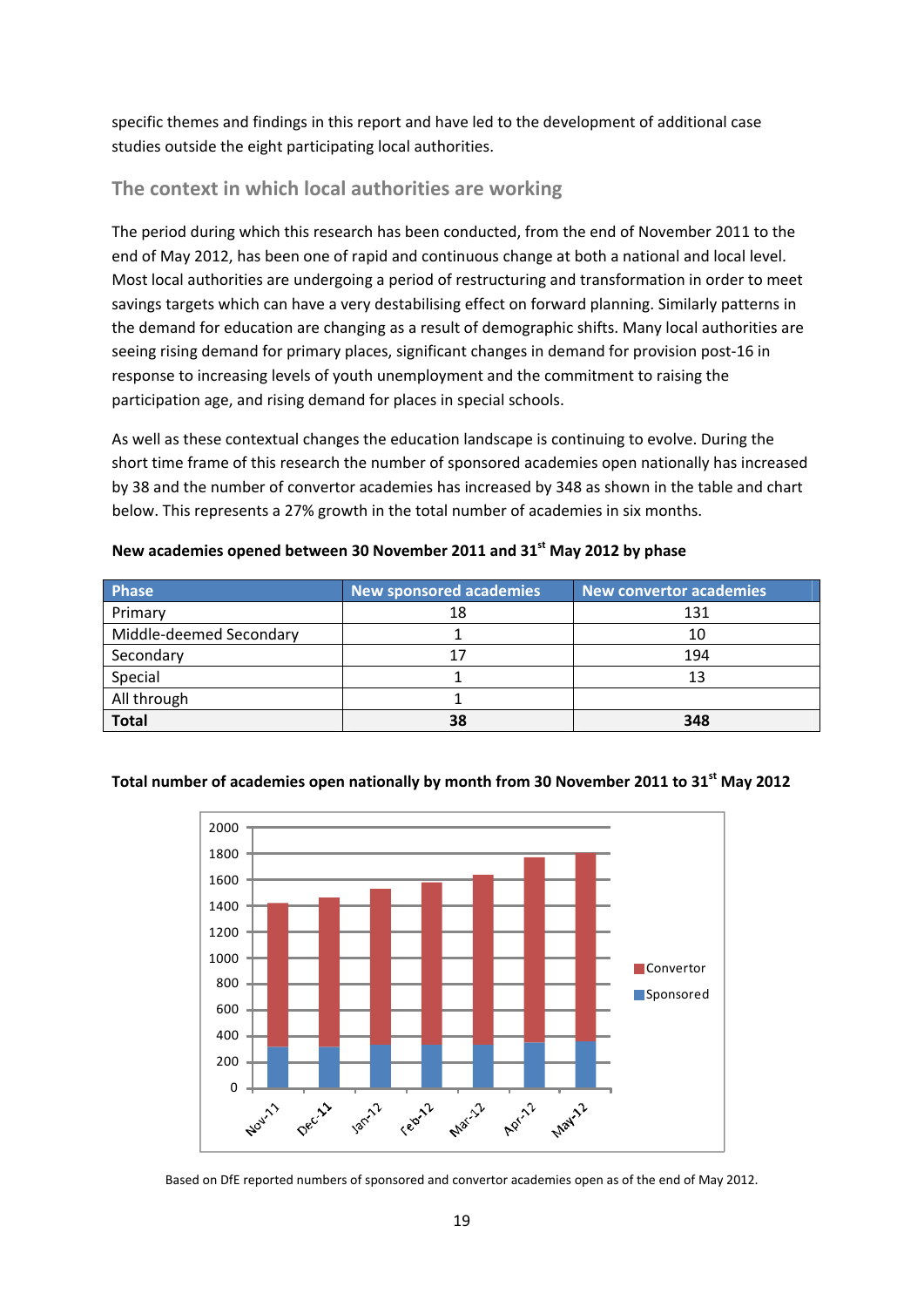Does not include Free Schools, UTCs or Studio Schools.

For each of the local authorities that took part in the action research the rate of change both before and during the research has been very different. The chart below shows the percentage of secondary schools that were academies in each local authority at three points – 31 August 2010, 30 November 2011 (when they were selected to join the action research) and 31 May 2012 (the end of engagement in the action research).



**Chart showing growth in the percentage of secondary academies in each participating local authority from August 2010 to May 2012**

This shows that some local authorities, like Gloucestershire and Thurrock, experienced very rapid change in the conversion of schools to academies relatively early (between August 2010 and November 2011), which has subsequently slowed. Other local authorities, like Hertfordshire, Warwickshire and Oxfordshire experienced more moderate change at the outset, but have experienced relatively high levels of change since the start of the research. Other local authorities, such as Bolton and Bristol have experienced a fairly consistent and modest level of change throughout the period, and one local authority – Middlesbrough – has seen no change from a relatively established base of sponsored academies already in place.

In addition to the rapidly changing landscape of academies, two other major education developments have altered the context in which schools and local authorities are working during the course of the research. In January 2012 the new Ofsted inspection framework for schools was introduced. This deliberately raised the bar for schools, and directed a spotlight on the quality of teaching, particularly in schools where teaching was no better than satisfactory or in schools where overall effectiveness was deemed to be outstanding, but where teaching was not. In parallel the Department for Education launched its consultation on the future of schools' funding in March 2012, which includes proposals for how the funding system might be reformed from 2013-14 onwards. Some of the changes proposed, particularly those for the funding of children and young people with high needs, are now influencing how local authorities and schools configure their relationships going forward.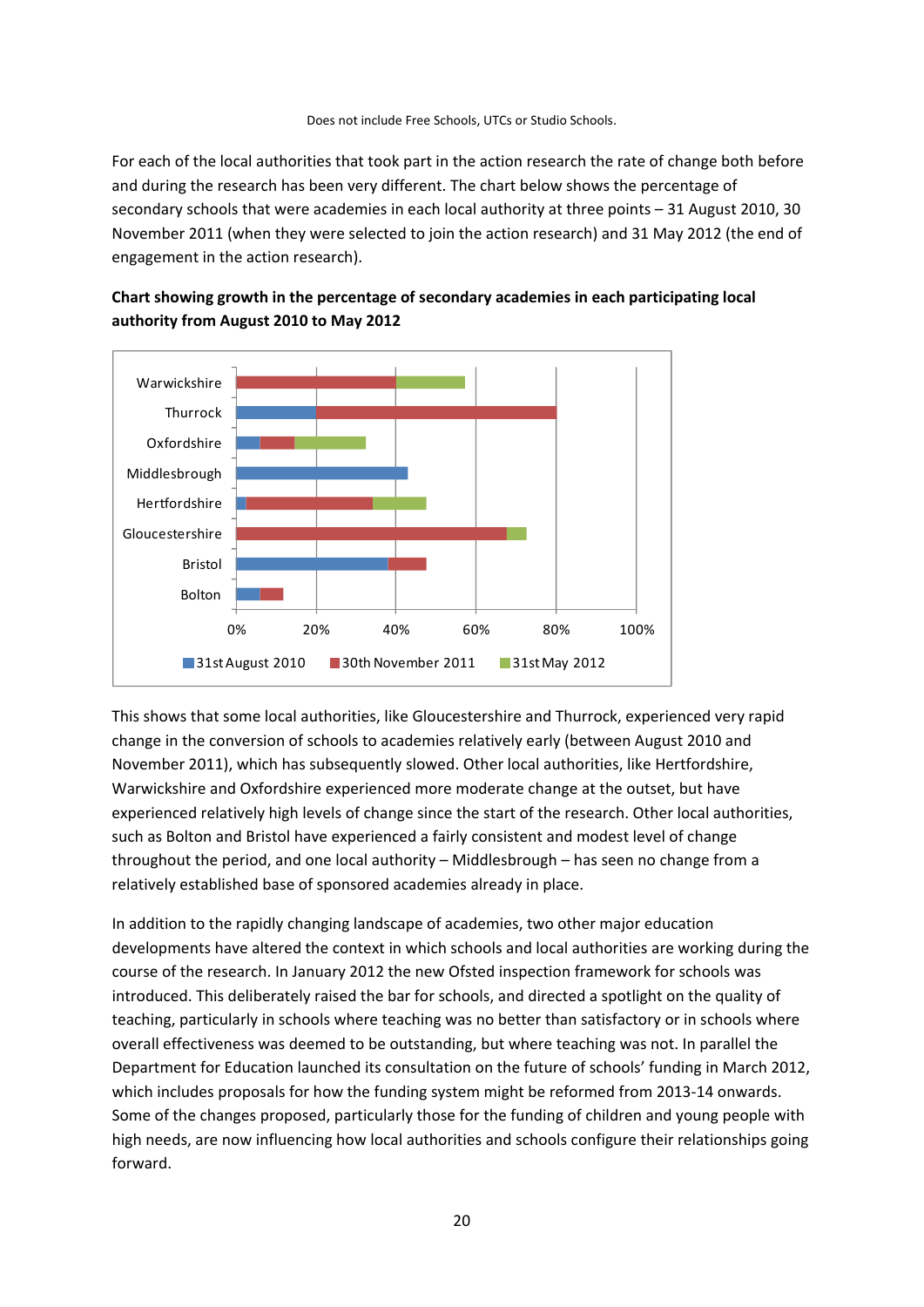<span id="page-21-0"></span>It is also worth recognising that local authority services for education do not sit in isolation. Local authority roles in relation to public health; community safety; housing, planning and regeneration; and taking forward the localism agenda are also evolving. This is creating a climate of great opportunity, but also significant capacity constraints.

## **Local authorities' strategic response to a more autonomous school system**

The interim report found that all the local authorities taking part in the research had recognised and sought to respond to the vision for a more autonomous and self-improving school system, and that there was a clear commitment to enabling schools, irrespective of their status, to lead their own improvement. In many cases this increasing autonomy was viewed as the next stage in a much longer process of transition, rather than a very rapid transformation simply associated with the growth in academies. Indeed, the delegation of increasing powers and responsibilities to schools is something that many of the local authorities involved in the research have actively encouraged for a number of years. It is certainly not the case that local authorities are moving from a recent position in which they closely managed individual schools.

However, the interim report also concluded that authorities were at very different points in managing the transition necessitated by the growth in the number of academies and Free Schools, and that none felt they had reached the end of that journey. These observations still hold true, but for many of the local authorities participation in the action research has coincided with a period of deeper reflection during which they have been attempting, in partnership with schools, to redefine their education role more precisely. This has enabled the research to gain some insights into both the process of transition, and how the shape and nature of the local authority role is being defined differently according to local contexts and priorities.

The eight local authorities whose experiences are captured in this report are very different in terms of size, context, demographics, political direction, funding and the nature of their schools. However, they cannot be representative of all local authorities nationally. In particular, at a national level, there is a very wide spectrum in local authorities' capacity and performance which is likely to affect the success with which they are able to adapt to meet the demands of the new and evolving education system. For all those authorities which are establishing a clear strategic direction and a way forward, there are likely to be others which are finding the transition process extremely challenging.

#### **Local authorities' confidence in their ability to set a new strategic direction**

At the start of the action research phase all local authorities participating in the action research completed a self‐evaluation questionnaire in which they were asked whether they strongly agreed, agreed, disagreed or strongly disagreed with a number of statements about how they were carrying out different aspects of their responsibilities. The consolidated list of local authority returns is attached at Annex B. The first set of questions related to the overall strategic direction of the local authority, and an analysis of responses in this area provides an interesting perspective on whether local authorities felt that they had established a clear vision for the way forward, had achieved the support of the wider community in that vision, and were equipped to deliver it.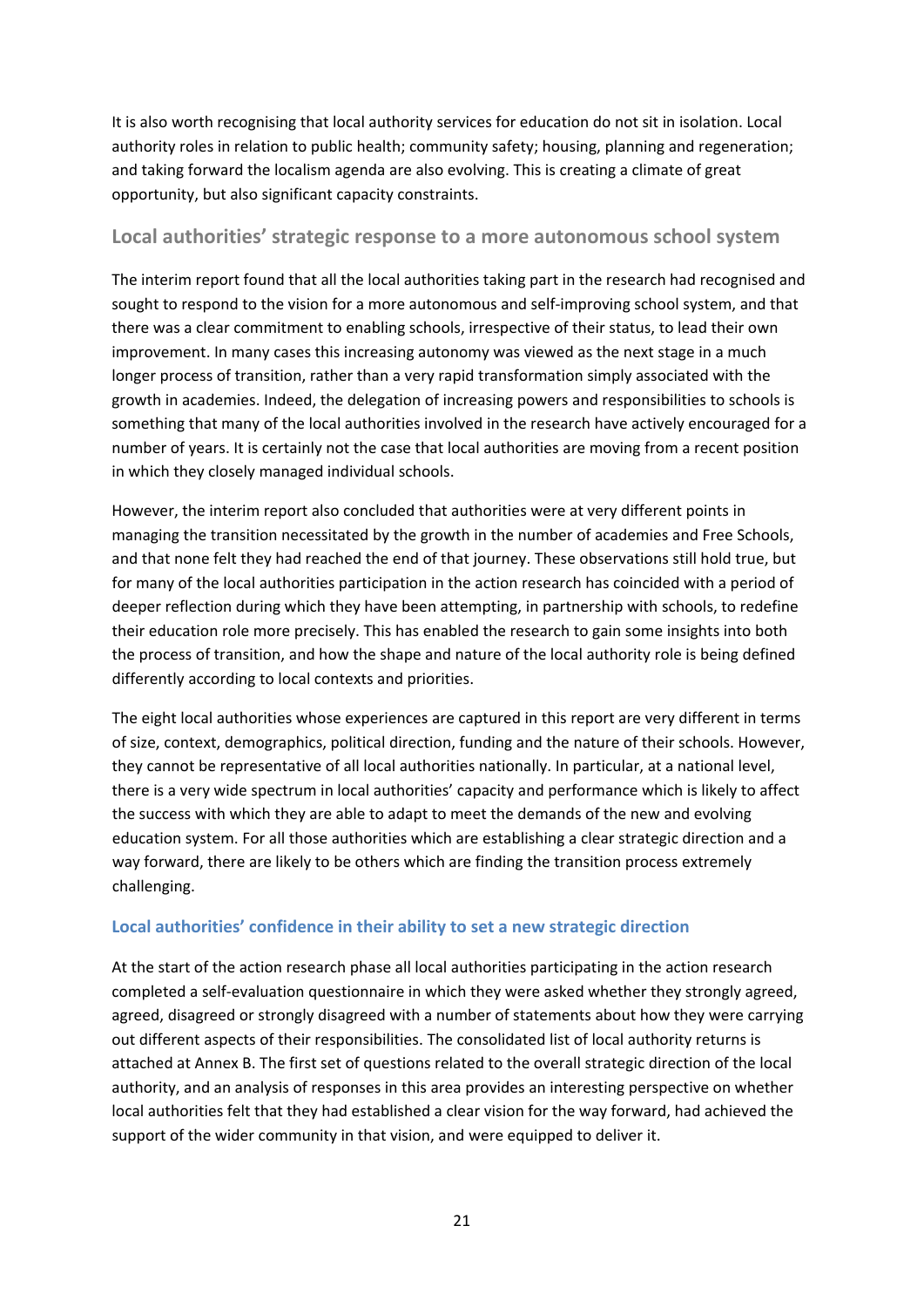On the positive side, all but one of the participating local authorities either agreed or strongly agreed with the statement "As an authority we have a clear and well defined vision of how we will support the quality of education for all pupils in our local area over the next two years." In general, local authorities felt that this vision was shared and understood by stakeholders such as schools, parents, governors and sponsors, and that relationships with schools (including academies) were such that they were able to have difficult conversations and jointly develop constructive solutions to issues that arose.

However, there were a couple of areas of the self‐evaluation where local authorities appeared less confident. Only five out of eight authorities agreed with the statement "Our vision for the future of education in this authority is shared between members and officers, and both are clear what role they play in achieving it." Those local authority officers who disagreed with the statement highlighted tensions in how the leadership of the local authority (both lead members and senior officers) viewed the role of the local authority going forward compared with individual ward councillors. They felt that in some cases non-portfolio holding members assumed that as a result of the changing nature of the education landscape the local authority would have no education responsibilities going forward. In other cases they felt that members were finding it difficult to reconcile their sense of responsibility and democratic accountability for children and young people in the area with their commitment to enabling schools to become self‐governing. This tension was felt to be particularly acute in circumstances where a school or schools, including academies, were not performing well and members did not always recognise the limitations of what a local authority could do to address this in a more autonomous system.

Nonetheless, this is an issue on which, during the course of the action research, local authorities have felt they have made progress. They believe that the discipline of clearly articulating the role of the authority going forward has enabled them, and their lead members, to surface the debate more effectively with ward councillors, to achieve a better shared understanding. In this context a number of local authorities are actively developing the capacity of scrutiny committees, for example, to play an outward facing role as champions of children and young people.

A second area in which local authorities were less confident was in their capacity to take forward the vision they had established. Only half the authorities agreed with the statement "We are confident that we have the right staff capacity, with the right skills to deliver the vision that we have set ourselves." To some extent this is simply a reflection of the rapid downsizing that school improvement teams have experienced over the last 18 months, combined with an anxiety about the level of future cuts that are anticipated as authorities seek to achieve their savings targets. However, anxiety about capacity is also related to a more nuanced point about the balance of resources. In addition to their statutory duties which relate to all schools including academies and Free Schools, all local authorities continue to have a wide range of specific duties to fulfil in relation to their maintained schools, not least their duty to ensure high standards, through intervention if necessary. At the present time this means most of their primary schools, and in some cases a significant proportion of secondary schools. One of the issues that local authorities are wrestling with is how to maintain the appropriate level of challenge and support for their maintained schools, while developing a different type of role as a facilitator and enabler within a more diverse and devolved school system: a role which may also require different and new skills.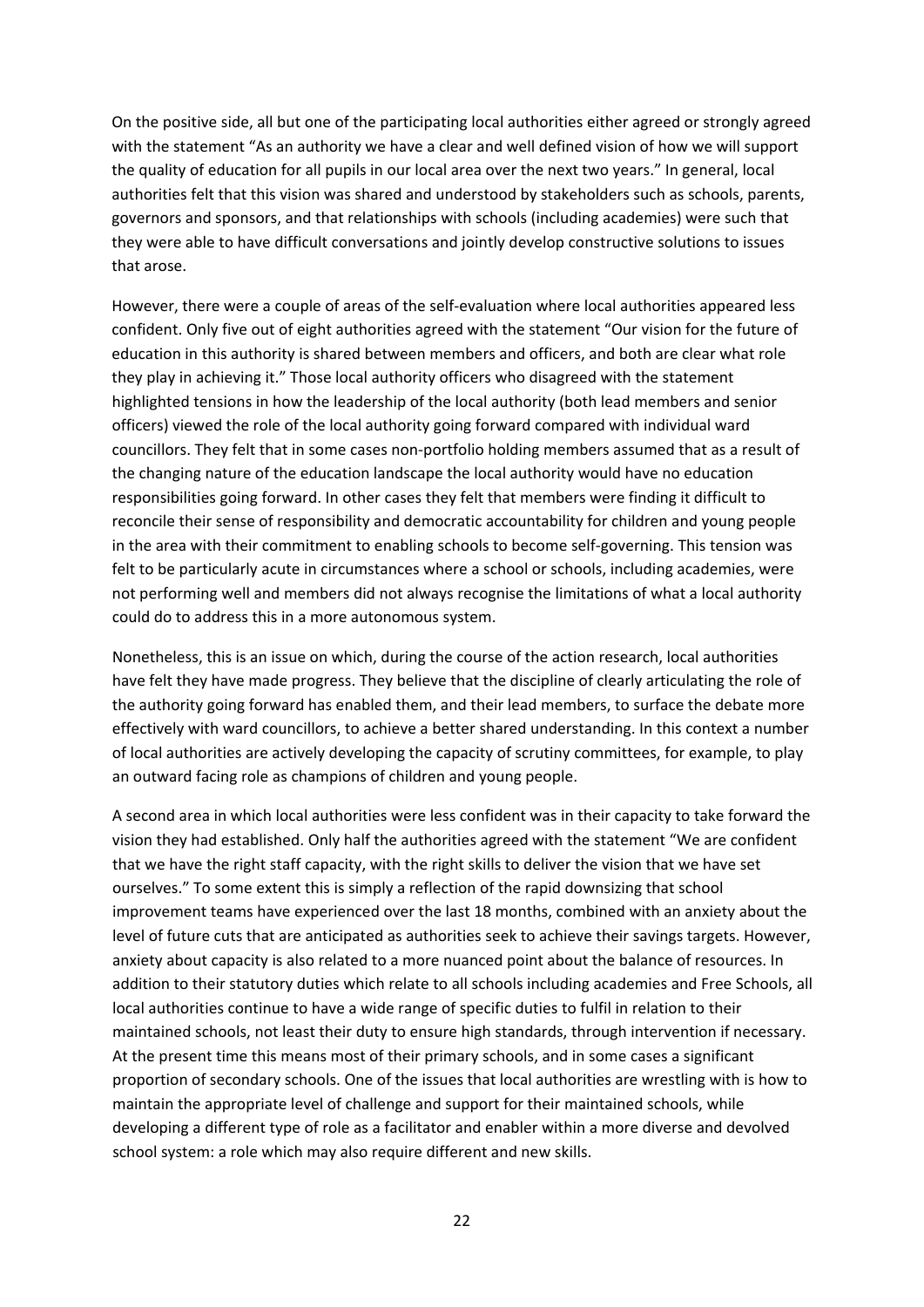Some local authorities feel that carrying out their responsibilities may become easier if the point is reached when all schools are academies because it will create a level playing field between schools and will potentially free up the capacity of the local authority to overtly champion the needs of children, parents and communities. However, until that point is reached local authorities will need to continue to balance their significant responsibilities as a maintaining authority with the new demands of the evolving education system.

#### **Responding to the current 'mixed economy' of schools**

A reality of the new education landscape is that all local authorities are working in a more diverse 'mixed economy' of schools. It has always been the case that local authorities have worked across different phases of school (primary, secondary and special) and with schools of different status (community schools, sponsored academies, foundation schools, trust schools, and voluntary aided and voluntary controlled schools). However, government policy in recent years has led to a rapid burgeoning of school diversity with the significant expansion of the number of sponsored academies and the introduction of convertor academies, Free Schools, Studio Schools and University Technology Colleges.

The opportunities and challenges for the local authority in carrying out its responsibilities are not homogenous across its community of schools. Some issues loom much larger in one phase than another, and some of the changes explored in this report are only relevant to a particular type of school. Where there are distinct differences between various types of school these are brought out in the body of the report. However, it is possible to draw out some phase and sector specific themes.

There is a strong sense among both local authorities and schools that, in general, secondary schools are more confident and have greater capacity to take on the responsibilities associated with becoming an academy than primary schools. This is not universally true, but in many cases secondary schools have demonstrated a greater appetite to take on the business management, system leadership, commissioning and HR responsibilities associated with increased autonomy. This is reflected in the far greater proportion of secondary schools, nationally, that have become academies than primary schools. Some local authorities are currently working in a context in which almost all their secondary schools, and almost none of their primary schools, are academies. Unsurprisingly, therefore, authorities are tending to take a more hands‐off approach to setting the strategic agenda at secondary, but are providing stronger leadership in the primary sector.

The action research has uncovered a wide range of views among primary headteachers around both the challenges and opportunities presented by the new agenda. Some primary heads are avid to take advantage of the opportunities that academisation brings. They are actively brokering a leadership role within a multi‐academy trust to achieve economies of scale, and as national support schools or teaching schools, making a significant contribution to system improvement. Others are very concerned about the pressures associated with greater autonomy. They value the services provided by the local authority and the community offered by a local family of schools and are anxious that these might not be available in future if the local authority were to downsize further; they are feeling the pressure of a tougher inspection regime and rising floor targets; and they do not have the appetite or capacity to assume greater responsibility either within or beyond their school. Managing both ends of this spectrum so that schools which have the confidence and capacity are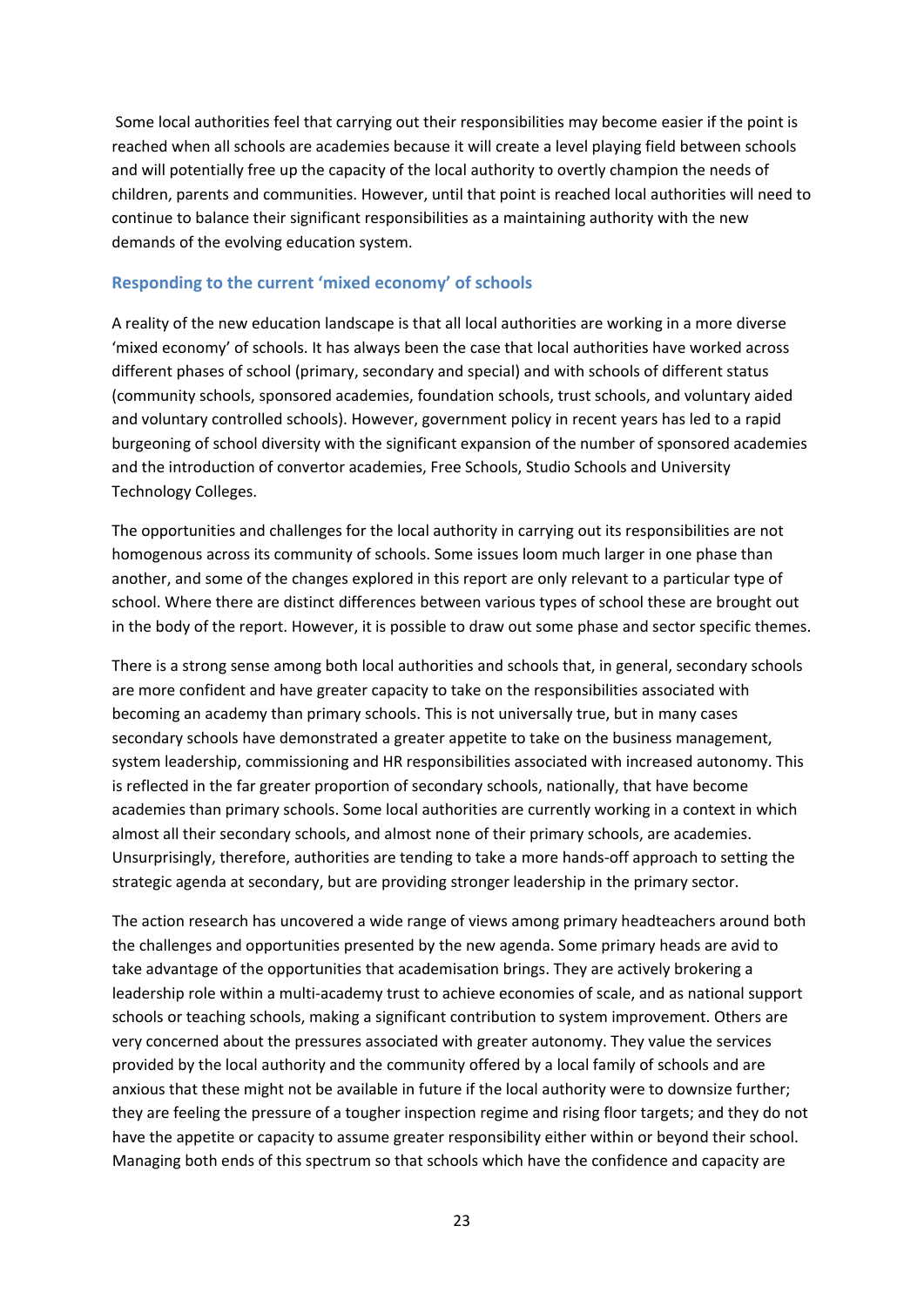able to use it well, and schools which would value greater support are not left vulnerable and isolated, is one of the challenges of the more diverse mixed economy of schools.

Demographically there are also distinct differences between the individual phases which are also worth reflecting here. Nationally, there is a surge in demand for primary places, particularly in urban areas whereas, on average, demand for secondary places is likely to be static or declining until around 2017. This means that the impact of academies becoming their own admissions authorities is felt differentially at primary and secondary with examples of demand for places outstripping supply most commonly found in the primary sector and incidence of surplus places more often found in the secondary sector. The increases seen nationally in demand for special educational needs provision, caused in part by medical advances enabling children with very severe needs to live longer and benefit from education, is also leading to complexities in managing SEN provision, particularly as growing numbers of special schools are also considering becoming academies and changes to high‐ needs funding are being consulted upon.

The final significant distinction within the mixed economy which is worth reflecting here is the difference between convertor and sponsored academies. For sponsored academies the functions traditionally performed by a 'middle tier' are, to a large extent, carried out by the sponsor. Local authorities generally report feeling confident that they are able to have constructive discussions with local sponsors about issues that arise, for example in relation to place planning or school improvement. However, local authorities tend to be less confident that they can have such discussions with their convertor academies, in part because there is no objective and external reference beyond the school's leadership and governing body. Some of the concerns voiced by local authorities, and described in this report, therefore apply particularly to convertor academies which have converted on a 'stand-alone' basis rather than as part of a multi-academy trust.

#### **The process for developing the local vision**

Most of the authorities taking part in the research have been engaged in an ongoing process, in partnership with their schools, to redefine their role in education locally and to develop new frameworks for collaboration. Discussions among the local authorities have highlighted a number of common challenges to achieving this which essentially coalesce around two critical tensions – speed versus comprehensiveness; and whether this is a local authority or a school-driven process.

#### *Speed versus comprehensiveness?*

As is the case in any complex change process there is an appetite to deal with uncertainty and arrive at the solution quickly. Indications from the research are that in some cases the real pressure for clarity is coming from local authority maintained schools, particularly in the primary sector, who feel deeply uncertain about the level of support, challenge and engagement that might be available in the future. In some places academies also felt that greater clarity about the respective responsibilities of the school, the local authority and the department would help them move forward. But, the impact of uncertainty in relation to the future of the local authority role and capacity was in general not as acutely felt by academies as by maintained schools.

However, despite the clear need for pace and momentum, one of the lessons from the action research is that this is not a process that can be rushed and still be successful. There is a real danger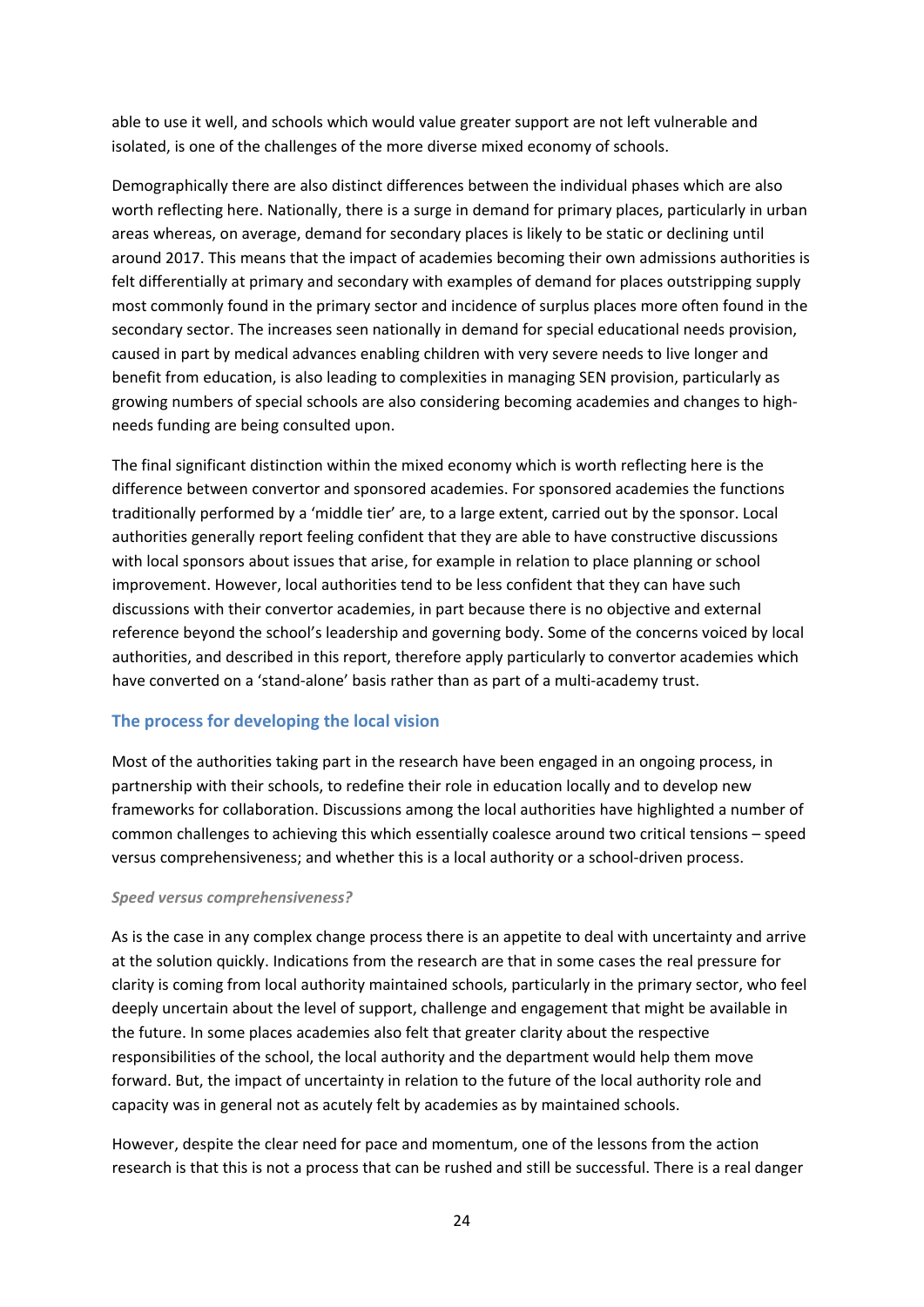that in developing a local vision, and defining the responsibilities, both individually and jointly, of the local authority and schools, the final result is a superficial consensus to which everyone can sign up simply because it fails to tackle the really difficult questions. The local authorities participating in the action research have recognised that unless they engage with the detail that sits behind the highlevel aspirations, and really be precise and specific about what this means for their role, and the interface with local schools and other partners, the resulting 'agreement' might quickly become meaningless. Both local authorities and schools involved in the research identified the risk of 'empty' partnerships. As one academy headteacher put it "everyone nods, makes the right noises, but will do their own thing when not around the table."

Balancing the need to establish a clear sense of forward purpose and momentum quickly, while attending to the detail and specific negotiations that will make any local solution meaningful and sustainable, is a constant tension in the work that local authorities have been undertaking to redefine their future role. What is very clear is that the solution to this tension is not to internalise the debate. There is a risk that local authorities can become immersed in talking to themselves about what the future might look like, and not spend enough time talking to others, including their schools. Indeed, some schools do not feel that they have been sufficiently engaged in discussions about the future vision in their local area. A second lesson from the action learning process is that there is a benefit in using practical and current challenges as a way to explore how the local authority can add the most value in the changed education landscape. This enables the debate about the role of the authority, and the nature of the partnership with schools, to become evidence‐ based and experiential, rather than simply theoretical. As one authority commented:

*"Reflecting on our approach, I think we're trying to be issues based – for example to identify and evidence an issue in the local area which can only be solved if we work together with academies.* Then when we have agreement about a need to tackle it, we tend to get clear on who does what, and what resource is in play, that can be used to 'commission' a response (not just LA funding, but school *funding too)."*

#### *A school or a local‐authority driven process?*

A second tension, and one that is closely related to the issues around pace and momentum explored above, is the extent to which this dialogue about the local role of the middle tier is led by local authorities or by schools. In many ways the dialogue is about those functions that extend beyond what a school can achieve individually, and is focused on responsibilities that schools need to work together to discharge and where external input beyond the school is beneficial. It is therefore right that the local authority should play a key role in leading the dialogue. However, some of the local authorities taking part in the action research have observed and reflected that at times they need to deliberately step back and not try to secure the solution to a difficult issue which requires coordination and commitment among schools, and instead allow schools space to arrive at a solution themselves. This can be a more time consuming process, but ultimately may lead to a consensus which is more binding on schools as participants. This observation relates both to the process of defining roles and responsibilities that schools and local authorities are engaged in, and to the attempts to address some of the specific challenges that are highlighted in the main body of this report.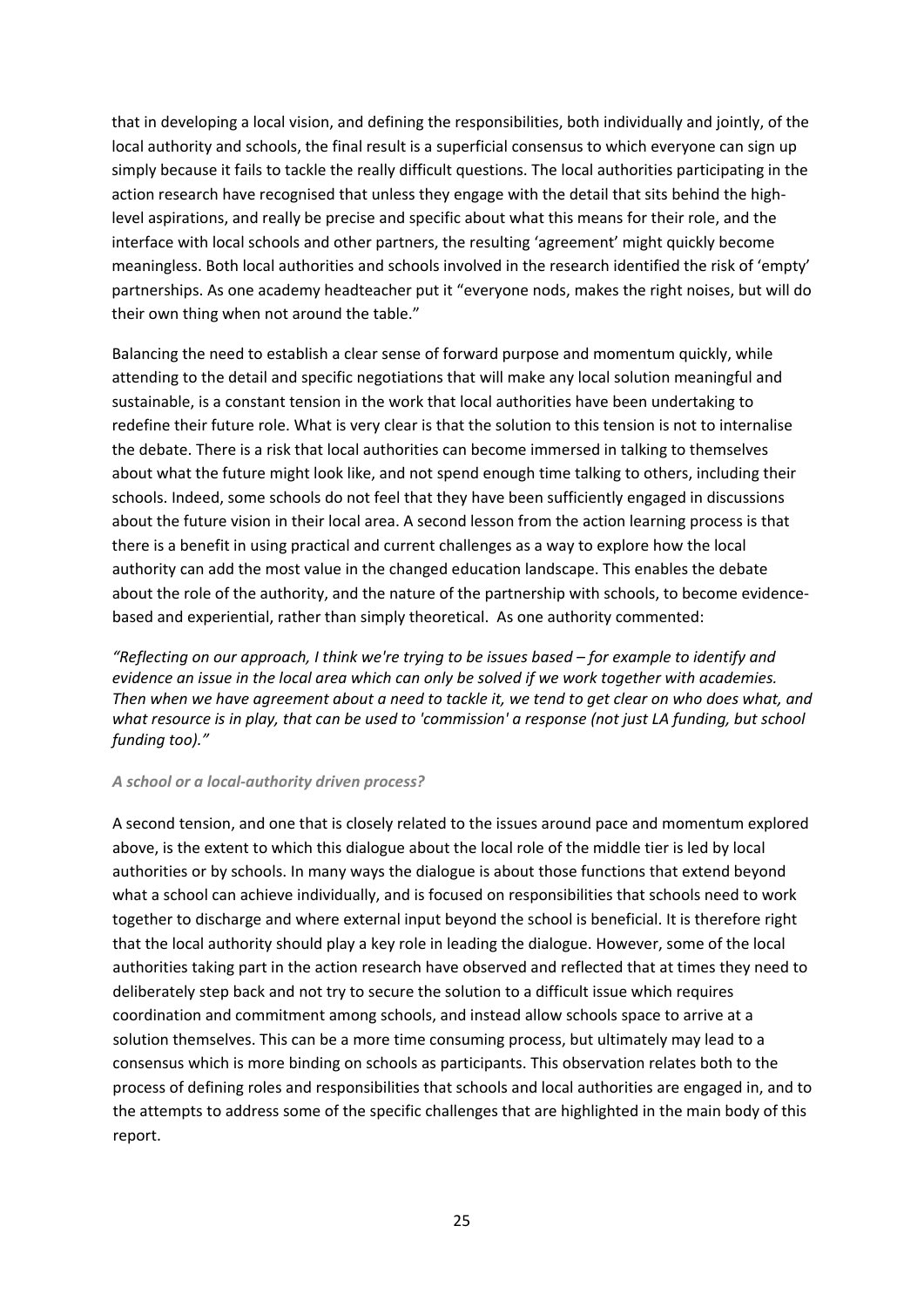#### **The importance of relationships**

A key finding of the interim report was that local authorities' ability to carry out their duties in relation to place planning, supporting vulnerable children and ensuring a high quality of education for all children, is increasingly dependent on the quality of their relationships with schools, academies and academy sponsors. All the local authorities taking part in the research recognised that without the power to direct schools over particular issues, their ability to carry out certain functions would depend on their capacity to motivate, persuade and exercise principled leadership. One of the key differentiating factors in how well local authorities are adapting to the new educational context appears to be the strength of their existing relationships with schools and academy sponsors.

The primacy of relationships in the new landscape carries the risk that the effectiveness with which the education system operates in the collective interest of children and young people could become too dependent on specific individuals who are in post and who have developed effective ways of working together over a period of time, and therefore too prone to disruption when those key individuals move on and relationships have to be created afresh. There is evidence from the research that local authorities and schools are beginning to consider mechanisms to counteract this risk. Specifically, a lot of consideration is being given to local governance mechanisms that bring key partners together around specific issues or decisions, that demonstrate their worth to those involved, and that create a sense of moral obligation that makes it difficult for schools to 'opt out' of decision making processes that serve the collective interests of children and young people. This theme – of strong local governance – will recur throughout this report. However, it is worth reflecting here on some of the practical elements which appear to make these structures more likely to be effective. These include:

- Strong ownership of the agenda by schools, including schools chairing the partnership or governing board, and having the majority voting position
- A clear moral purpose, which is advocated by schools and by other external partners
- The right expertise round the table, including external expertise, but keeping the group small enough to take decisions and act on them
- The effective use of data to make the issues absolutely transparent to all involved, and to apply pressure to those who are disinclined to engage.

The case studies below illustrate how two local authorities have approached the task of defining their local strategic vision. One local authority is developing an area‐wide partnership designed to collectively fulfil some of the key functions of a middle‐tier and the second local authority has worked with its schools and partners to more sharply define its future responsibilities.

## **Middlesbrough Achievement Partnership**

#### **What was the issue?**

Middlesbrough is an area of very high deprivation and relatively low achievement on non‐ contextual measures. Falling rolls in the last 6 years have caused a reduction in funding in real terms. However, at the same time the complexity of pupils' needs has been rising significantly. There is already a mixed economy of secondary provision in the local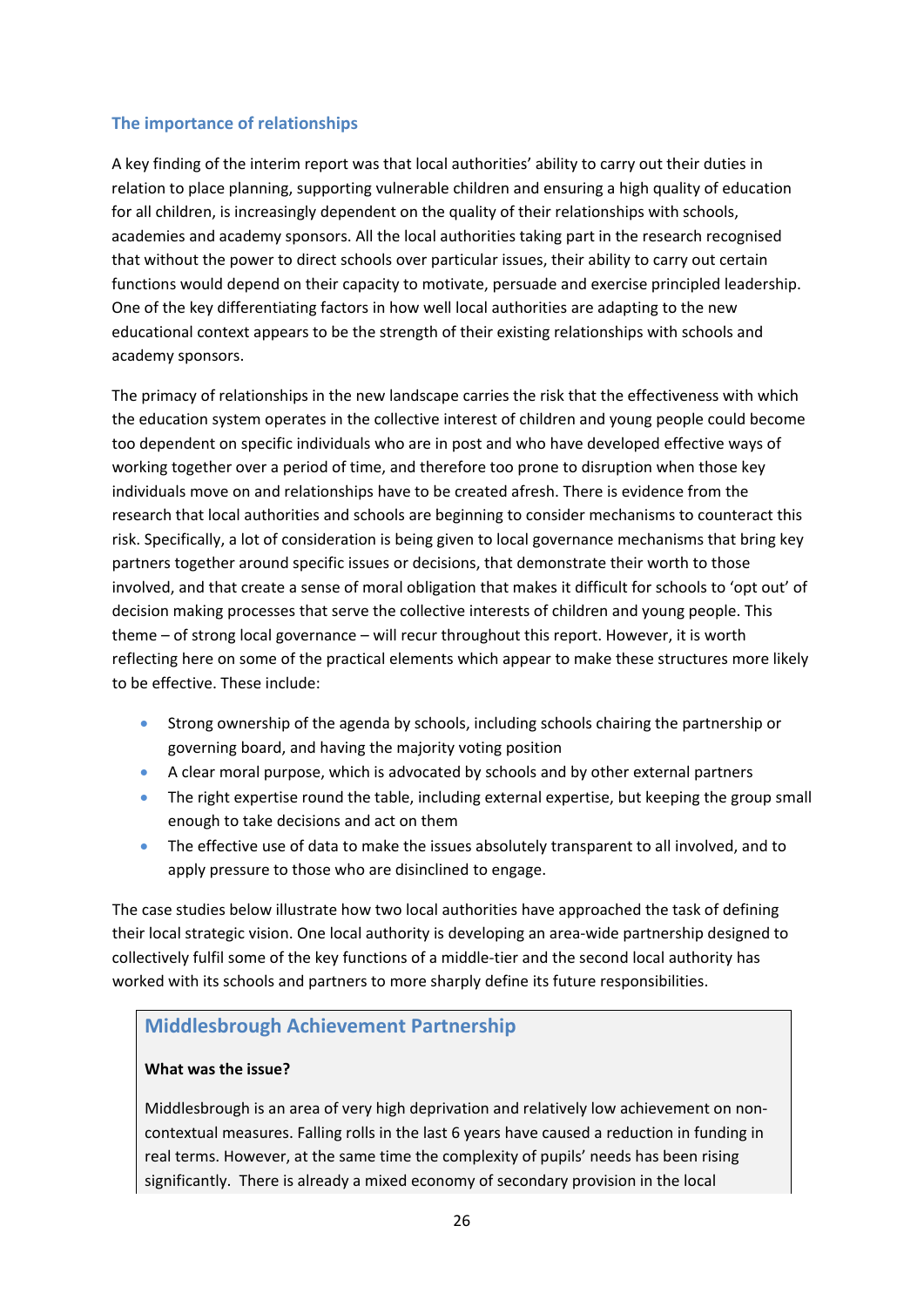authority, with 3 traditional academies and 4 maintained schools. Several new academies are now in the pipeline in the primary and secondary sectors, including sponsored academies.

Although current school partnerships include existing academies, the local authority felt that the trajectory towards a much more diverse set of schools posed a risk of fragmentation, with the potential to miss opportunities to share good practice and achieve efficiencies through aggregating demand for services. There was a recognition that the success of sector‐led improvement would depend on strong relationships across the community of schools, especially in a small urban area such as Middlesbrough. Given the particular social and economic characteristics of the area, the local authority and its schools were keen to retain a locally‐driven approach to increasing standards of attainment and ensuring that the most vulnerable pupils were given equality of opportunity.

#### **What did Middlesbrough do?**

The authority proposed a strategic partnership between schools and the local authority, to be named the Middlesbrough Achievement Partnership (MAP). A steering group was set up with co-chairs from the primary and secondary sectors, bringing together representatives from the existing Primary Forum, Secondary Education Improvement Partnership, and the Special Schools Partnership in order to inform the development of a detailed partnership proposal for schools. A member of the local authority's Children Family & Learning Department's senior management team was seconded to the steering group, to support the development of the Partnership. This provided a dedicated resource to identify governance models, build the case for change through a robust analysis of data, and develop and implement an action plan with clear work streams. The aim is to provide an offer to schools this autumn.

The principle of the Middlesbrough Achievement Partnership is to retain a family of schools, regardless of status, to maximise the benefits of joint working and make connections to other agencies that can help support education provision in the town. Schools will be invited to join if they wish, but there will be no compulsion to do so.

The schools‐led steering group will be responsible for agreeing identified priorities for the partnership on the basis of need, engaging with all schools to seek views and develop and monitor agreed action plans, establishing task and finish groups to implement the plans for priority areas, and regularly monitoring progress against key indicators that relate to the partnership's priorities. Some of the emerging ideas for how the partnership's work will be focused include:

 Making connections to the full range of partners and services who can have an impact on children's life chances in Middlesbrough, in particular encouraging a cooperative approach to early help that will prevent crises, improve outcomes and raise aspirations in children and their families;

 Coordinating efforts to attract additional investment into education provision in the town;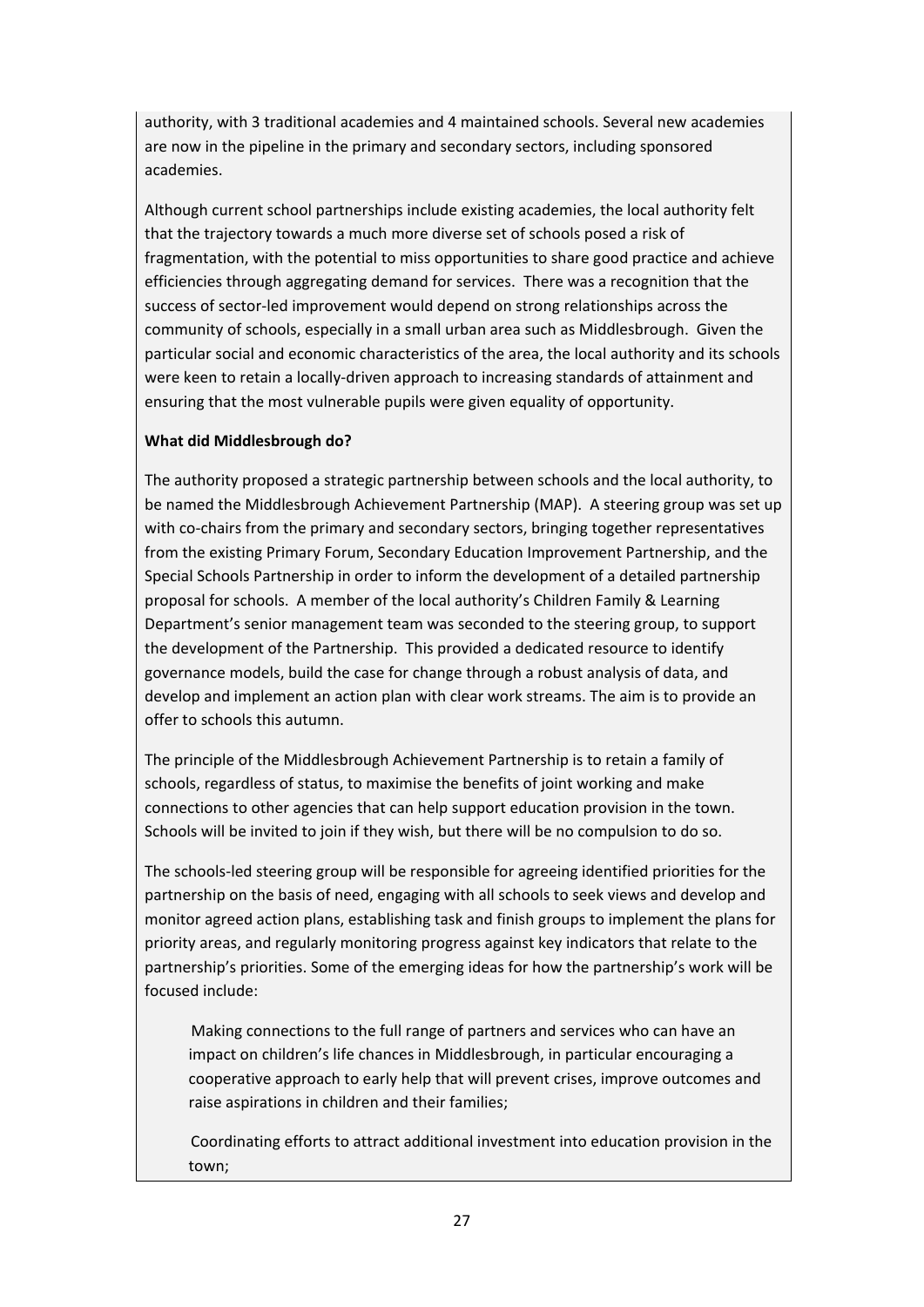Identifying funding available to the partnership, including delegated funding and elements of current LA budgets as services are reviewed, for joint education improvement activities;

 Agreeing plans for how the overall resources can be used to target the priorities, through the deployment of strategies and good practice that are proven to be effective;

 Jointly commissioning key services from the most appropriate providers (including public, private, and voluntary sectors, individual schools or groups of schools).

Schools will be involved in reviews of local authority services to determine whether traded services will continue or not, and to reshape statutory services where appropriate. To free up funding for school improvement, the partnership will promote joint procurement and other efficiency saving measures, and make joint funding bids to attract investment. It will also make links with local businesses, sporting organisations, health, the voluntary and community sector, FE and HE; it is envisaged that this will provide a focal point for such partners to engage with schools, which is easier and more efficient for them than having to contact individual institutions.

The new funding proposals which introduce maximum delegation of funding fit well with this approach, placing an emphasis on schools as commissioners of services. There will be an emphasis on identifying what works and sharing good practice where this is transferable to different settings.

#### **What has been the impact?**

The secondment has focused attention on the need to move quickly to establish the partnership and set a time scale for the launch. After a lengthy period of talking about a partnership, there is now a draft action plan based on eight work streams: the vision; making the case for change; priorities; governance options; communications; data/performance management; commissioning; and resources.

The steering group has prompted exploration of how self support and challenge will work in a more autonomous system supported by the partnership, and how the total resource available can be used to drive up standards while meeting the needs of vulnerable pupils. It has achieved a high profile for issues such as transition, where the significant pupil mobility in some areas leads to a complex map of movement between primary and secondary schools. The use of data to establish the case for change is also enabling schools to identify key issues that will inform MAP's priorities, for example the level of pupil mobility, the high number of qualifications, some of which have very few entrants, and the differences between schools in the achievement of vulnerable groups.

#### **What is the learning for the system?**

Middlesbrough believes that one of the benefits of going through the process of shaping a future partnership and defining its priorities has been to provide schools with a clearer sense of how different policies link together at a system level, for example clarifying how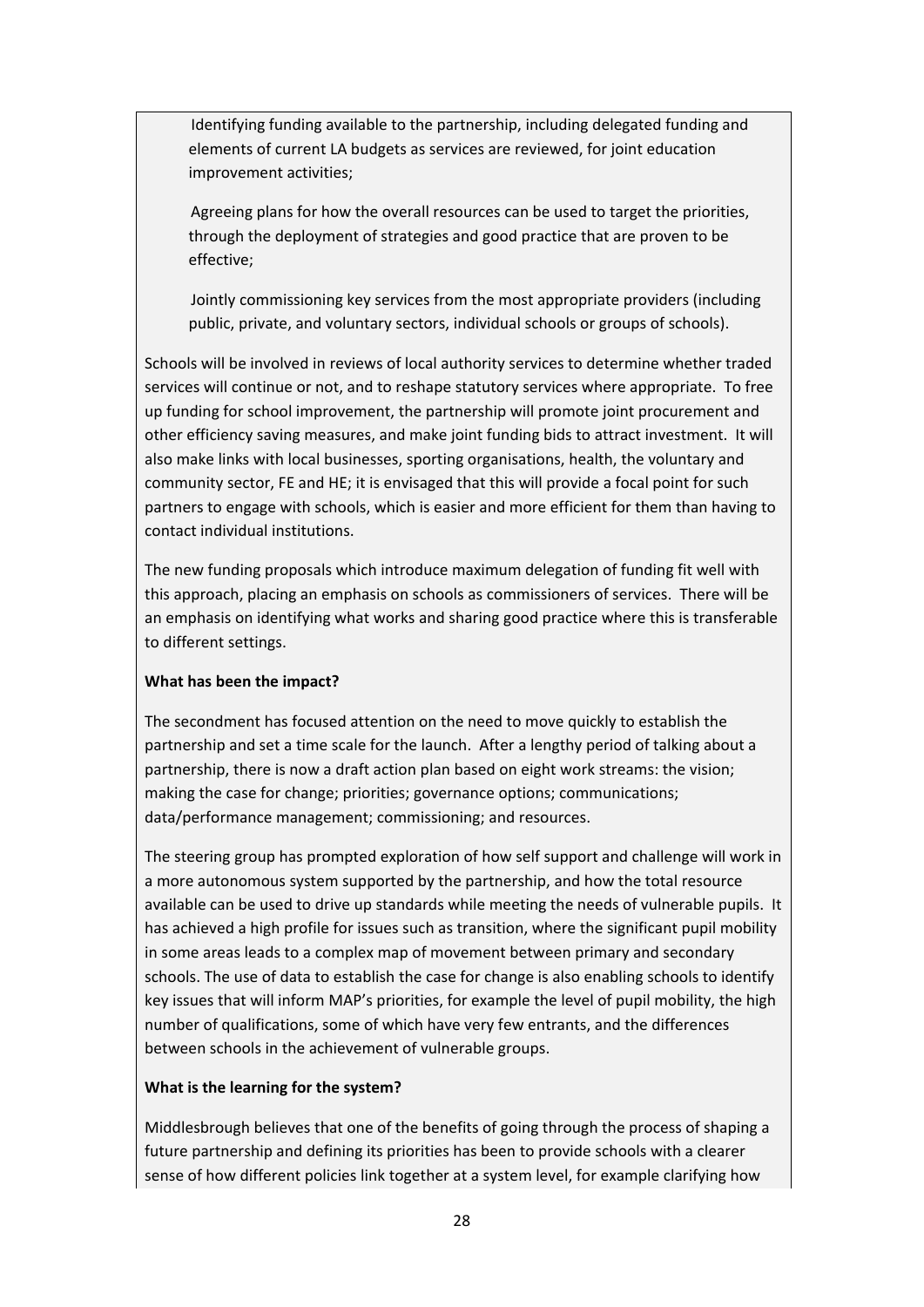commissioning in line with the local needs assessment fits with the new funding reform in respect of maximum delegation of funding. The analysis of data at different levels also allows schools to take an overview of the whole system, which they may not see from their own data analysis. This has helped to identify those areas where working together has the highest potential for improvement.

However, the local authority has also emphasised that the time taken to make the case for change and to ensure that all schools understand the vision cannot be underestimated. In particular those schools which have not been part of the steering group need to be given sufficient opportunity to understand the propositions in detail, and the principles of the partnership need to be restated regularly in a variety of fora.

The view of some of the headteachers who have been involved in the work of developing the partnership is that the local authority have taken an energetic position on delegating decision‐making and responsibility to schools, and in some cases it has been schools themselves who have slowed that process down, partly through fear of the unknown. They see some strong potential benefits in what the partnership might offer schools in Middlesbrough, as being the "glue that holds things together" and offering a whole town approach to cross‐cutting issues such as admissions, transition and joint commissioning.

However, heads recognise that there is still further to go to be really clear on the detail of the respective roles of the local authority, schools individually and schools in partnership. Nonetheless they are able to articulate what the key elements of such a partnership should be. These included openness with information and data, including the performance data of individual schools, a collaborative culture, the availability of expert professional and technical support, and trust. They feel that as these have been a feature of the partnership over recent years it has put the local authority in a good position to cope with the current changes and challenges.

## **Bristol's development of a new 'schools offer'**

#### **What was the issue?**

There has been steady improvement in pupil outcomes over the past five years in Bristol, but the local authority realises that standards overall remain too low. Much of the improvement has come about through a relatively traditional model of improvement with an emphasis on strong quality standards; a visible and clear role for the local authority as a maintaining authority; central funding to support and foster school capacity; targeted use of sponsored academies to address failure; and strengthening of partnerships and engagement in the city.

In the context of more schools becoming academies, reductions in central funding, and the need to achieve the next step change in performance, Bristol has recognised that the time is right to redefine their role in relation to schools so as to further stimulate sector‐led improvement.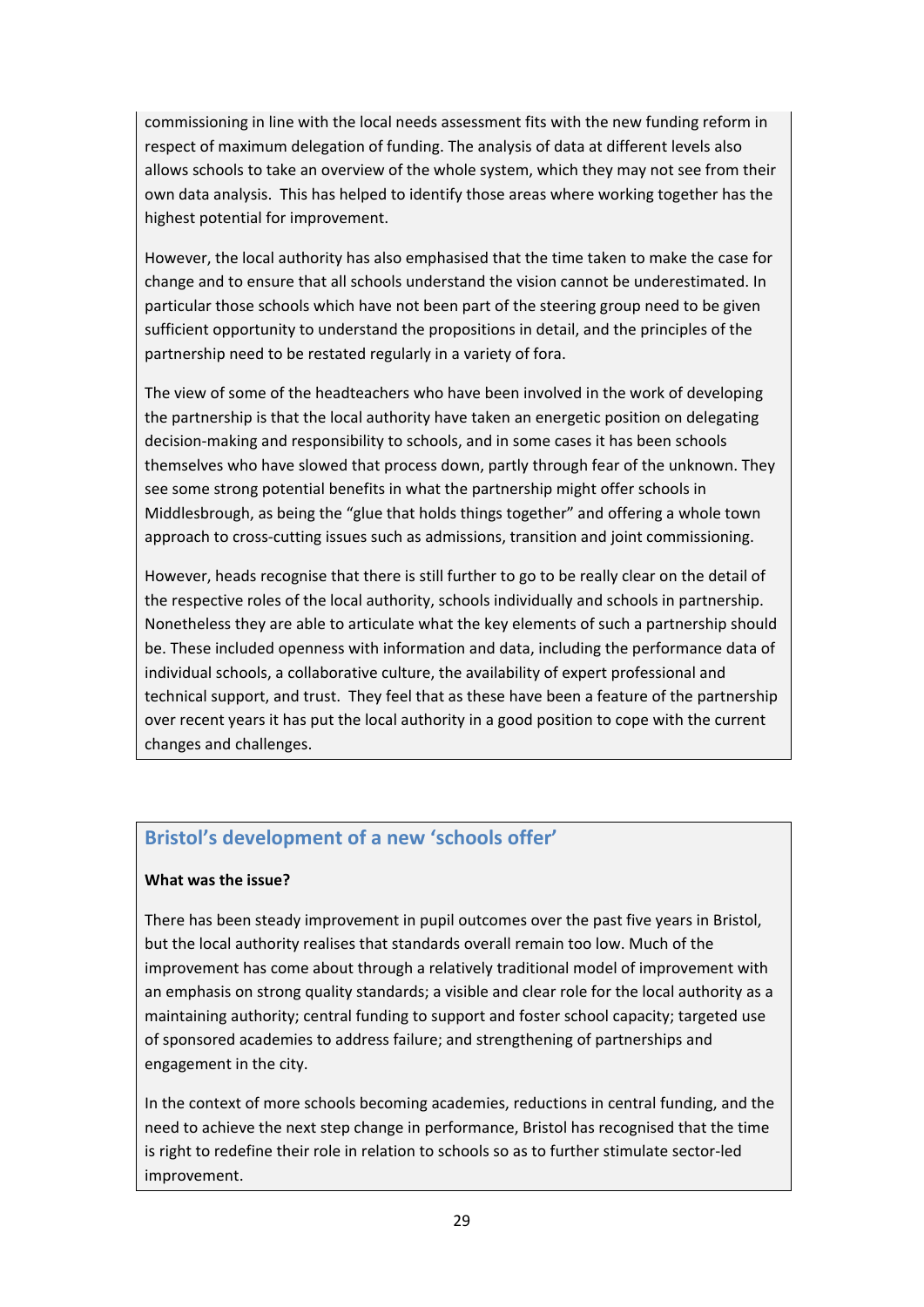#### **What did Bristol do?**

Bristol carried out a thorough needs analysis of its existing role and relationships with schools in order to inform its future direction. Through this process, and with in‐depth discussions with schools and other partners, Bristol has clarified its five core areas of activity going forward as:

- 1. Ensuring a sufficient supply of school places.
- 2. Ensuring excellence and tackling under‐performance.
- 3. Ensuring support for vulnerable children and young people.
- 4. Exercising responsibility as the maintaining authority of local authority maintained schools and other settings.
- 5. Trading services with local authority maintained schools, academies, educational settings and other organisations.

This means that the local authority will exercise a system leadership role to secure the benefits of collaboration and shared vision; will commission sufficient school/education places based on anticipating and analysing need; will ensure a self‐improving school system is established that delivers educational excellence and embeds strong locally based partnerships, with high quality governance arrangements; will champion the total needs of children within educational settings, particularly those that are vulnerable for example children in care, and those with special educational needs; and will trade with schools where it is the best placed provider.

#### **What has been the impact?**

Bristol believes that discussion about the five roles and how they can be put into effect have provided a basis for better informed debate with corporate colleagues and head teachers and governors. It feels that there is now greater clarity about the role of the local authority and a shared framework in which this can be taken forward.

The analysis has also enabled Bristol to be much sharper about the practical implications of this focus and the decisions that must now be taken, including changes to the capacity and structure of their internal staffing, with a clear separation of trading and other local authority roles. They have also recognised new areas where they need to grow skills and capacity such as the expert analysis of data, improved ability to track the educational performance of vulnerable learners such as children in care; a better interface with parents with regard to admissions; a stronger advocating role for learners and families; and a higher quality traded offer in some areas.

#### **What is the learning for the system?**

A significant area of learning for Bristol from this exercise has been the need to develop appropriate 'governance' arrangements for the work of schools and the local authority going forward, which will provide the robustness and accountability needed to underpin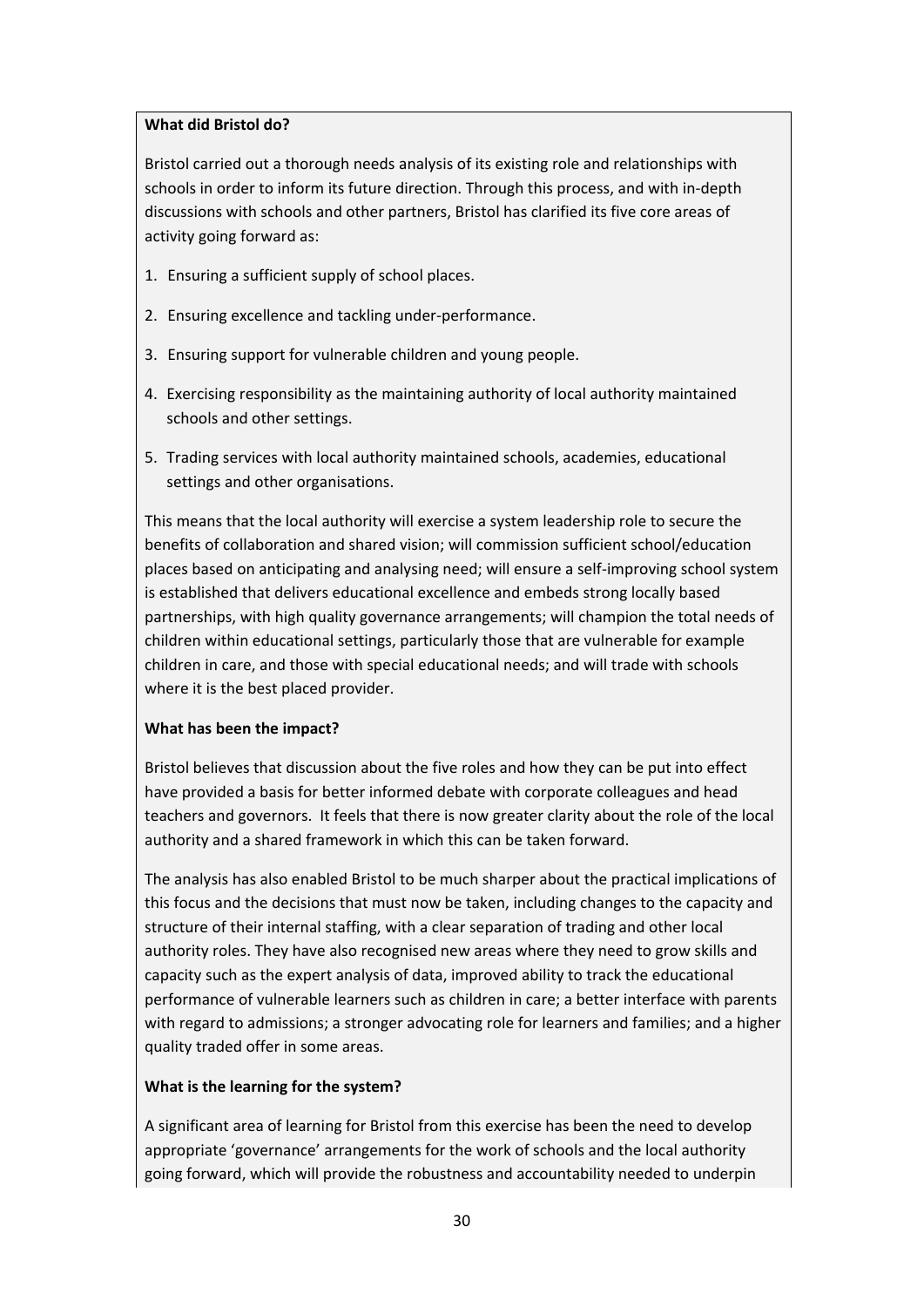<span id="page-31-0"></span>existing partnership arrangements. The importance of strong ownership and engagement of schools in future governance structures and the potential role of independent chairs has also been acknowledged.

The authority feels that an important feature of the process has been taking time for the discussion, to allow people to take issues on board and shape their questions. This has built a wider consensus across elected members, partners and school leaders and governors about respective roles. Having a clearer understanding of role and functions is reassuring for staff and helps partners, including schools, recognise where there is a need for them to step up and take responsibility for exercising leadership across the system as well as in individual institutions.

### **How schools are responding to the evolution of the local authority role**

It is not possible, on the basis of this research, to offer a comprehensive view as to how schools are reacting to the changes taking place in local authorities. Nor has it been the focus of this report to explore how schools themselves are evolving, although it is certainly the case that individually and collectively they are responding to a dynamic and complex change agenda which goes beyond the role of the local authority. However, from the individual headteachers interviewed as part of this project it is possible to draw out some key messages which shed light on some of the specific themes and issues explored in this report, which relate to the evolution of the local authority role.

First of all, there is a general recognition that while the evolving role of the local authority is still not clear for many schools, this is because the picture is complex and continually changing. Many schools feel that local authorities have provided as much clarity as they could within the circumstances. However, schools also feel that now is the time for local authorities to be confident, seize the agenda and demonstrate their leadership on difficult and intransigent issues that are arising locally, for example on fair access, the role of the school forum and making links across agencies for the benefit of vulnerable children and their families. This would be a powerful antidote to the perception among some schools that there is too much discussion and not enough action.

There is a significant concern, among some schools, that local authority services have been so pared back there is now little capacity over and above the statutory functions. Schools are concerned that the role of the local authority could end up being too consumed in fire-fighting and picking up the jobs that others in the system are not prepared to do. The ability of local authorities to retain good quality staff in the face of these future uncertainties is a risk that many schools alluded to, particularly as sponsored academy chains are actively recruiting experienced local authority staff in some areas. However, many schools continue to see a clear role for the local authority in providing an objective voice for children and young people, based on high quality data analysis, and being the "non‐partisan glue that holds things together."

Schools are very clear that the future of the education system lies in the strength of their partnerships, and it is encouraging that schools are mobilising themselves to capitalise on these opportunities. For some the chance to strengthen existing partnerships was one of the main attractions of becoming an academy. The range of partnerships, from teaching schools alliances, to individual federations, transition groups, and subject networks, is very broad and speaks volumes of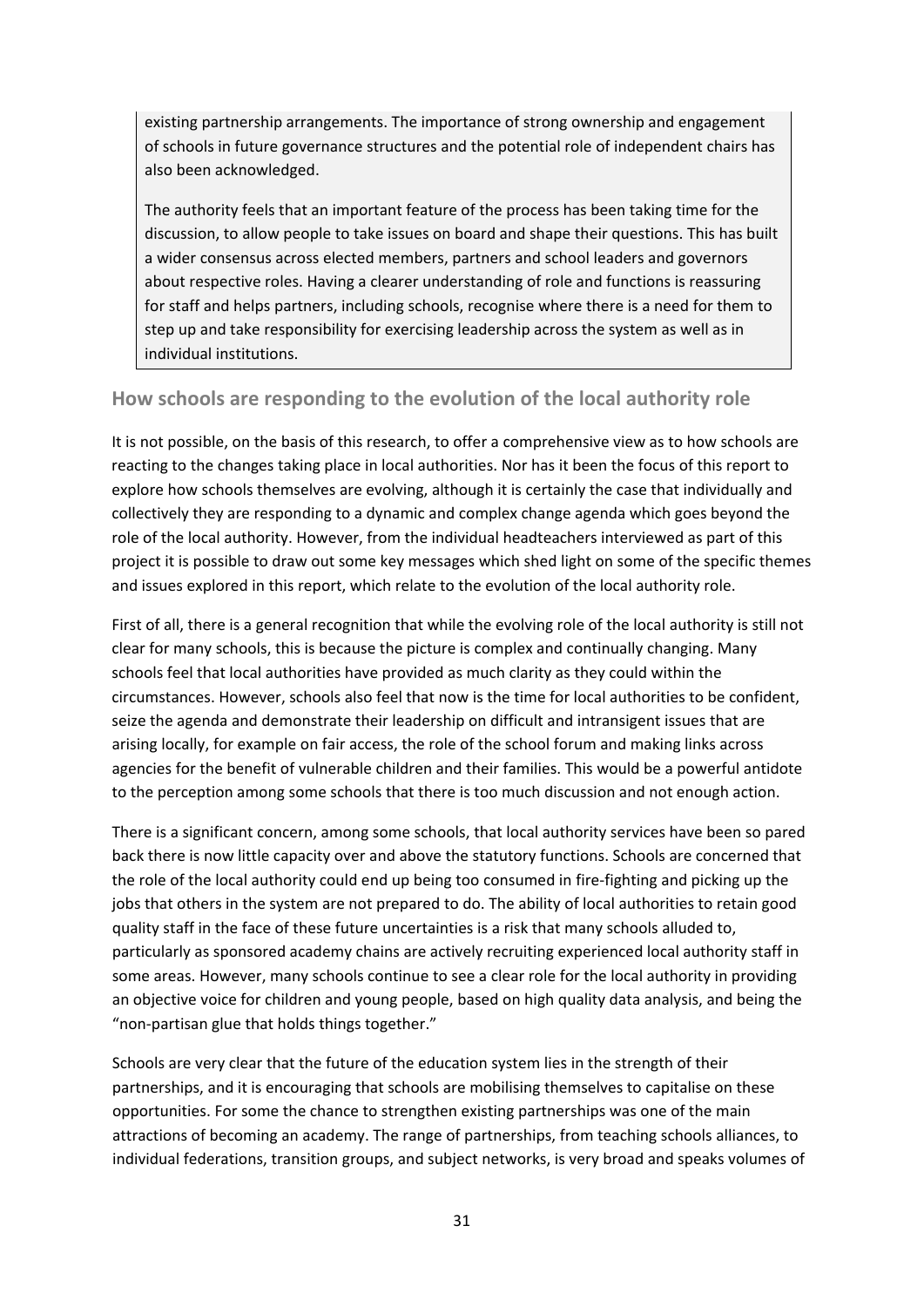<span id="page-32-0"></span>the vibrancy and dynamism of the school system. However, headteachers are also aware that these partnerships can be fragile and very dependent on the good will of the individuals involved.

## **How local authorities are developing into a new role**

It is clear from the research that there is no single local authority 'role' emerging. Different areas are taking on and fulfilling different functions depending on their context, their political direction, the needs of their communities, their available resources, and their track record on education. That said, the interim report identified four broad approaches to how local authorities were thinking about their future role. In the interim report these were described as:

| <b>Principle-based</b>                                                                                            | <b>Convenor of</b>                                                                                                               | <b>Market-based</b>                                                                                       | <b>Tighter focus and</b>                                                                                                                        |
|-------------------------------------------------------------------------------------------------------------------|----------------------------------------------------------------------------------------------------------------------------------|-----------------------------------------------------------------------------------------------------------|-------------------------------------------------------------------------------------------------------------------------------------------------|
| <b>leadership</b>                                                                                                 | partnerships                                                                                                                     | approaches                                                                                                | retrenchment                                                                                                                                    |
| • Creating a unifying<br>local vision<br>• Becoming vocal<br>advocates and<br>champions for pupils<br>and parents | • Creating the fora<br>and conditions for<br>collaborative<br>decision making<br>• Facilitating and<br>brokering<br>partnerships | • Becoming an expert<br>commissioner<br>• Entering the market<br>as a competitive<br>provider of services | • Emphasis on<br>delivering statutory<br>responsibilities<br>• Tighter focus on<br>outcomes for<br>vulnerable pupils,<br>rather than all pupils |

As the research has progressed these different approaches have become more defined, and provide a useful lens through which to view some of the challenges and opportunities created by the increasing number of autonomous schools, as well as the efforts of local authorities to maximise those opportunities and respond to the challenges. It has become clear from discussions in the action research that, in the context of continuing financial pressure, tighter focus and prioritisation is not an approach that sits alongside other ways of working, but is a subtext that underlies all other activity. It has also become clear that the other ways of working reinforce each other and are interlinked. The diagram below is therefore a better way of conceptualising how local authorities are beginning to develop three broad roles which enable them to discharge their responsibilities within a more diverse and devolved education system.

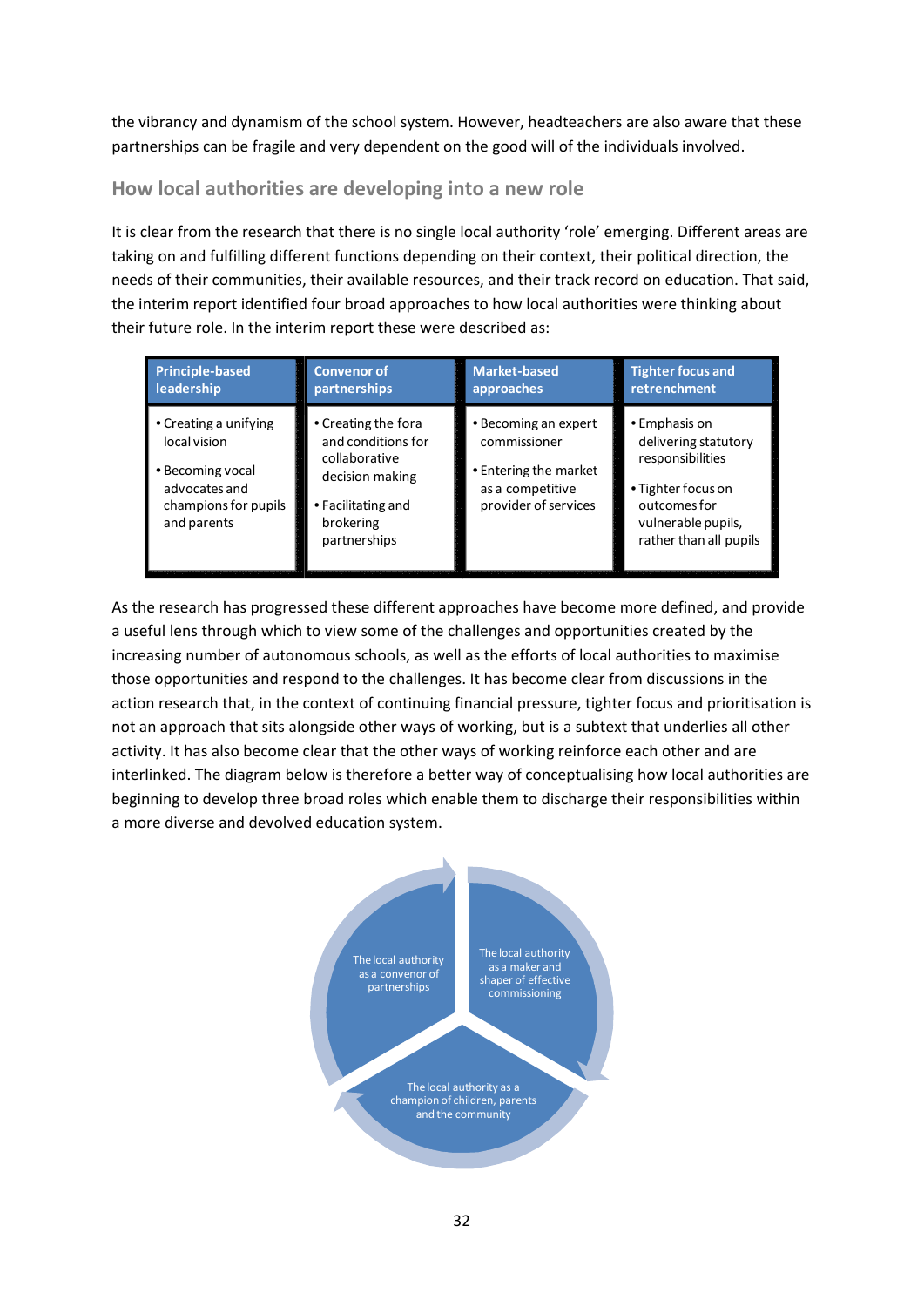These three emerging 'roles', which are explained in greater detail below, will be used as a framework through which to analyse the range of ways in which local authorities are responding to some of the challenges and opportunities created by an increasingly diverse and devolved education system in the following pages.

#### **The local authority as a convenor of partnerships**

The headteachers that were interviewed as part of this research were very clear that they did not equate autonomy with isolation. They recognised that in a well-functioning education system there are times when schools can be more effective if they act together, and there are responsibilities that schools exercise jointly rather than individually. However, schools also recognised that in the new education landscape the forces of competition, particularly in terms of attracting pupils in circumstances where funding is tight, might at times be stronger than the forces of collaboration. They were therefore keen to find ways to maintain and strengthen those partnerships which they felt had been effective.

In some areas there was a strong feeling that the local family of schools, which the local authority had been instrumental in creating, was an important unifying framework. In other areas schools were clear that it was the partnerships that they themselves had created and sustained – for example local headteacher associations or collaborative clusters ‐ which delivered the most value. Evidently schools are able to self‐organise into partnership structures that meet their needs, and many do so effectively. However, there is growing evidence from the action research that local authorities can play an important role in convening partnerships of schools and at times providing the external and objective arbitration which keeps them effective. It is also clear that the local authority plays a key role in facilitating partnerships between a very broad range of providers and services (such as health, the police, lifelong learning providers, social work, mental health services, drug and alcohol services, targeted youth work, and employment services) and is able, in the best cases, to successfully promote their joined‐up engagement with schools and vice‐versa.

#### **The local authority as a maker and shaper of effective commissioning**

The changes that have come into force over the last two years have far-reaching implications for how schools respond to parental demand for places, who provides schools, and how schools access support and challenge. At each of these three levels it is clear that, in the new education landscape, choice and competition are to be important drivers of quality. New admissions arrangements have provided freedom for academies and Free Schools to set their own Published Admissions Numbers and therefore to expand, or indeed contract, in response to parental demand for places in the area. This provides an opportunity for successful schools to expand to accommodate the preferences of more parents, and may in turn force less successful schools to either improve, contract or close. In parallel, following the Education Act, it is likely that almost every new school that opens will be either an academy or Free School, with the opportunity to provide schools being determined through competition or (in the case of Free Schools) application to the Department for Education. Finally, the ending of the National Strategies, the delegation of school improvement grants to schools, and the devolving of local authority centrally retained funding to academies all provide opportunities for schools to commission support and challenge from a wider range of providers.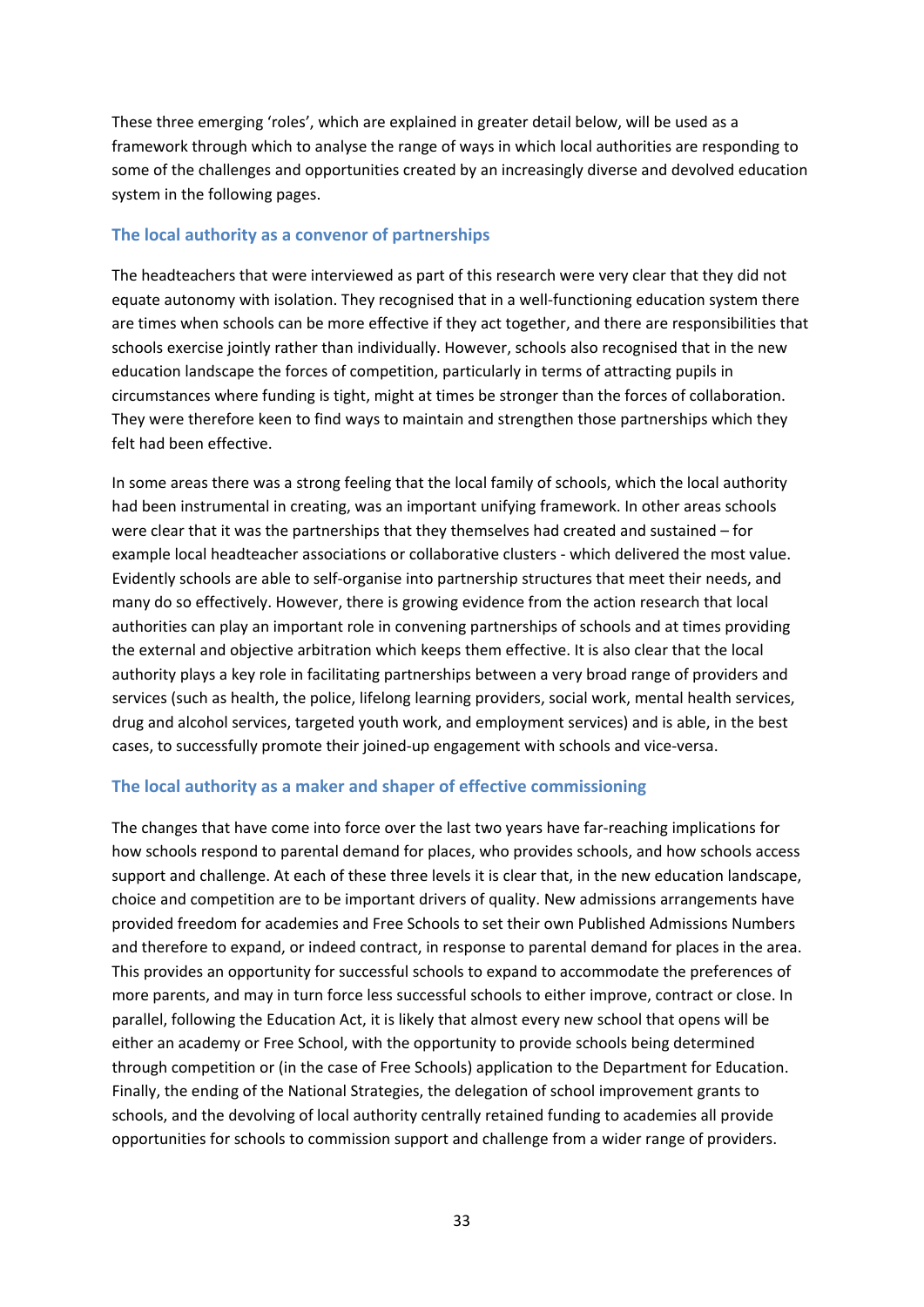These choice‐based reforms, which form a key strategic element of a more autonomous education system, have presented both opportunities and challenges for how local authorities undertake their responsibilities in relation to ensuring a sufficient supply of school places, school improvement and supporting vulnerable children. One way in which local authorities have sought to respond to these changes is to engage as an intelligent commissioner of schools, to become a provider of support services and challenge, and to facilitate schools and parents in making effective commissioning decisions.

#### **The local authority as champion of pupils, parents and communities**

The schools white paper stated that "*In a more autonomous school system, local authorities have an indispensable role to play as champions of children and parents...using their democratic mandate to challenge every school to do the best for their population.*" One of the areas of focus of this action research has been to explore how local authorities are exercising this role as champions in an evolving education system, in which they are not directly responsible for the performance of academies that in many cases now educate the majority of pupils of secondary school age in a particular locality. This research explores a number of areas of action for local authorities where they have a role in advocating for individual children or parents, or the interests of a community at large, but do not have direct levers of accountability to employ.

The role of the local authority as a champion of pupils, parents and communities sits well alongside their broader responsibilities in relation to developing effective, sustainable and cohesive 'places', for example through their responsibilities for planning, employment, working with businesses, supporting families and encouraging life‐long learning. It also sits well alongside their democratic mandate to ensure good outcomes for children and young people.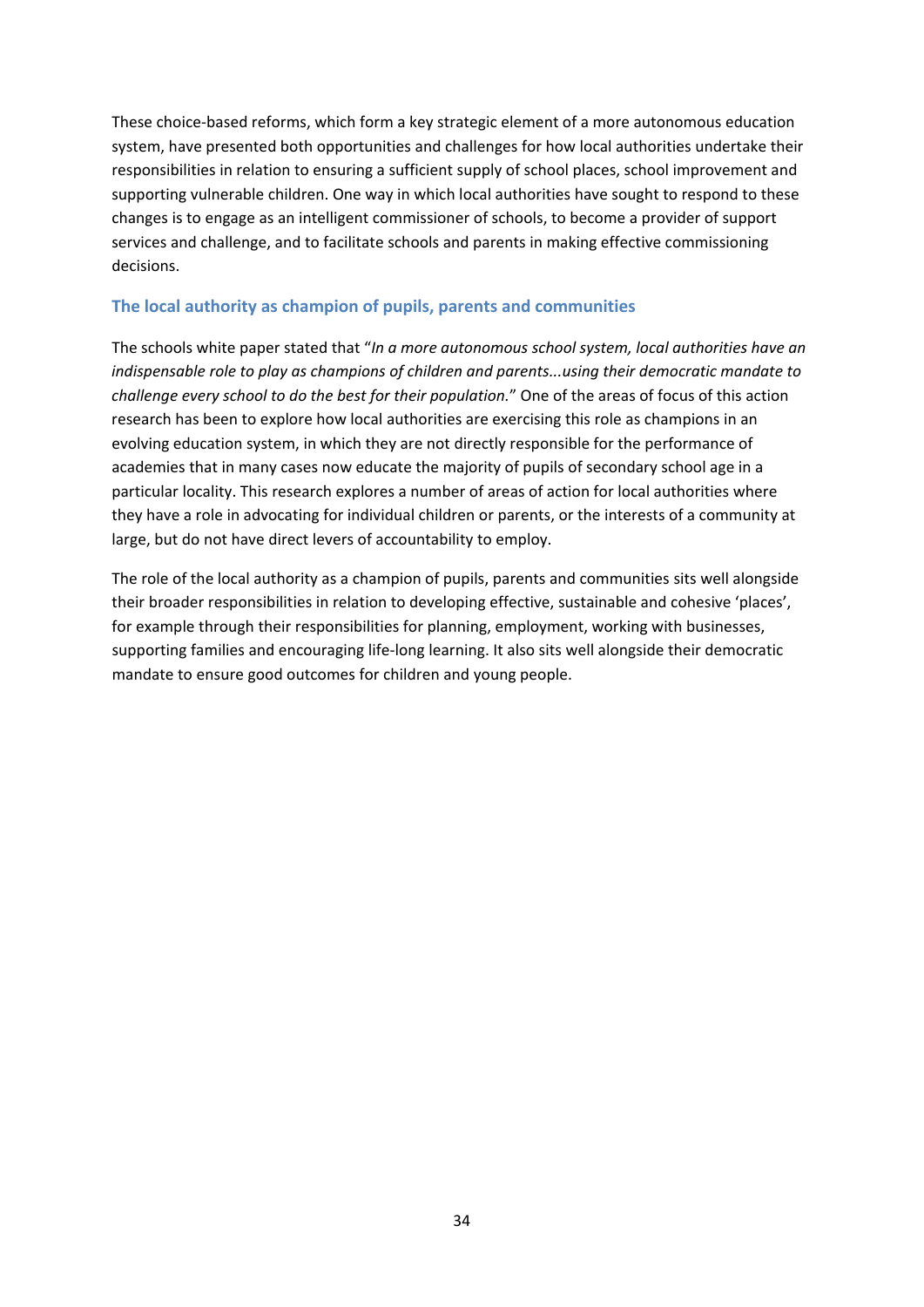## <span id="page-35-0"></span>**Part 2: Ensuring a sufficient supply of school places**

#### **Current issues and challenges**

The interim report found that although local authorities were continuing, on a day to day basis, to exercise their responsibilities in relation to ensuring a sufficiency of school places as they had done previously, they were anxious about their ability to continue to do so as more schools became academies. As academies are able to set their own admissions numbers without reference to the local authority or others, it was felt that it could become increasingly difficult for local authorities to guarantee that there would be a school place for every child in the local area or to manage excess supply of places where demand is falling. In the past, local authorities have not made extensive use of their power to direct schools to expand or contract to accommodate rising or falling demand for places, and have instead tended to negotiate with schools to arrive at a solution that works for all involved. However, authorities recognise that their influence at the negotiating table was historically increased by the shared knowledge that they had the power to direct schools as a last resort. As this is no longer the case with academies, local authorities leverage to ensure a sufficient supply of places is constrained.

The tension between what is in the interests of pupils and parents at an individual school and what is in the interests of pupils and parents in the wider community, which very frequently sits behind disagreements about the allocation of places, is certainly not new. This is an aspect of relations between local authorities and schools which has often been difficult in the past. However, evidence from the action research suggests that place planning is becoming more problematic in the context of greater school autonomy. There are specific examples of where individual academies have chosen not to expand to meet rising demand for places, or where the decision to expand has created difficulties for medium‐term place planning by making a school that will be needed in the future temporarily unviable. It is not universally the case, but the majority of the local authorities involved in the action research had experienced some difficulties of this nature. By and large the decisions made by individual schools were logical in the context of that school and were taken in the best interests of pupils and parents at the school. But there are specific instances where the sum of decisions made by individual schools does not meet the interests of a community.

#### **Meeting the demand for increased places**

The action research has provided a good opportunity to understand in greater detail the particular challenges associated with meeting rising demand for places in a more autonomous system. With increasing numbers of primary aged pupils nationally, and a significant concentration of demand in urban areas, this is an issue which is affecting large swathes of the country. The specific challenge has been created by demographic pressures, but the coincidence of this trend with a period in which schools are exercising greater autonomy in terms of determining pupil numbers makes it more difficult to plan ahead effectively to meet the rising demand. It is also worth noting that in around five years the current bulge in primary numbers will feed through into the secondary sector. As there is a far higher proportion of academies in the secondary sector, some of the challenges being experienced now could become much more acute when translated to the secondary phase.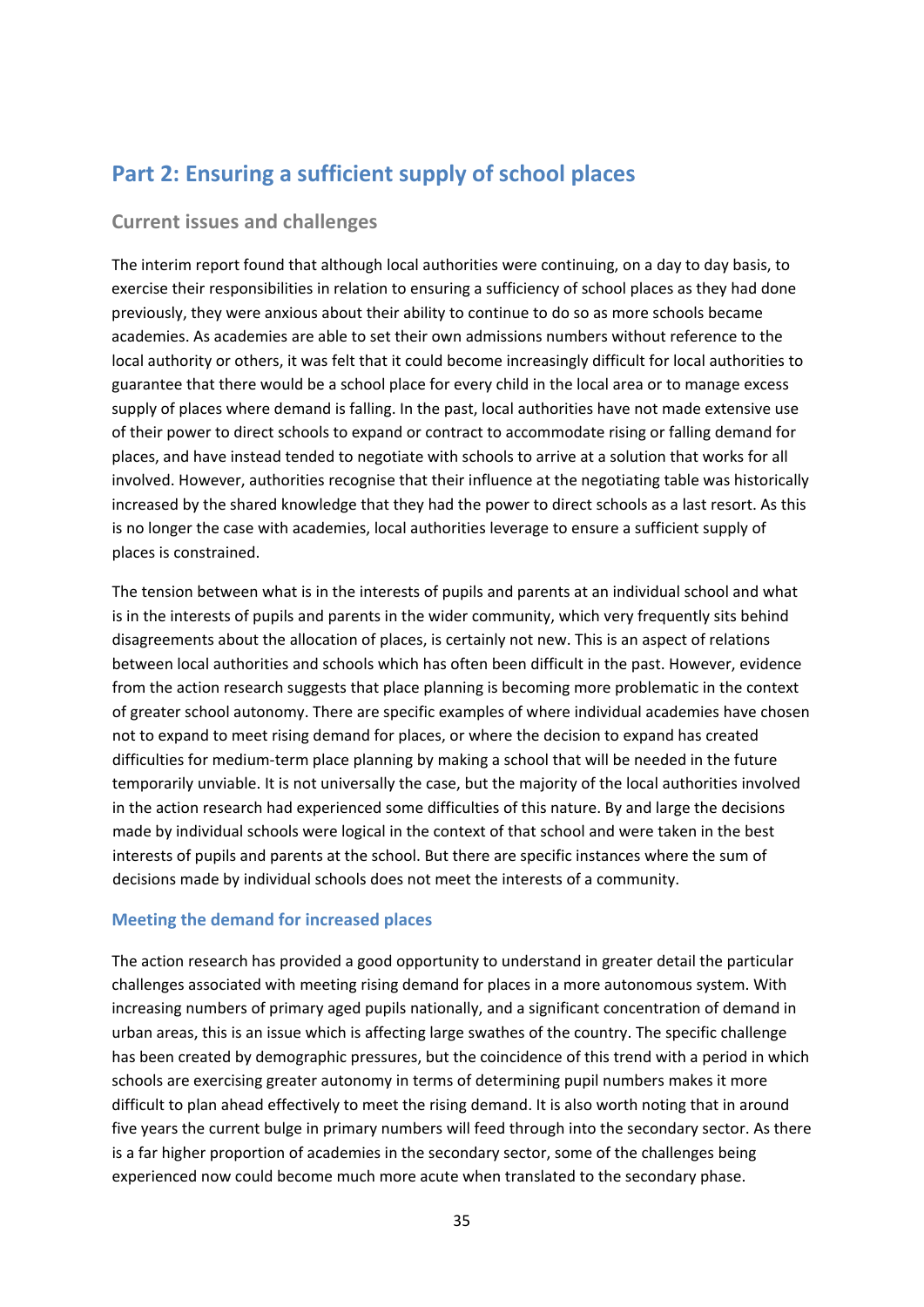In areas where the demand for places is rising sharply, particularly at primary, there is some evidence that academies are using their freedom to choose not to expand or community schools are looking to academy status as a means of avoiding expansion in the future. Schools have a range of very valid individual reasons for these decisions, including respecting the wishes of existing parents at the school for a particular size and style of education, the belief that expanding would compromise their effectiveness and quality, and being unwilling to expose the school to the financial risk of not being able to completely fill a new form of entry. These decisions make complete sense for an individual school, but in some cases the combined effect of many individual school decisions can lead to a shortfall of places in a particular area.

A specific example of this was identified during the action research. In one town demand for primary places was rising rapidly. The local authority felt strongly that it should be able to accommodate the needs of all primary aged pupils within the town, and not have to resort to bussing young children. However, of the eight primary schools in the relevant catchment area five were unable to expand as a result of planning constraints and building regulations. The three schools which were able to expand all initially refused to do so and made clear that if forced to do so they would convert to academies in order to avoid expansion. Eventually, through extensive negotiations between the local authority and schools in question, a compromise was reached, but, given the continued rising demand for places in the area, the local authority believes that in this specific case the issue has been deferred but not solved. However, examples later in this section describe some emerging examples of how local authorities and schools are working together to address place‐planning challenges in specific localities.

The tensions between what is in the best interests of an individual school and what is in the best interests of a wider community are in some cases compounded by planning regulations associated with schools expansions, set both nationally and locally, which can make it very difficult to physically expand schools in urban environments where space is an issue. A number of local authorities have cited the need to consult Sport England on expansion proposals in relation to the impact on playing fields as a common barrier to securing cost effective school expansion. There is also some lack of clarity around whether local authorities are allowed to use their capital allocation to seed‐fund the expansion of an academy and whether the new funding proposals will enable local authorities to continue to safeguard a school that has agreed to expand against the financial risk of being undersubscribed by committing to provide top-up funding if needed for a period of a year. Some of these compounding factors may be issues that the Department for Education is able to clarify to alleviate some pressure in the system.

Local authorities are empowered to act as commissioners of new academies where there is sufficient demand for a new school. Over recent years authorities have gained more experience in opening up the provision of schools to competition. However, this is still not an area in which local authorities feel completely confident. The self‐evaluation exercise that authorities completed as part of the action research suggested that while most local authorities felt that they had the skills and understanding needed to run a successful competition for a new school, half disagreed with the statement "*We have a good understanding of the market place of potential providers of new schools, including Free Schools, and have the skills and information needed to shape and engage with that market to meet the needs of rising pupil numbers in a way that meets local priorities*." When this issue was explored in greater detail it became apparent that local authorities perceived two main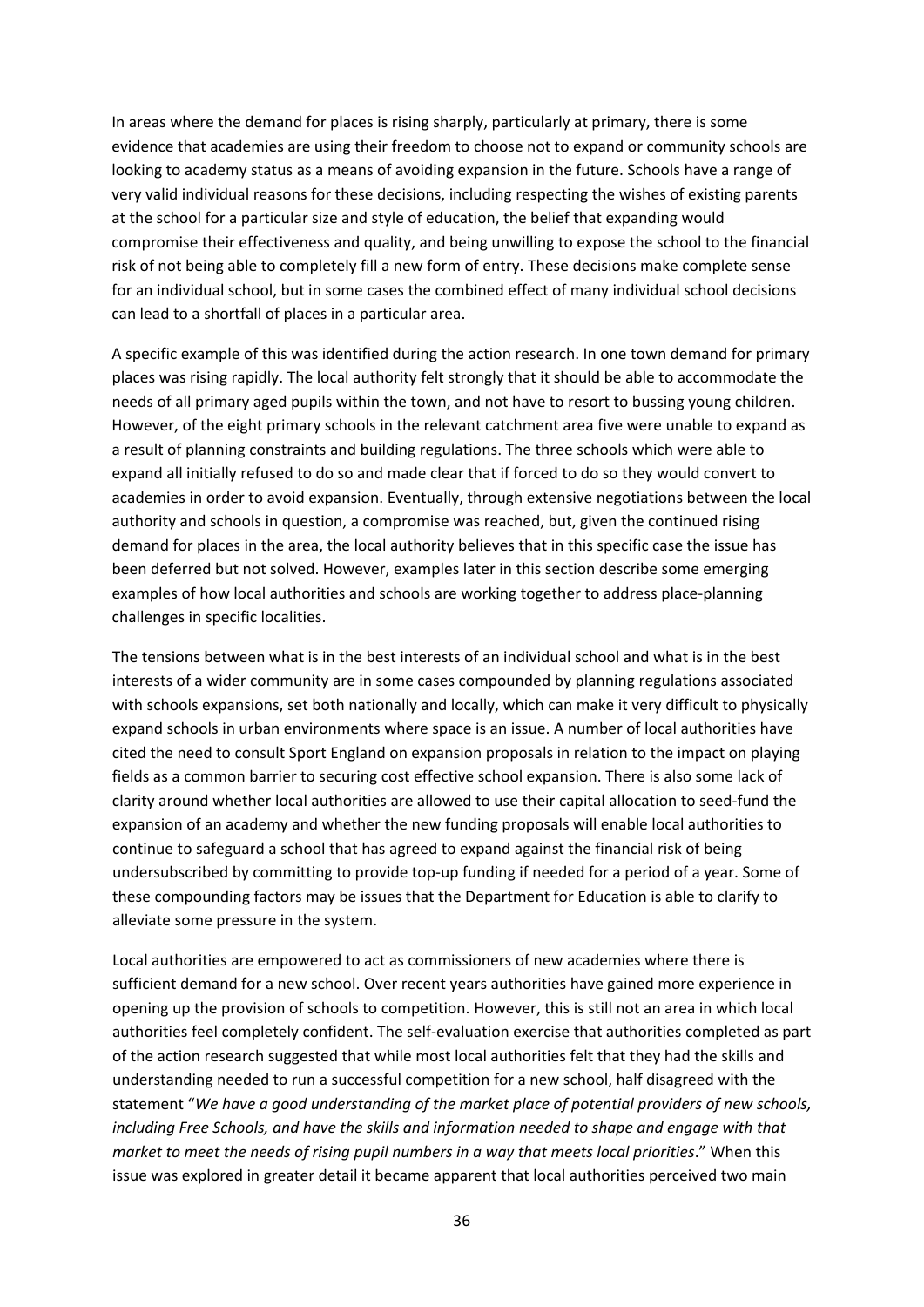areas of risk to their ability to act as intelligent commissioners of new school places. The first was a perceived lack of transparency in central government about who potential academy sponsors are, and their strengths, weaknesses and track-record to help inform commissioning decisions to be made locally. The second is the short notice that local authorities sometimes receive in relation to Free School applications that can make forward planning difficult and lead to abortive work.

### **Managing the consequences of falling demand**

A further potential consequence of the policy to allow successful schools to expand unilaterally is that in areas where pupil numbers are static or declining this may lead to a neighbouring school becoming unviable and having to close. This is an important element in the government's agenda to drive increased quality in the education sector through the mechanism of parental choice and has the potential to increase the supply of good quality education and decrease the supply of poor quality education for a particular community.

However, the policy also presents challenges which were explored in the interim report. The first issue is that, historically, the process of school reorganisation which might lead to federation, downsizing, academisation or closure of a school that has become unviable has not always been handled, either locally or nationally, with sufficient speed and purpose to ensure that the education of children at the school in question does not suffer. There are examples of schools which have languished for many years – unable to attract high quality staff, fill their places, or offer the full range of subjects – without decisive action being taken and the education of children has suffered as a result. In the new education landscape it is probable that, for a few years at least, while newly created and successful academies are looking to offer more places to pupils and parents and Free Schools are being introduced, the rate of schools becoming unviable may increase. This may be a particular issue in the secondary sector where, nationally, demand for places is static, but evidence from the action research shows that it is occurring among both primary and secondary schools.

If that is the case it needs to be very clear who will be responsible for overseeing the resulting school re-organisation that may be required. In those instances where a local authority maintained school becomes unviable it is clearly the responsibility of the local authority to work with governors, parents and the community to ensure an effective and speedy resolution in which the quality of education of children in the school is maintained. Similarly, if a sponsored academy were to become unviable, the academy sponsors would be expected to carry out a similar role. However, it is not currently clear who will be responsible for overseeing the necessary school re‐organisation in the event that a stand‐alone convertor academy becomes unviable and it is not certain that the individual governing body would have the capacity or inclination to take the difficult decisions needed without external support.

An associated challenge for local authorities is how they can safeguard the interests of pupils, parents and communities in circumstances where the planned expansion of one school places the viability of another school at risk but closure of the school is not a good solution. This might be because the school is a good school, because closure would leave a particular community without a local school, or because demographic projections suggest that a school would again be needed on the site within a few years. Far from being a hypothetical case, the eight local authorities involved in the research have yielded two instances where this is already happening. There is evidence from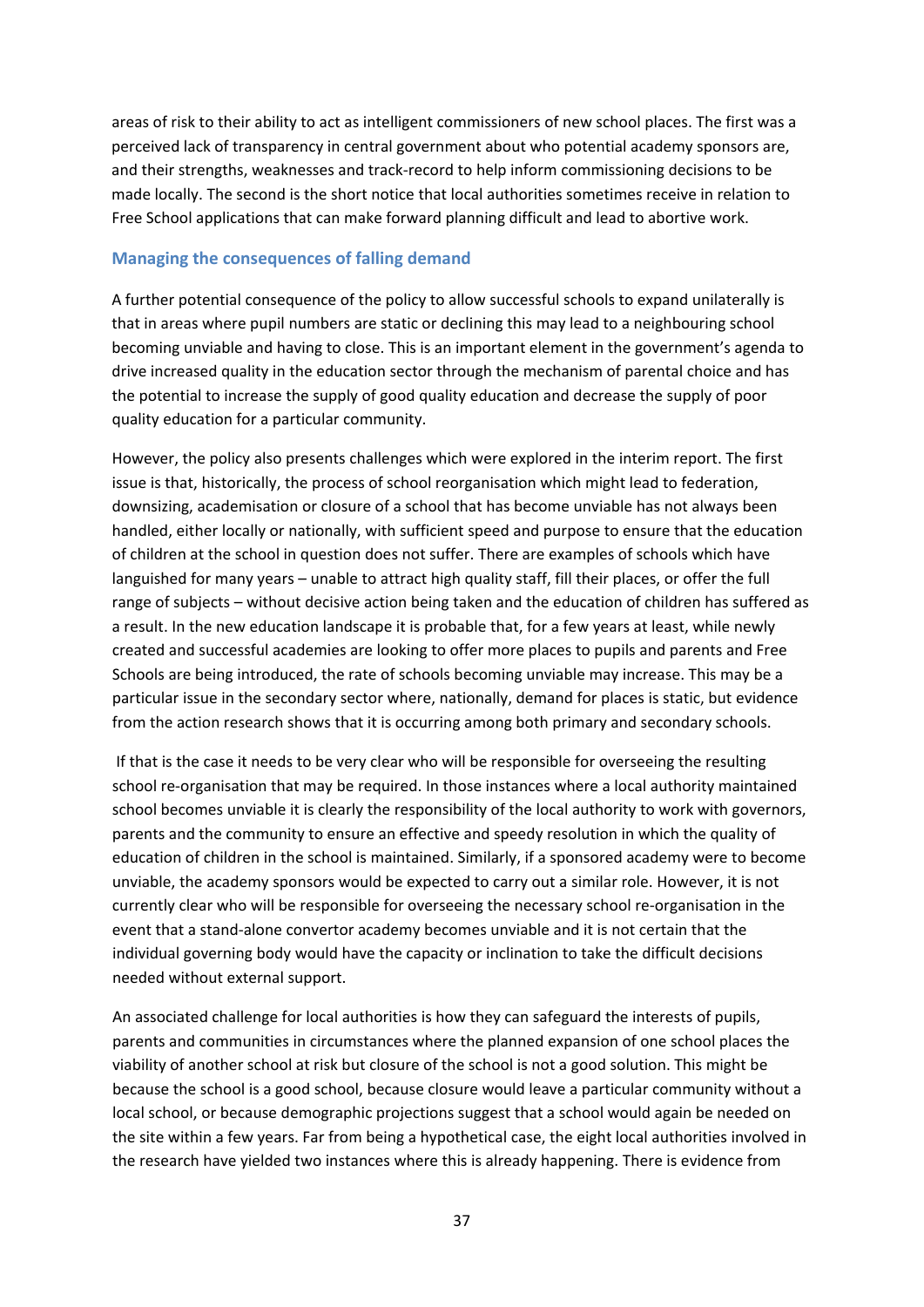some areas engaged in the action research that local secondary heads associations have been active in developing agreements between schools to self‐impose limits on expansion when the consequences of that expansion could be detrimental to other neighbouring schools. However, to date the suggestion is that such self‐regulating mechanisms are not proving particularly effective in influencing the decisions that schools make individually.

A further specific and complex aspect of the place planning agenda is in determining the pattern of post-16 provision. The interim report highlighted one example, in Warwickshire, of where academies' plans to open sixth forms with a chiefly academic focus could potentially lead to a narrowing of curriculum breadth for young people in the area if, as a result, the local sixth form college was forced to contract and was unable to offer the same range of vocational and technical courses as it had previously. During the course of the action research the specific complexities of post‐16 planning, which require schools to take a broader view of the needs of the community and how together they can offer a full and inspiring range of qualifications, arose as a specific issue in at least five of the eight authorities taking part.

The particular challenges post-16 relate to the need to plan place provision across a very diverse partnership of providers, in a context where the autonomy of many of these providers is well established. Local post‐16 partnerships are also contending with changes in the profile of demand created by the raising of the participation age, rising youth unemployment, shifting demographics and significant changes to qualifications. The diversity of the post-16 landscape is also increasing, with new Studio Schools and University Technology Colleges offering exciting opportunities to expand the range of options for young people, but requiring adjustments on the part of local schools and other providers. Ensuring that the pattern of provision really meets the needs of young people is a real challenge for local authorities, schools and other providers. In particular, ensuring the right balance between vocational and more academic routes at a time when there is a real appetite among many newly formed academies to open sixth forms is a critical issue to watch.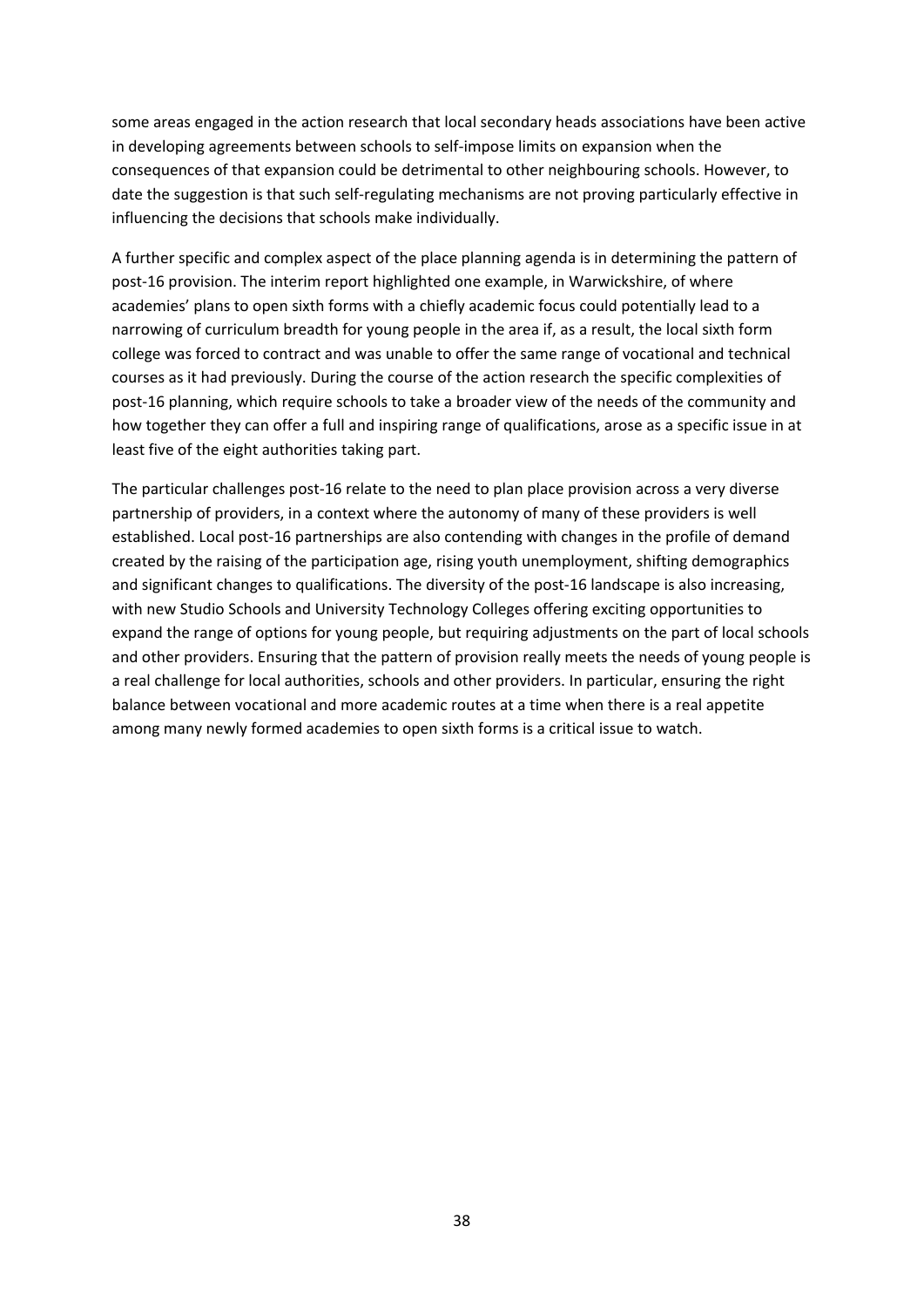# **Emerging local solutions**

The issue of how to ensure a sufficient supply of places in a system where decisions about place numbers are devolved to individual institutions is one of the most difficult challenges identified through the action research. However, even in a fully autonomous system there is still a need for local authorities to actively shape supply to meet local needs, to enable schools to come together to make collective decisions in the interests of a wider community, and to advocate for the needs of children, young people and families in their local area.

# **Local authorities as convenors of partnerships**

One suggestion in the interim report was that local authorities might have an important role to play in facilitating an open and transparent dialogue between schools about the implications of setting their admissions numbers, and devolving responsibility for collective rather than individual decision‐ making in relation to places to groups of schools. The action research has provided an opportunity to test some of these ideas, and although it is very early days there are some indications that this approach could pay dividends.

The two case studies below illustrate different ways in which local authorities have supported partnerships of schools to take decisions about admissions numbers in order to better serve the needs of a wider community of pupils. In one case the local authority re-engineered its approach to negotiating the expansion of primary places by facilitating a dialogue between the schools, providing the data and delegating the responsibility for developing solutions to them. In the second case study the local authority used a very sharp and comprehensive analysis of post‐16 data to stimulate schools to take ownership of the issue of potential oversupply of places and initiate a dialogue between themselves to look for a solution.

# **Gloucestershire's revised approach to ensuring a sufficient supply of school places**

# **What was the issue?**

In Gloucestershire the demand for primary places is rising in some areas, but is declining or static in other, mainly rural, areas. There are also a number of very small schools and dispersed rural communities which can make place‐planning challenging. At secondary, overall rolls are likely to be declining or static until around 2017 when the rising numbers at primary will begin to feed through. The local authority was finding that in the context of increasing school diversity and autonomy place‐planning discussions on an annual basis were becoming more protracted and difficult to resolve.

# **What did Gloucestershire do?**

Previously the local authority had engaged in bilateral discussions with individual schools in order to negotiate a county-wide solution to the increasing demand for places in some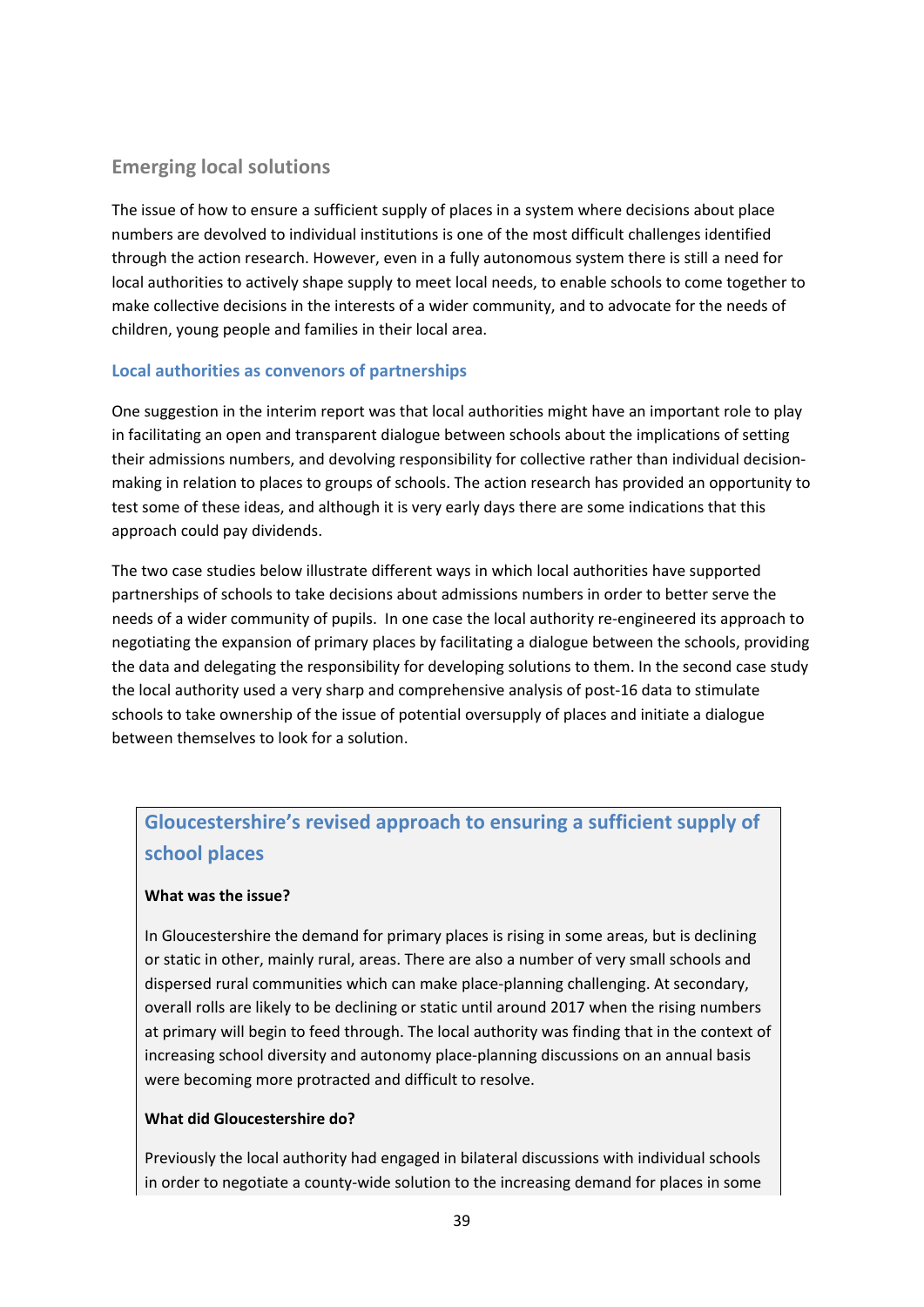areas and static or falling demand in other areas. For the 2012 place‐planning negotiations Gloucestershire decided to trial a different approach to ensuring sufficient primary places in one area.

Under the new methodology, Gloucestershire carries out an analysis of the relevant pupil forecasts and other contributing data which is taken to the admissions forum. Following consultation with the Cabinet Member for education and skills, other lead members and local members, the data is presented to a partnership meeting of all schools that serve a particular local area. Focus groups are then used to facilitate a dialogue between the schools in a particular area to reach agreement on the strategic criteria that will underpin any decisions to expand and a common understanding of where those expansions are likely to be needed. These recommendations for expansions, along with the relevant data are then presented to the Cabinet Member for education and skills for agreement. The new approach facilitates a much more collaborative discussion between schools as to how increasing demand can be accommodated, and enables greater ownership by schools of the eventual solution.

#### **What has been the impact?**

The new approach has only been trialled in one town in Gloucestershire to date, however the local authority found that in that town the resulting negotiations about which schools should expand were much more straightforward than they had been previously. This is attested by one of the headteachers who contributed to the research who said that this year the place‐planning negotiations had felt more like a genuine conversation than a fait‐ accompli. She felt that a lot of thought had gone into the proposals and that schools had been proactive in constructing them. Overall her view was that sensible decisions had been made.

#### **What is the learning for the system?**

The approach trialled by Gloucestershire demonstrates the potential power of constructing place‐planning conversations in a different way. The local authority has a very clear role in providing the expert analysis of the data, and convening and facilitating partnerships of schools to reach agreement about the implications of the data. The experience of Gloucestershire suggests that devolving some of the decision‐making and responsibility to schools, while maintaining clear ownership of the statutory function of ensuring that there are sufficient places to meet parental demand, may enable a smoother and more locally-driven solution to accommodating increasing demand for places at primary.

# **Cambridgeshire post‐16 provision**

#### **What was the issue?**

In Cambridgeshire, post-16 provision is planned by schools and colleges in three areabased partnerships which are chaired by school or college principals. The local authority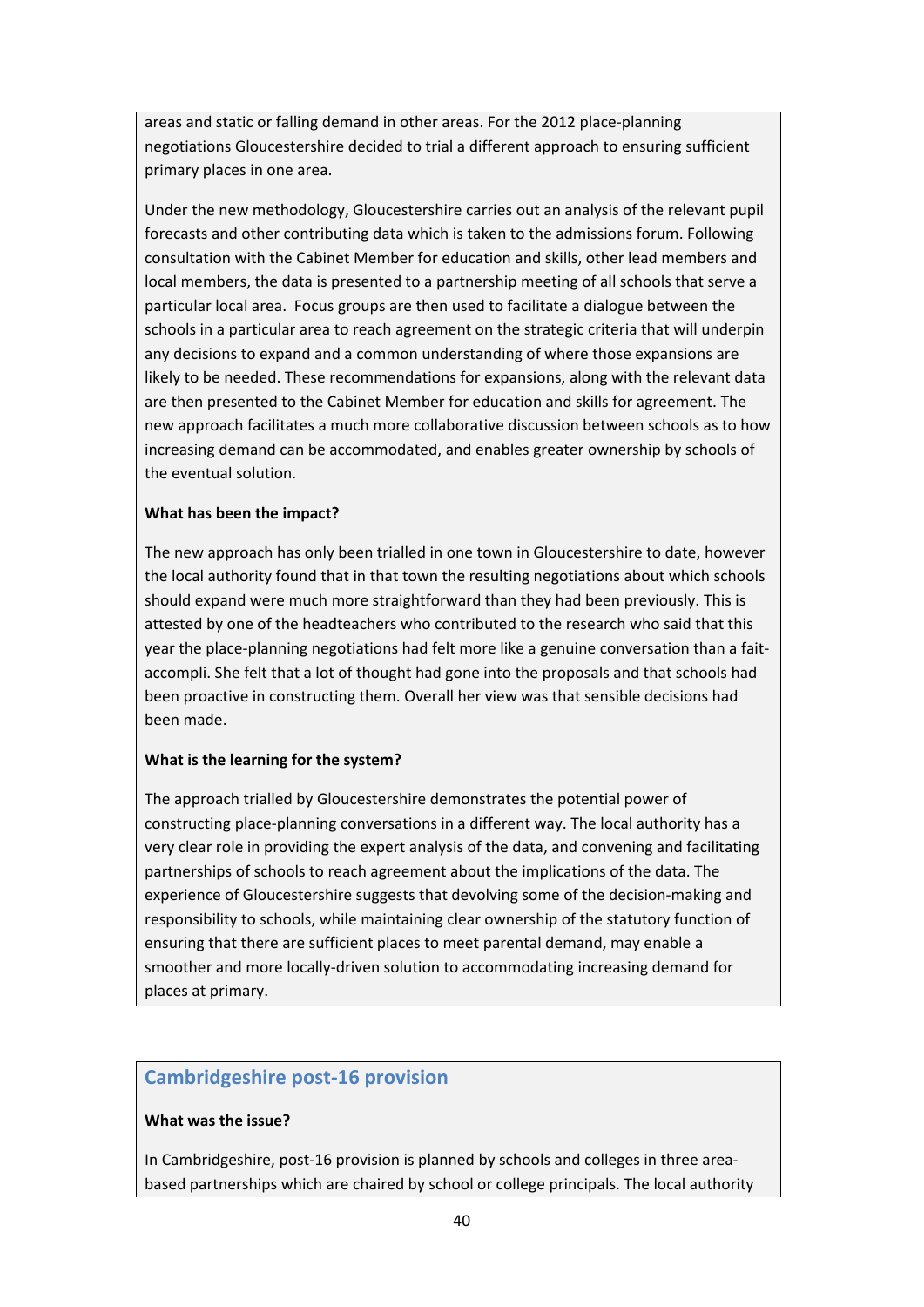realised that population changes, combined with the commitment to Raising the Participation Age, would lead to significant shifts in the medium to long term in the numbers and needs of learners accessing post‐16 provision in the county. The local authority felt that in a more autonomous system their key role was to maintain a strategic overview, identifying gaps and shaping and influencing provision in response to learner need and demand.

# **What did Cambridgeshire do?**

The local authority offered to work with area partnerships and institutions to develop a comprehensive analysis of post‐16 provision which modelled demand and capacity from 2011 to 2025, in order to assist partnerships with their Raising the Participation Age planning. The analysis sets out what it would take to meet 16‐18 year old learner demand in the context of the impact of Raising the Participation Age and other national/local policies, also taking into account forecast demographic changes and, in particular, the impact of new housing developments. It is based on three forecasting models (participation, the capacity of providers, and levels of provision) and it includes analysis of the needs of learners with learning difficulties and/or disabilities.

Completing the analysis itself was a lengthy and complex exercise. It spanned several months, during which the forecasts were iterated and tested with the post‐16 partnerships.

# **What has been the impact?**

The analysis showed that there is and will be an over-supply of capacity in all partnership areas moving forwards, but that there would need to be a shift towards lower level provision, with clear, planned progression routes in order to meet the needs of additional learners continuing to participate post 16 in education and jobs with training, including apprenticeships. The analysis also highlights significant pressures for sixth forms due to a declining post‐16 population combined with rising demand for level 2 provision and falling demand for level 3 provision. The current curriculum and infrastructure will come under pressure, and the challenges ahead mean that smaller sixth forms will be at risk, as well as minority subjects coming under threat. If the pressures are not addressed, there could be a failure to meet the needs of learners in terms of vocational and technical progression routes. The impact of Cambridgeshire's work has been to expose these challenges and to stimulate local headteachers to come together and plan for the future collectively.

# **What is the learning for the system?**

Cambridgeshire was able to add value to the work of the post‐16 partnerships by drawing on their access to a wide range of data and their capacity for sharp analysis. This provided a broader and longer‐term perspective on demand for post‐16 places than schools, colleges and other providers could have achieved either individually or in partnership. The very act of making the data transparent and stimulating informed discussion and debate was enough to shift the terms of engagement so that schools began to plan to address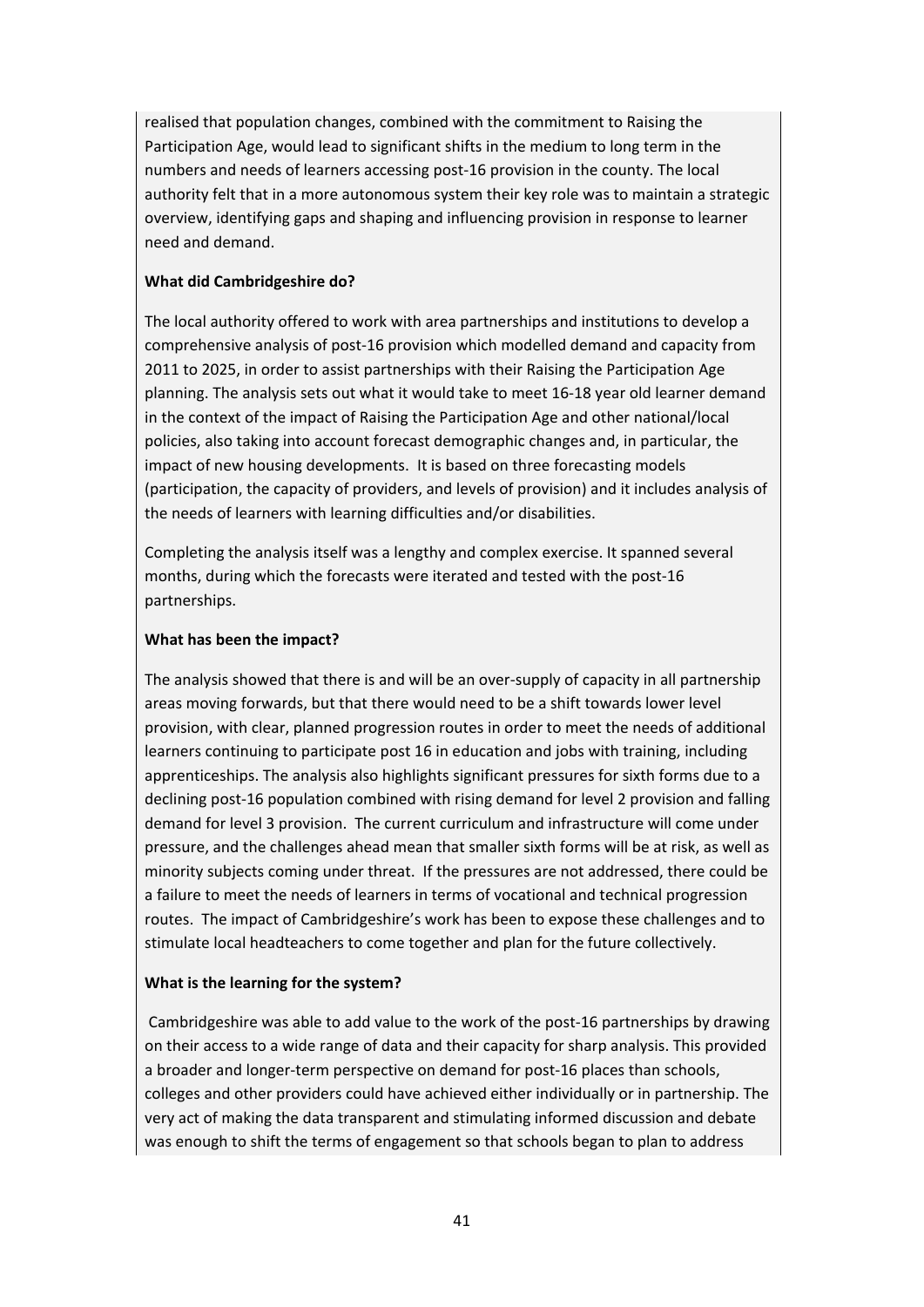this as a collective challenge with a view to meeting the needs of a wider community of learners.

# **Local authorities as a maker and shaper of effective commissioning**

A complementary strategy that a local authority can take in order to secure a sufficient supply of school places is to adopt a commissioning approach to working with potential providers, promoters, sponsors and parents in order to encourage new provision. This approach can be particularly effective in circumstances where demand for places is outstripping supply.

Evidence from the action research suggests that a proactive response is the most effective way of addressing some of the risks outlined above associated with opening new schools, the creation of additional places in areas where they are not needed, or the constraints around the supply of places where demand is high and rising. Where local authorities seek a dialogue with potential sponsors and providers of new schools there is emerging evidence that this creates the conditions for a more effective matching of supply and demand for places, as illustrated by the first of the two case studies. The second and third case studies provide good examples of local authorities acting in a commissioning capacity to secure the establishment of Free Schools in areas where demand for places was rising sharply and options to expand existing schools were limited.

# **Wandsworth Academies and Free Schools commission**

# **What was the issue?**

Elected members in Wandsworth are highly committed to promoting school diversity and choice for parents. They believe that schools are more likely to thrive and prosper in an environment where there are schools of a different status (community, foundation, voluntary‐aided, voluntary‐controlled, academy, and Free Schools) and in which a variety of governance, management and curriculum arrangements is encouraged. For this reason, the Council sees Free Schools as a crucial and welcome addition to the pattern of schools in the Borough both in their own right and as catalysts for constructive change. In this context, the local authority was keen to find a way to:

 encourage potential Free School providers to consider establishing a school in Wandsworth,

promote dialogue between the authority and Free School providers, and

consider the merits of Free School proposals from a broader perspective.

Members and officers also see Free School applications, provided that they are of high quality, as an important contributor to meeting the growing demand for primary places in the borough.

# **What did Wandsworth do?**

The borough set up an Academies and Free Schools Commission, independently chaired by former HMCI Baroness Perry. The membership of the commission is made up from five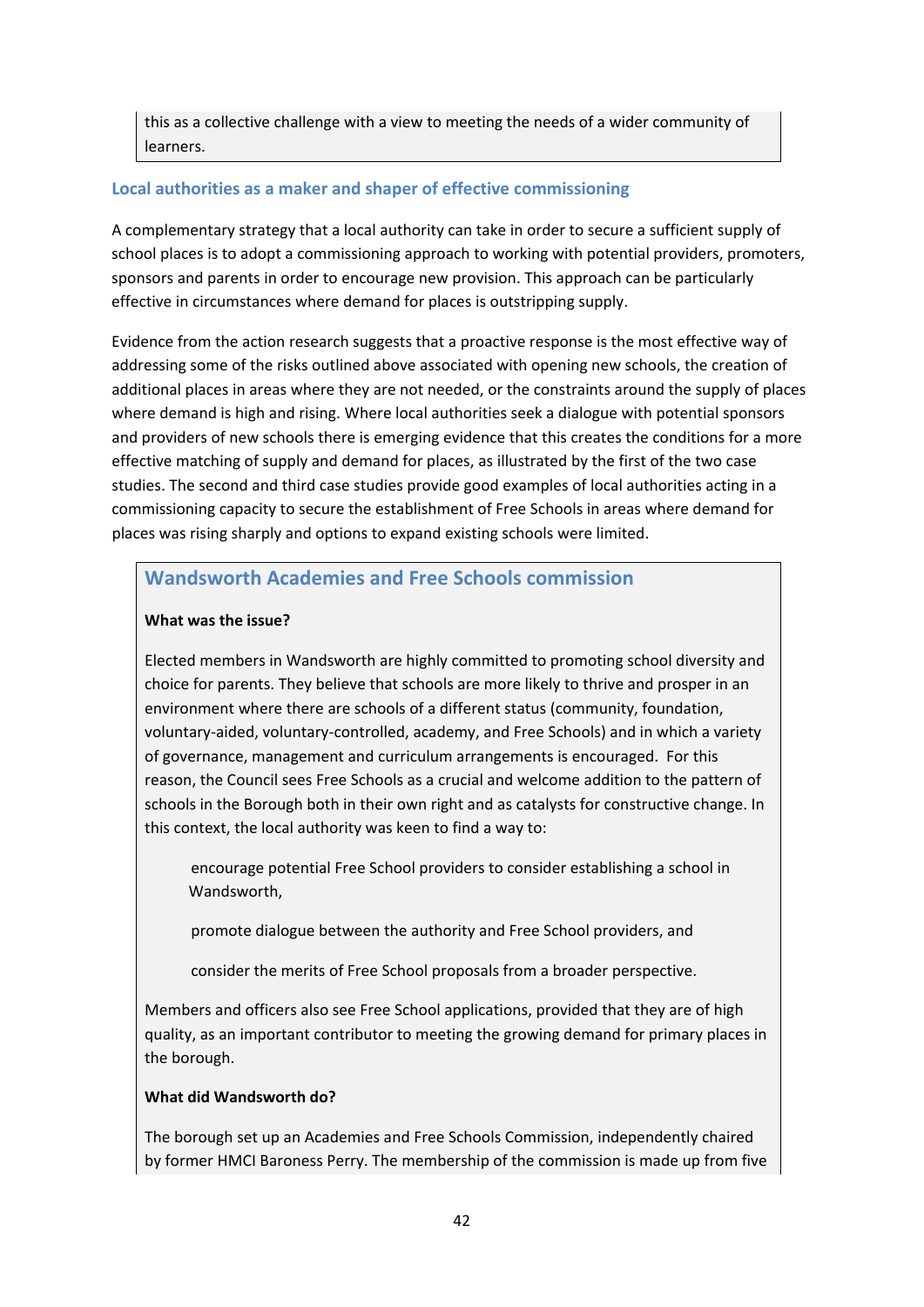local councillors; including the Cabinet Member for Education and Children's Services and the Chair of Education and Children's Services Overview and Scrutiny Committee; the Chair of Primary Heads' Standing Conference; a parent representative; and the Assistant Director for Children's Services. In supporting the commission, the local authority has actively researched providers of Free Schools and academies and drawn together the information available. As a result the commission approached some of the largest providers for a discussion. The commission has also recently met with six providers of Free Schools that submitted applications to the Department in February 2012 to set up a school in Wandsworth and has formed a view on their applications. This will enable the council to respond effectively to the Department if they are asked to comment on the proposals.

# **What has been the impact?**

From the local authority's perspective the Commission has been successful to date in stimulating the market for Free Schools locally. The fact that the Commission is high profile has encouraged local Free School providers to approach the local authority in the early stages of their thinking and this increases the chances that if they decide to submit an application it will meet the needs of children and young people in Wandsworth. The local authority is also better informed about potential bids and can plan accordingly. They are, for example, actively encouraging Free School and/or academy applications in Tooting and Putney as part of their strategy for meeting increasing demands for primary places in those parts of the borough.

# **What is the learning for the system?**

A number of factors have combined to make the approach taken by Wandsworth successful. The long established commitment of elected members to promoting diversity in the borough is an essential prerequisite. Beyond this, the decision to appoint an independent chair, who is highly credible with schools and the education system more broadly, is seen as a powerful statement about the importance attached to the Commission's work and its objectivity. The local authority has recognised that for the Commission to be successful it must be active and not passive. They are therefore using all the data at their disposal to seek out potential providers, and engaging with future providers as soon as they are aware of them. As a result more providers are coming forward with a view to engaging in a discussion.

The transparency and enabling nature of the process is also part of its success. The emphasis is on establishing a constructive dialogue which providers have valued. The Council has published the criteria that they use to reach a view of potential applications and make these available to providers so that the Commission can inform their decision making. These criteria include:

 Suitability to run an education establishment, judged in part against the potential provider's track record.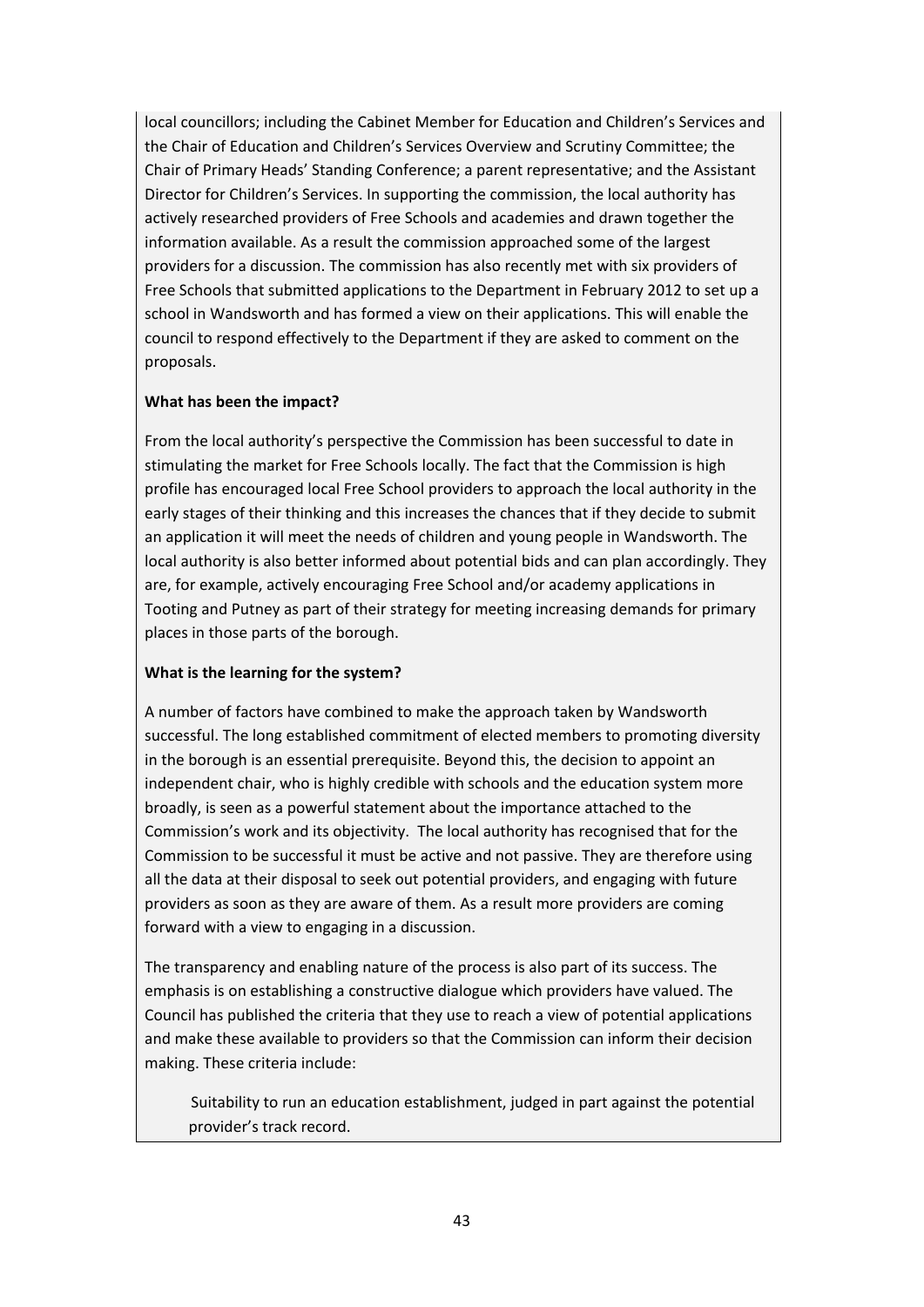Clear educational aims and objectives and a capacity to implement them – including innovative and creative approaches that promote and extend the diversity of choice in the Borough.

Leadership and management capacity.

 A commitment to achieving the highest standards for their pupils – at least in the top 25% of similar schools and often in the top 10%, with an explanation of how these will be achieved and how they will in practice narrow the gap between the attainment of children from vulnerable backgrounds and the rest of the cohort.

 Fair, transparent and inclusive admissions policies which are in line with the Admissions Code.

Extending learning opportunities outside the normal school day.

 Supporting a Special Educational Needs Resource Base. In order to plan ahead the council would welcome proposals which offer a base for 12‐16 pupils on the Autistic Spectrum Disorder and Autistic Spectrum Disorder with moderate learning difficulties.

Enthusiasm to work with the Council's other schools and partner agencies.

 Commitment to the local community and engagement with parents, including the use of school accommodation as a valuable community asset

The capacity to establish and run a financially viable school.

Moving forward the authority is looking at how it can build on its highly successful track record in supporting improvement in its schools. It is developing proposals on how to continue to foster school-to-school collaboration in a more diverse school system, and crucially use the academy and Free School funding agreement as a means of securing sustainable school‐driven support for improvement.

# **Hertfordshire supporting the promotion of two Free Schools**

# **What was the issue?**

Demand for primary places is rising sharply in Hertfordshire, particularly in urban areas where expansion of existing schools can be very problematic. The local authority recognised that in order to meet the growing demand for places it would need to commission new primary schools in Hatfield and St Albans. The authority is committed to school diversity and was keen to encourage good quality Free Schools to open in areas where there was demand for additional places.

# **What did Hertfordshire do?**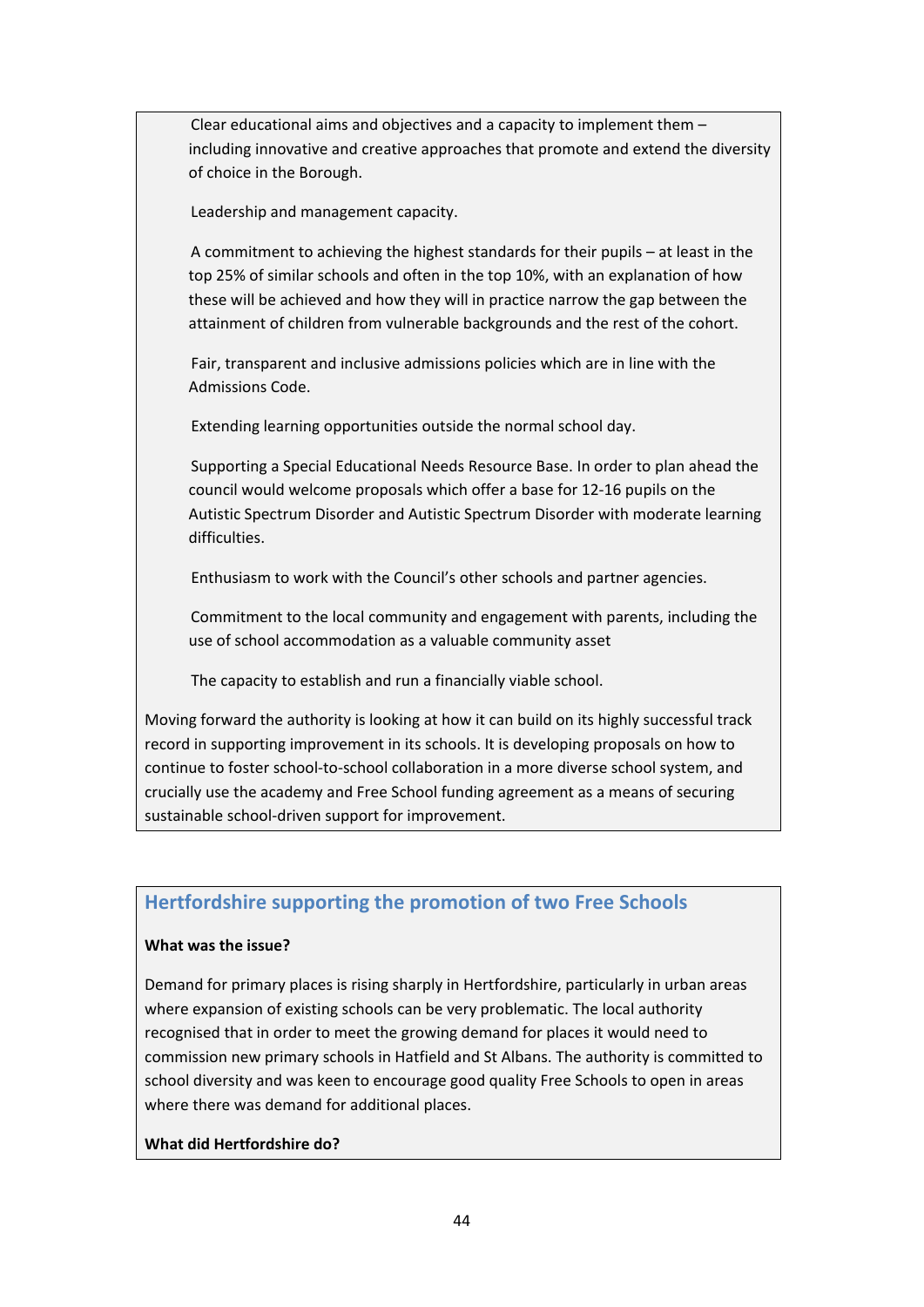Hertfordshire formed two strategic alliances ‐ one with a Hatfield resident, who was a retired local authority officer, and had expressed an interest in establishing a Free School. She was driven by a strong moral purpose that as well as needing extra primary places, Hatfield needed a new primary school that would really transform aspirations and drive social mobility. The second strategic alliance was with a former headteacher and resident of St Albans who had previously been involved in the county's place planning panel. She was inspired by her first hand experience of how difficult it can be for parents to get their children into a school of their choice in St Albans. Both individuals were excited by the opportunities afforded by opening a Free School and established companies for that purpose.

The Hatfield Community Free School company comprised the initial promoter, two local parents, a representative of Hertfordshire University, the head of a local secondary academy, and a representative of the local authority. The steering group for the St Alban's Free School similarly included the initial promoter, a wide range of local parents and residents who brought specific and valuable skill‐sets, and a representative of the local authority. Both promoters, with the support of Hertfordshire local authority, developed proposals for the Department for Education to establish Free Schools in Hatfield and St Albans respectively.

From the outset there was a very strong focus on community engagement. For the Hatfield Free School the vision was that the school would be both of and for the community. The two parent members led the community engagement campaign which included fun days and children‐focused activities in the local community, as well as more formal consultation via facebook, the website and leaflets. The principal for the school and the first members of staff were recruited relatively early in the process which enabled more informed discussions to be held with parents about the future nature of the school.

For the St Albans Free School the promoter engaged parents through the steering group in defining the school's educational vision. Parents were particularly keen to create a school which recognised their child as an individual; introduced creativity into the curriculum; focused explicitly on achieving a good grounding in reading, writing and mathematics; focused on play-centred learning for younger children; and provided wraparound childcare. These principles have formed part of the education vision and have been wholeheartedly adopted by the new headteacher who has been appointed.

The local authority was a strategic partner to the endeavour throughout. They secured the sites for the two Free Schools and oversaw the refurbishment programmes to upgrade the existing buildings on the sites. They also helped the new companies navigate the more technical aspects of the proposal process. They also provided some start‐up funding to finance the community consultation in advance of the funding being approved by the Department for Education. The local authority is now a member of both governing bodies.

#### **What has been the impact?**

The new Free Schools will be opening in September 2012, against a backdrop of real excitement and commitment from the local community. The St Albans Free School already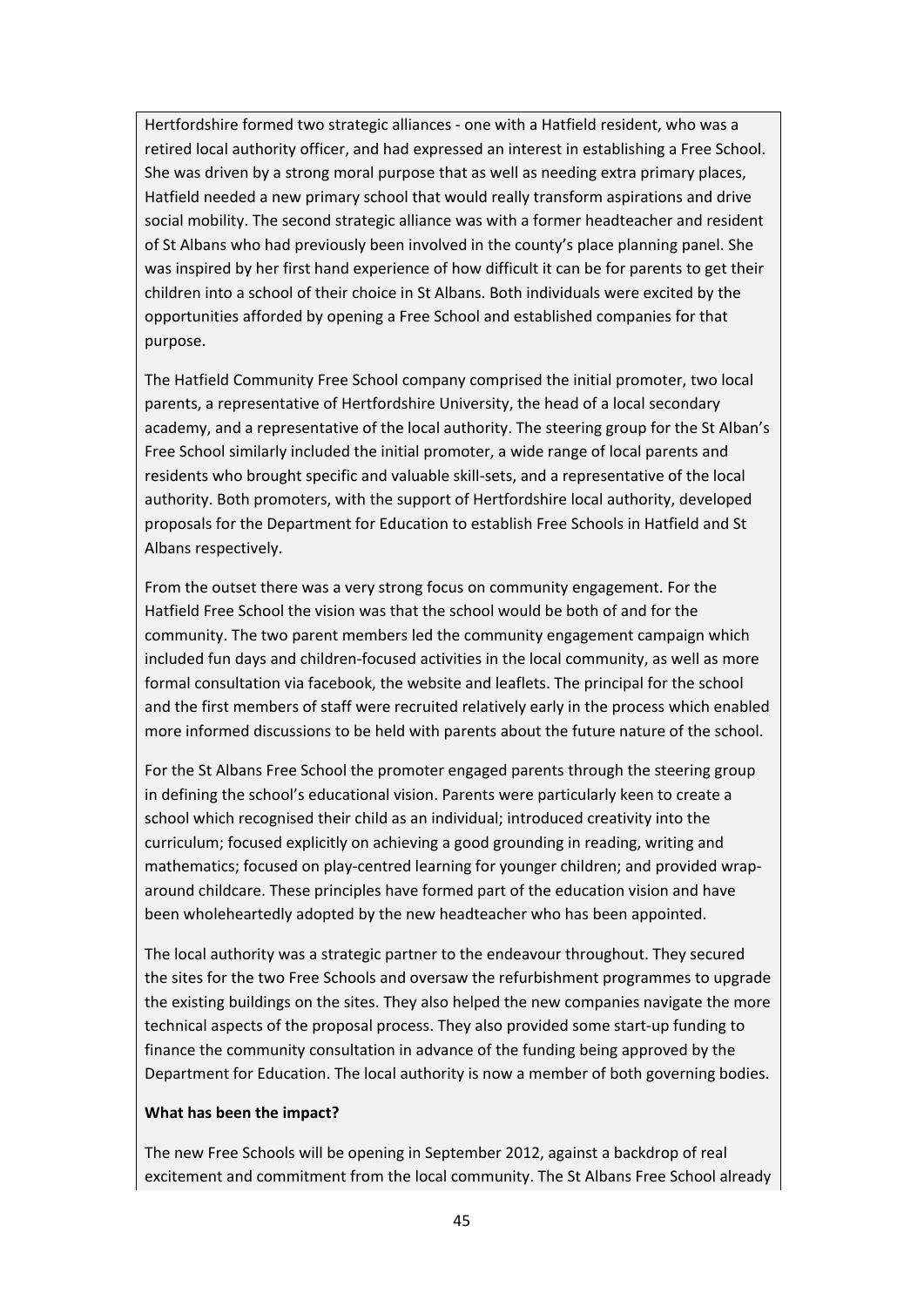has 60 children signed up to join the school in the first year, and has developed an offer of before and after school high-quality childcare to meet the wishes of parents in the area. The Hatfield Free School will be a specialist science and technology school and, with significant investment in early years development, the promoters believe that it will make a lasting impact on transforming the life chances of children in the Hatfield area and increasing social mobility and aspirations. There are already 41 children signed up for the first year, and the promoters are confident that by the time they open in September they will be full. The Hatfield promoters are now establishing a community interest company with a view to establishing other Free Schools in different locations in Hertfordshire where demand for places is rising. Members are keen for three more Free Schools to be opened through the Hatfield Trust ‐ two in Watford and one in Hemel Hempstead.

# **What is the learning for the system?**

This case study provides an excellent example of how a local authority, by engaging proactively with the opportunities that Free Schools offer, can incentivise a high‐quality and cost effective solution to the challenge of meeting the rising demand for primary places, while harnessing community led engagement in education. The strategic alliance between the local authority and the promoters enabled the two Free Schools to be established in a rapid timeframe, in suitable premises, and with a clear mandate from parents and local residents. The schools will add to the diversity of provision available in both towns and will enable more parents to exercise their choice for a good quality education available locally. The ongoing strategic engagement of the local authority as members on the schools' governing bodies will ensure that these new schools are integrated within the wider Hertfordshire community of schools, without compromising their autonomy.

# **Working with Free School Promoters in Oxfordshire**

#### **What was the issue?**

The national policy announcement about parents, teachers, and interested parties being able to set up publicly funded Free Schools created a flurry of activity in Oxfordshire. Some potential promoters approached the Council for information about demand for school places whilst others prompted media coverage which in turn generated requests for Council comments about the implications. The uncoordinated approaches created a significant call upon officers' time and although a number of potential Free Schools could have helped ease growing pressure on existing school places, many did not.

In addition Oxfordshire is scheduled for major housing growth which will require the provision of 10 – 20 new schools, including two or more brand new secondaries, over the next couple of decades. These will be academies and there is a need to ensure, as far as possible, that these are operated by organisations (multi‐academy trusts, outstanding converter academies etc.) with a proven track record of sustained school improvement.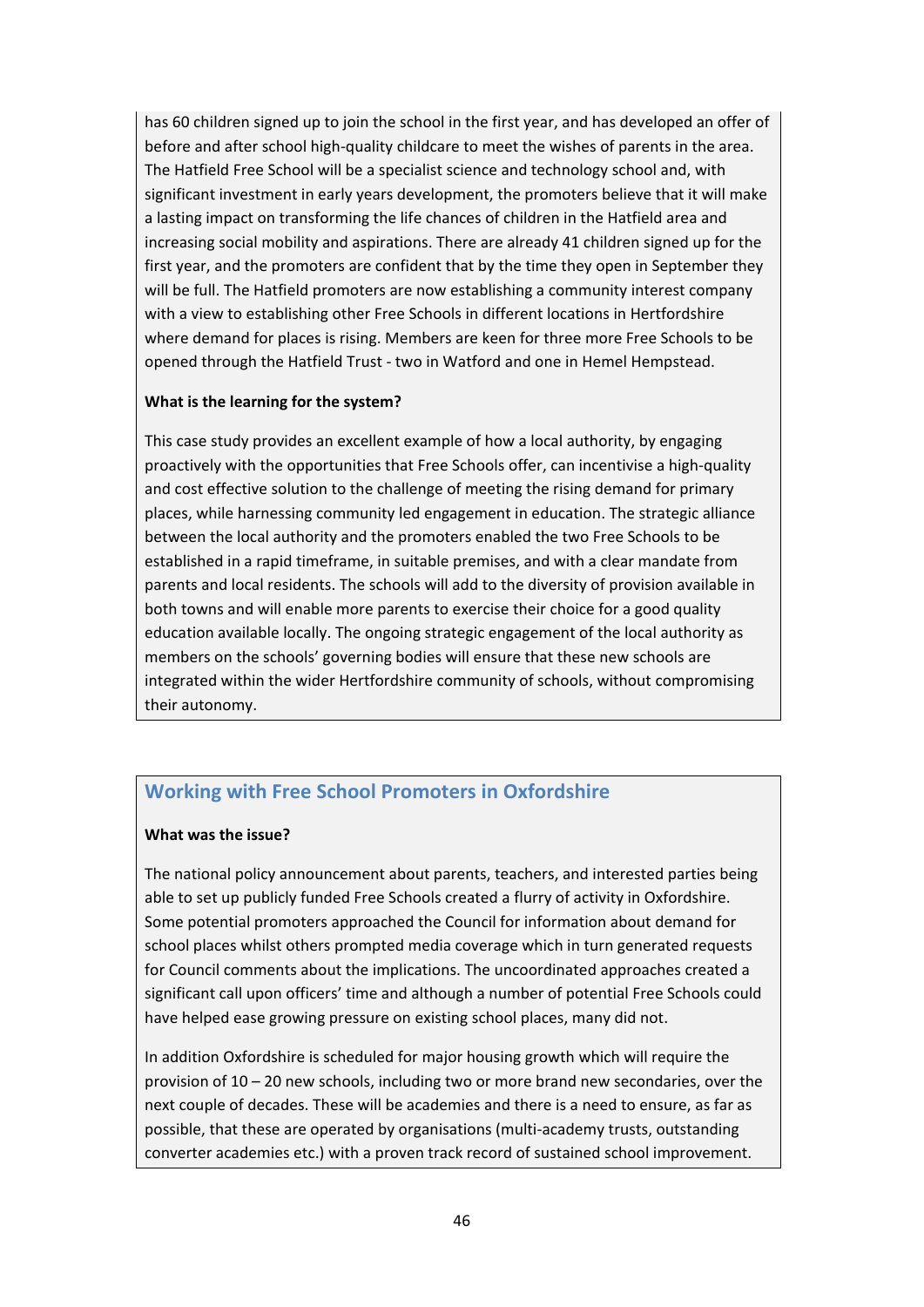#### **What did Oxfordshire do?**

The Council organised in January 2011 a seminar for all declared and potential Free School promoters; about 20 attended. The Cabinet member for School Improvement set out the Council's in principle support for Free Schools which would help the Council ensure a sufficiency of high‐quality school places. Officers presented the key messages from the Council's Pupil Place Plan highlighting areas of population growth, including that arising from proposed new developments, and those where there is a shortfall of particular types of provision, for example non‐church schools in many rural parts of the county.

All participants in the seminar were also offered the option of a face‐to‐face follow up meeting with officers (limited to 1.5 hours each) to explore the issues specific to their bid and to provide expert advice on, for instance, how to draft Code of Practice compliant admissions policies.

In 2012 a second seminar was held with a specific focus on the programme of new schools which the Council had identified as needed to meet the demand for school places arising from new developments. As well as the Free School promoters who remained in the frame (the tightening of the application and approval process had resulted in many of the initial enthusiasts dropping out), national academy chains and existing converter academies were invited and there were nearly 50 participants. As well as receiving an updated presentation on the demographic challenges, it was an opportunity for participants to help shape the approach that the Council would take to identifying preferred sponsors of the new schools.

# **What was the impact and learning for the system?**

Effective dialogue and trust has been established between the Council and Free School promoters, with nearly all being willing to share details of their bids with the Council prior to submission; only one bid for a 2013 opening was unexpected and that was because it was a revival of one discussed but not submitted in the previous round. A number of bids have been submitted in the Council's major 'hot spot' of Oxford City and, if one or more are approved after their interview, will bring forward sorely needed additional places at a time when nearly all maintained schools are operating at or close to capacity. Having entered into dialogue with the Council the underlying demographic case for the bids is strong. Through encouraging bids in areas where there is a need for more school places some of the inevitable concerns of existing schools have been allayed.

Draft protocols for identifying new academy school sponsors reflect their views of what the Council might reasonably expect of them, and the principle of a 'preferred bidder' list has been accepted opening up the possibility of developing long-term relationships, achieving the best match between local needs and community aspirations (the Council will incorporate surveyed views into the 'bid specification') and early engagement in the development of each new school design. By identifying the most appropriate sponsor to be recommended to the Secretary of State, the Council will be able to give effect to its aim of 'managing the market' and ensuring that sponsors have the capacity to deliver.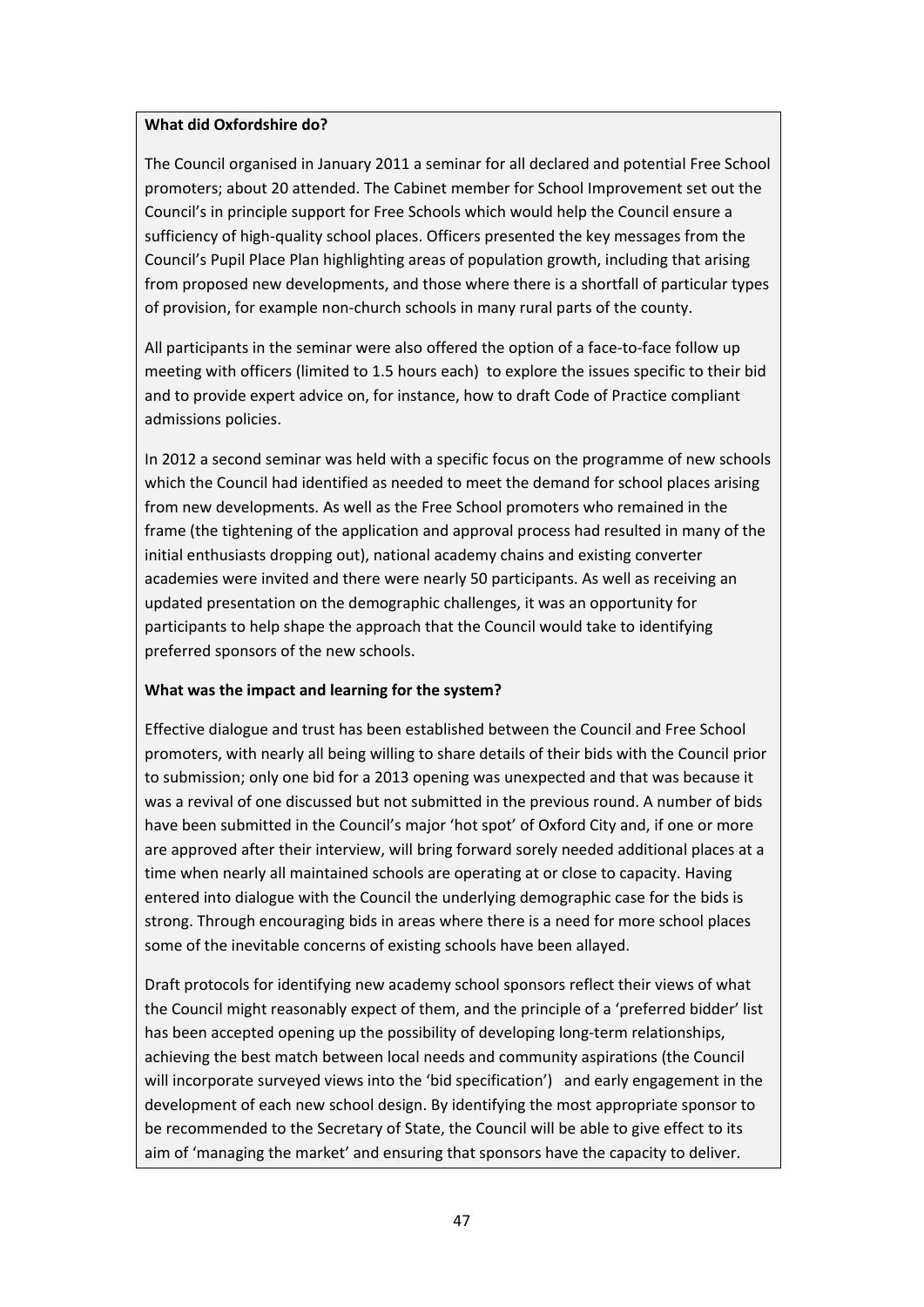# **Local authorities as champions of pupils, parents and communities**

The case studies outlined above demonstrate how local authorities, schools, providers and parents are finding ways to act together successfully to meet the demand for increasing numbers of school places in the new education landscape. However, the action research suggests that the challenges created by the potential oversupply of places, though less frequently encountered, are proving potentially more intractable to locally developed solutions. However, in part this may be because there has been limited opportunity to test different approaches in the new landscape and as individual cases arise it may be that local solutions develop.

The local authority does have an important role in advocating for the needs of pupils, parents and communities in circumstances where the proposed expansion of one school is making another unviable and where the closure of that school would not be in the best interests of parents. However, as the case studies below illustrate, there is no blueprint for how that advocacy role might be executed and the costs and benefits of the potential solutions are not clear‐cut.

# **Examples of school expansions threatening the viability of other schools**

# **Example of a primary school's viability being challenged by the opening of a new Free School**

In one local authority a sponsored academy trust put forward a proposal for establishing a large primary Free School, which would benefit from being in a federation with a local secondary academy. The proposal was of high quality and accepted by the Department for Education. The local authority believes that the sponsor will develop a very strong school and is therefore supportive in principle of the proposal.

However the proposed timing and location of the school is causing significant unease among the other local schools. In particular, a nearby primary school which is currently below the floor targets is likely to be put under severe pressure for places. Closure of the school is not an ideal option because rising primary numbers mean that both schools are likely to be needed again in the longer term.

The local authority is working with all the partners involved to broker a solution which safeguards the interests of local children and minimises the potential diseconomies of scale of effectively 'moth-balling' a school for three years. The over-riding concern of the local authority is being able to offer places which are high quality. To this end the opening of the Free School is already having an impact on driving up ambitions in the neighbouring schools. However, there are no simple solutions to how to manage the oversupply of places in the short term. The local authority is looking to a range of options to mitigate the financial risks for the school in question, including pursuing potential sponsored academy partners and convening a meeting of local headteachers, with their full support, to brainstorm possible collective solutions to supporting the school over the next three years.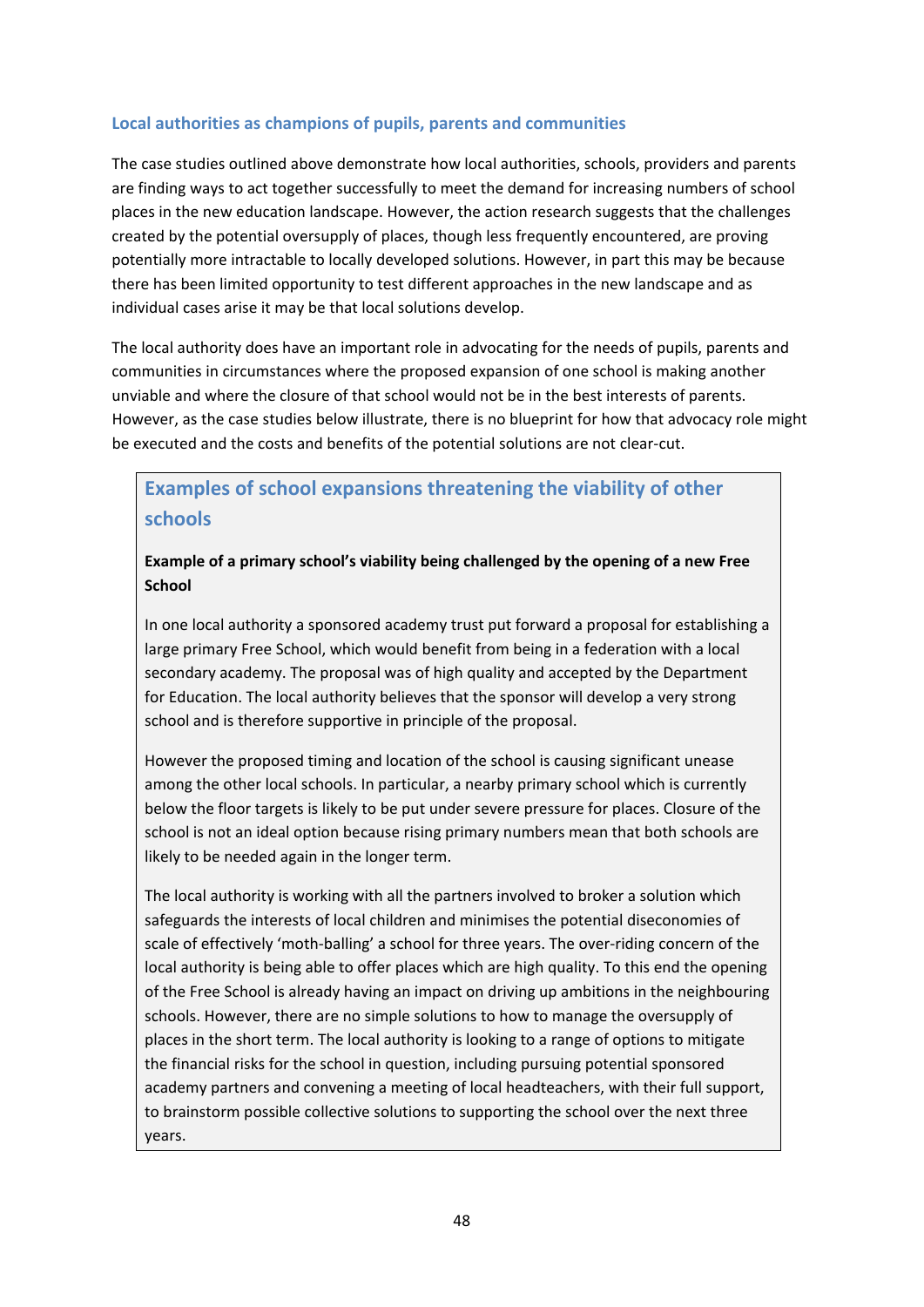# **Example of a secondary school's viability being challenged by the opening of a Free School**

In another local authority the viability of a secondary school is being called into question by the opening of a secondary free school and academies nearby. The school moved onto its present site in April 2006 as an amalgamation of two smaller schools into a brand new building constructed with Council monies. The school doubled in numbers over a short period of time, necessitating a complete review of leadership and management structures, systems and processes, including finance. However, in recent years it has been facing increasing pressure to fill its places. It serves a multi-cultural community and the proportion of young people in receipt of free school meals is also higher than average.

The school has improved significantly in terms of outcomes, behaviour and leadership and management, as evidenced by its latest inspection. The proportion of young people achieving five or more A\*‐Cs including English and mathematics are now in line with national outcomes and the school is closing the gap in terms of the proportion of young people achieving five or more good GCSEs including English and mathematics.

As in the case above, closure is not the ideal solution because the local authority anticipates that the places will be needed by 2017. The Local Authority did consider mothballing the school, but rejected this possibility on the grounds of the impact on the local community of closure and the high costs associated with staff redundancy. Alternative uses of the building have also been considered, but without a considerable injection of capital it does not lend itself as being easily convertible ‐ particularly as the school will be needed again five years down the line.

The local authority has therefore been active in working with the school and the Department for Education to broker a local solution that secures rising standards, satisfies parental choice, and is both sustainable in the short term and likely to meet the local area's changing needs in the medium to long term. It has also secured additional funds from the Schools Forum to prevent the school's deficit from rising in the immediate future. Both the local authority and the governors felt that the future of the school would be more secure if it became a sponsored academy. It has therefore been working with the school and local sponsors to broker a potential partnership. One sponsor turned down the opportunity to take on the school on the basis that it did not believe it would continue to be financially viable, however a second sponsor has agreed to take the school on and the academy conversion process is now underway. This presents a good option for the school and for the local community, but there remains a real challenge for the sponsor in the next few years to compete effectively where the number of places available is outstripping demand.

#### **What is the learning for the system?**

There is an important role for local authorities in advocating for the interests of local communities and managing the impact of planned expansions and new schools, particularly when local authority schools are affected. However the case studies above illustrate how this can be a very time‐consuming process and that short and long term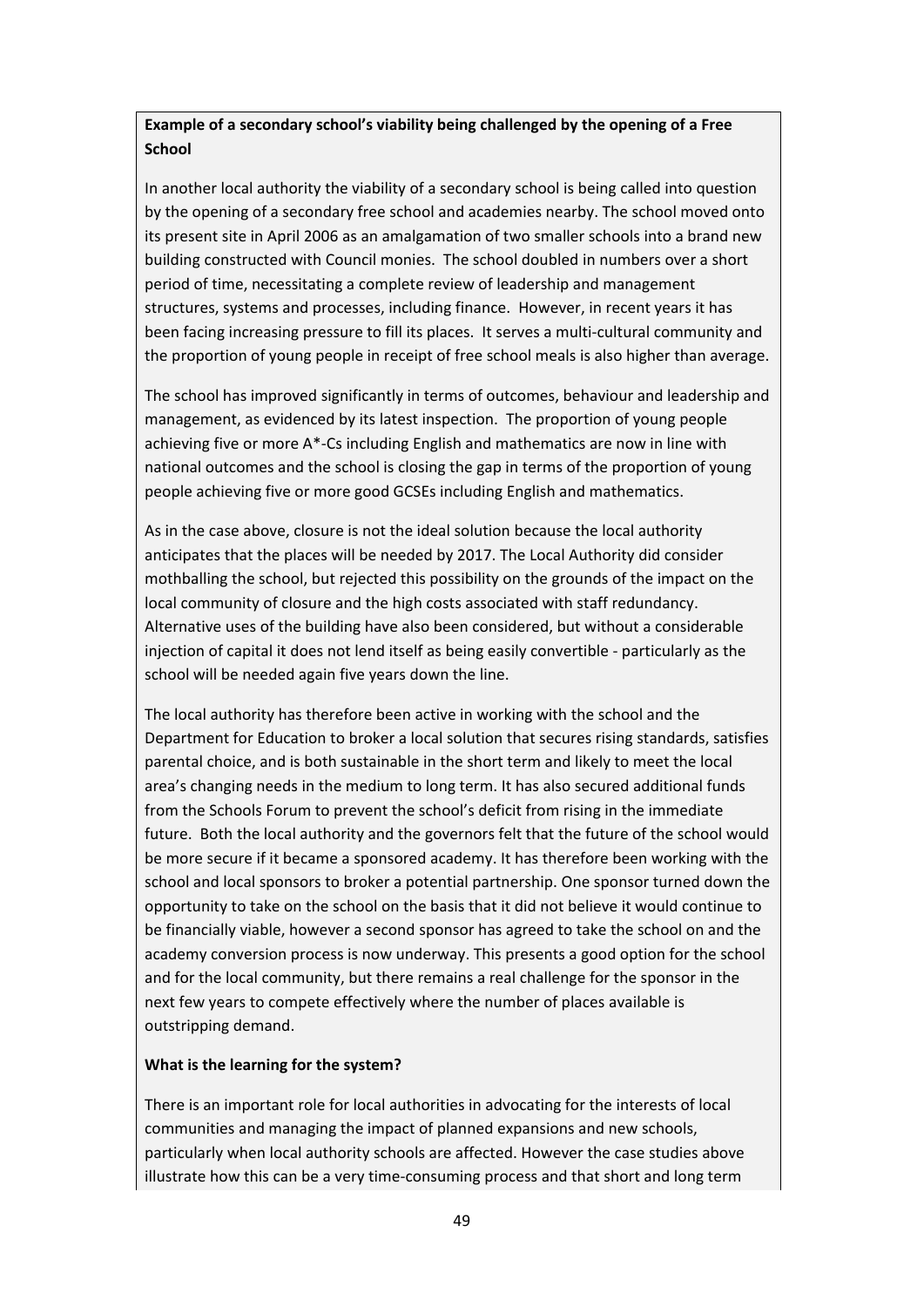policy objectives can sometimes be in conflict. It also illuminates how local authorities' ability to 'take places out' where there is oversupply can at times be severely constrained, not least because academies set their own admissions numbers. School places cannot be cut indefinitely – there comes a point when the ability of the school to downsize further is limited by the need to provide pupils with a broad and balanced curriculum. At this point incremental adjustment is no longer possible. This is a significant challenge at a point when funding is very tight and there is little additional money to finance contingencies or ease transitions.

It is also clear that there is no blueprint for the range of potential solutions; these early examples of competition between schools leading to rapid changes in the pattern of provision are an important test‐bed for the Department, local authorities and academy sponsors to work through how they can ensure that choice and competition lead to a higher quality of education for all children and young people in a particular community.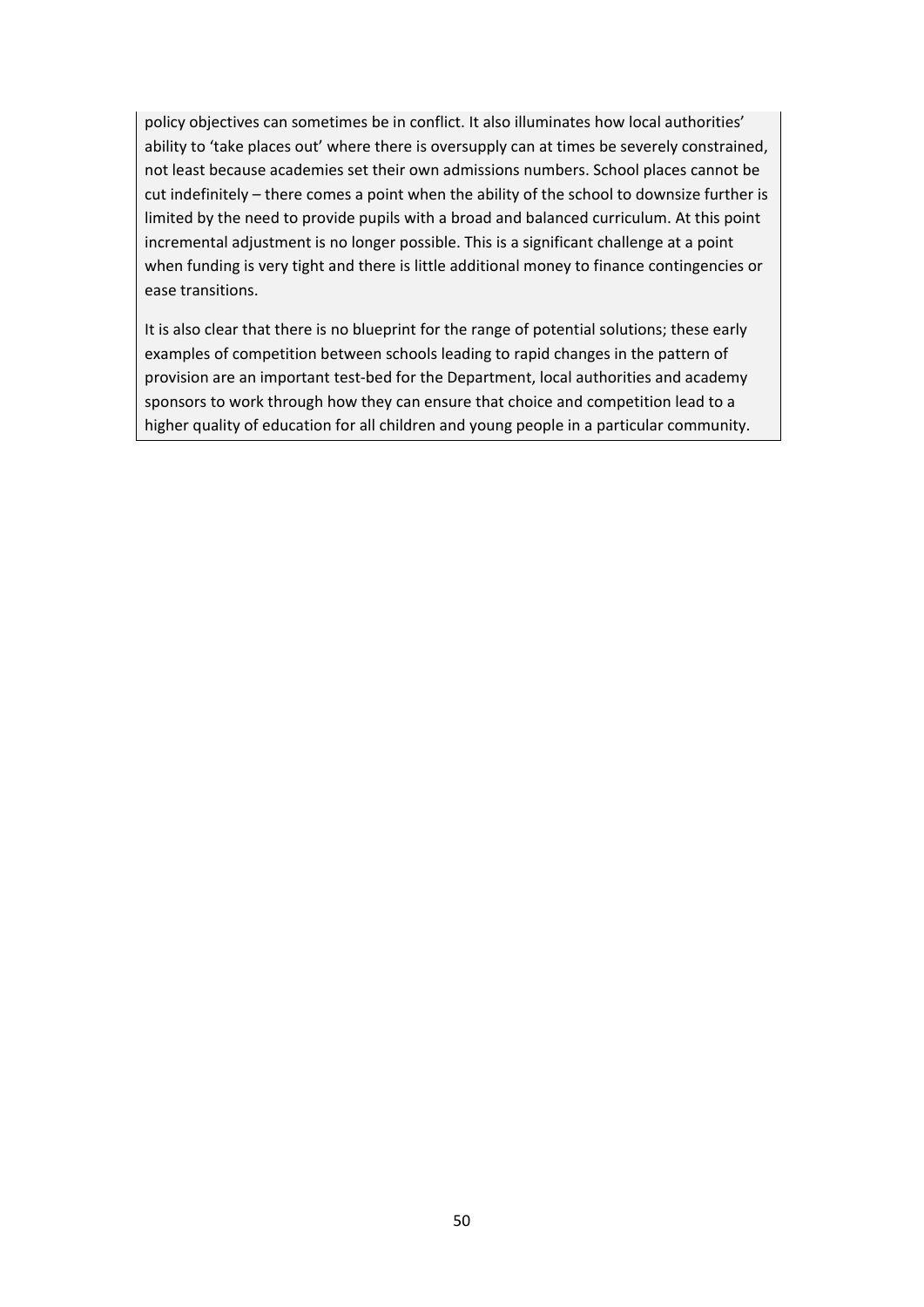# **Part 3: School improvement**

# **Current issues and challenges**

A key tenet of the schools white paper is that the driving force for improvement in the education system should come from schools themselves. This means schools taking active responsibility for their own improvement, but also playing a role in supporting the improvement of other schools in the system. With Teaching Schools, National Leaders of Education (NLEs) and Local Leaders of Education (LLEs) there is significant capacity in the system to deliver school‐to‐school support, and research suggests that these partnership‐based improvement mechanisms can be extremely effective in raising standards. $3$  The emergence of sponsored academy chains also provides a powerful mechanism for sharing support, challenge and expertise between schools in the chain, some of which have become Teaching School alliances in their own right.

The opportunities for school-to-school improvement arising out of the new education landscape are significant, and both schools and local authorities are excited about the potential for transformation. One of the great strengths of the model is that it is a bottom‐up approach to change – drawing on the existing skills and capacity of teachers and leaders in the school system. Many of the headteachers interviewed for the research have highlighted these opportunities for school-to-school support as one of the most significant benefits arising out of the new education landscape, and are of the opinion that much more teaching and learning activity is now growing organically out of schools, than being delivered "from above". The potential for innovation and informed sharing of good practice is therefore very great. However the bottom-up, dynamic, nature of this support, which is its strength, also presents a potential challenge. Local authorities continue to hold a democratic accountability for securing good outcomes for all children and young people in a local area, and a statutory duty in exercising their education and training functions to do so with a view to promote high standards and promote the fulfilment of learning potential. In this context, the question for them is how to ensure that a school to school support model is coherent and comprehensive and not piecemeal; that every school has a wide range of high quality support to draw upon and that every school receives the informed external support and challenge that is crucial in securing improvement or sustaining outstanding quality.

# **Creating the conditions in which all schools can successfully access a wide range of high quality support**

In a more diverse and devolved education system the capacity of schools and sponsors to access effective school improvement support from other schools and external providers is a critical element in ensuring a self-improving system. Headteachers and academy sponsors who have contributed to the action research were generally confident about their ability to source and commission high-

<span id="page-51-0"></span><sup>&</sup>lt;sup>3</sup> National leaders of education (NLEs) are outstanding headteachers or principals who, together with the staff in their schools (designated national support schools (NSS)), use their skills and experience to support schools in challenging circumstances. Local leaders of education (LLEs) are successful headteachers who work alongside other heads to drive forward improvements and build capacity to ensure that improvements can be sustained.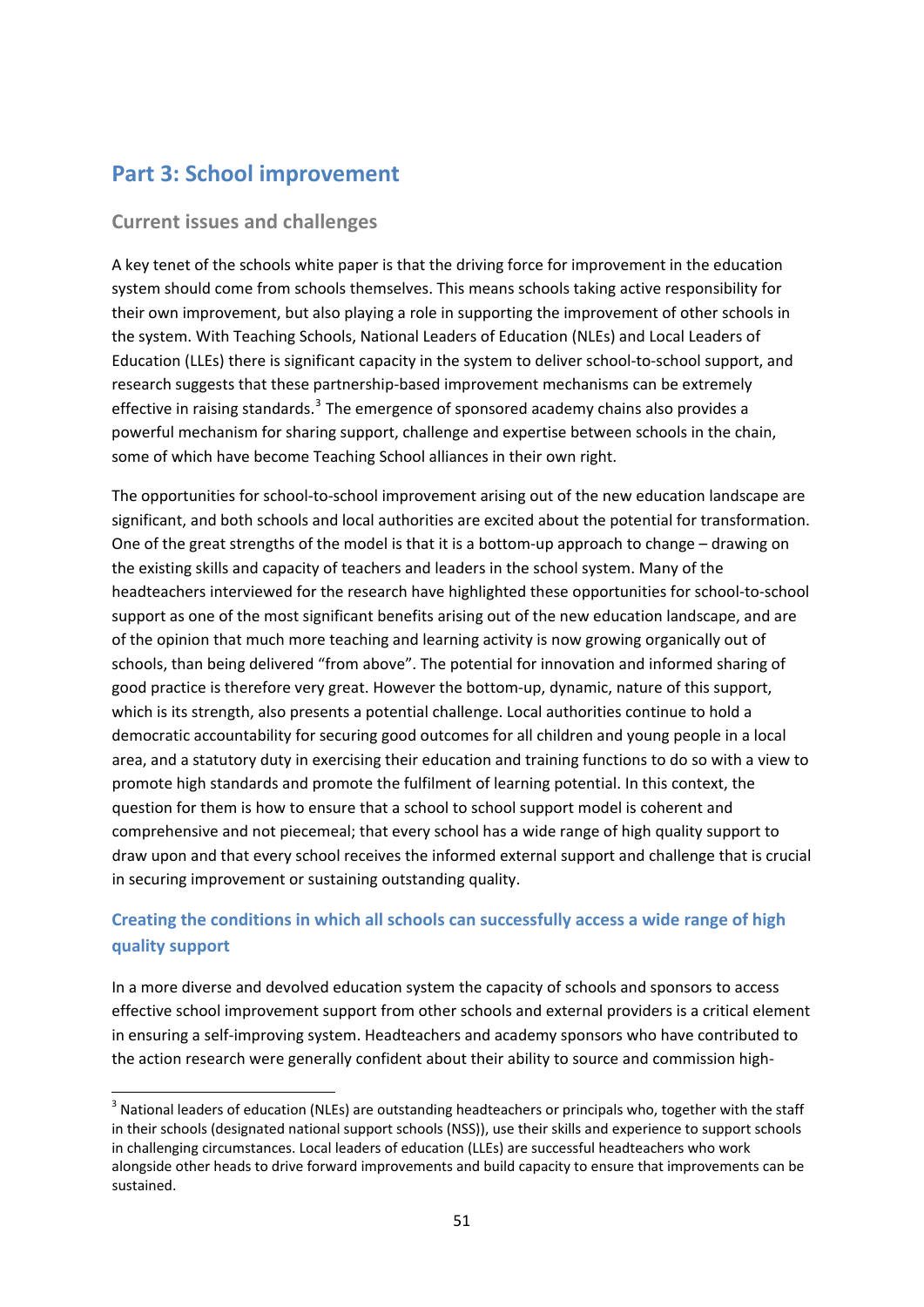quality support for school improvement. It is clear from interviews with headteachers that they are accessing support and challenge from a range of sources including other schools, academy chain sponsors or multi-academy trusts, and in some cases local authorities. A lot of headteachers have reported that they are continuing to buy in the services of an experienced and credible partner to act in a similar capacity to a former School Improvement Partner – providing personal support and challenge to the headteacher and support to the governing body.

Local authorities largely shared the view that schools were confident and effective in commissioning external support for school improvement. In their completed self-evaluations the majority of authorities agreed with the statements that local authority secondary schools, and both sponsored and convertor academies had the ability to commission successfully high quality support for school improvement from other schools or external providers. However, local authorities were less confident in the ability of primary schools to do so – only half agreed with the same statement for primary schools. This is a concern that will need to be tracked as more primary schools convert to become academies on a stand‐alone basis, and an area where local authorities may need to proactively build capacity among their maintained primary schools. Local authorities have particularly emphasised the need to build the understanding of primary schools in relation to the commissioning cycle, so that they can be confident in carrying out all elements from effective needs analysis through to robust quality assurance. Their anxiety is that too many primary schools currently see commissioning as being simply about procurement rather than a more holistic activity.

Teaching school designation has been designed to give outstanding schools the role of leading the training and professional development of teachers, support staff and headteachers as well as contributing to the raising of standards through school‐to‐school support. It is clear from the action research that teaching school alliances are rapidly becoming a very important route for schools to source high quality support from other schools in their local area, and as they grow in number may provide the underpinning infrastructure which ensures *all* schools can access the support they need. Many of the headteachers who were interviewed for the research either ran teaching schools themselves and were positive about the potential impact that the alliance could have, or had received support from a teaching school which they had valued. One teaching school headteacher said that her recent experience had convinced her that enabling successful practitioners to model best practice and providing routes for practitioners to learn from each other could have a very significant future impact on raising standards. It is clear from the experience of some of the local authorities in the research that their positive and strategic engagement with teaching schools can lead to strong collaborative partnerships. In the best examples local authorities are supporting the strategic direction of the teaching school as a member of the board. They are also working with teaching schools to provide technical support; to help them broker relationships with other schools and partners; to provide and interpret data; to signpost schools to the training and support that the teaching school offers; to commission programmes and training from the alliance; and to help them identify the schools locally which are most in need of support.

However, it is clear from the feedback of teaching schools nationally that not all local authorities are able to play such a productive role. It is also apparent from the action research that local authorities, while seeing the huge potential of teaching schools, continue to have some misgivings. Specifically, they are concerned that teaching school designation can be fragile because it is tied to an individual headteacher who might move on. This means that significant ongoing investment in an alliance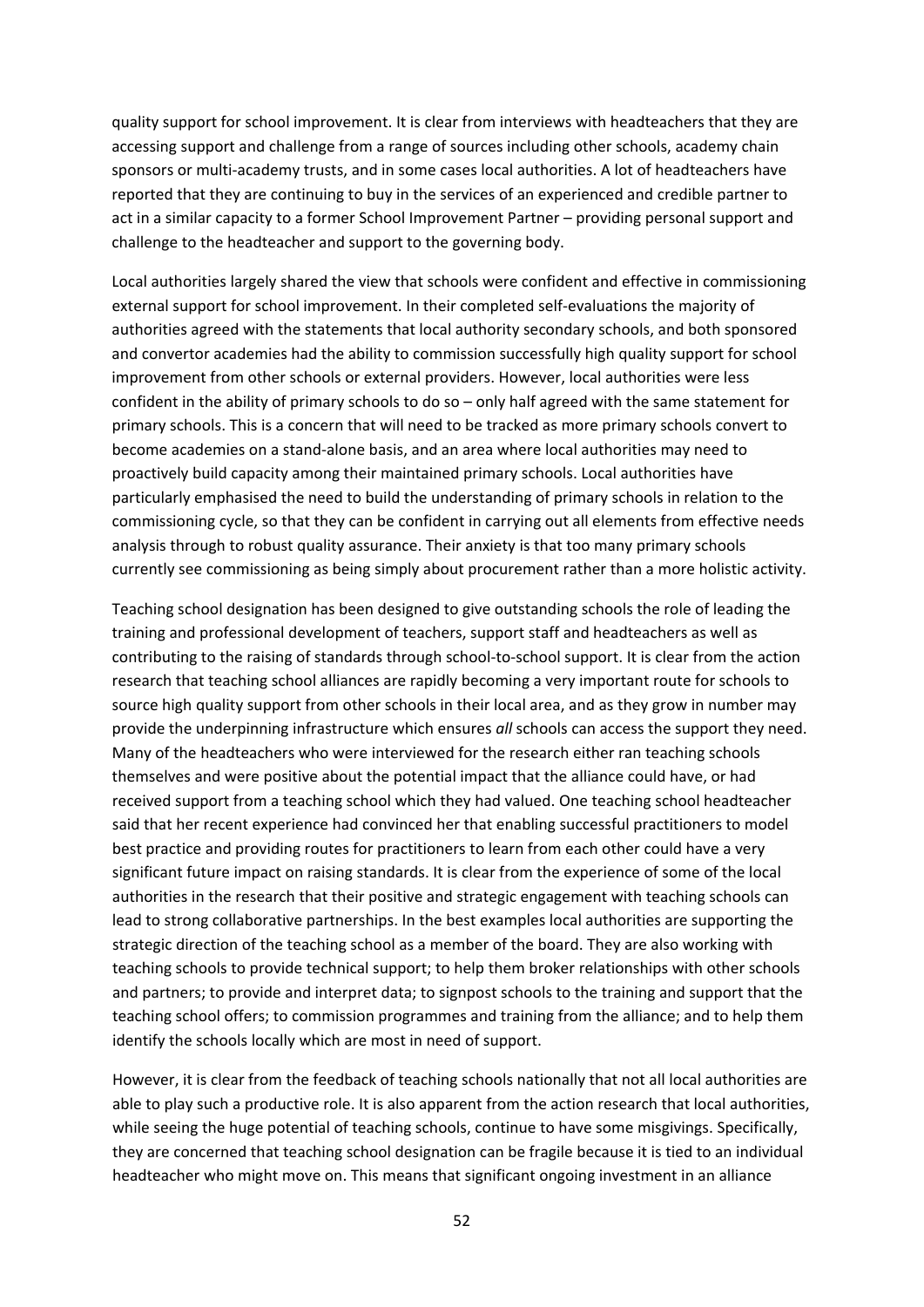infrastructure could be wasted and that the benefits that a teaching school alliance bring over individual school‐to‐school support, namely the systematic and comprehensive nature of the offer, might prove to be fleeting. This is a risk that the National College is aware of and is taking action to mitigate. Local authorities are also concerned that some teaching schools are only keen to work in schools which have the capacity and appetite to improve and not tackle the really hard cases. This may well be a reflection of the fact that teaching schools are a relatively new feature in the education system, and many are still growing into and defining their role. However, this observation does read across to the next section on how, in the new education landscape, school failure and underperformance is addressed.

#### **A coherent response to school failure and underperformance**

A common theme and shared anxiety among the local authorities taking part in the action research, and many of the headteachers interviewed, is how the education system as a whole, in the context of greater autonomy, will ensure that there is a coherent and sufficient response to school failure and persistent underperformance. On the surface the allocation of responsibility for addressing poor school performance is clear. It is certainly for schools to drive their own improvement, but beyond that a critical accountability role is played by academy sponsors (in the case of sponsored academies), academy trusts (in the case of convertor academies) and local authorities (in the case of local authority, VA and VC schools, for the latter in partnership with Diocesan Boards). However, underneath this superficial simplicity a number of potential challenges for the future are emerging.

The first question is whether, in the future, local authorities will continue to have sufficient capacity to effectively support and challenge their maintained schools given the reductions in local authority school improvement capacity. A consistent perception among many headteachers interviewed as part of the research was that local authority school improvement teams had been stripped back to the core and that, in the process, some long-standing expertise had been lost. A number of primary schools, in particular, expressed a concern as to whether local authorities would be able to continue to provide the level of support and challenge to their maintained schools that would be needed, not least in response to a more demanding inspection framework. As financial pressures continue to bite, a key challenge for local authorities will be how they can do more with less, crucially drawing on the capacity and expertise from within their schools to support the improvement journey.

The second challenge is how to ensure that school-to-school support is a really effective means of driving improvement in schools which are failing or underperforming. Research shows that a high performing school working with a less successful school can have a transformational impact on performance. However, the pragmatic experience of the local authorities and schools involved in this action research is that school-to-school support mechanisms are far more effective when they are sharply brokered and robustly held to account by someone external to the two schools in question. A question raised in the interim report, and which has continued to be a theme throughout the action research, is who would continue to play that brokerage and accountability function in a fully devolved system? Local authorities currently carry out this role, with greater or lesser degrees of success, with school-to-school partnerships that they broker for their own maintained schools. But they would not, unless on a bought‐back basis, provide the same service to an academy being supported by another school.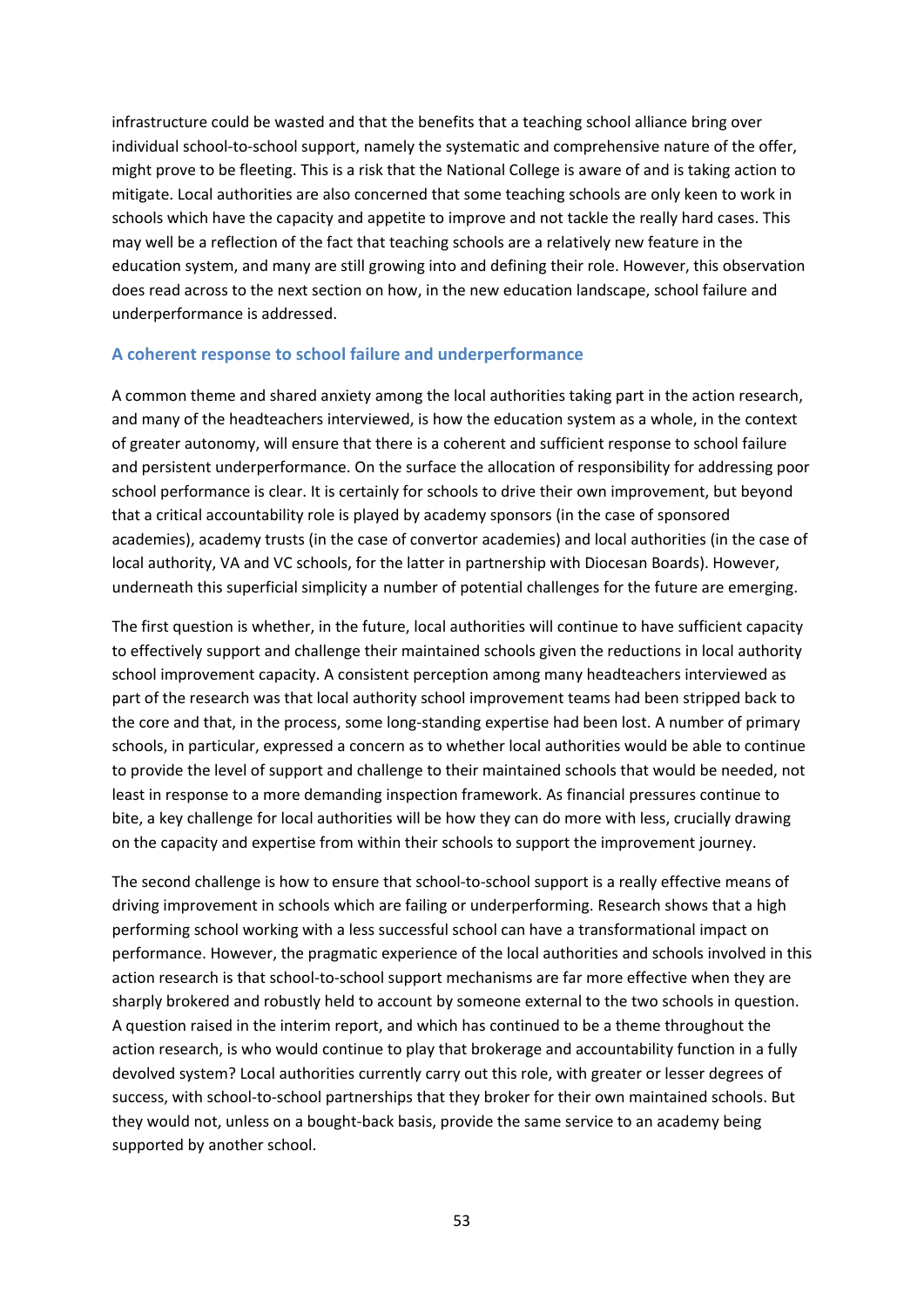A number of headteachers who were interviewed for the research concurred with the view that schools can find it very difficult to challenge each other, unless that challenge is invited or objectively brokered in by a third party. For example, one teaching school headteacher remarked that school‐to‐ school challenge works well if the head is open to this and sees it as a professionally valuable experience, but felt that most of the schools which need to be challenged are in that position because the head is defensive or complacent and therefore unlikely to be open to challenge from a peer. Other experienced local and national leaders of education pointed to the important role that the local authority has played for them in brokering the initial intervention, based on a strategic overview of the needs of schools in a particular locality, and then holding all partners to account to ensure that the intervention delivers for children and young people. Another headteacher looking to establish a multi‐academy trust said that she would have welcomed the input of an objective 'broker' to help mediate roles between the different partners and leaders within the Trust.

The third challenge is a more systemic issue. A key anxiety for local authorities, also echoed by some national stakeholders and schools, is whether there is sufficient shared intelligence in a more autonomous school system, in which support and challenge is accessed from a range of different sources, to spot the signs of declining performance in a school before it impacts on results at Key Stage 2, or GCSE, by which time outcomes for children have already been significantly affected. Headteachers themselves are concerned about this risk, pointing to the fact that it is the least self‐ aware school leaders who are least likely to seek external challenge and most likely to be susceptible to declining performance. A number of headteachers said that by the time poor performance shows up in results or in an Ofsted inspection "it will be five years too late." For sponsored academies it will be for the sponsor to successfully identify the signs of declining performance, and in most cases sponsors will have the frequent and forensic interaction with their schools that makes this possible. This is particularly a risk, therefore, for maintained schools in those authorities which have had to very significantly scale back their school improvement capacity and for convertor academies which are not part of a wider chain or multi-academy trust. For the latter it is not currently clear whose responsibility it is, other than that of the governing body, to regularly monitor a school's performance and spot the early signs of decline or vulnerability.

Nonetheless, discussions with local authorities during the action research make clear that there are sources of information, even in the absence of School Improvement Partners, which can be used to gather intelligence about the performance trajectory of schools. These include:

- Good ongoing discussions with heads and governors. Particularly in some of the smaller authorities, Directors of Children's services report that they continue to interact frequently with local headteachers, including academies.
- Schools buying into local authority school improvement services or vulnerable children's services.
- Inclusive partnership-based mechanisms that enable schools to access a range of support and challenge as members of the partnership.
- Schools accessing local authority support for HR, payroll, finance, governor support, or other back‐office functions.
- Questions and complaints made by parents to elected members or officers.
- Local authority governors on many governing bodies, including those of academies.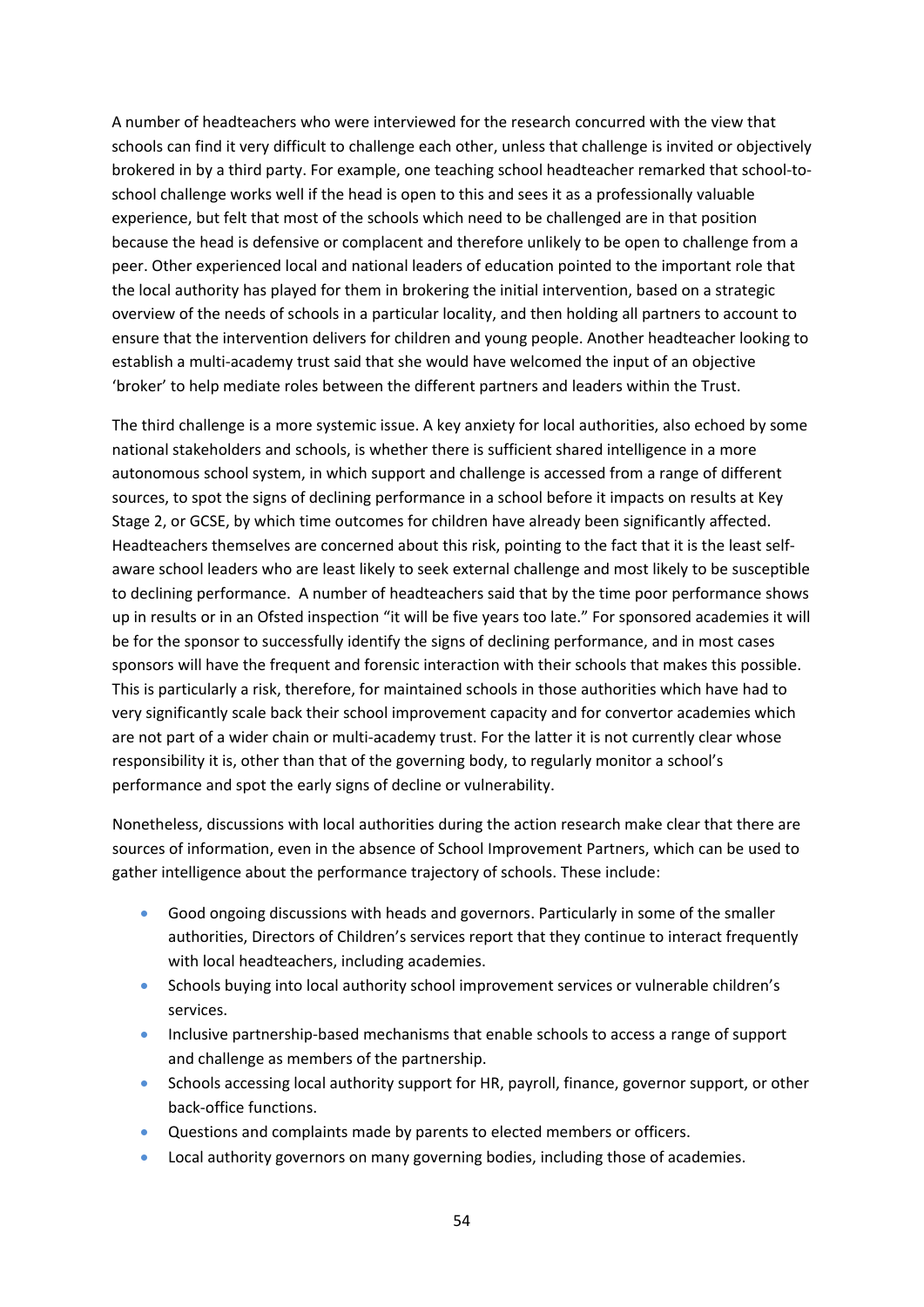The action research also identified a number of "soft indicators" that can be tracked to provide an indication that performance may be at risk. These include levels of exclusions, levels of pupils seeking to move to a different school, first preferences from parents, complaints from parents, staff or residents, governor vacancies, staff turnover and vacancies, and staff sickness.

What local authorities have not done frequently is map these various sources of intelligence and soft indicators and mine them systematically for relevant information that will enable them to better champion the needs of children and young people in their area. The case study at the end of this section provides an example of one local authority that has done so. However it is also clear that, particularly in the context of the introduction of a new and tougher inspection framework, analysing the soft intelligence will not always provide effective early warning of schools whose performance is declining. Small primary schools, where the prolonged absence of one or two members of staff can dramatically alter the character and performance of the school, are an example of a category of school which is particularly at risk of rapid and unforeseen declining performance.

The fourth challenge is where evidence of poor performance or declining performance in stand‐ alone convertor academies becomes apparent, whose responsibility it is to tackle this. In the first instance it will be for the academy trust, which in many cases will essentially be the same as the school's governing body, to take action. But if they should prove unable or unwilling to turn the school around, it is not yet clear what the mechanisms are to secure improvement. The extreme end of this challenge is who, in a more devolved system, might be responsible for replacing an existing and poorly performing headteacher. Good local authorities currently support governing bodies to do this in maintained schools that are failing, and similarly sponsors are doing it in their academies, but it is not clear where the capacity exists to manage this often complex and sensitive process in a convertor academy that is performing poorly. This is a risk because the potential scale of the issue may make it difficult to deal with at a national level.

Department for Education data suggests that out of 1928 applications to convert to an academy that have to date been approved, 1430 are stand-alone academies. The very large majority of these are good or outstanding schools, but just over 100 are schools which are only satisfactory. Many of these schools will successfully improve their own performance, but some will not. Moreover, the evidence of historical school performance suggests that some of those schools in which performance is currently secure may slip back. At present it is likely that there are significantly fewer than 100 stand‐alone convertor academies nationally that are at imminent risk of poor or declining performance and corralling a system-wide response to these should be manageable. However, the government's ambition is that in future there might be ten times as many academies in the system. At that sort of scale the potential risk could be much greater. Furthermore as the number of small sponsored chains grows, the capacity to deal strategically with school failure could become even more constrained. This risk may also apply to chains of former VA and VC schools sponsored by Diocesan boards. Outside London and some other big cities, where the capacity of the Diocesan Boards is significant, these bodies often have very limited capacity to engage in intensive school intervention. This is a risk that has been raised by local authorities, and interestingly also by one headteacher of a Roman Catholic school interviewed as part of the research.

There is currently no statutory remit for local authorities to engage with convertor academies that are showing signs of underperformance, and in many cases academies and academy sponsors do not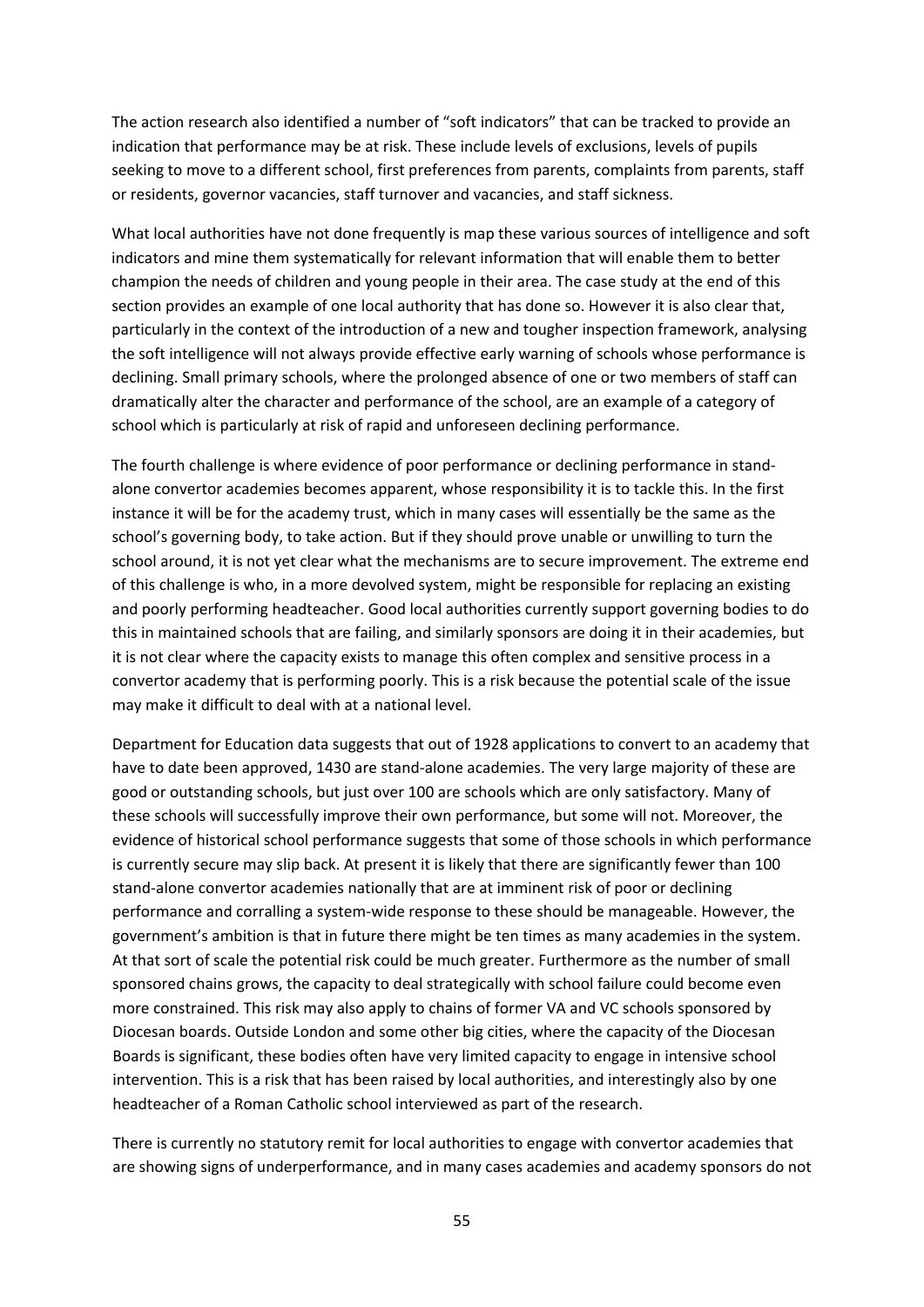see a role for local authorities in this instance. However, local authorities continue to feel a responsibility for the outcomes of all children in their local area and have a democratic accountability to their communities. Moreover, where local authorities are effective they can make a positive contribution, for example in brokering and holding to account school-to-school support arrangements which could be of particular value to a stand‐alone convertor academy which does not have the backing and resources of a sponsor or federation. It is clear that any such arrangements between a local authority and an academy would need to be made by mutual consent, but authorities are actively looking for ways in which to frame this dialogue.

Interestingly, according to their self‐evaluations, all but one of the local authorities taking part in the research agreed with the statement "*The strengths of our relationship with local sponsors is such that we are able to raise any concerns we have with them about the performance of their schools and they engage constructively in the dialogue and take action to address issues raised*" but three disagreed with the statement "*We believe that our relationships with convertor academies are such that if it was clear that one was underperforming or declining we could constructively raise the issues with them and jointly develop a support solution."* This suggests that the resources, capacity and point of external accountability offered by sponsors makes it easier for local authorities to engage in a dialogue about performance with sponsored academies than with those that have converted.

The final challenge is the ability of local authorities to work effectively with the Department for Education and other partners to broker in a sponsor to take on schools that are failing. Many local authorities are now looking to actively engage with sponsors to shape the pattern of provision in their local areas. In particular they are keen to develop good relationships with a small number of sponsors who can develop a deep understanding of local needs and contexts, and where sponsored chains and federations can help to cement relationships between schools locally. One of the frustrations expressed by local authorities is a perceived lack of clarity in how the Department for Education goes about lining up a sponsor for a poorly performing school, the criteria that are used to determine selection, how sponsors are to be held to account and the contribution, if any, that the local authority is expected to make to the dialogue. This experience appears to be uneven across the country and is potentially worth further scrutiny. As in the case of the local authority as a commissioner of new school places, emerging evidence from the action research suggests that those authorities which feel that they are best able to advocate for the interests of their local communities in dialogue over a new sponsor are those which are well informed, are able to offer a clear and evidence‐based view, and are actively engaging with sponsors and school providers on a regular basis.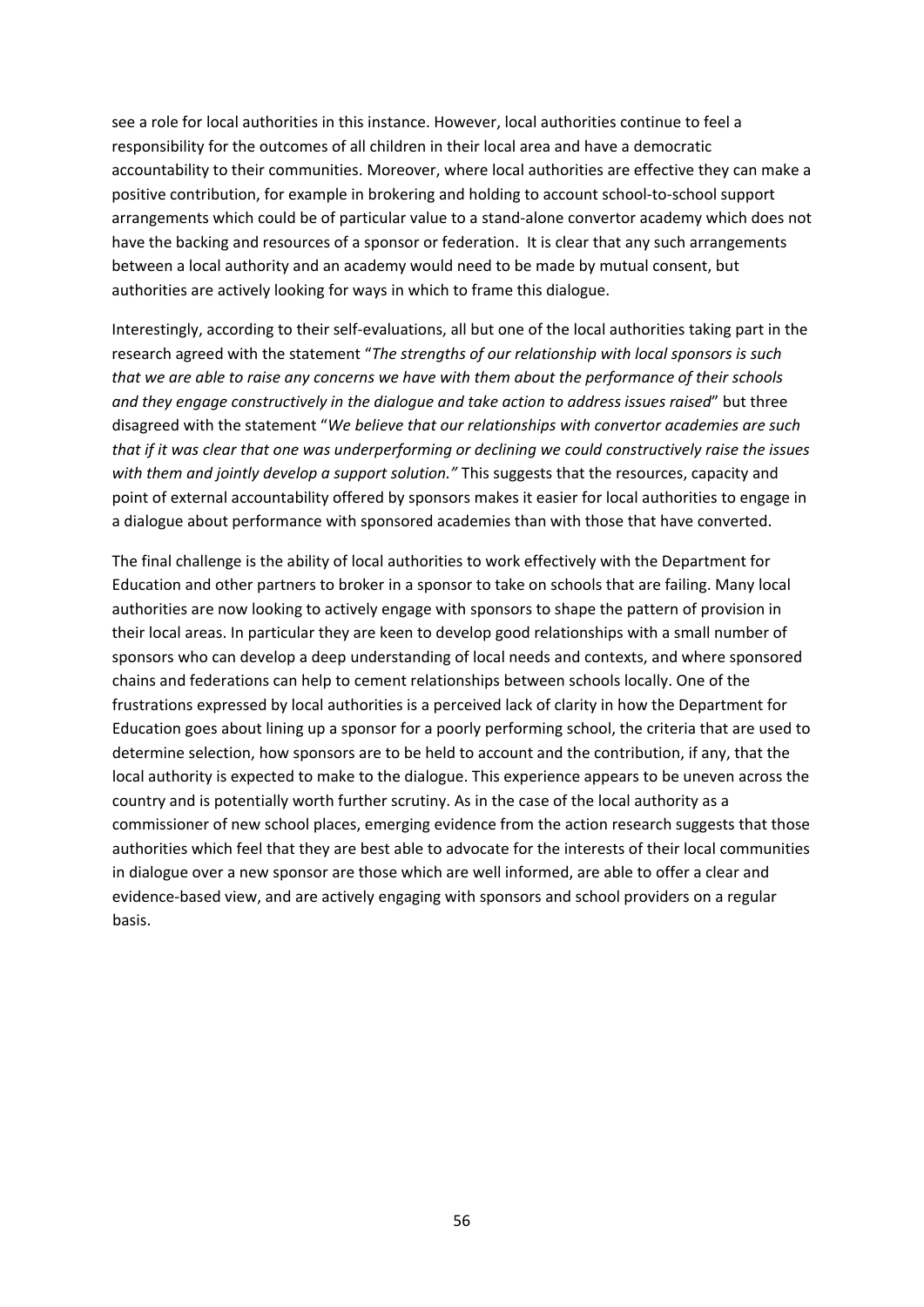# **Emerging local solutions**

The policy context and the experience of the local authorities taking part in this research make clear that to a great extent the future for school improvement lies in the ability of schools to support each other successfully. The following case studies illustrate how local authorities, in their capacity as convenors of partnerships, facilitators of commissioning and champions of children and young people can facilitate, promote, complement and hold to account those relationships.

# **Local authority as a convenor of partnerships**

The action research has provided an opportunity to explore a number of ways in which the local authority, as a convenor of partnerships, can add value to a school-driven system of improvement. Local authorities clearly have a continued remit to ensure good quality education in their maintained schools, and are increasingly brokering partnerships with other schools, including academies, to support that improvement. However, there are also emerging examples of where local authorities are able to add value to broader partnerships of all schools in a local area that include academies. Particular examples include local authorities that have:

- worked with schools to maintain opportunities to address improvement issues as "a local family of schools"
- brokered effective school-to-school partnerships to address underperformance and halt declining performance, on a locality basis
- supported the creation of academy-led federations to turn around failing schools
- actively promoted the conversion to academy status as part of multi‐academy trusts.

The following suite of case studies explores some of these local authority roles in greater depth.

# **EducationKingston**

# **What was the issue?**

The local authority and schools in Kingston were keen to find a means to sustain effective partnership working in the context of greater school autonomy, reduced statutory local authority powers in relation to school improvement, and budgetary constraints on local authority school improvement activity. A number of schools in Kingston were keen to convert to academy status (to date 8 secondaries and 1 primary have done so and the likelihood is that all secondary schools will become academies over the next few years), but schools across the borough were keen to retain three key aspects of their current relationships with the local authority and each other:

A source of challenge

A safety net in times of real difficulty

Collaboration with a local community of schools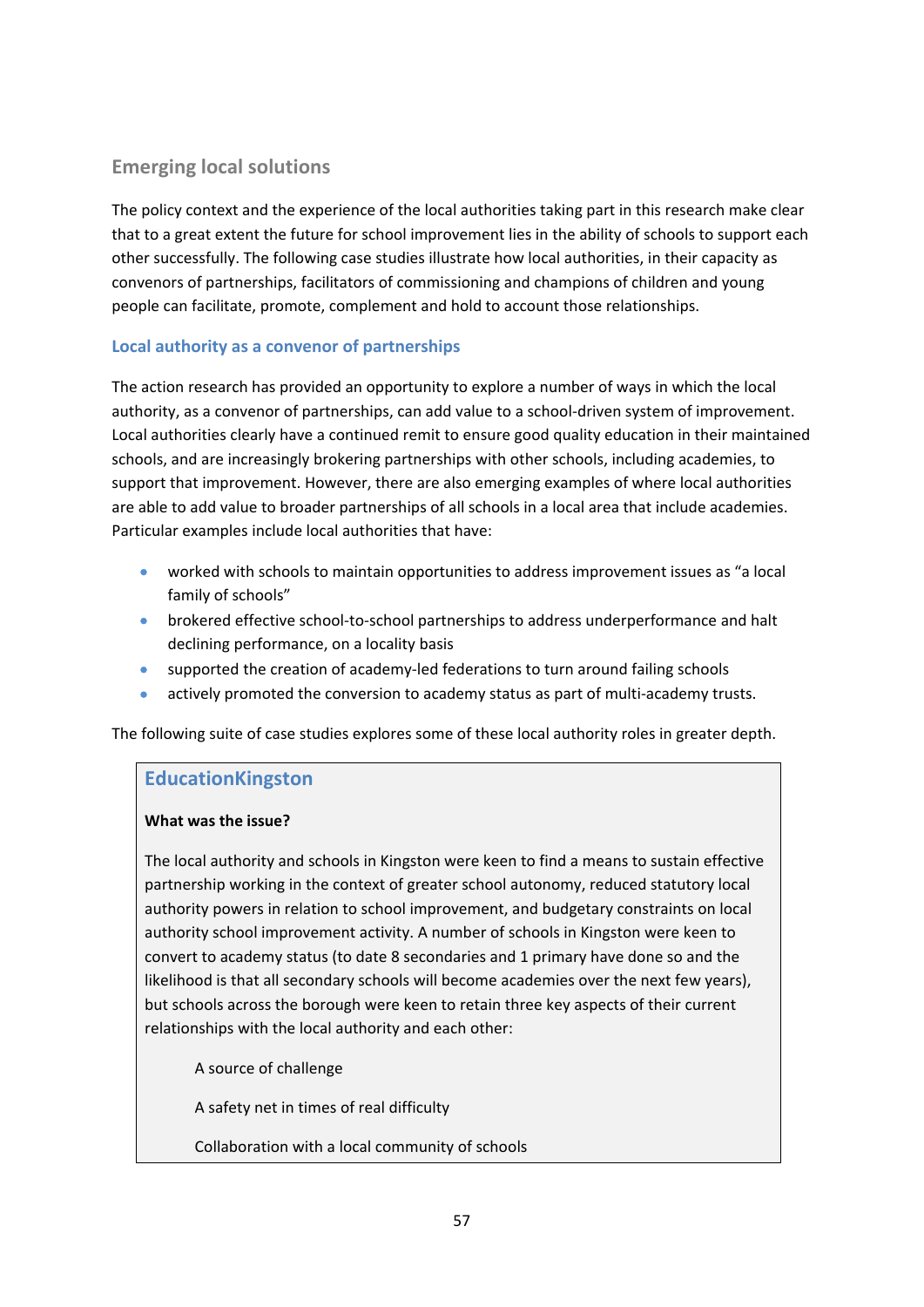#### **What did Kingston do?**

Working with its schools, the local authority developed a borough‐wide school improvement partnership – EducationKingston. A key premise of the partnership is that it is operated by schools, for schools. This is reflected in the partnership's governance board which is chaired by a headteacher, who is elected by all the headteachers of the partner schools. Furthermore the partnership board, with nine headteacher representatives and two local authority officers, one of whom is the Director of Learning and Children's Services is constructed to ensure that schools always have a decision-making majority. The 'by schools, for schools' ethos is also demonstrated by the way in which the EducationKingston concept was developed. Following an initial presentation by the local authority in March 2011 a working party was formed of 8 headteachers supported by local authority staff who met regularly to develop the detail of the proposed partnership. A series of consultations with headteachers, chairs of governors and local authority staff was orchestrated, and existing networks and forums used extensively to disseminate information about the proposal. The working party were able to demonstrate how the proposal had changed in response to inputs from consultation which was an important factor in securing buy-in.

EducationKingston is tasked with supporting schools to ensure that all children and young people have a high quality educational experience and are able to achieve their best. The partnership will provide every school that is a member with support and challenge from the equivalent of a SIP, broker school-to-school support, deploy the borough's NLEs, LLEs and ASTs, and potentially jointly commission other external support on behalf of all schools. The local authority has effectively committed £750,000 per annum for a five year period to EducationKingston, by providing funding for around 9.7 school improvement staff (FTE) who were transferred to the partnership from the local authority, as well as providing legal and financial support, ICT and accommodation. Headteachers were all involved in the recruitment process to ensure that the partnership was staffed by officers with high credibility and the confidence of schools. £750,000 per year is not sufficient to sustain the activity of EducationKingston therefore a school subscription was set at £7,000 per school per annum. The level of subscription is the same for both academies and local authority maintained schools regardless of phase

EducationKingston was officially launched in April 2012. There will be a transitionary phase until September 2012 when it is anticipated the partnership will be fully operational. Kingston and its schools are exploring whether in due course EducationKingston might become a Charitable Incorporated Organisation.

#### **What has been the impact?**

Given that is has only recently launched it is too early to tell what the impact of the partnership will be on outcomes for children and young people in Kingston. However, it is testament to the strength of the design, the engagement with schools and the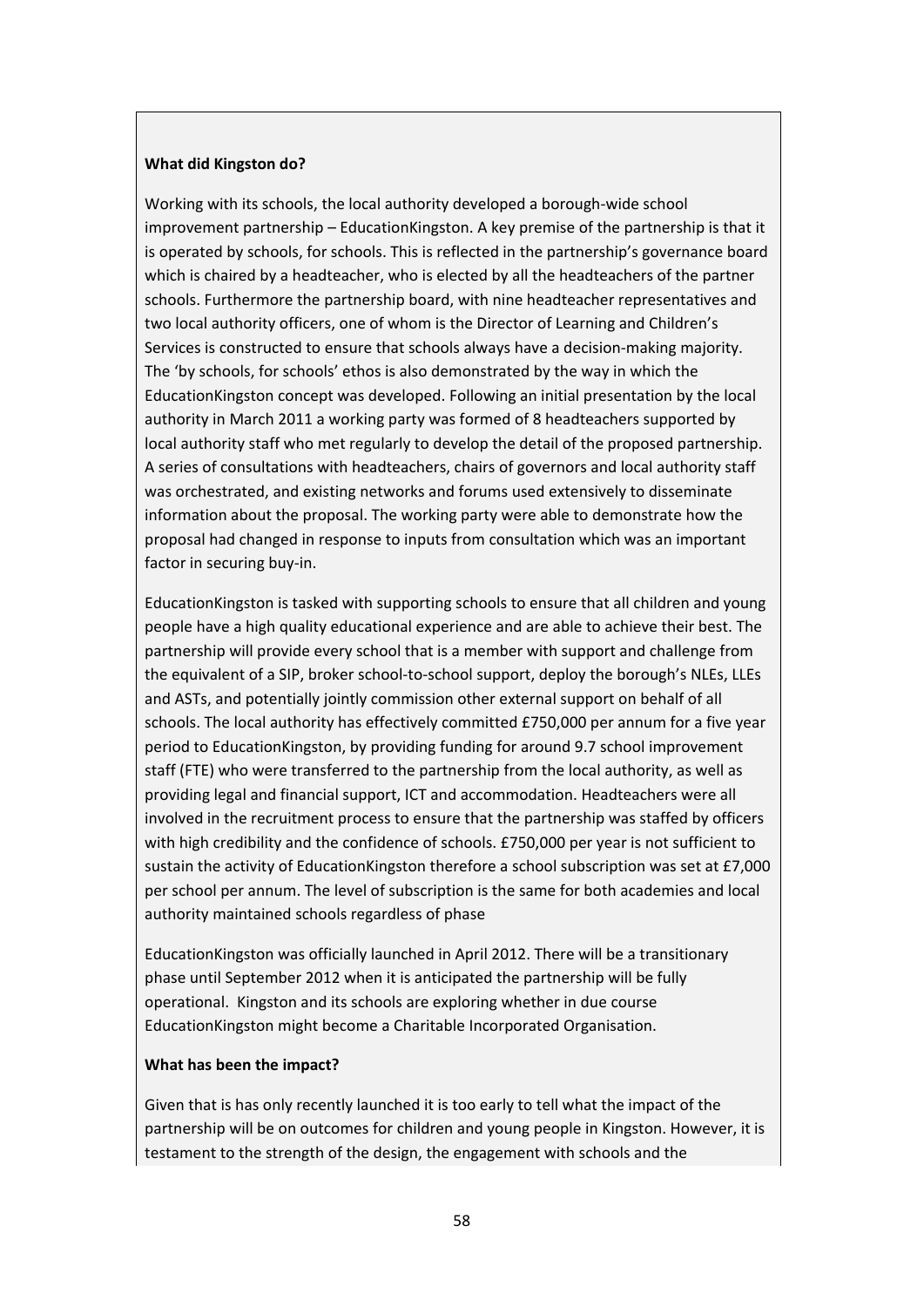effectiveness of the consultation process that 96% of Kingston schools have bought into the partnership, in principle for a five year period.

# **What is the learning for the system?**

A key lesson for the system from Kingston's experience is the importance of co‐ construction with schools. In the opinion of the authority, a key factor that has enabled the partnership to get off the ground with such a high degree of buy‐in is that schools were fully engaged in all aspects of the development of the partnership from the outset, including the recruitment process for staff, and that now it has been launched the partnership is genuinely governed and led by schools, for schools. This presents a powerful message about the power of collaboration in a more autonomous system.

However the local authority also recognises that it had a number of contextual factors in its favour which made the success of the partnership more likely. The first was the long history of close working that had built up between schools and with the local authority over a number of years. The local authority believes that without established strong relationships it would be hard to generate the degree of trust needed to make such a partnership structure effective and attractive. The second factor was the small size of the borough which made collaboration and communication straightforward. These factors mean that a similarly constructed partnership may not be instantly transferable, but nonetheless the principles of design and engagement that underpin the partnership potentially have a very wide resonance.

# **Education Richmond**

# **What was the issue?**

Richmond has an established approach to schools working together through five locally based clusters called 'Quindrats'. These partnerships provide a mechanism for schools to jointly commission services, work together on areas of common interest, and take collective responsibility for communities of children. The local authority delegated grant funding to the partnerships, and organised multi-agency teams, including education psychology, education social work, family support, mental health, targeted youth support, school nursing and social care around them.

One year ago Richmond made the decision, in the context of greater school autonomy and a tighter financial settlement, to outsource many of its non‐statutory services and move them onto a traded basis. Services were transferred into Community Interest Company called 'Achieving for Children'. In this context the local authority and schools were keen to find ways to build on and sustain their existing partnership cluster-based arrangements, and to formalise the relationship between schools, the Quindrats, and Achieving for Children.

# **What did Richmond do?**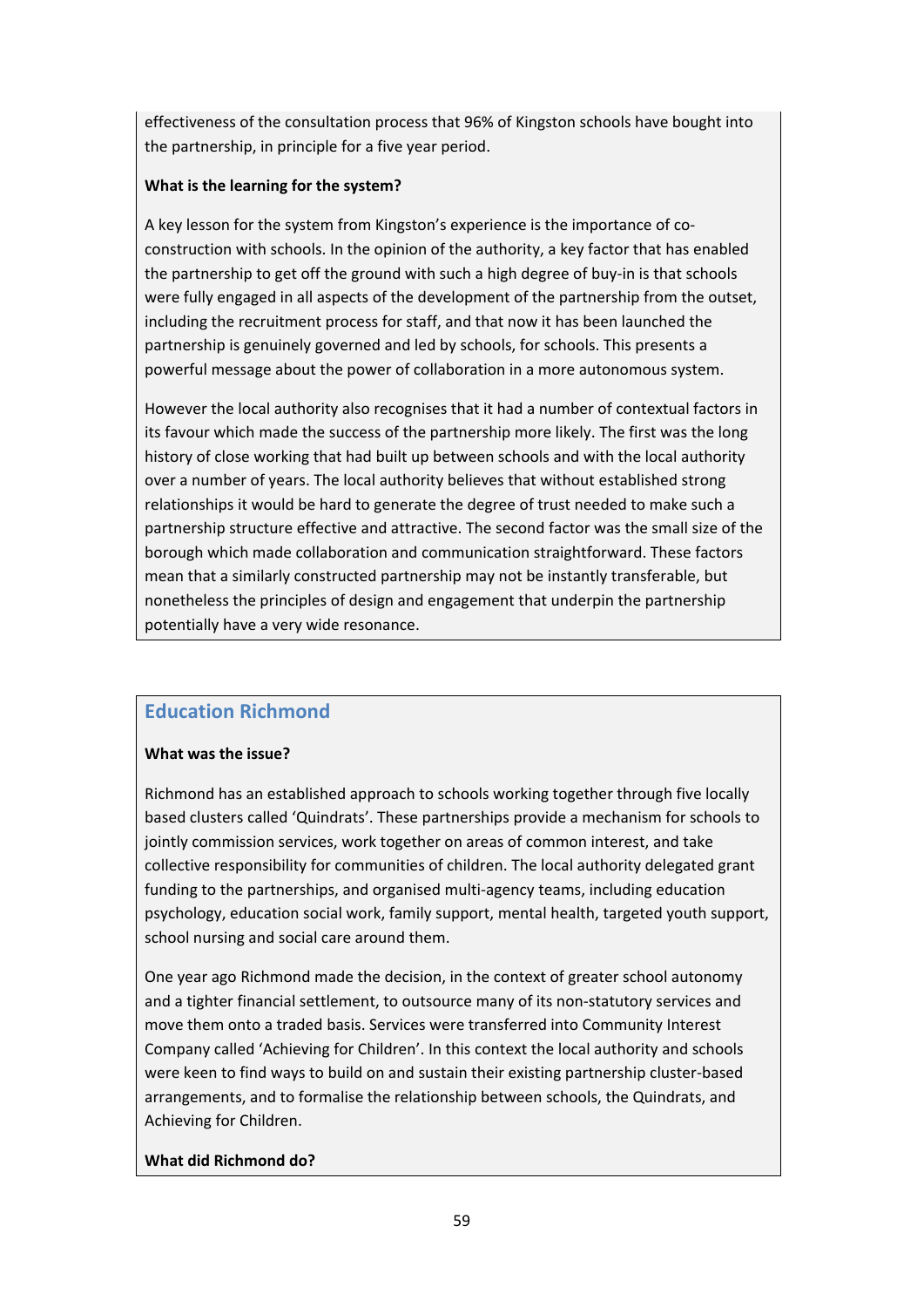In consultation with their schools, the local authority established an over‐arching borough wide partnership called Education Richmond. The focus of Education Richmond is school improvement, and it is open to all schools in Richmond to join, including local authority schools, academies and, eventually, independent schools. The local authority has delegated £300,000 of funding to Education Richmond (in cash and in 'kind') and schools have put in match funding of £300,000. This has created a school improvement budget which schools can bid for in order to provide school-to-school improvement services, to access CPD, or to fund teacher bursaries for master programmes or research.

Where appropriate, schools are encouraged to apply for funding in their locality clusters. Brochures and a website have been developed for schools to showcase the range of projects or services that are on offer through Education Richmond, as well as the opportunities for which they can apply for funding. The support provided by Richmond's Teaching School alliance also forms part of Education Richmond's offer.

The partnership is governed by a management board which consists of a primary headteacher representative from each of the Quindrats, headteacher representatives for secondary schools, academies and the Teaching School Alliance, plus three local authority officers. The chair and vice chair are primary and secondary headteacher representatives and the local authority head of school effectiveness plays a key 'driver' role. The management board determines the areas of focus for funding each year as well as governing the partnership as a whole.

### **What has been the impact?**

Education Richmond has only been operational since the start of the year, therefore it is too early to be definitive about the impact, particularly in terms of outcomes for children and young people. However, all 51 of the borough's schools have 'bought in' to the partnership including all three sponsored academies. 17 schools have applied for funding so far from Education Richmond and are running 31 different school improvement projects. Each of the project leaders works with and offers support to other schools in the borough. The quality assurance mechanism that accompanies bids for funding includes the requirement to carry out an annual impact assessment in order to ensure that services provided by schools are high quality and deliver for children and young people. The Board also has an external audit of accounts embedded into its terms of reference.

The development of Education Richmond has also provided the borough with an opportunity to think differently about how it configures its challenge and support to schools going forward, within a new, more streamlined structure. Richmond is currently considering moving towards a structure in which a sharper distinction is drawn between challenge and support. Under the proposed new arrangements one senior member of staff would deliver the local authority's "challenge" function, through which they would continue to categorise all schools, including academies, based on agreed performance indicators in order to develop a clear independent view of the quality of local provision for parents. This member of staff would also be responsible for coordinating any necessary school interventions.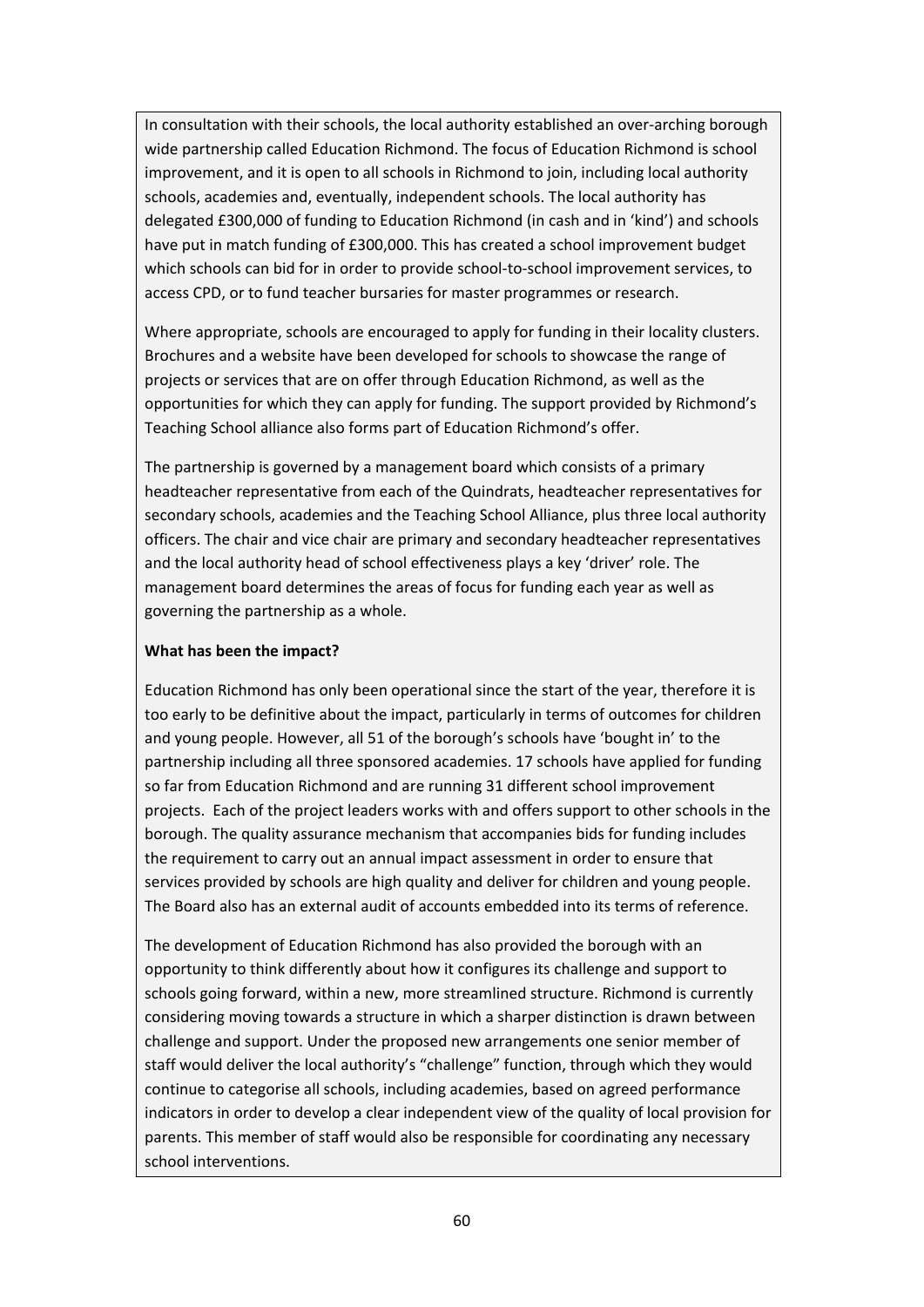Support and training would then largely be bought in on a daily basis or would be provided by school‐to‐school support through the Education Richmond organisational structure and the Richmond Teaching Alliance. However, the local authority would retain one member of staff to provide support for inclusion across the borough and two members of staff to support primary school improvement. Local authority capacity would be augmented through strategic secondments from schools to the partnership. The headteacher who was elected Chair of Education Richmond would be seconded for one day a week. There would also be five short term secondments, lasting around 40 days, from Senior Managers selected by the Quindrats to project manage and implement specific improvement projects identified jointly by the LA and Education Richmond. For secondary education there would be two secondments annually, paid for by the Local Authority for particular secondary school improvement projects.

# **What is the learning for the system?**

Education Richmond is an innovative, partnership‐based approach to creating a shared pool of funding to create the capacity for school‐to‐school improvement. It incentivises schools to work together within a framework of priorities determined across a local area. It also enables robust quality assurance to be built into the mechanisms for school‐to‐ school support, within a model where schools are driving the improvement agenda.

However, the local authority recognises that moving to this partnership model, and reaching a position when schools are willing to put their own money into the partnership, would not have been possible without building up trust between the schools, and between the local authority and schools first. The Quindrat model was the essential precursor to Education Richmond as it gave schools the experience of commissioning and working together, and taking collective responsibility for the outcomes for children and young people in their area.

# **Oxfordshire academies programme**

# **What was the issue?**

Elected members in Oxfordshire took the decision that they wished to encourage all schools in Oxfordshire to become academies. Although they recognised that the decision was for individual governing bodies to take, they set themselves a target that by 2015, 75% of Oxfordshire children would be educated in Academies. However, elected members and officers were concerned that the mass conversion of schools, in particular small primary schools, to individual stand‐alone academies could lead to those schools becoming isolated and vulnerable, as well as creating challenges for the Council in the delivery of its statutory functions. In Oxfordshire there are currently 233 primary schools of which 149 (64%) are below one form of entry and 49 (21%) have fewer than 100 pupils on roll. An added complexity for the Council is the position of the Diocesan authorities in respect of Academies, with 40% of primary schools being faith schools, but only 1 of the 34 secondary schools.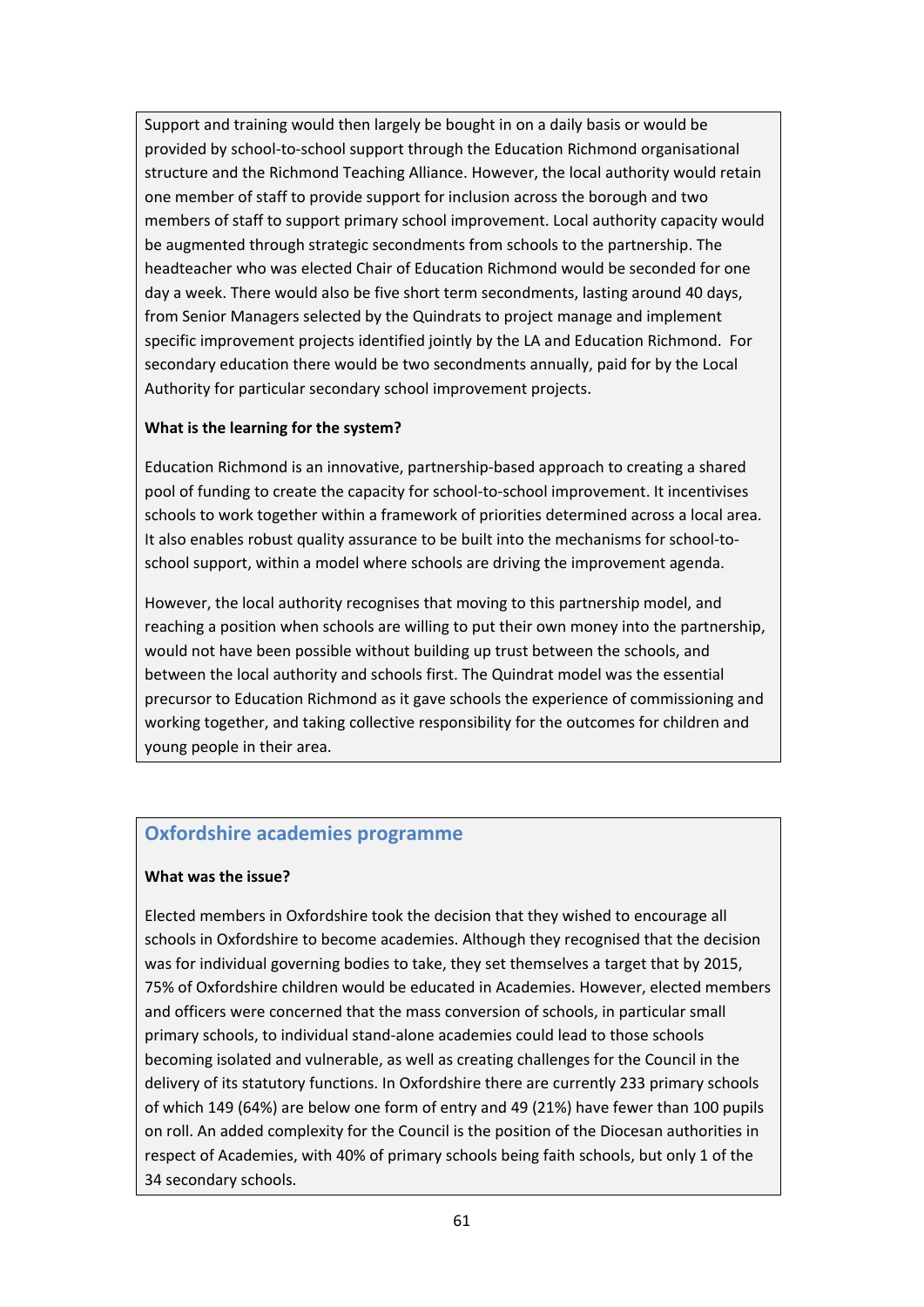### **What did Oxfordshire do?**

Oxfordshire has developed a programme which sets out the support it will give to the academisation of Oxfordshire schools. At the heart of this programme is the council's commitment to actively encourage schools to collaborate with each other in order to develop viable and sustainable multi–academy trusts, particularly at primary level where the council has recognised a specific need to raise educational standards, improve leadership (including governance) and to achieve economies of scale. The local authority's stated position is that, in most cases, individual conversions will not be supported unless converting schools join with others under 'umbrella' arrangements.

In order to facilitate this process of building school partnerships for future academy conversions, Oxfordshire has brought in external expertise to help develop its strategy and is working with groups of schools to support them to develop meaningful collaborative relationships and co-design what future multi-academy trust arrangements might look like. The local authority is also extending this same principle of collaboration to its work with underperforming or poorly performing schools. As well as working with the Department for Education to identify existing sponsors for schools that are below floor targets or in an Ofsted category of concern, the Council is working to develop potential local sponsors, given that local capacity to lead improvement has hitherto been relatively under‐developed. In addition Oxfordshire is actively partnering under‐performing primary schools with high performing secondary or primary schools that are, or will be, moving to converted Academy status. These partnerships vary from loose federations retaining separate governing bodies to fully integrated, multi‐site Academies under a single governing body. Schools are being encouraged to build these partnerships within the existing contexts of Localities and Area Partnerships.

#### **What has been the impact?**

The approach has been adopted since January 2012, reflecting the need to make progress in developing sponsorship arrangements for underperforming schools, though aspects of the programme relating to supporting conversions are still in the process of consultation with members, schools and other partners. The aim is to have a clear defined set of principles, clear targets, and a programme of action to support these, by September 2012. However, even at these early stages of consultation and development, the policy is beginning to have an impact on the decisions made by schools. The number of schools either converting, being sponsored, or considering conversion has increased from 5 in December 2011 to over 50 by June 2012. Many of the schools agreeing to become academies most recently will do so as part of multi-academy trusts.

The local authority has reflected that primary schools, in particular, have welcomed the leadership from the local authority and have commented that it is helpful to have a clearer sense of the strategic direction being set out by members.

**What is the learning for the system?**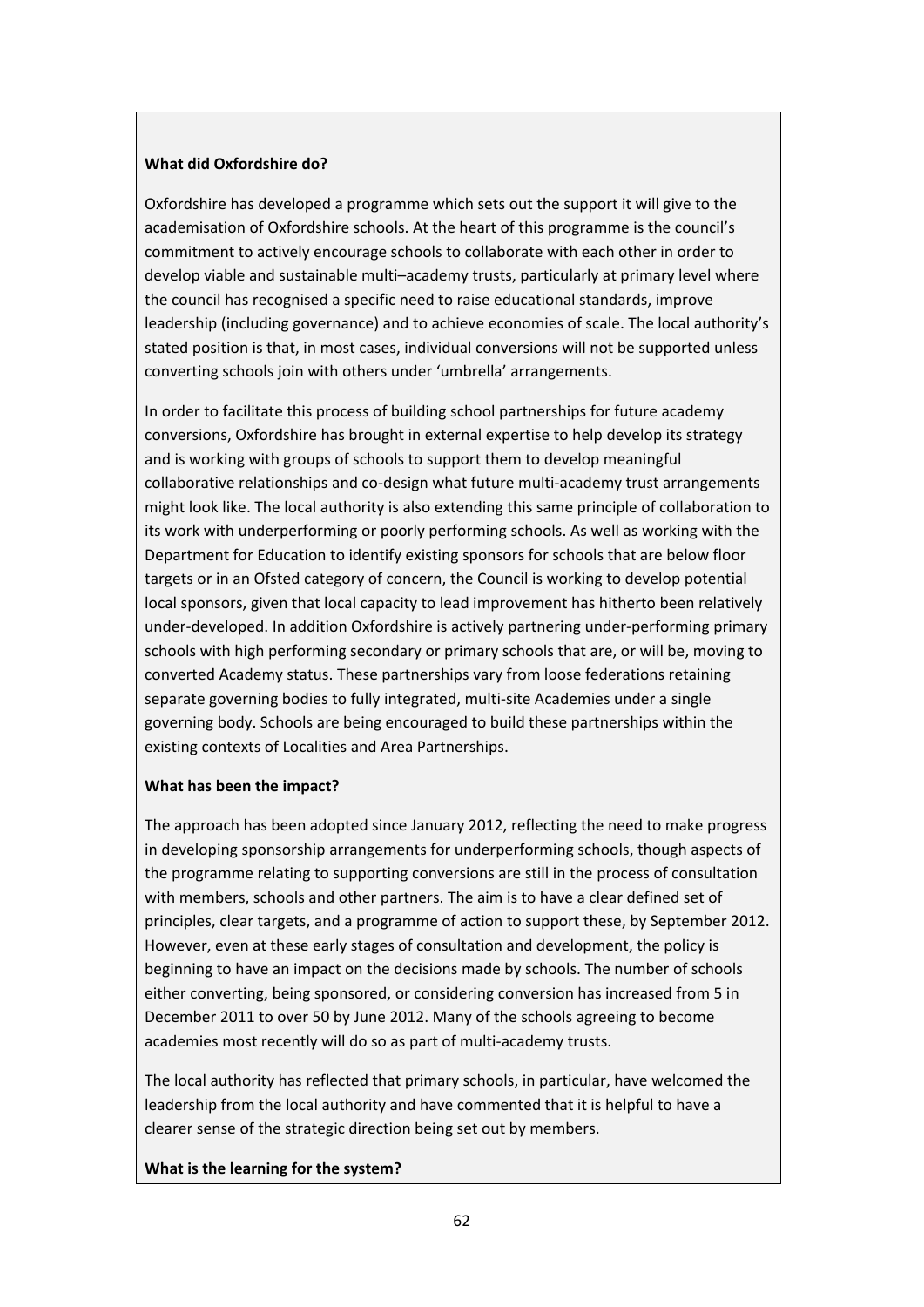Oxfordshire has found the process of coalescing schools around a common agenda quite challenging. In particular, in their discussions with schools they have found a very wide spectrum of understanding of the issues and implications and have therefore needed to keep going back to first principles to ensure that there is a common and shared basis for moving forward. Being able to communicate a simple and clear message about the council's priorities has therefore been an essential building block.

The local authority has also recognised the importance of openness and transparency between schools with regard to their thinking about academy status, and has therefore aimed to facilitate an honest and open dialogue between schools in their Localities and Area Partnerships about what the future might look like.

Finally, a key challenge has been supporting schools to identify groupings which are meaningful and sustainable to form the core of multi-academy trusts. In some areas existing geographical groupings are tight knit and form a good basis for collaboration. But in other areas relationships have not, historically, been as strong. The local authority has also been working with its local Roman Catholic and Church of England Dioceses to explore how Voluntary Aided and Voluntary Controlled schools might from part of locally based multi‐academy trusts, as well as partnering within their own Diocesan networks.

# **Bristol approach to developing a school improvement partnership**

#### **What was the issue?**

Discussions between the local authority and schools about the changing education landscape identified the need for a different approach to developing the capacity to bring about system wide improvement. Rather than wait for this to evolve they were keen to work together to initiate change. In particular they felt that the mixed economy of schools in Bristol demanded a renewed moral commitment from all partners to the education of every child in order to avoid fragmentation and ensure a systematic and coherent response to improvement in the city. They were keen to find mechanisms for exercising meaningful partnership governance, to build school‐to‐school partnerships, and to develop a culture of high trust and collaboration within the current national policy framework of competition between schools.

# **What did Bristol do?**

Local authority officers and a small number of headteachers developed an outline model which described the key elements of a city-wide school improvement partnership. The five key elements were derived from discussions within the local authority and with schools, from external expert inputs, and from some of the collaborative exchange of ideas between the local authorities involved in this action research project. Briefly, the five key proposed elements of the Bristol school improvement partnership can be described as follows: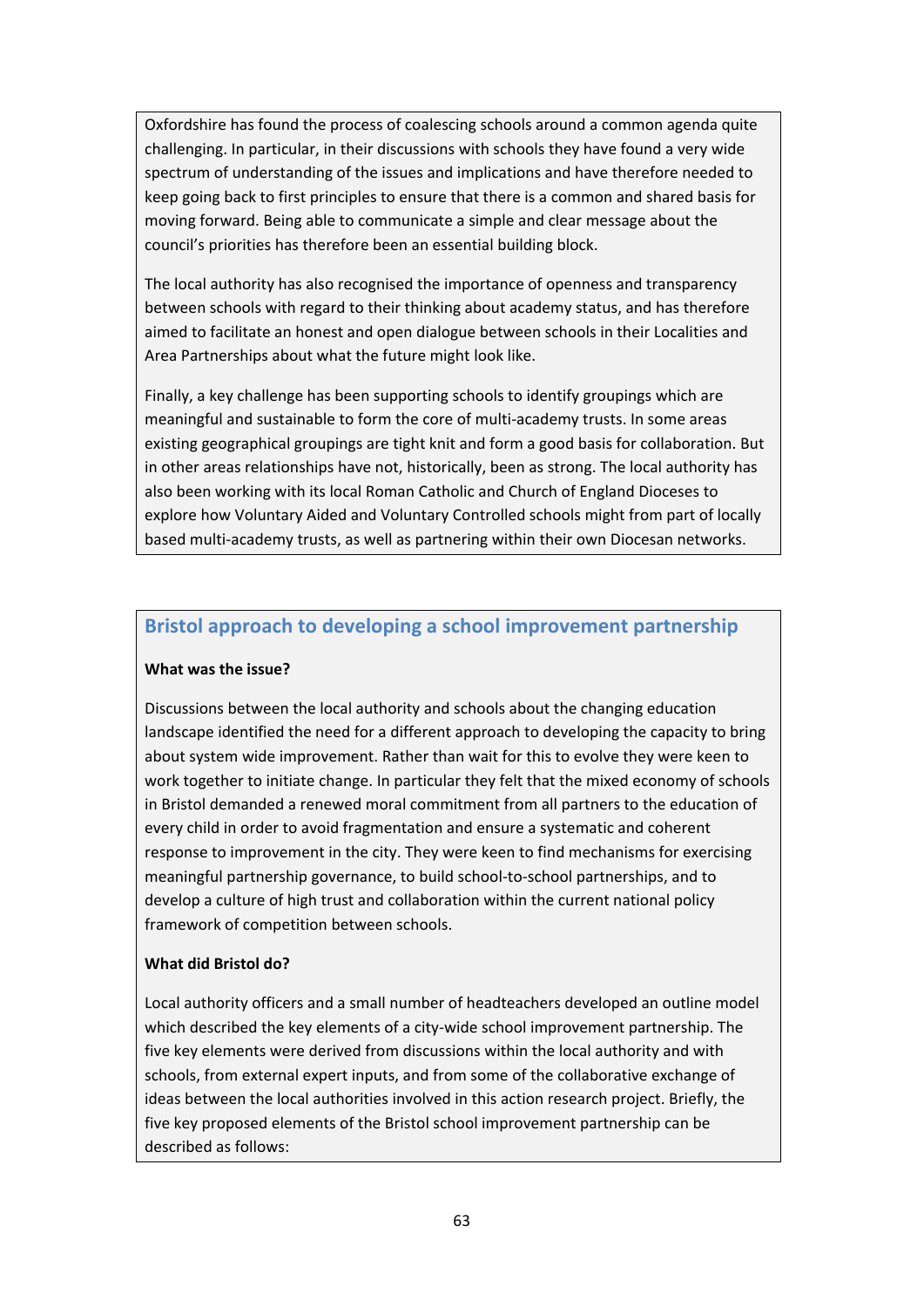*Knowing:* This strand is focused on achieving transparency of data in order to understand performance, successes and areas for improvement at the school and system levels. The local authority has a potential role in acting as a data and intelligence function across the city‐wide network.

*Checking and testing:* This strand is concerned with ensuring that there are robust systems for quality assurance and self-evaluation in place. Bristol recognises that there will be bespoke practices within different partnership groups, federations and networks within the city, but is keen to facilitate a sharing of practice so that every school has the trust and confidence to make sound self‐evaluation judgements and to invite peer evaluation, and governing bodies are sufficiently informed and empowered to offer meaningful challenge to school leaders.

*Developing:* This strand is about moving effective practice around the system, including ensuring that there is a quality assured list of providers of professional business and education services for schools. The local authority with schools is looking to develop a local menu of continuous professional development opportunities provided by schools and other suppliers, including some Local Authority services, and to facilitate networks of subject experts.

*Governing:* This strand is focused on ensuring that there is effective governance in individual schools and that across the partnership governance structures gain and hold the trust and confidence of participants. As well as support for governance in maintained schools, the local authority is looking to facilitate networks through which governors of different types of schools can learn from each other and share practice. The local authority also aims to enable and convene effective partnership arrangements for the Bristol Education Partnership which are visible, transparent and trusted, drawing on existing structures which include the Children's Outcomes Board; Schools Forum; Attainment and Progression Group: Education Strategy Group; and Area Partnerships.

*Innovating and inspiring:* This final strand is about fostering the creativity to innovate and the capacity to inspire and embed great practice. The local authority is working closely with schools to maximise the role of the teaching school, and with local universities. It is considering whether innovation networks and an innovation fund might have a role to play.

One of the headteachers, who had been instrumental in developing the design of the partnership, presented it to a meeting of all Bristol's headteachers in May 2012. A working party of headteachers has now been formed to develop the proposal further and flesh out the respective responsibilities of schools and the local authority in making it happen.

#### **What has been the impact?**

Although it is early days, the local authority felt that many heads in the city recognised the need to establish mechanisms to build system leadership capacity, and that the key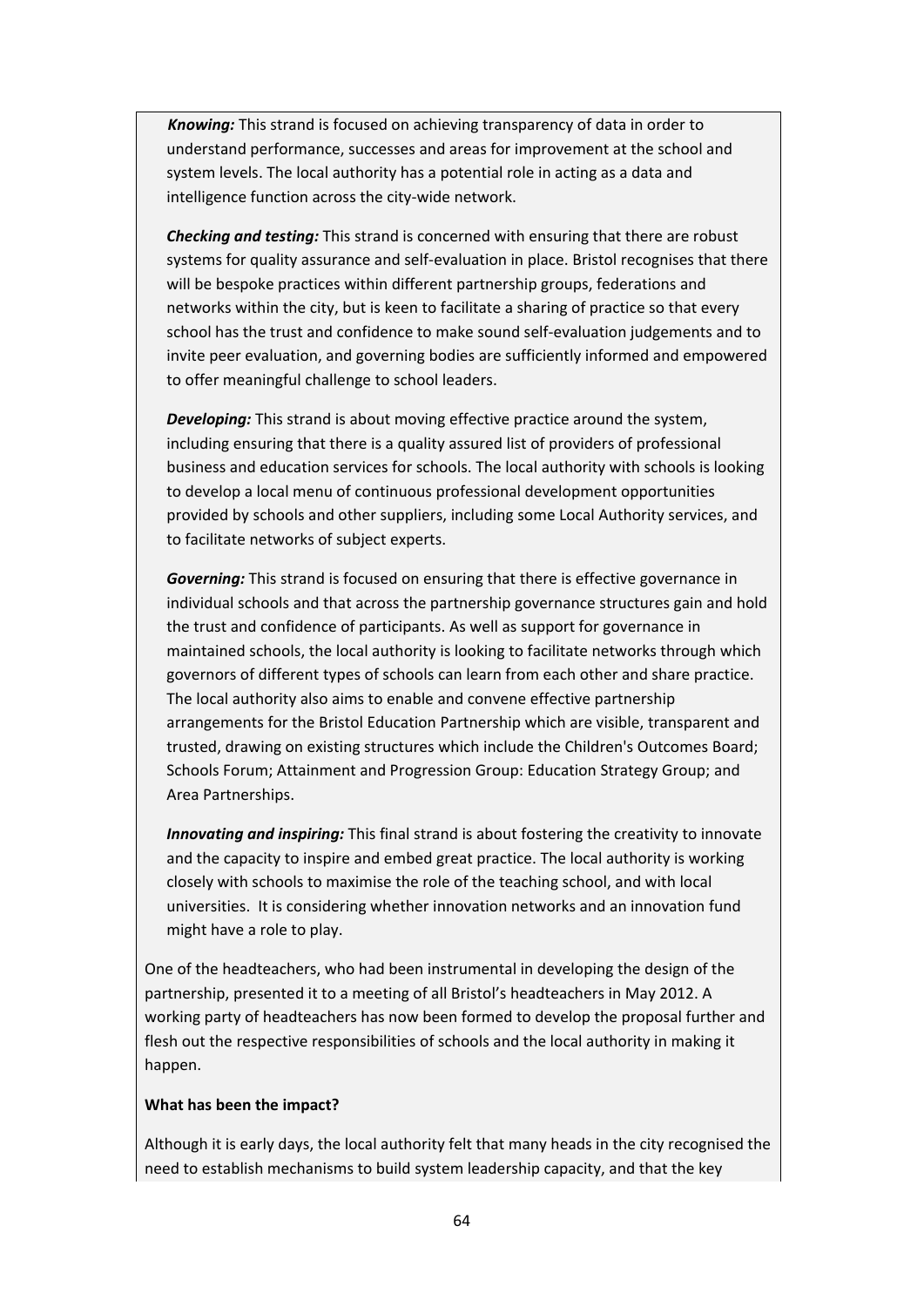elements of the model that have been developed to date provide a helpful basis on which to have that dialogue. Certainly individual Bristol headteachers who contributed to the research were aware of the local authority's developing thinking, and were clear that there were a number of system‐wide roles where the local authority might add significant value for example as a hub for the analysis and understanding of data, providing the infrastructure to maintain school networks, and as a means to keep schools abreast of the developing national and local education picture. The discussions have also highlighted the importance of school leaders exercising leadership in relation to wider partnership structures and practices beyond their own school, and the importance of any shared practices recognising the increased sense of autonomy of individual schools and groups of schools within the city. However, it is also the case that for some headteachers the incipient partnership will quickly need to establish its credentials by providing leadership and solutions on intractable local problems, if it is to be seen as a worthwhile exercise in the long‐run.

# **What is the learning for the system?**

The local authority's sense is that, partly as a result of the discussions about the respective roles of the local authority and schools, they are beginning to see some headteachers confidently moving into system leadership roles. Bristol is also clear that the dialogue has enabled them to establish greater clarity about the role of the local authority in education going forward, and a language in which to articulate that role.

A clear theme running throughout the work has been the need to co‐construct the solution successfully with headteachers, and an increasingly strong focus on the importance of local partnership governance structures if any future partnership is going to have sufficient authority and purchase to really raise standards – the local authority is clear this is a governance structure that headteachers will need to own and make operational.

Finally, the local authority recognises that while developing a proposal which re‐examines how system leadership for school improvement is exercised in a particular local area takes time, incipient local solutions will need to prove their ability to tackle pressing issues if they are going to command the confidence of schools going forward.

# **Essex approach to brokering primary federations**

# **What was the issue?**

Essex is a large local authority with a long‐standing history of innovation. The authority was aware of the need to both build capacity and support continuous improvement in the primary sector, and was keen to use the expertise of other outstanding schools in the county to lever up achievement in a way that was sustainable.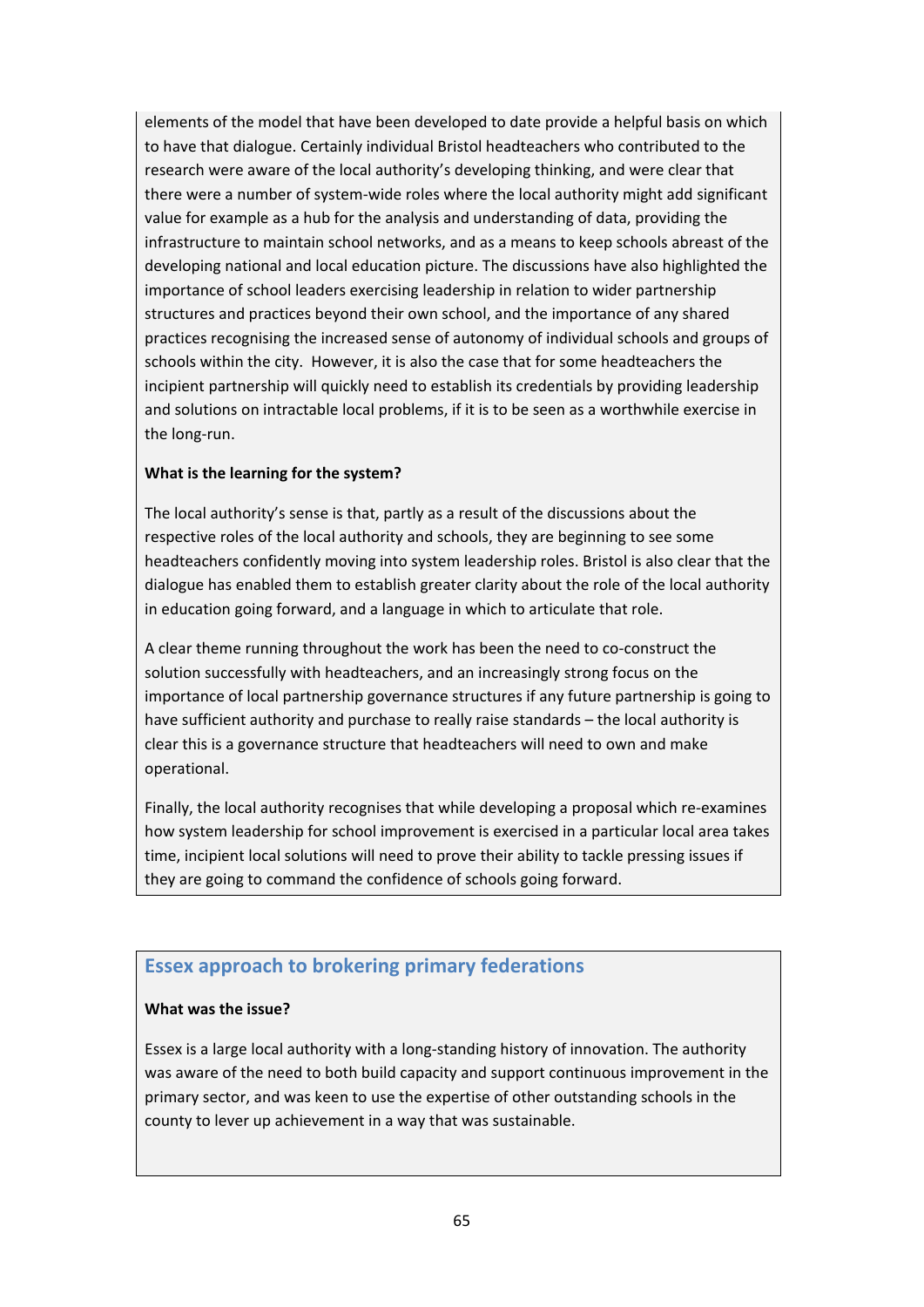#### **What did Essex do?**

Essex drew on its experience of brokering successful school‐to‐school improvement partnerships as a platform for creating small multi‐academy trusts led by an outstanding primary school as the sponsor. This approach was seen as a way to support improvement and build capacity in the primary sector, as well as cement effective partnerships between schools in the context of an increasingly diverse and devolved school system.

The test-case for the new approach was pioneered in 2011 in a school which had been below the floor target for 8 years, had 40% inadequate teaching, and had serious safeguarding concerns. The local authority deemed it to require special measures. Initially the local authority brokered a partnership between an outstanding school and the school that was failing. This provided the basis for the headteacher, who was a NLE, and the senior leadership team from the outstanding school to provide executive leadership of the poorly performing school for a period of two years, and for this to be supplemented with additional support from the governing body. With this partnership in place, the Local Authority worked with the schools in question ‐ their leadership, staff, governing bodies, pupils and parents ‐ to support the conversion of the schools to academy status, as a multi‐academy trust under the sponsorship of the outstanding school. Throughout this period the local authority kept in close contact with the DfE and helped steer the conversion process, including drafting the Expression of Interest and setting out priorities and targeted action for the school partnership in the transitionary period.

As a result of this pioneering partnership, Essex have used the lessons learned to set up three further school‐to‐school partnerships where outstanding schools have obtained multi academy trust status and each has sponsored a school in special measures.

#### **What has been the impact?**

The impact of the first multi-academy support partnership is beginning to be felt, although it is still early in its development. The poorly performing school was inspected shortly after the partnership was established and was found to require a Notice to Improve. However, the inspection team recognised that even in a short time the school had made significant improvement under the executive leadership of the NLE and the seconded teachers from the outstanding school.

#### **What is the learning for the system?**

This is an exciting approach in which Essex is using the new governance structures afforded by academisation to cement school‐to‐school partnerships for the purposes of school improvement and to build capacity systematically in the primary sector. Essex has reflected that the success of their partnership model depends on establishing clarity about expectations for both sides of the partnership, clear measureable milestones and success criteria for all involved. They have also recognised that the process of consultation with stakeholders is critical, alongside developing a close relationship with the Department for Education. Finally, being able to draw on the expertise of committed NLEs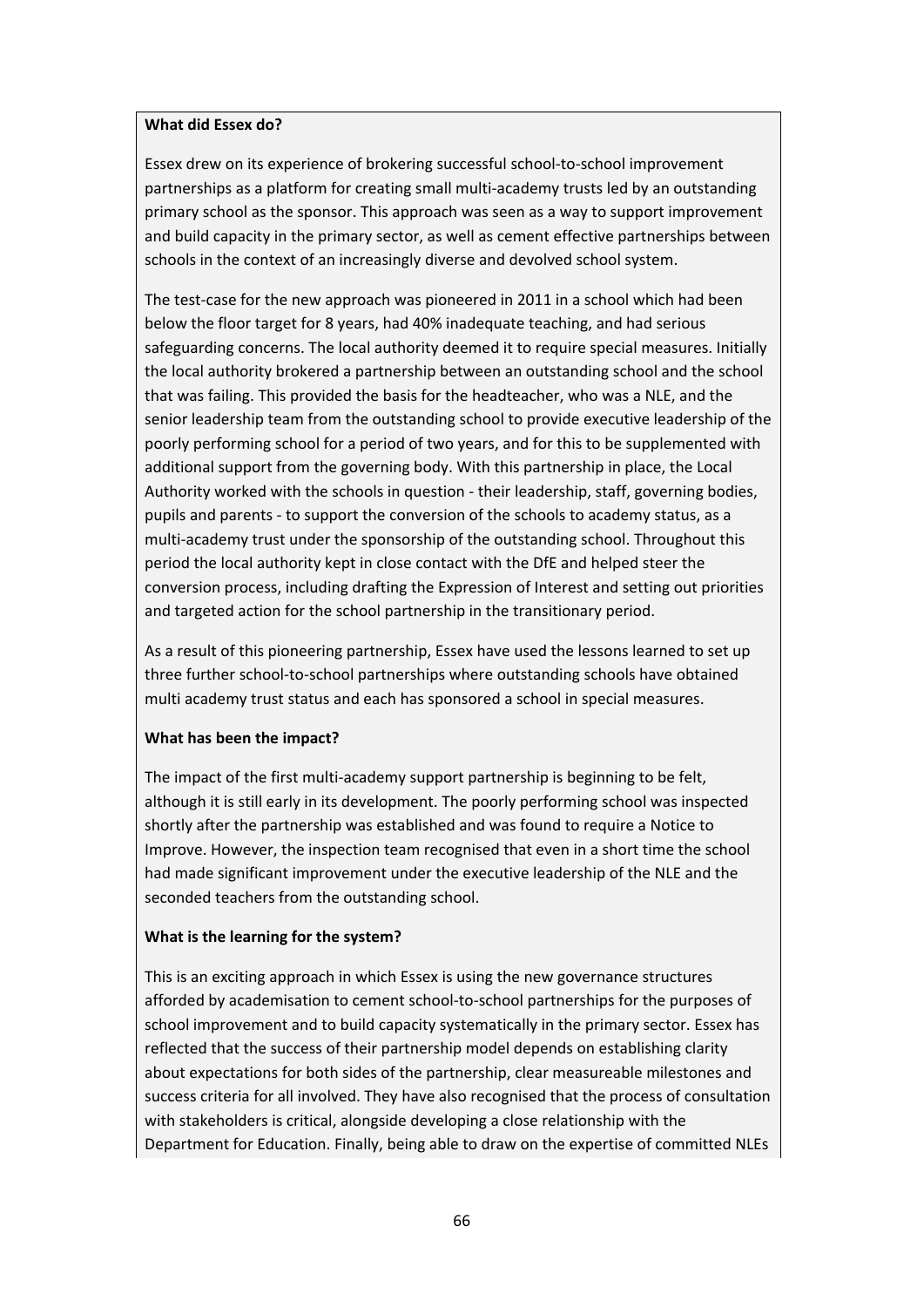and LLEs, who are able to provide determined leadership and transfer skills from one school to another through coaching and modelling the strategic direction, is critical.

# **Gloucestershire's approach to brokering school‐to‐school support**

### **What was the issue?**

Gloucestershire recognised that its approach to improving schools which were failing, underperforming or at risk of decline would need to be refined in the context of schools driving their own improvement and that of other schools; cuts to local authority funding and staff capacity; and an increasing number of schools opting to convert to become academies. The local authority was very concerned that, as its capacity to provide support reduced, some primary schools in particular in which performance was vulnerable, would become more inward looking and isolated and not receive the necessary stimulus to improve.

# **What did Gloucestershire do?**

Gloucestershire developed a more tightly focused and defined model of school intervention. This is based on school-to-school support, but is given strategic direction by the local authority. The distinctive features of Gloucestershire's approach to school‐to‐ school support are the clarity it brings to the roles that different people exercise in supporting a struggling school, the sharp expectations around the time frame for improvement, and the distinct structure of the intervention itself.

For every school that receives support, an Intervention Project Lead and an Intervention Consultant are appointed. The Intervention Project Lead is a local authority member of staff and is tasked with coordinating the initial review of the school, commissioning an Intervention Consultant to meet the school's specific priorities, and regularly monitoring and reporting on the progress of the intervention. The Intervention Consultant is usually a local headteacher who provides or brokers relevant personalised support to address the school's specific priorities drawing on their own experience and that of their staff team. The skills and experience required in an Intervention Consultant are very clearly set out, and headteachers who are interested in fulfilling the role have to apply to the local authority with evidence of the capacity and capability that they would bring.

The intervention is structured across three phases which last around one year in total. The expectation is that the extent of support and challenge will gradually be reduced across the three phases as capacity in the school is built and pupil achievement rises. Alongside the tailored school‐to‐school support, staff and senior leaders from the school are invited to a series of events on topics that will support their improvement journey, such as how to use a Raising Attainment Plan and strategies to embed successful assessment for learning. These are organised by the local authority but normally delivered by staff in schools. Teachers and senior leaders from the school receiving support and from the school giving support attend these events together so that the learning is maximised.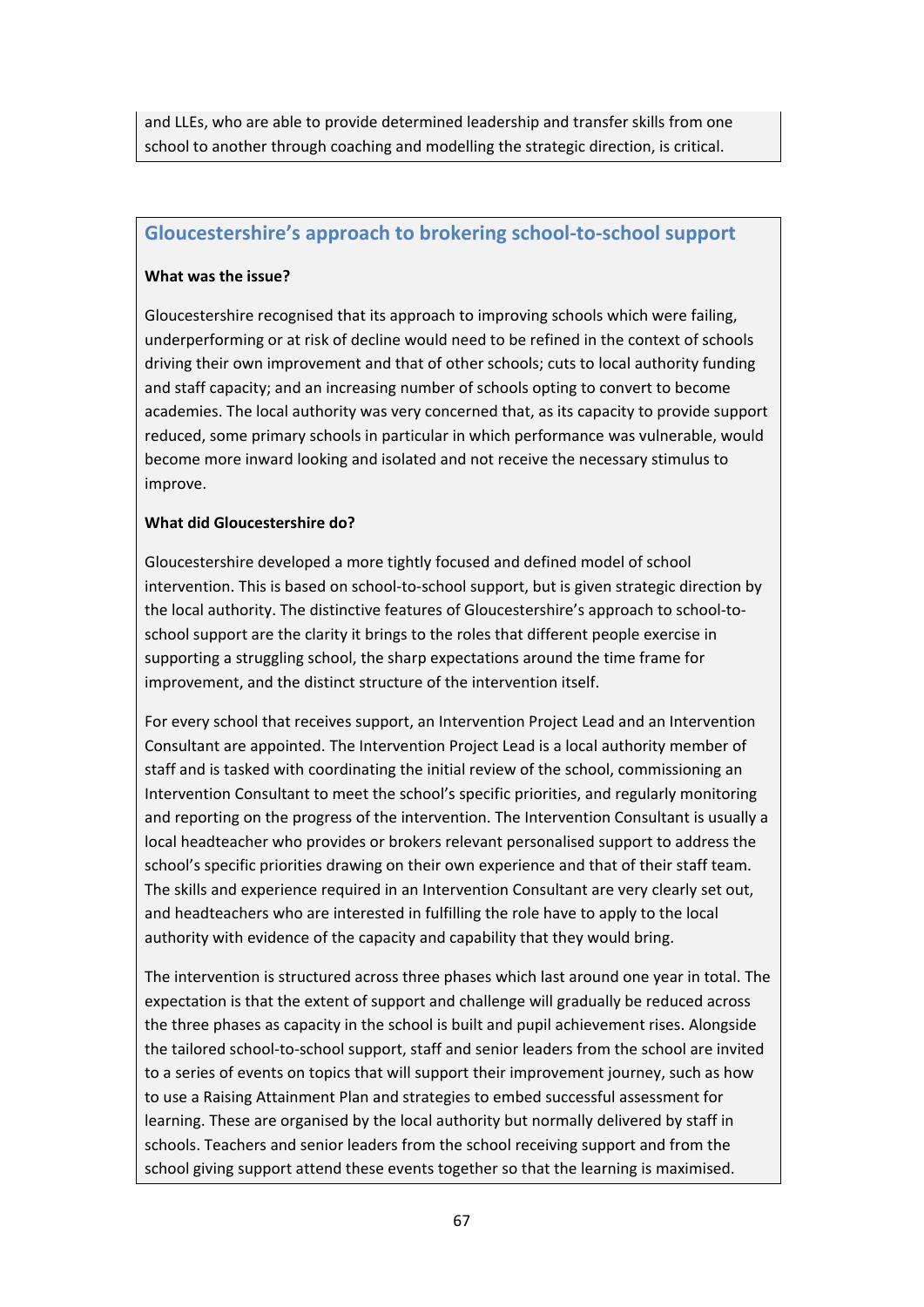During the course of the action research, Gloucestershire has been extending this successful approach to school-to-school support, developed in the context of schools that are poorly performing, to primary schools that are stuck at satisfactory or at risk of decline. The same structured approach is being used for the interventions, but the strategic direction of the programme, including the selection of schools which might benefit from support, is being organised through locality-based clusters of primary schools, with a local authority member of staff attached to each cluster. This support has been well received.

### **What has been the impact?**

The impact of Gloucestershire's approach to date has been strong. In the last 12 months, 16 poorly performing primary schools have received support of which one is now judged to be outstanding and eight are judged to be good. Five of these schools are now providing support to other schools. Furthermore 15 vulnerable or satisfactory schools have also been identified for support and are making good progress. This has been achieved by drawing on the capacity of 20 schools across the county which are actively supporting other schools as Intervention Support Schools. Four of these are currently academies. The local authority views the capacity of its academies, and academy chains represented in the county, as an important resource to support the achievement of schools more generally. The academies involved are schools that represent outstanding practice.

### **What is the learning for the system?**

Headteachers who are acting as Intervention Consultants attest to the power of the approach. They are clear that the support they can offer is most effective when they can deploy the resources of their whole school to aid the intervention, including providing opportunities for their deputies and other senior staff to engage in the support process. Gloucestershire's model allows for this holistic approach. The headteachers concerned are also clear that there are benefits for their own schools in providing support, for example in helping build capacity at middle leadership levels or providing them with an insight into new and different ways of tackling problems.

However, the schools concerned also highlight some of the challenges inherent in schoolto-school support. In particular they have highlighted the fact that the success of the intervention depends on the ability of the headteacher and senior management team in the school where performance has been weak to recognise some of the challenges and change their leadership and management behaviour for the better. The support schools are able to provide coaching, mentoring and modelling of successful techniques to enable this change, but it can be a time‐consuming and challenging process. The support schools are also clear that the role the local authority plays in establishing the framework for support and challenge, project managing the intervention, and holding all the players to account is critical to its success.

From a local authority perspective the success of the approach is that it enables them to utilise the capacity of schools within Gloucestershire to contribute to a systematic and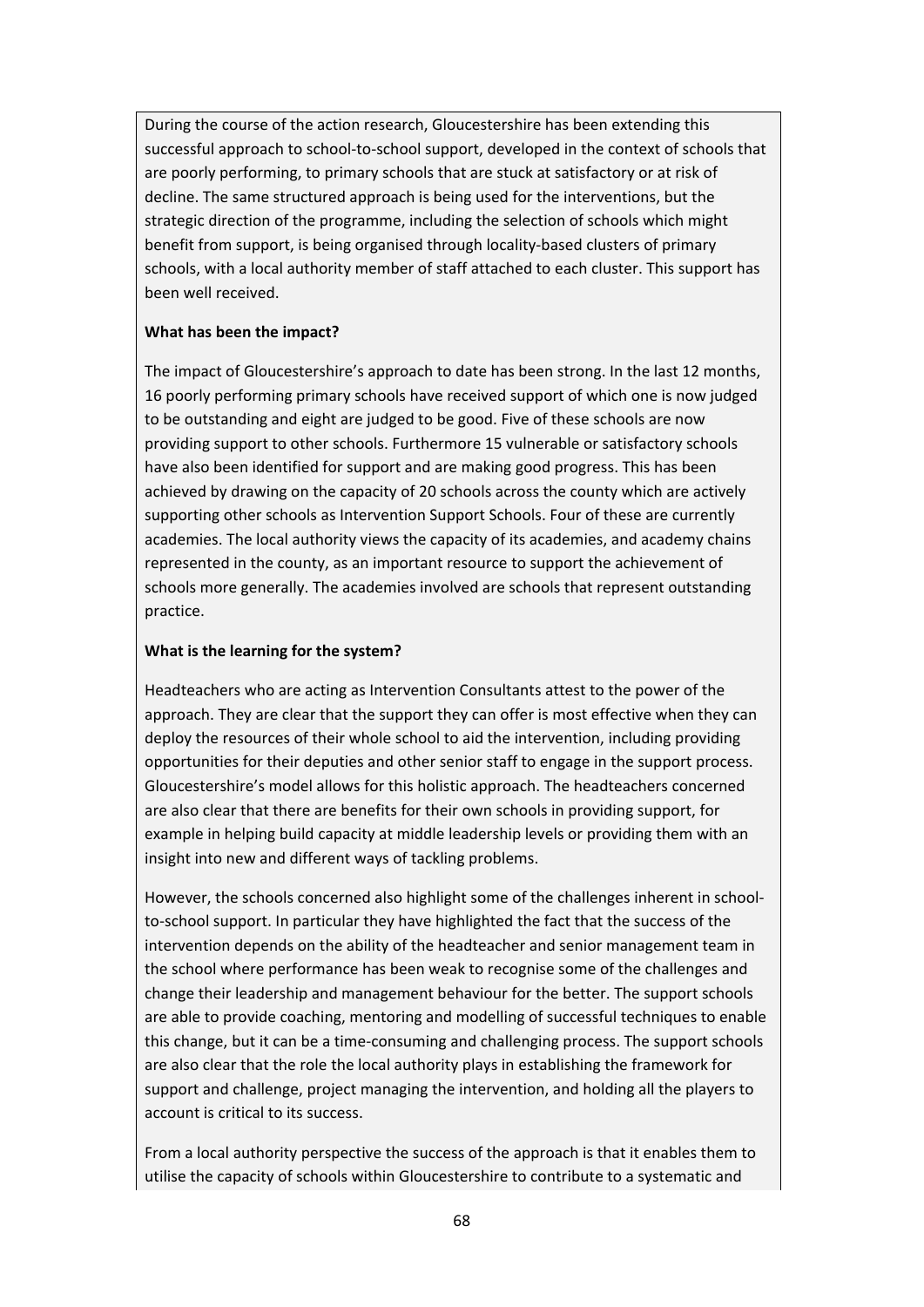coherent programme of support for schools that are vulnerable or poorly performing. A challenge, as the education system becomes more diverse, is how the collective capacity of schools will be harnessed to support any academies whose performance becomes vulnerable and how that process will be orchestrated and held to account.

# **Local authority as a maker and shaper of effective commissioning**

Local authorities can play an important role in both expanding the breadth and quality of support services available for schools to commission and helping schools to make good commissioning decisions. Most, but not all, of the local authorities involved in the action research are offering some school improvement services to schools on a traded basis. Those that are doing so are generally confident about the quality of services on offer and report that the majority of schools, including academies, continue to buy into the services available. It is likely that as the market for school improvement services becomes more mature there will be some consolidation of the range of local authority services on offer, and the number of local authorities actively providing support services. It is clear from feedback from headteachers that some schools are already choosing to buy into services offered by neighbouring authorities, often in those cases where their own authority had been slow in developing their offer. In general it appears to be the case that secondary schools are more likely than primary schools to look outside the offer provided by their local authority. Not all local authorities will want, or perhaps have the capacity, to offer traded services, but where authorities are confident that they have high quality, flexible and responsive services this can add to the breadth and range of what schools can choose to purchase. The case study at the end of this section provides an example of a local authority which has developed a strong suite of traded services, which will in due course be delivered through an arms-length independent company.

A number of local authorities are also helping schools to make good commissioning decisions by providing information on the range of services available locally, and in some cases quality assuring or publishing feedback on the quality of the services on offer. Given the observation above that primary schools may be at greater risk in terms of their capacity to commission support services effectively, this type of information may be particularly valuable to headteachers in the primary sector. The case study below provides an example of one local authority that has married structured approaches to school self‐evaluation and self‐improvement with a quality assured list of local providers of support. Such approaches which help orient schools' commissioning decisions in a process of continual reflection against key objectives for improvement may prove to be a powerful facilitating mechanism.

# **Bolton Education Exchange**

# **What was the issue?**

In 2010, anticipated cuts to core funding, the ending of the National Strategies (including its grants) and the idea of a self‐improving education system were powerful imperatives for change. Bolton Council recognised that it needed to rethink how schools accessed high quality school improvement services.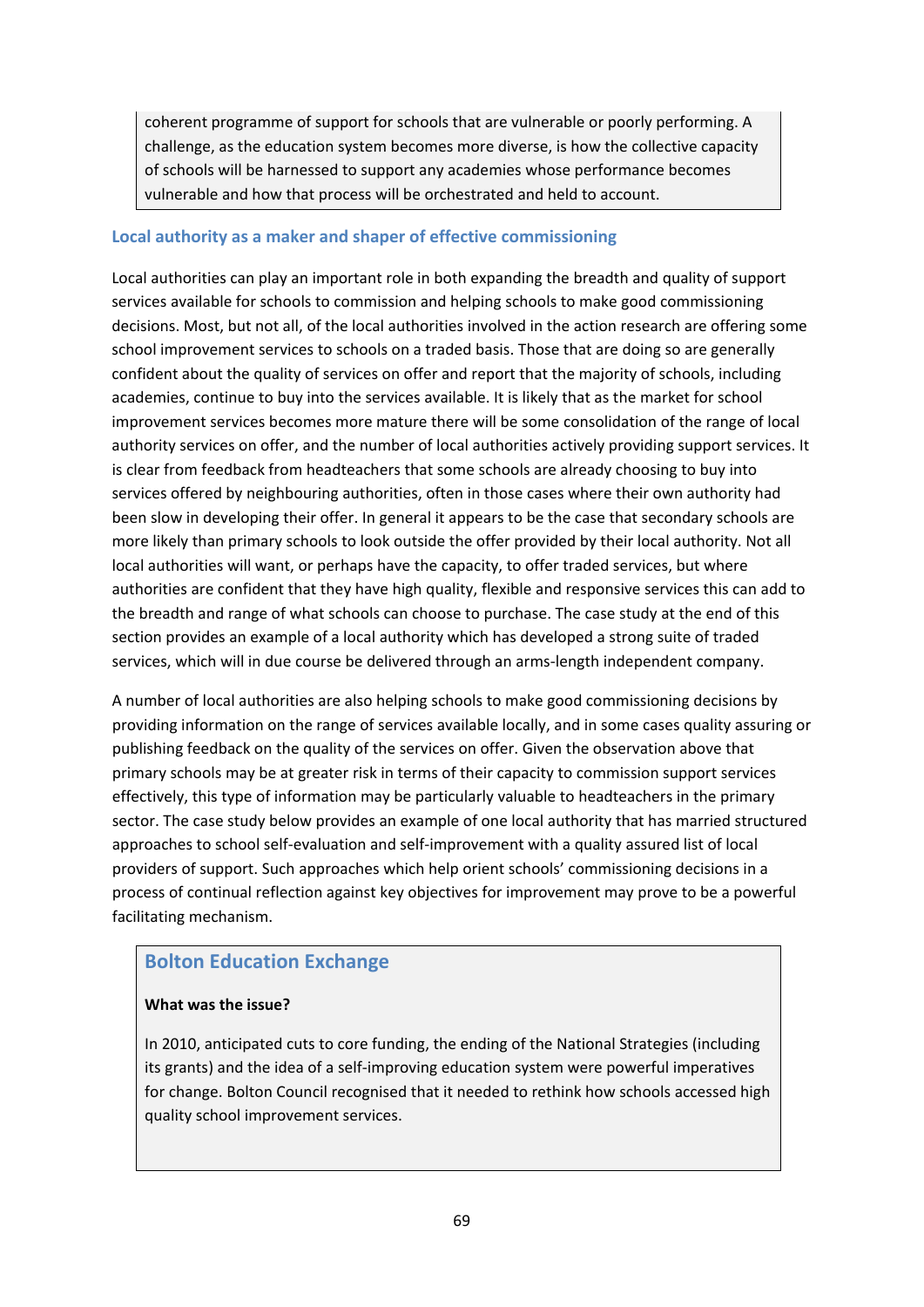#### **What did Bolton do?**

In consultation with its schools, the Council decided to move to a much smaller core school improvement service, with three areas of work – monitoring pupil achievement, supporting underperforming schools and facilitating a self-improving education system. The latter was the focus for the Education Exchange. This is essentially an electronic repository of information which enables schools to source expertise from other Bolton schools and a quality assured list of providers.

A number of features set the Education Exchange apart. The first feature is that the whole site has a clear organising framework that encompasses a shared view of school improvement. The organising framework is based on five themes (organisation, leadership, teaching and learning, community and evidencing) which sub divide into twelve dimensions. Under each dimension there are a suite of resources to help schools plan their improvement journey. These include self‐evaluation questions, a maturity model to guide schools' self‐evaluation judgements, and developmental strategies that schools can pursue. Schools are able to link through from each dimension of the framework to a list of providers who can support improvement on that dimension. The providers include local independent school improvement companies, other schools and academies and some Bolton LA traded services.

The second key feature is the Schools' Exchange whereby schools provide contextual information about their key areas of strength and priority areas, as well as any designations (e.g. Teaching School, LLE, NLE) and awards. Schools are able to use this information to identify schools with similar contexts, or search for an NLE / LLE or a school with a particular area of strength from which to learn. This information is designed to bring schools together around shared interests and motivations.

The third key feature of the Education Exchange is the light‐touch but purposeful role that Bolton local authority takes in quality assuring the providers listed. All the providers, before being accepted onto the Education Exchange must demonstrate that they meet a range of legal criteria. They must also provide at least one positive referral from a school to evidence a successful track record of delivering good quality school improvement services. Bolton retains the right to remove providers from the list if a concern about quality is triggered, for example if a provider receives two poor reviews from schools. The quality assurance role also includes the facility for schools to review and rate any provider that they use, and those reviews and ratings are made public. Each provider therefore has a star rating against their entry, generated by Bolton schools. This is likely to be a powerful aspect of the system going forward.

#### **What has been the impact?**

The Education Exchange has been running for 9 months and to date the site has had almost 600 visitors. The school‐to‐school aspect of the Exchange is also gaining ground, with 62% of Bolton's schools having started to complete their online profiles. Two new elements have been commissioned to build on the initial site – the Early Years Exchange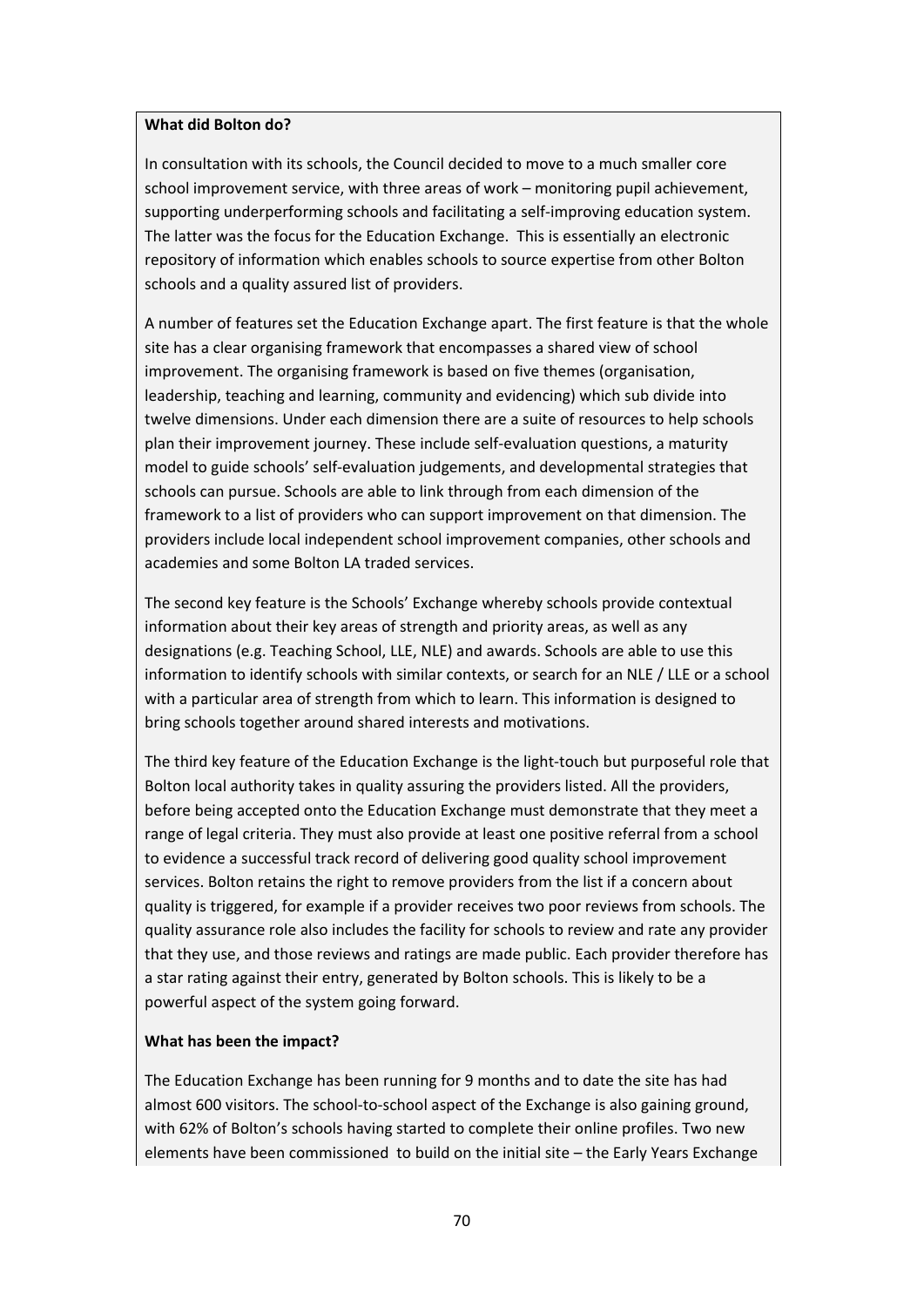which goes live shortly, and a specific 'Governor Link' as a response to the fact that the site has been very well received by governors.

The Education Exchange is not designed to be an answer to the question of school improvement but is part of the tapestry of a self-improving education system. In particular, this is designed to hold together knowledge and information and provide schools with a level of confidence in the quality of services they are buying.

# **What is the learning for the system?**

If schools' decisions about what support to purchase are going to be effective they need to be informed by really sharp self‐evaluation and a good understanding of the quality of what is available in the market. The Education Exchange facilitates both these aspects of purchasing. The suite of self‐evaluation materials and guides make it straightforward for schools to link their analysis with their decision to purchase support. Furthermore Bolton continues to offer a quality assurance visit to all their local authority schools and to their academies on a buy‐back basis.

The approach that Bolton has taken to quality assurance is to start with a simple set of criteria, in order to generate the list and then allow the sophistication of the quality assurance information to build up over time as more schools use and contribute to the services on offer. Bolton decided not to charge a percentage for services purchased through the exchange in order to maintain their complete objectivity as a quality assurer.

However, getting schools to change their behaviour in a market‐driven system has been a challenge at times. Schools are very positive about the provider ratings, but not all have taken time to post reviews and it is taking time and encouragement for schools to complete their own online profiles. A system such as the Education Exchange will work most effectively if schools themselves operate as informed consumers in the market place and offer their feedback as a way to generate a continuously improving system. There is evidence from usage statistics that Education Exchange is proving useful to schools. Anyone considering such a system should, however, recognise that a huge amount of work is needed, firstly to bring it to fruition and, secondly, to make it a part of the school improvement agenda in a locality.

# **Hertfordshire development of a traded services company**

# **What was the issue?**

Since 1996 Hertfordshire have traded extensively with schools and have built up a long‐ standing expectation that schools pay for local authority services. The local authority feels that it has a mature relationship with schools and has for some time expected and encouraged school autonomy. The nature of the more recent education reforms therefore goes with the grain of Hertfordshire's historic approach to school improvement. However, as more schools choose to convert to academy status, Hertfordshire recognised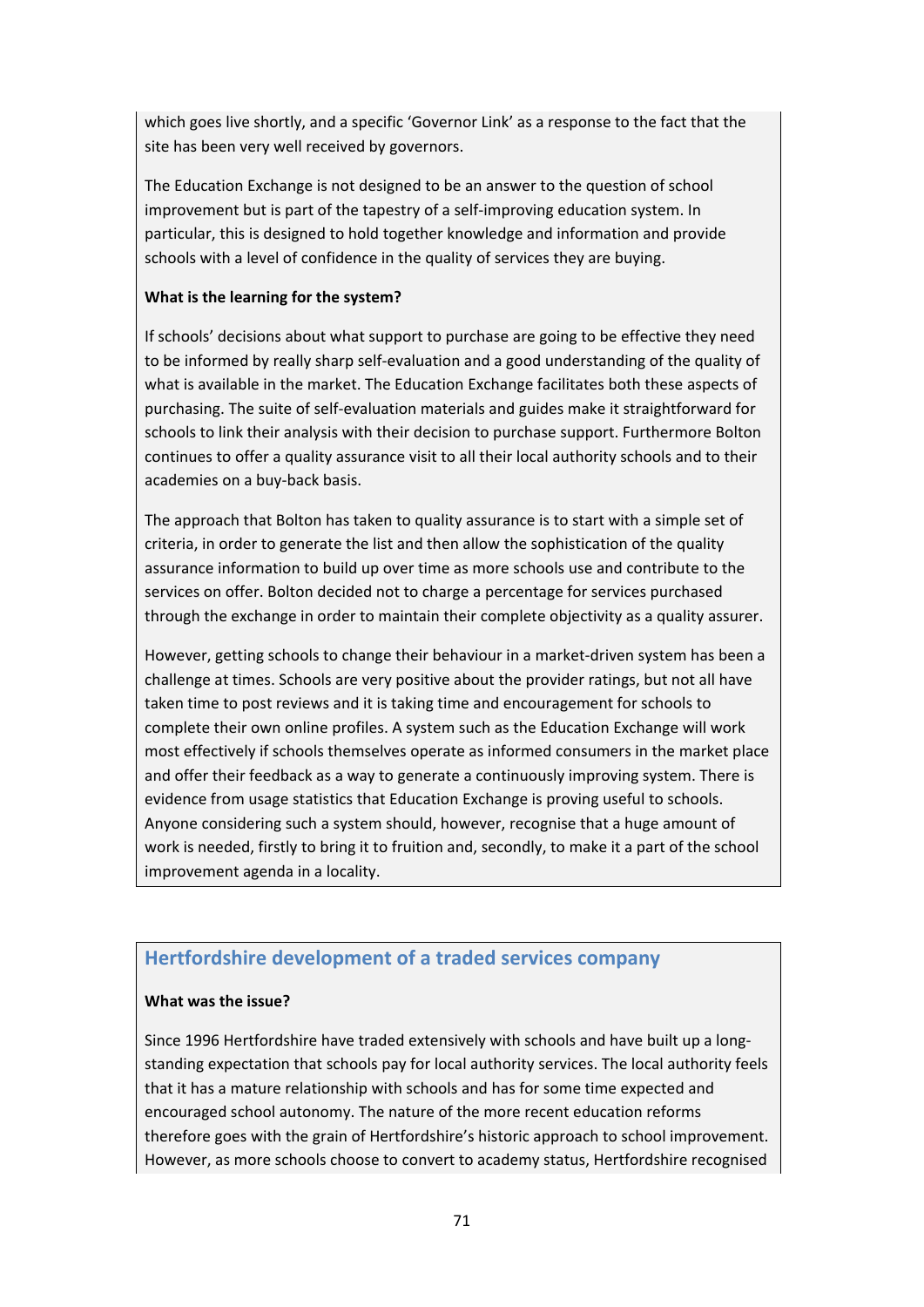that the time was ripe to reconsider the operation and governance of their traded services in the context of a more diverse market of potential providers.

## **What did Hertfordshire do?**

Around 18 months ago Hertfordshire opened negotiations with their schools about the type of services that they would want to purchase and how the provision of those services should be governed. The local authority's existing services were moved into a trading block which encompassed:

 School effectiveness services, including curriculum support, access to school improvement professionals, and Hertfordshire Improvement Partners

 School business services, including HR, financial services, connectivity, IT technical support and governance support

 Services for vulnerable pupils, including black and minority ethnic support services and non‐statutory special educational needs and disability support services

The music service

Overall there was a 25% reduction in staff numbers across these services as a result of transitioning to the new structure.

The council is now looking into options for reconstituting the Traded Service as an independent body at arm's‐length from the local authority. Negotiations with schools, staff and other stakeholders are still underway, but the preferred option is currently to create a limited liability Community Interest Company in which schools would be the majority (80%) shareholder. Schools would buy into the company through a nominal contribution of £100 per school which would be agreed by each governing body. The company would be governed by a board through which schools would be able to set the strategic direction, and managed day to day by a tier of Executive Directors. In the future it is envisaged that the services provided by the company would be financed through one of four routes:

 traded on a full‐cost recovery basis to individual schools both within and beyond Hertfordshire,

commissioned by Hertfordshire local authority,

 commissioned collectively by schools as a group either through the schools forum or through a subscription model,

 cross‐subsidised from the income generated by other services offered by the company.

As well as trading its own expertise, it is envisaged that the company will provide a mechanism for schools to access support from other schools in Hertfordshire and from the Teaching School alliance. The local authority and its schools are also actively debating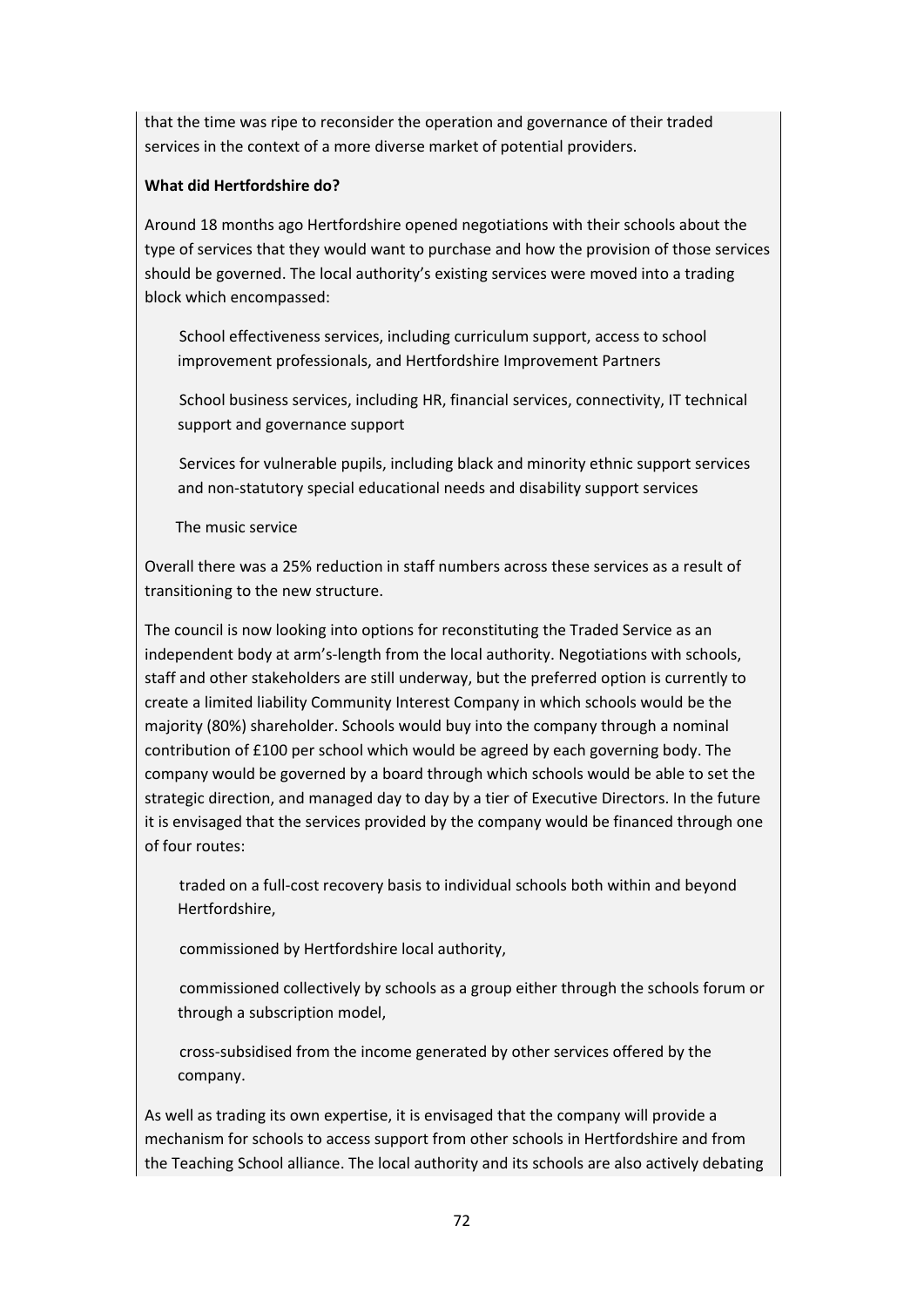whether the company might have a bigger role in taking collective responsibility for the achievement of all pupils, and how that role might be exercised in a more diverse school system. It is hoped that the new company will be launched in April 2013.

## **What has been the impact?**

The local authority has already achieved a turnover of around £23 million in traded services bought by schools within Hertfordshire and beyond. Almost all Hertfordshire schools continue to sign up for business services from the local authority and just under 90% of primary schools are signed up to buy improvement services from the local authority for the next academic year. At secondary the picture is more mixed, but the majority buy in at least one visit from a Hertfordshire Improvement Partner and then select the particular improvement services that they value and need.

Overall the local authority feels that the schools' response to the new proposals has been positive. Primary schools are keen to ensure that support from the local authority will still be available, particularly in the context of a tougher inspection regime and rising floor targets. Secondary schools recognise the value of the potential economies of scale, and want the continued ability to secure good quality services at a competitive price, coupled with the freedom not to buy services that they do not need or value. Overall the local authority feels that there is a strong sense of community and a desire to develop a unique "Hertfordshire offer", including Hertfordshire schools becoming academy sponsors.

## **What is the learning for the system?**

Hertfordshire has drawn on its experience of trading services and encouraging school‐ level commissioning to develop an innovative model for separating out the provision of education services from the local authority and establishing a mechanism for these services to be governed by schools. This should enable a more competitive basis for providing services, a highly responsive menu of support, and the opportunity to maintain the existing community of schools for those schools who wish to continue to be a part of a wider partnership-based approach to improvement.

However, it has not been easy to pin down the detail. Hertfordshire found that, despite their long history of trading services, the discussions about the potential role, nature and structure of the new company were very lengthy. In particular they found that they had to spend a long time helping schools to deconstruct the different elements of the local authority's existing role in order to understand what the local authority would continue to be responsible for, what might be taken on by the new company, and what roles would need to be assumed by individual schools and partnerships of schools. As the discussions continue, a key challenge for the local authority will be to retain high quality staff in the face of uncertain future arrangements so that the quality of the existing services on offer is maintained during the transitionary period.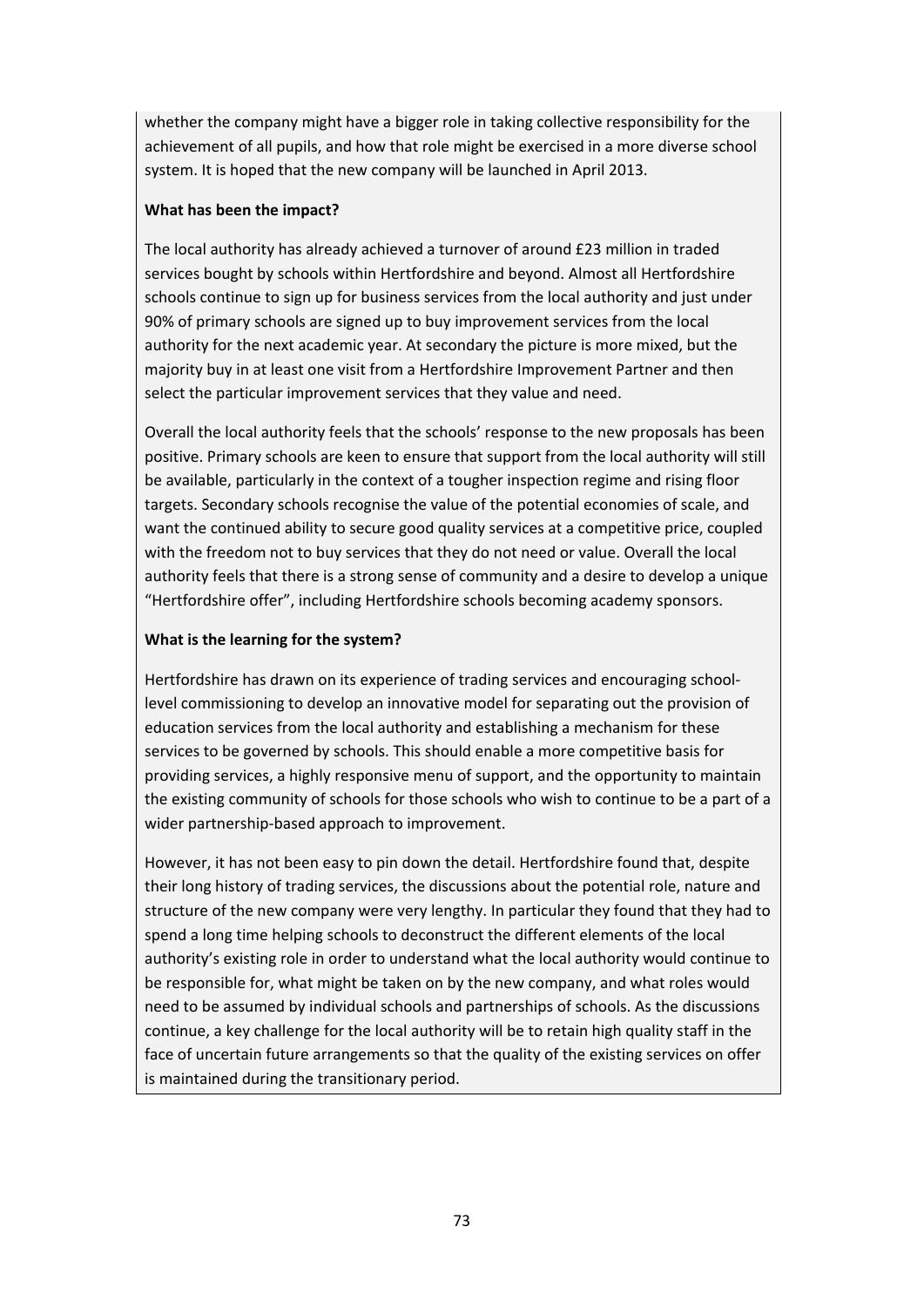## **Local authority as a champion of pupils, parents and communities**

In this role local authorities have a continuing duty to ensure good outcomes for all children and young people in their local area. However, as more schools become academies, the direct levers that local authorities have to champion the needs of pupils, parents and communities will become less. The case studies below show how local authorities are beginning to use indirect levers to play a successful advocacy role which is different to their former accountability function. In particular these case studies explore how local authorities are making more effective use of soft intelligence and data to inform their interactions with schools.

## **East Sussex use of soft intelligence to understand school performance**

### **What was the issue?**

East Sussex recognised that in the context of a more autonomous school improvement system it would cease to receive regular intelligence from School Improvement Partners about school performance. They felt that simply relying on the retrospective analysis of outcomes data and the results of Ofsted inspections did not provide them with a sufficiently robust understanding of the quality of education being provided by their schools, and crucially how they could support further improvement

### **What did East Sussex do?**

The authority decided to convene a meeting every two months of all the service managers whose services interact regularly with schools. This includes finance, HR, inclusion services, school improvement teams, governor services and admissions. Service managers are asked to identify in advance where they have concerns or relevant intelligence about any schools based on clear evidence, and this information is matched up against data from the Family Information System which logs questions, complaints and concerns raised by parents.

#### **What has been the impact?**

The benefits of this systematic approach to using data have been felt by both schools and the local authority. It has enabled the authority to offer specific and tailored support to address situations which might not otherwise have come to the authority's attention. For example, the admissions service identified that in one school there had been a steady increase in pupils wanting to be found places elsewhere. This coincided with an increase in complaints from parents at the school about bullying. The local authority was able to approach the school and broker appropriate support to address the issue effectively. To date no school has declined to accept the specific support offered as a result of intelligence gathered at one of the service manager meetings.

The authority also feels that this approach has enabled them to spot and address issues which are arising across a number of schools simultaneously. For example, the authority has recently offered guidance to schools on good practice in supporting children with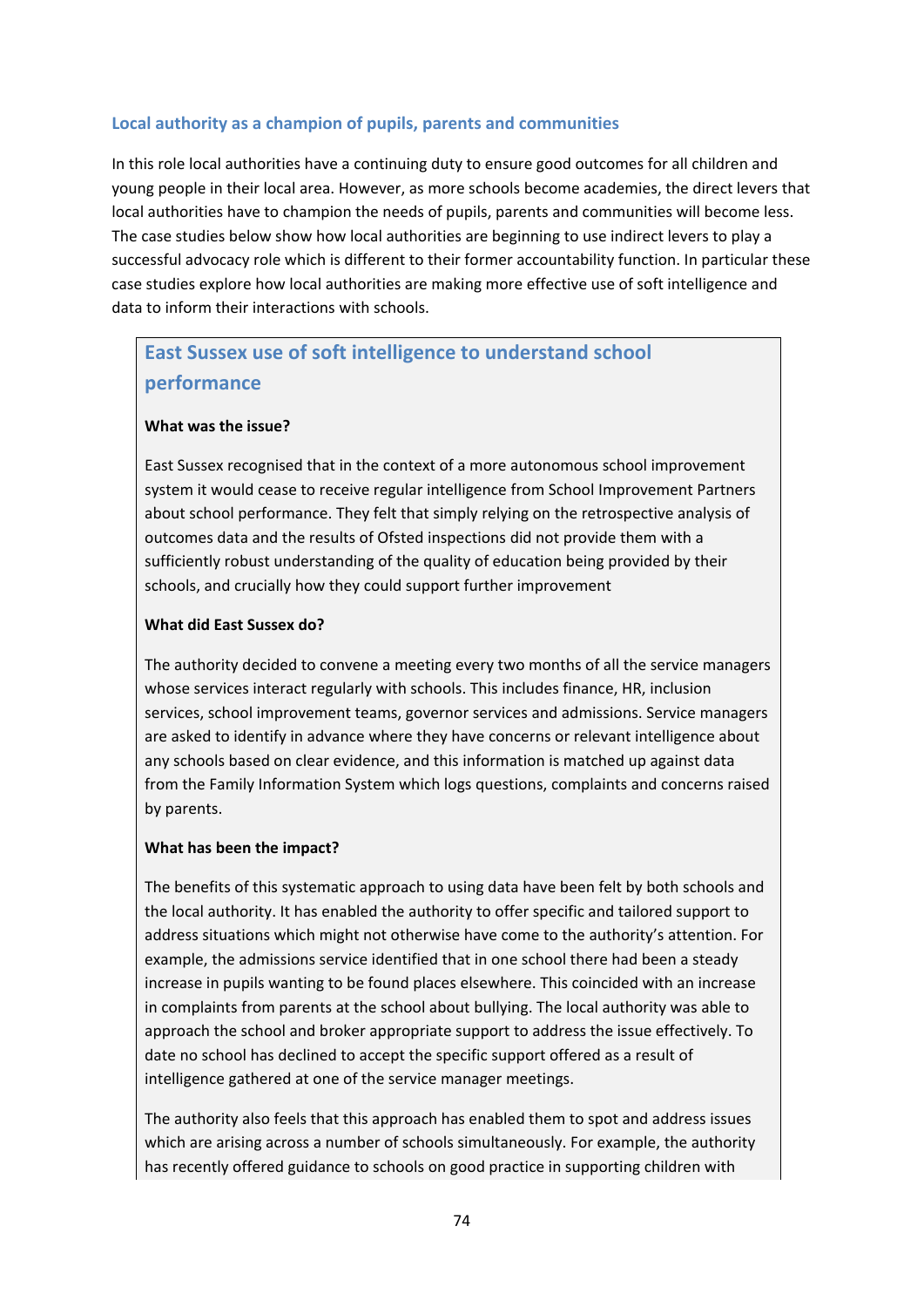disabilities to attend school trips after this issue was raised as a concern by a number of parents through the Family Information Service.

Having a more joined up approach to sharing intelligence about schools has also supported the local authority in its commissioning role. In recent negotiations with a new sponsor for an underperforming school the sponsor commented that the process had been much smoother than normal because all the various local authority services were similarly well informed about the circumstances of the school.

## **What is the learning for the system?**

This is a relatively simple approach which ensures that the intelligence that local authorities have routinely at their disposal can be used effectively to improve the quality of the support that they offer schools. It provides an opportunity to anticipate and prevent declining performance in schools, to address specific issues around inclusion that might otherwise be overlooked, and bring valuable local intelligence to commissioning discussions. In essence service managers feel that if you know your client well you are more likely to be able to offer an effective response.

However, the local authority recognises that as more schools become academies and potentially cease to buy into local authority services, the pool of intelligence available will be more limited, although not non-existent. The authority is therefore reviewing its systems and policies for contact with schools in light of these changes. The authority is also clear that such a system is not a panacea; it will help in the potential identification of declining performance but will not pick up every school every time. This is particularly the case in small primary schools where performance can be very volatile.

## **Warwickshire's revised approach to school improvement**

## **What was the issue?**

In common with many authorities Warwickshire has significantly down sized its school improvement team both in response to reductions in funding but more particularly the growth in the number of academies and a commitment to using the expertise in outstanding schools to support less successful schools. As a result Warwickshire recognised that its existing approach to school improvement was no longer fit for purpose.

## **What did Warwickshire do?**

Warwickshire have embarked upon developing a protocol for support and intervention with schools and academies which sets out the authority's role in terms of school improvement and how they will fulfil their responsibilities as the 'champion of the learner'. This has been developed through a series of conversations between members, officers and headteachers.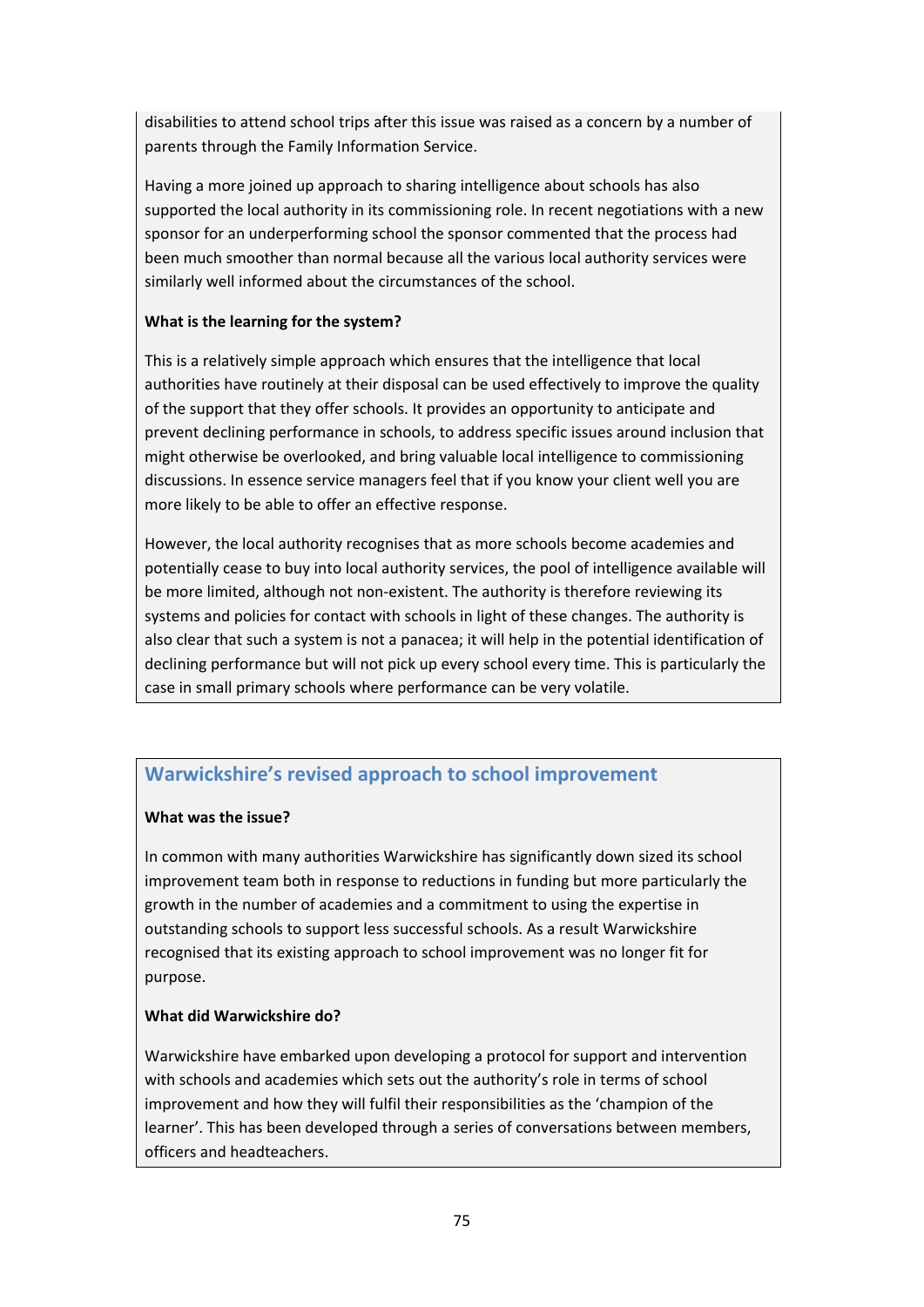The starting point has been to clarify the statutory basis of their work with schools and academies, and then build consensus around four key elements of future activity which are:

A focus on local authority schools not yet judged to be 'good' or 'outstanding';

 Support and challenge to those schools to identify areas of improvement and commission support;

Developing the capacity within schools to provide school-to-school support including identifying and supporting national and local leaders of education in Warwickshire

 Agreeing a protocol with academies which sets out how the local authority proposes to raise with them any concerns it may have and with whom (heads, governors, Education Funding Agency).

This approach has been discussed with representative groups of headteachers including academy principals and the local authority is about to embark on a consultation with schools about its future strategy for commissioning support for school improvement.

### **What has been the impact?**

Although Warwickshire's new approach to school improvement is still developing, the authority and schools have begun to make good progress on putting into place some of the key elements that will make it succeed. There are already a significant number of primary and secondary NLEs in Warwickshire, which provides very significant capacity for supporting school‐to‐school improvement. Warwickshire is building its strategic engagement with its NLEs, and its teaching schools, to help shape a strategic and coherent response to schools' needs. The local authority has also worked with its primary schools to encourage them to form clusters for the purposes of teaching and learning and joint commissioning. These primary learning communities are now, in the opinion of the local authority, really beginning to take hold. The groupings themselves were determined by schools, but the local authority worked with them to ensure that every primary was able to join a cluster. Partnerships of secondary schools are also strong and have been successful in shaping an agreed approach to managing, for example, exclusions and children at risk of exclusion.

The other significant element of the work that Warwickshire has been doing is opening up initial discussions with local academies on what being 'a champion for pupils, parents and communities' really means in relation to academy performance. Members in Warwickshire are keen to develop an outward facing scrutiny role with a view to challenging, and making public, performance issues in any school, including academies.

The local authority is also seeking to achieve greater clarity on how it will approach an academy where it has concerns about its performance. It is proposing that it will use the same indicators to reach a view on all schools, and where these suggest that performance in an academy is at risk or declining it will write to the academy headteacher setting out its concerns and how the local authority may be able to support, for example by brokering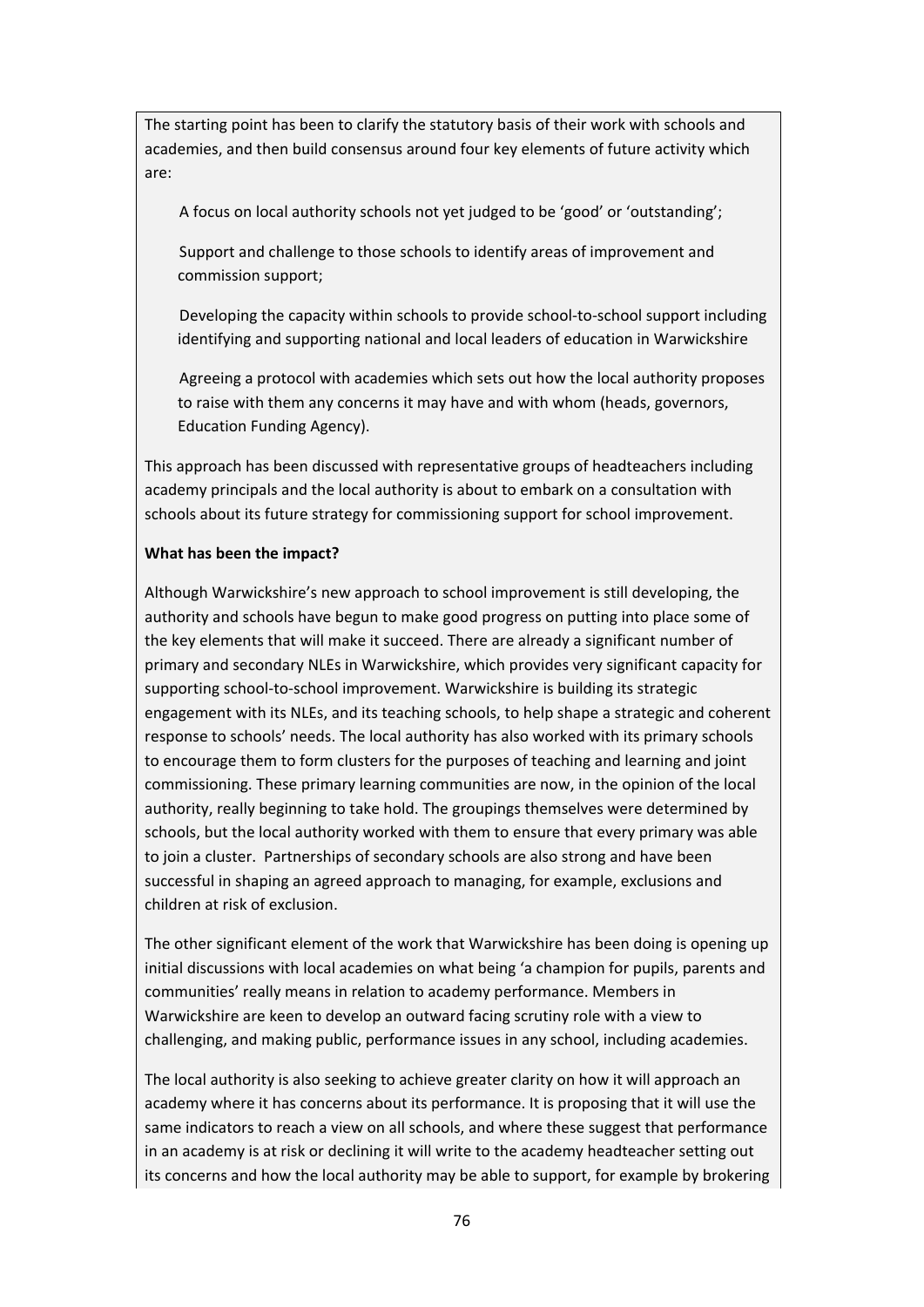in support from an NLE on a paid‐for basis. If this does not elicit a satisfactory response they will escalate concerns to the chair of governors. Finally, if this proves ineffective they would approach the academy sponsor, the Department for Education, the Education Funding Agency or Ofsted as most appropriate. However, the emphasis of the approach is on working in partnership and building on existing good relationships, and on identifying concerns early and stimulating the academy to take action. The details of these proposals are still being worked through with academies, but they provide a promising platform for future collaboration.

#### **What is the learning for the system?**

Warwickshire's experience is that taking time to clearly set out their approach for the future has been welcomed. They are now more confident about articulating their role going forward and have a sharper sense of how responsibilities will be shared. They have been encouraged by how positive primary schools have been to come together and develop local learning communities, and recognise that the way schools are now leading the agenda is much stronger than it was a number of years ago when primary schools in particular were much more likely to look to the local authority for direction. The authority feels that this shift is to be celebrated.

However, the authority recognises that this work is still developing, and there are challenges for the future. While there is significant capacity in Warwickshire's schools to lead support there is a concern that this can be somewhat fragile when individuals move on, or when the performance of a school that has been providing support slips back and the headteacher has to refocus their capacity and that of their senior staff on their own school. The authority also feels that there is significant capacity in the system, such as local authority governors, in both maintained schools and academies, whose full potential has yet to be harnessed in support of championing the needs of pupils, parents and communities and raising standards.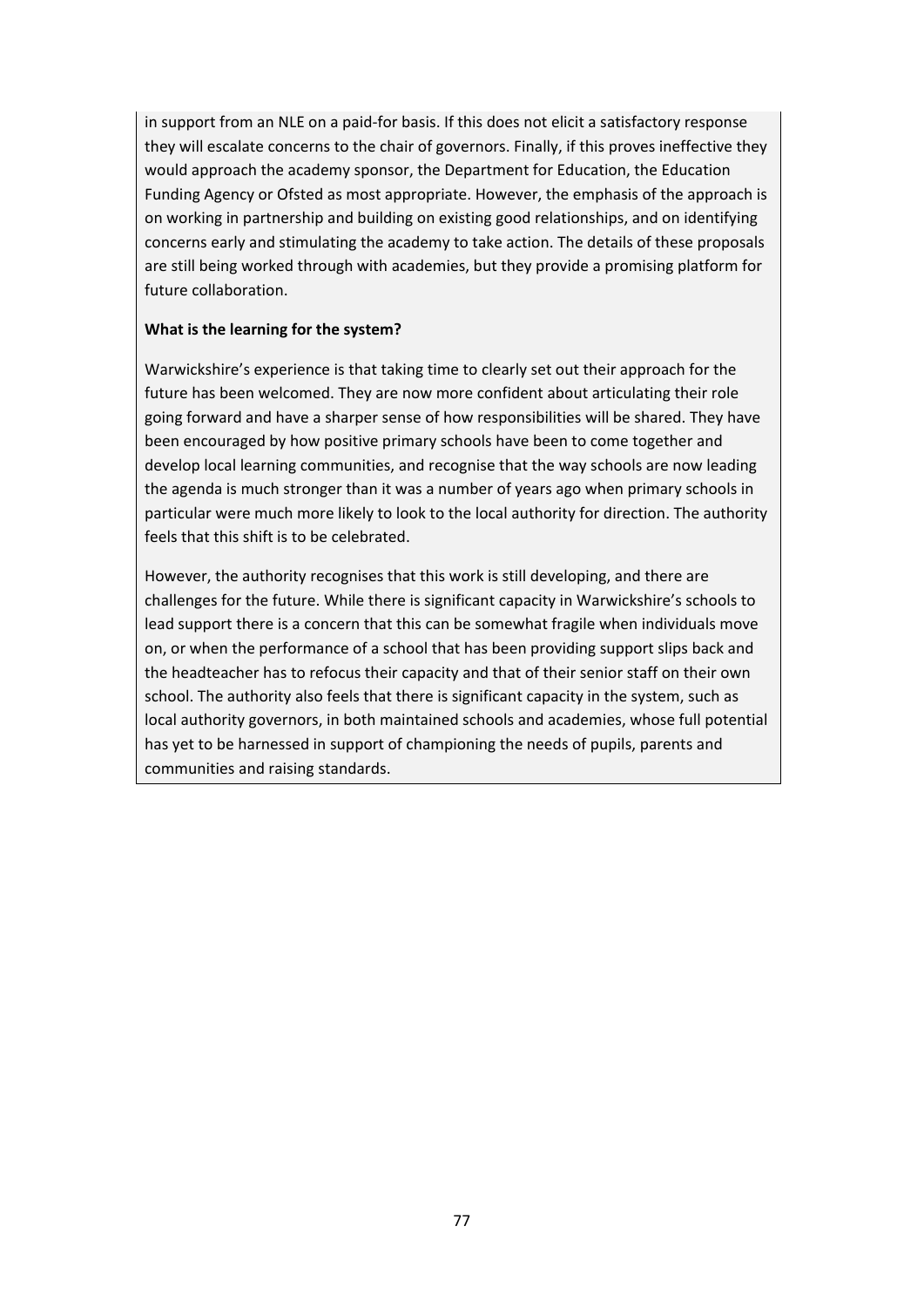# **Part 4: Supporting vulnerable children**

## **Current issues and challenges**

An important observation that emanates from local authorities' self‐evaluations, is that overall authorities appear to be less confident that, together with schools, they will continue to be able to able to offer good quality support for the most vulnerable children than they are in their capacity to establish a strategic direction, ensure a sufficient supply of school places or contribute to school improvement.

A number of anxieties are fuelling this overall perception. Some local authorities are experiencing a sharp rise in the special educational needs of children and young people, associated with more advanced medical treatment for life‐threatening conditions and more effective diagnosis of other educational needs. This is combined in some areas with high levels of mobility, particularly among children of asylum seeking families and families moving as a result of economic pressures, which puts children at risk of not achieving their potential. These contextual issues are compounding some of the challenges which local authorities are experiencing in meeting the needs of vulnerable children in a more diverse and devolved education system. These broadly relate to two main areas of activity– the first is securing a good quality school place for every vulnerable child and the second is how to ensure every vulnerable child receives the best possible combination of services and support to enable them to succeed.

## **Securing a good quality school place for every vulnerable child**

Meeting the needs of all the vulnerable children in a community requires schools not only to be effective individually, but also to come together collectively. In particular, ensuring that every vulnerable child or young person has a school place that meets his or her needs, and taking collective responsibility for the education of children at risk of exclusion are issues that require schools to collaborate effectively in the interests of children with the greatest educational needs. Local authorities retain important responsibilities to manage Fair Access Protocols for the benefit of hard to place children, and ensure the provision of full-time education for pupils excluded from school. This is therefore an area in which the local authority's ability to successfully support, enable and, in some cases, persuade schools to take decisions which are for the collective good is of paramount importance.

The interim report found that, in general, in those areas where Fair Access Protocols were seen as objective, fair and transparent schools were continuing to engage with them well. In these areas headteachers of both academies and local authority maintained schools saw the Fair Access Partnership as an important element in the effective functioning of the broader education system. However, where Fair Access had not historically been administered successfully schools had been swift to disengage from the process.

As the action research has progressed there is some increased anxiety among local authorities as to whether Fair Access arrangements will continue to hold strong even in those areas where they have historically been effective. Three out of eight local authorities, in their self‐evaluations ,disagreed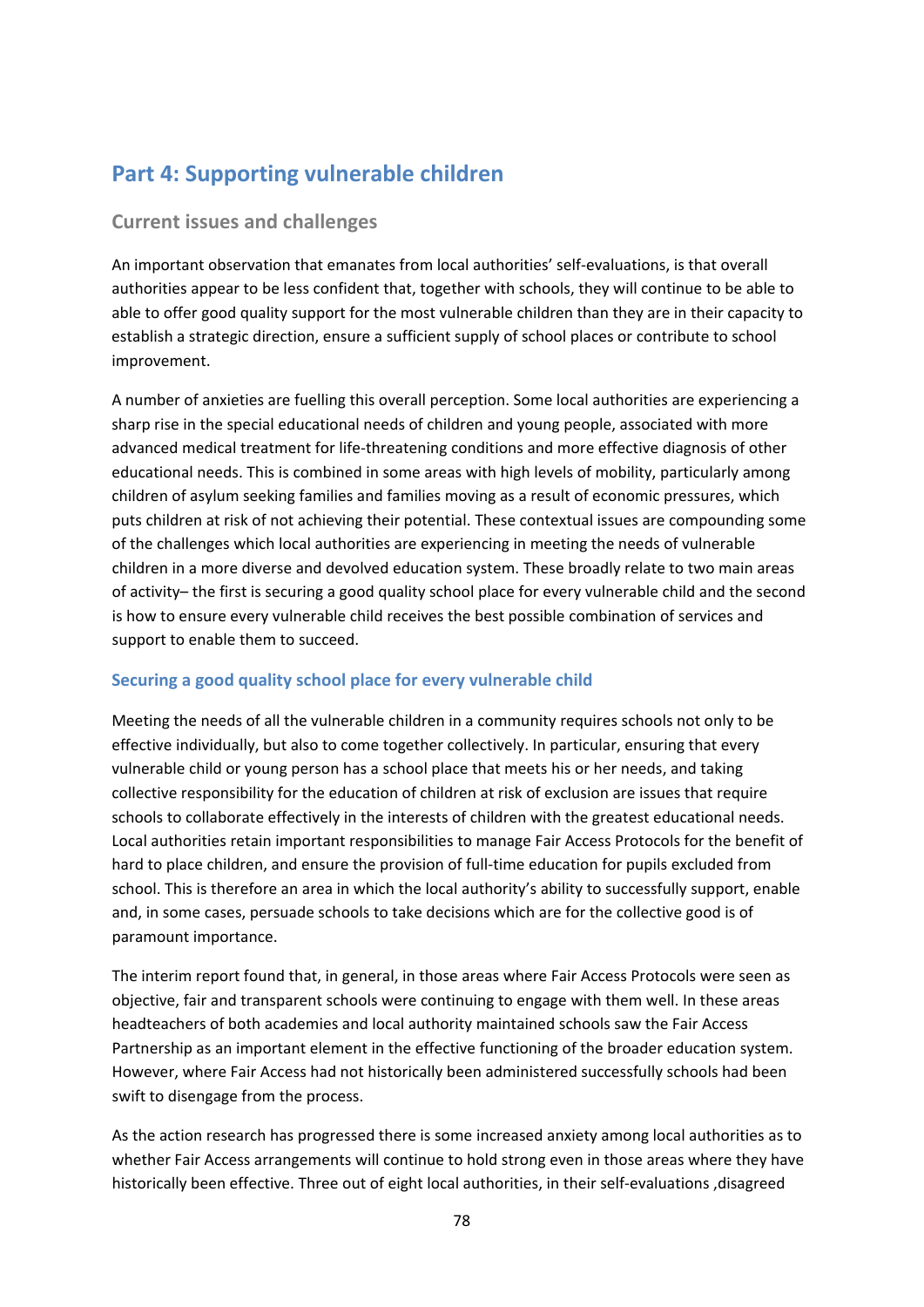with the statement "*Relationships with and between schools and the established processes are strong enough that Fair Access arrangements are likely to continue to work as more schools become autonomous*." There is a fear among some local authorities that the climate of increased autonomy could lead to individual schools deciding to 'opt out' of taking their fair share of students who face multiple challenges and are consequently hard to place. Some local authorities also reflected that the increased pressure of forced academisation for schools at or near the floor target increased their reluctance to accept pupils who might have a negative impact on the school's results. There has perhaps been a perception, traditionally, that Fair Access has been a more challenging issue at secondary than at primary. However, the experience of the local authorities taking part in this research suggests that it can be an issue at either phase, or both, depending on the context locally and the relationships with and between headteachers. Some local authorities are also concerned about the new admissions code which removes the responsibility for local authorities to coordinate in-year admissions. The anxiety among some authorities is that, without an overall coordinating structure, at‐risk children may slip through the net.

A further complicating issue to ensuring that all vulnerable children have a suitable education place, which has been raised by local authorities taking part in the research, is the speed and effectiveness with which disagreements with academies about in-year admissions of hard to place vulnerable children are resolved when escalated to the Education Funding Agency. In the self‐evaluation returns, three out of eight local authorities disagreed with the statement that "*In the event of a dispute between schools which involves an academy, or between the local authority and an academy, in relation to in‐year admissions for hard to place children we know what the escalation* mechanism is and we are confident that we can make it work and resolve the issue in a timely *fashion*." Given the highly vulnerable nature of these children it is imperative that these escalation mechanisms are able to deliver decisions quickly so that children's educational needs are met without delay.

However, it is important to understand that, on the basis of the action research evidence, the issue of whether schools engage effectively in Fair Access arrangements appears to have more to do with the individual motivations of headteachers and governors, and their commitment to principles of inclusion, than it has to do with whether a school is an academy or a local authority school. Many local authorities have pointed to academies which routinely take more than their fair share of hard to place pupils because they believe that it is the right thing to do. Furthermore, evidence gathered from headteachers engaged in the action research suggests that schools clearly recognise the need to have transparent and objective Fair Access arrangements that work well and to which all schools are committed, and that the way local authorities approach the task of convening Fair Access Partnerships can have a critical role in supporting their future success.

## **Securing the right combination of support and services that enable every vulnerable child to succeed**

A second key aspect of meeting the needs of vulnerable children is how the range of bespoke services, both in school and beyond, are constructed to support an individual child and their family. Traditionally many of these services, such as education welfare, behaviour support, or education psychology, have been provided free at the point of need by local authorities and funded by money retained centrally. As more schools become academies and previously centrally retained funding is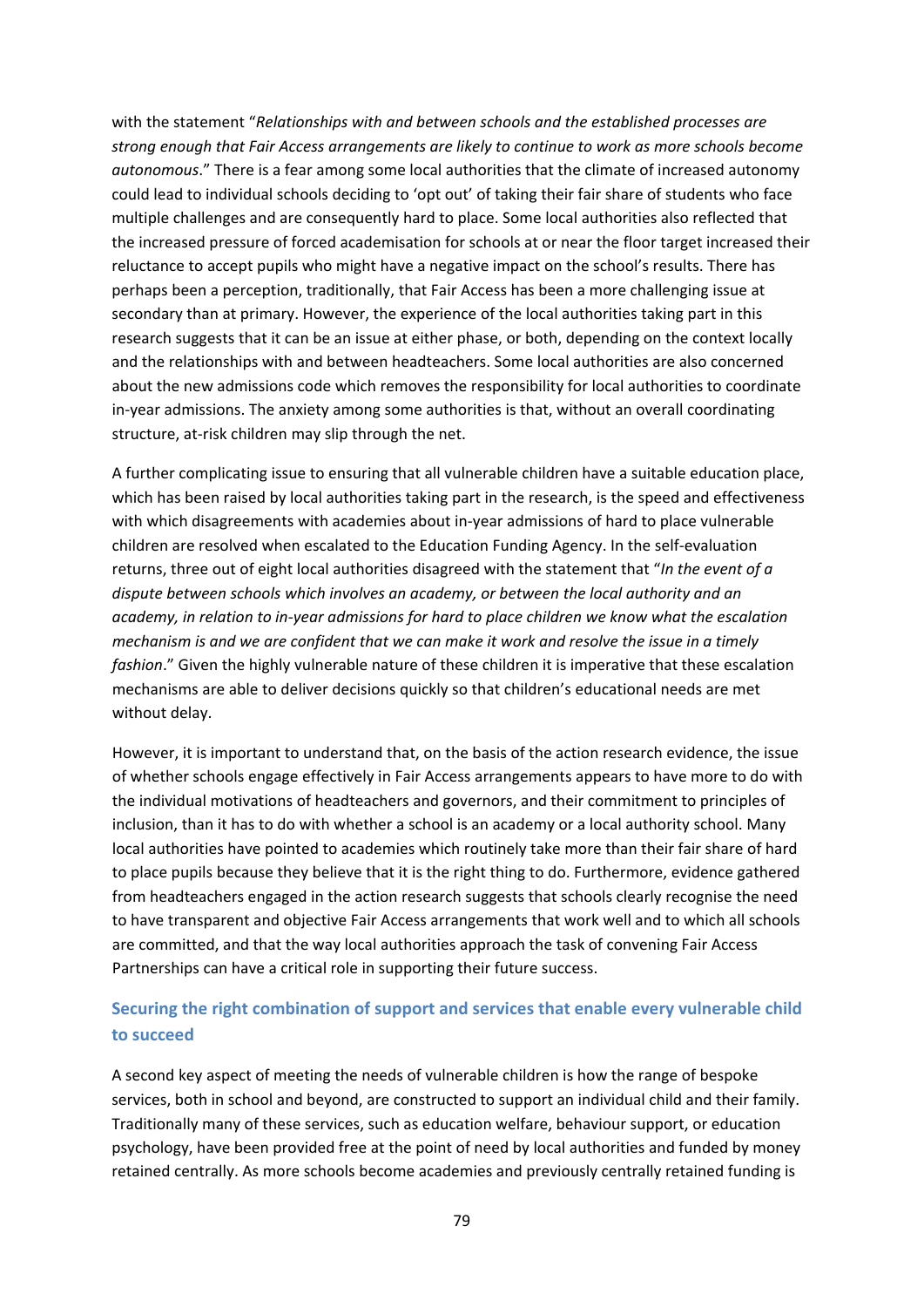devolved, non‐statutory aspects of these services are increasingly being moved onto a traded basis and schools are being given the freedom to commission the nature and scale of support that best meets the needs of their pupils. The potential benefits of schools more closely tailoring the support available to the specific needs of the pupils, and using the funding imaginatively to release in‐house capacity to support pupils, are great. But there are also attendant risks and challenges which the action research has identified.

A particular concern expressed by local authorities is what the redistribution of the Local Authority Central Spend Equivalent Grant (LACSEG) will mean in practice for the most vulnerable children and young people.<sup>[4](#page-80-0)</sup> Historically, the effect of retaining money centrally in order to fund services for highneeds children meant that, within an individual authority, schools with fewer vulnerable pupils were essentially investing in provision that would mainly support those schools with higher levels of vulnerable children and young people. With the devolution of LACSEG funding this redistribution has been evened out. The pupil premium and other weighted factors within local funding formulae provide opportunities to ensure that schools with more challenging intakes are resourced accordingly. However, until the full implications of the redistribution of funding are understood it remains to be seen what impact this will have on the totality of support that is provided or commissioned for the most vulnerable children.

In contrast to local authorities' confidence that schools have the knowledge and capacity to successfully commission services to support school improvement, they feel less confident that schools are able to commission services to support the most vulnerable pupils. The completed self‐ evaluations revealed that around half the local authorities did not believe that convertor academies or primary schools have the skills, confidence and capacity to commission high quality support for vulnerable children, and three out of eight did not believe that secondary schools or sponsored academies had these skills either. At the same time local authorities were also less confident in the quality of the services for vulnerable children that they made available to schools on a traded basis than they were about the quality of their school improvement support and in their understanding of the market. Some local authorities do not believe that core traded services for vulnerable children (such as behaviour services or support for children with English as an additional language or from Black and Minority Ethnic communities) will continue to be viable in the short to medium term, which means they will be discontinued. This may leave a gap in support, if other providers are not able to quickly compensate for the local authority provision that might be lost.

The extent to which this concern is borne out by evidence provided by headteachers is mixed. Certainly there were many headteachers who engaged in the research who personally felt extremely confident to commission the right support for their vulnerable pupils and for some the ability to do so was one of the key influencing factors in their decision to become an academy. There was also a strong feeling among some heads that the idea of schools or groups of schools collaborating to make their own provision for support services for vulnerable children was potentially very powerful. However, there is also evidence that the range of services available for vulnerable children may not be as strong as the range of providers for school improvement support and this may limit the

<span id="page-80-0"></span><sup>&</sup>lt;sup>4</sup> Local Authority Central Spend Equivalent Grant (LACSEG) is paid to academies in recognition of the fact that as independent schools they no longer receive a number of services from local authorities. It is calculated by taking relevant central expenditure data for each local authority from both the Schools Budget and the LA Budget, and dividing it by the relevant number of pupils to obtain a per‐pupil figure.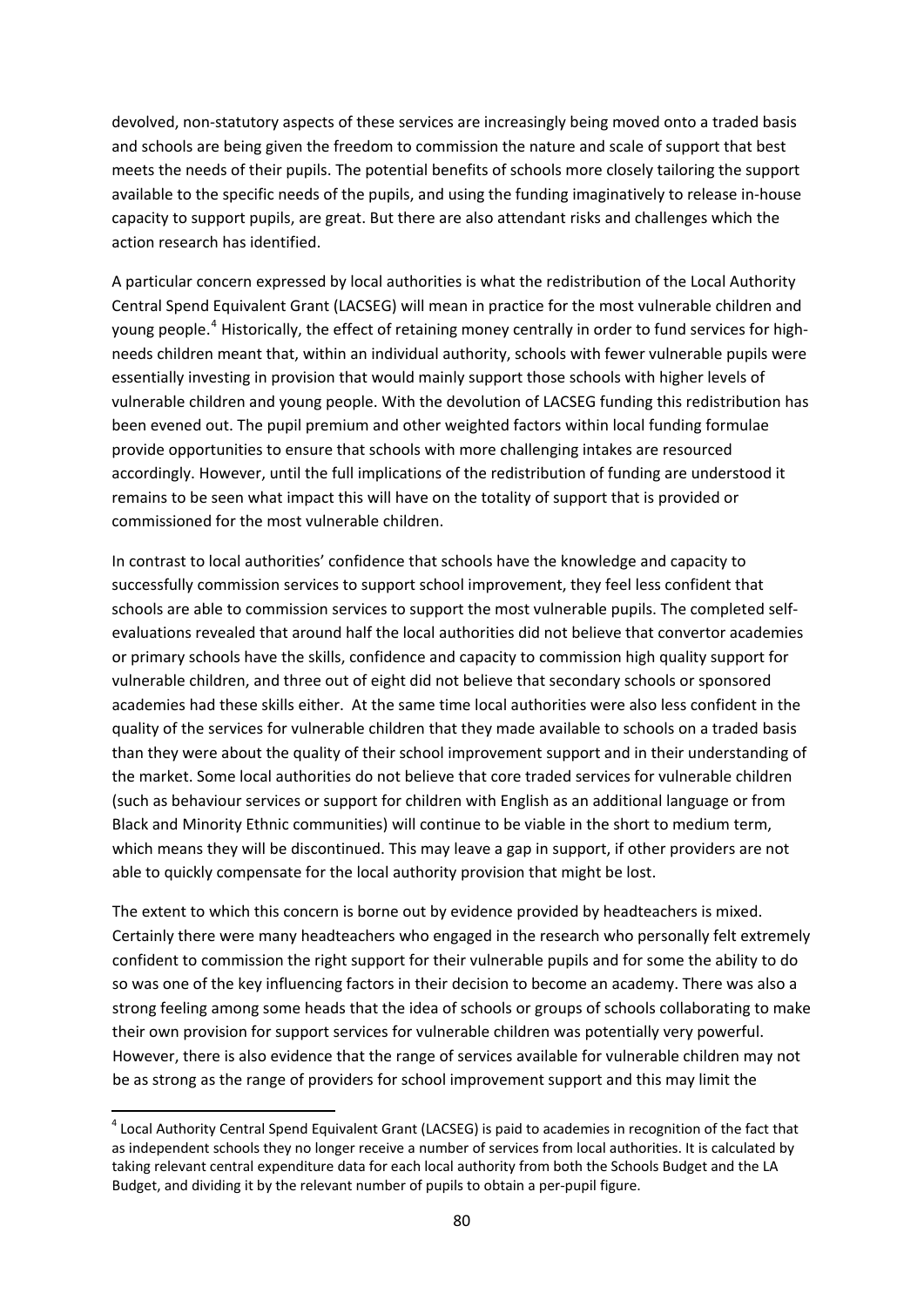effectiveness of schools as commissioners. In one local authority headteachers expressed the view that there was a very narrow range of services available for vulnerable children and that the market in support services was underdeveloped. Another headteacher commented that providers of support for vulnerable children, particularly providers of Alternative Provision, tended to enter and leave the arena very rapidly which created issues in terms of stability. Another school highlighted the difficulty in buying in additional educational psychology support from external providers as the thresholds they used did not necessarily accord with those used by the local authority which retained control of the statutory assessment process.

Even beyond the limitations of the range of services on offer, some schools did profess to a lack of confidence in commissioning in this area. Some primary schools in particular said they had neither the appetite nor the capacity to commission services for vulnerable children from outside the local authority. In another authority heads voiced an anxiety that external contractors may not always be principled in their pursuit of business and could 'over‐diagnose' the needs of vulnerable children in the hope of securing more work.

In addition to the risks associated with school-based commissioning outlined above, the increasing autonomy and diversity of the education system also presents new challenges to local authorities in their role as a commissioner of services for the most vulnerable. There is some anxiety among local authorities that the conversion of special schools to academy status, coupled with existing support bases for children with special needs being situated in mainstream schools that have become academies, could lead to a mismatch between provision for special needs available locally and the needs of individual children and young people. However, there are good examples of how the discipline of commissioning support for vulnerable children in a more diverse and devolved education system has led to a more rigorous definition of outcomes and a better understanding between local authorities and schools of mutual expectations. A more intractable challenge that local authorities face is how, as commissioners for and champions of the most vulnerable, they can ensure that services for vulnerable families are joined up and coherent, as the diversity of providers and commissioning routes becomes greater. It is telling that in their self evaluations only two local authorities agreed with the statement "*We are confident that relationships and methods of communication are such that the support offered to the most vulnerable children and families will continue to be joined up as the education system and the market for support becomes more diverse*."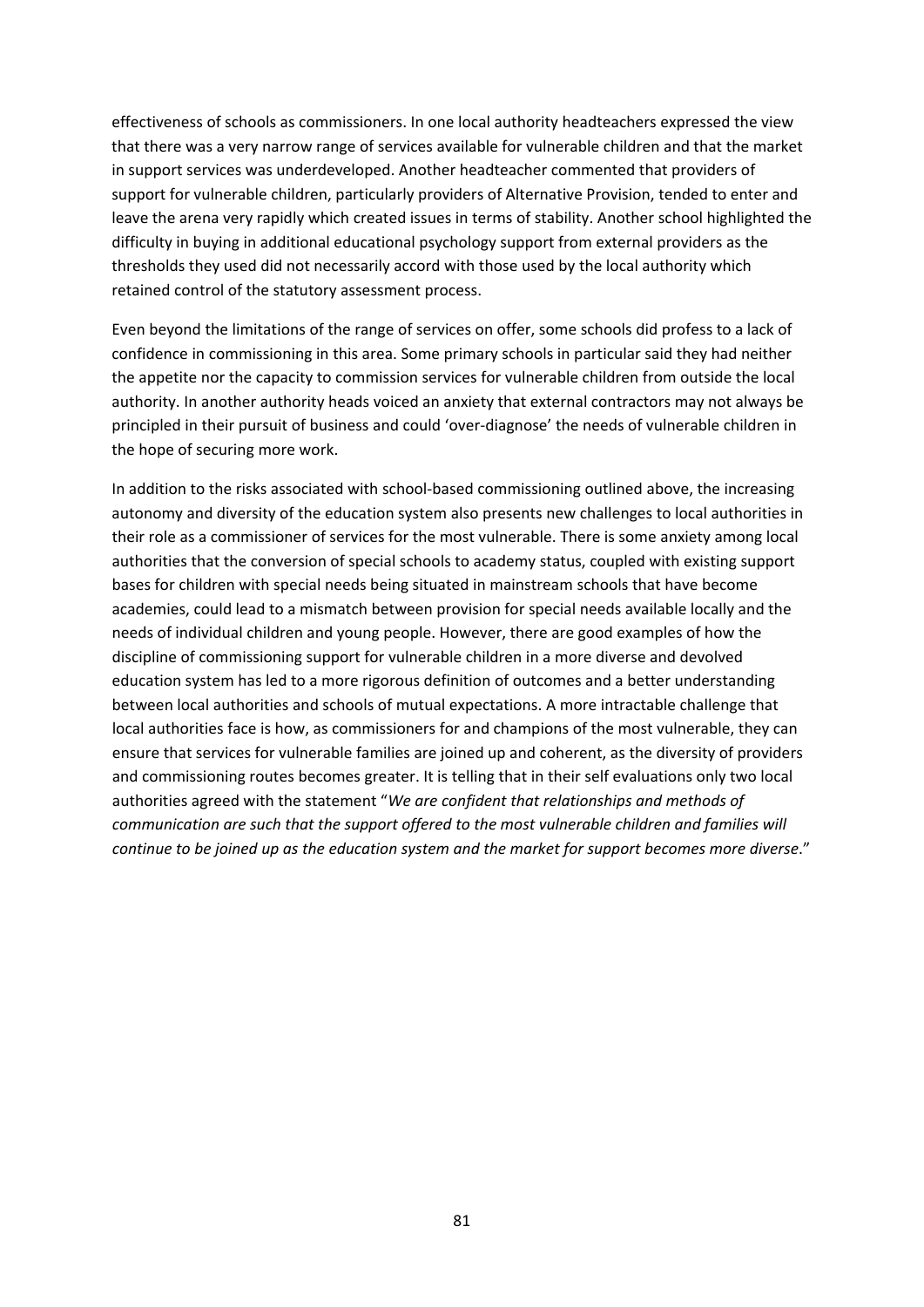## **Emerging local solutions**

## **Local authorities as convenors of partnerships**

Effective partnership working between schools is absolutely essential if vulnerable children are to continue to have timely access to the high quality education that they deserve, and the local authority has a critical role in enabling those partnerships to be successful. The action research points to the fact that the effectiveness of Fair Access arrangements depends on the extent to which they are seen as transparent, objective and fair. Furthermore, the way in which the local authority convenes and supports the partnership can be a critical factor in its success or failure. As in other areas explored in this report, some of the key determinants appear to be:

- constructing the partnership so that schools lead and own the agenda
- establishing the moral purpose and using peer pressure to enforce it
- paying sufficient attention to the detailed criteria that are needed to inform difficult decisions
- demonstrating, through effective use of the data, that collective responsibility is needed and that decisions are fair and transparent.

The case studies set out below describe how one local authority has refreshed its Fair Access Protocols, and how a second local authority has supported partnerships of schools to take collective responsibility for exclusions:

# **Keeping on track: Bolton's approach to developing protocols for vulnerable pupils**

#### **What was the issue?**

Bolton local authority was concerned that the quality of provision for its most vulnerable children was not as secure as it would wish. It recognised that, in the context of increasing school autonomy and the rising needs of its pupil population, including an increasing number of international new arrivals, the pattern of provision and support for its most vulnerable pupils would need refinement.

#### **What did Bolton do?**

Initially the local authority convened a working group to look at the future of three small Pupil Referral Units. The group was chaired by a former head teacher, and included two head teachers from each of Bolton's three clusters of secondary schools, the head of Bolton's EBD Special Schools, the overall head of the PRU service and an Assistant Director from the authority.

During the scoping phase of the work, the group realised that it would not be able to do justice to the complexity of the issues without extending its brief. It therefore expanded its remit to consider the functioning of the PRU system overall and also the protocols by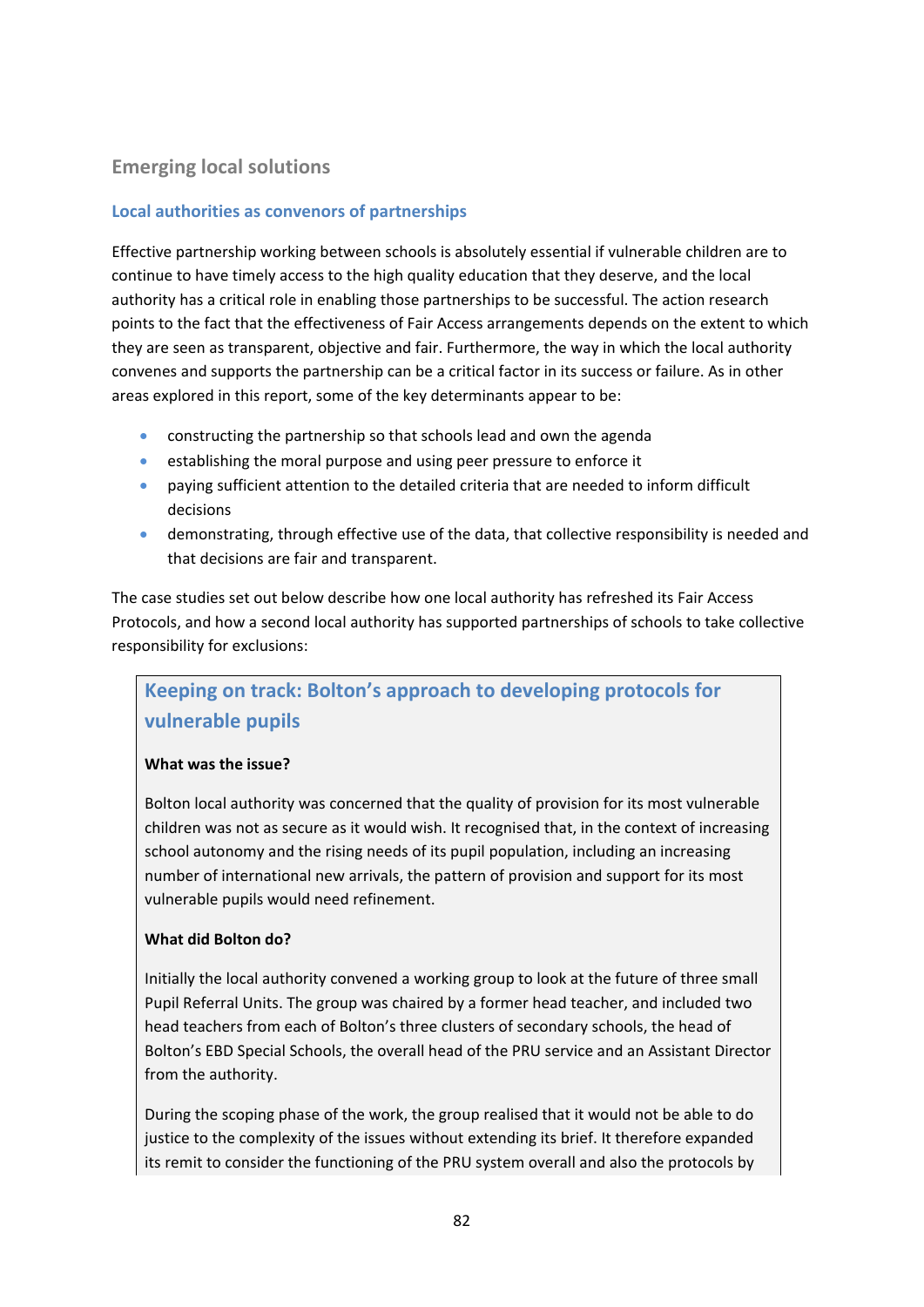which vulnerable pupils were supported in the education system. The working group set itself twin aims: firstly to ensure that vulnerable pupils were appropriately catered for either within the mainstream school system or alternative provision; and, secondly, to ensure that the system was transparent to all and that no school had to admit more vulnerable children than it was able to cater for.

The work of the group lasted for over twelve months, during which key protocols were established for Managed Moves and in‐year Fair Access, with real attention paid to the detail of the documents. These were then taken, for discussion and further development, to the secondary head teacher's conference, through which the protocols were agreed in a document titled 'Keeping on Track'. Following this, the protocols were taken to each governing body for approval. Subsequently, to make the protocols work more effectively, a full review of the PRUs was undertaken which has created a holistic structure which has more flexibility of staffing and better routes for children.

## **What has been the impact?**

All secondary schools have signed up to the protocols, and a similar process is now underway for the primary sector. The Fair Access Panel has been central to the successful operation of the 'Keeping on Track' reforms. This panel looks at individual pupils who may be hard to place and agrees the most appropriate placement to meet their needs. The panel is chaired by the Director of Children's Services, which demonstrates the importance that the local authority attaches to it, and includes headteachers who play an active role in assessing needs. The success of the panel in agreeing placements depends on its attention to detail, careful record keeping, and acting sensitively to the needs of pupils, parents and schools. If deemed necessary additional support is identified and allocated.

Over the past year the list of pupils to be placed has significantly reduced in number as schools adhere to the practices and principles of the Keeping on Track protocols. Members of the panel consider the options that are available to pupils awaiting placements, taking into consideration the history of the pupil, intelligence from multiple agencies, parental preference and any other relevant information available from SEN. Admissions and exclusions data is also carefully monitored and scrutinised, with a monthly report which gives an overview of those pupils permanently excluded, managed moves and trials.

The success of the Fair Access process is based on trust, strong relationships, and the readiness of schools to increasingly challenge each other and apply peer pressure where the best interests of a child are not being met. It is also important that the Fair Access arrangements form part of a continuum, with the Bolton PRU and Behaviour Support Service providing support to schools during the re-integration of pupils back into mainstream education.

## **What is the learning for the system?**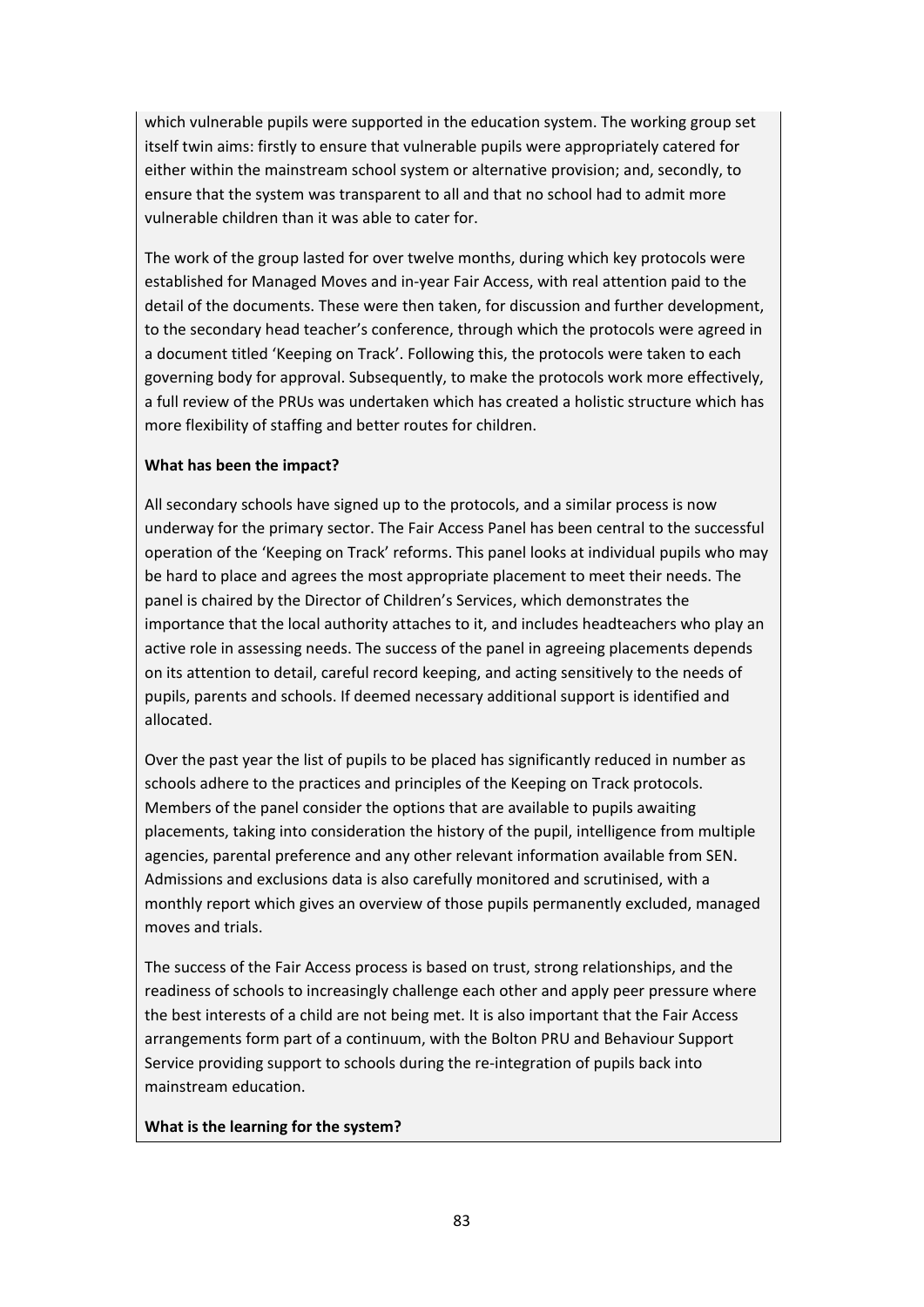Bolton's experience demonstrates how Fair Access for the most vulnerable pupils can be successfully managed in an education system which is more diverse and in which there are an increasing number of autonomous schools. Key to the successful approach in Bolton was the time taken to develop detailed and binding protocols to which all schools felt they could sign up, the ownership of the approach by schools, and the transparency with which the new approach was then implemented. The local authority has reported that a number of headteachers, of both academies and local authority schools, have been powerfully supportive of the new approach and that expectations have been established that schools have tried certain interventions before they exclude.

Bolton has also perceived a shift in the psychology of the education system. In their view, when systems such as Fair Access were statutory, there were always some schools that in practice did not fully participate. In the new education landscape, the challenge is to win schools' hearts and minds, so that they believe that certain processes, such as Fair Access, might not be statutory but are essential. If that can be achieved then schools are more likely to commit to the outcomes and ensure they are implemented successfully than they might have been previously. However Bolton also recognises that their ability to translate the system they have in place effectively from secondary to primary and ensure its continued success as the education landscape continues to change, will be a significant test of its impact.

## **Warwickshire's area behaviour partnerships**

#### **What was the issue?**

Warwickshire was concerned that the rate of permanent exclusions in its secondary schools was too high and that the quality of education being offered by the PRU for excluded pupils was not good enough. Some of the county's most vulnerable young people were therefore not receiving the education that they deserved and that would enable them to succeed. These anxieties were confirmed in June 2010 when the PRU was inspected and deemed to require Special Measures. Warwickshire recognised that the commitment to increasing the autonomy of schools signalled in the 2011 White Paper provided an opportunity to construct a more innovative solution which delegated both the power and responsibility for the education of young people at risk of exclusion to schools, with the local authority providing the strategic direction.

#### **What did Warwickshire do?**

Alongside immediate measures to improve rapidly the quality of education offered by the PRU, Warwickshire embarked upon a longer term transformation programme for how excluded pupils within the county would be supported. A uniting factor for elected members, schools and the local authority was to improve provision for children excluded or at risk of exclusion. The local authority initiated discussions with the county's four Area Behaviour Partnerships, which are established partnerships of secondary schools with a history of collaborating on improving behaviour. A project board was set up, chaired by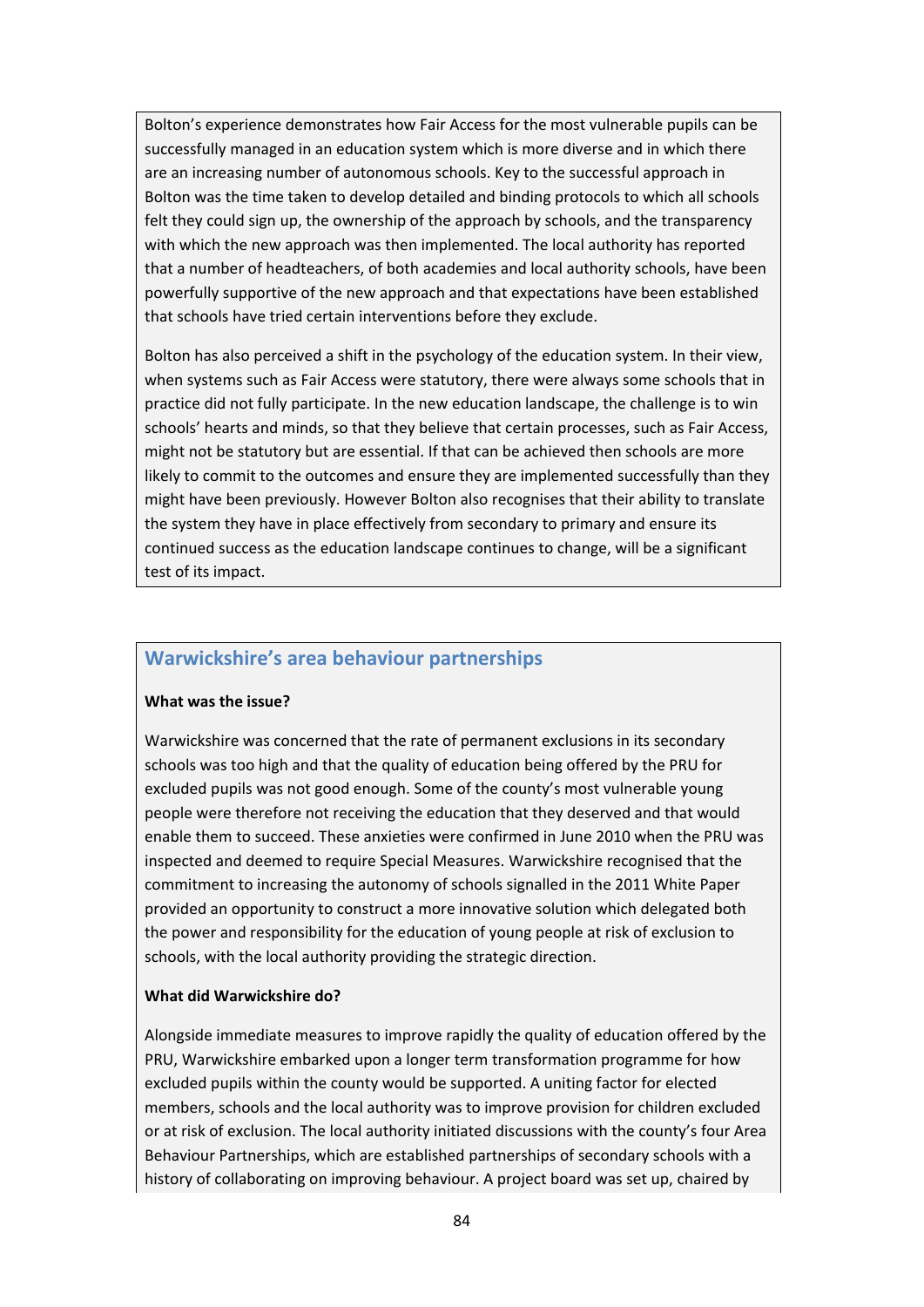the lead member for children's services and including the four headteachers who chaired the secondary area behaviour partnerships, a primary headteacher and three local authority officers as voting members. This board developed a strategic plan and took ownership of guiding the transformation programme.

The basic premise of the solution was that funding would be devolved to the area based partnerships for managing and preventing exclusions but that, in return for the funding, schools in the partnership would collectively assume responsibility for any excluded pupils and would use the devolved funding to commission appropriate alternative provision. In developing this approach Warwickshire learnt from the DfE exclusions pilots, to which it is an associate. From  $1<sup>st</sup>$  September 2011, Cabinet and the Schools Forum agreed to devolve £1.6 million in funding to the four secondary partnerships. Within these Partnerships, secondary school head teachers worked together to share best practice on early intervention, fund early intervention programmes, engage in managed transfers and if appropriate purchase packages of part‐time alternative provision. Where a pupil was excluded, the Area Behaviour Partnership purchased packages of support appropriate to the individual child's needs. They could, if they wished, commission places in the PRU at the cost of just over £500 per week or commission full-time alternative provision. The local authority created an interim list of quality assured providers and guidance on commissioning alternative provision, whilst a tender exercise was initiated to establish a permanent list of providers. Each Area Behaviour Partnership entered into a binding agreement with the local authority which set out the level of funding that would be devolved and rights and responsibilities of each of the partners to the agreement.

Following a successful pilot, elected members agreed to commit to this new devolved approach to managing exclusions for the long‐term. There was a recognition that for the new approach to be adopted as the norm, a permanent shift in the ownership of resources and decision‐making needed to take place. Therefore for the 2012/13 academic year elected members agreed to close the PRU and devolve all the associated funding – £2.8 million – to schools to manage behaviour and exclusions. Funding is to be devolved in line with previous allocations to the secondary and primary PRU. Therefore, £2.4m will be allocated to the secondary behaviour partnerships, and £400,000 is allocated to clusters of primary schools with relatively high levels of exclusions to resource in‐school inclusion support groups. The local authority offers short stay assessment places, for a maximum of six weeks at a cost approximately £2,500.

#### **What has been the impact?**

The impact of the new approach has been extremely positive. Between September 2011 and May 2012 there were 28 permanent secondary exclusions in Warwickshire compared with 77 in the same period the previous year. This represents both better outcomes for individual children and young people and a significant financial saving. The Area Behaviour Partnerships own the agenda and are developing different local solutions to managing exclusions. Some partnerships, for example, are choosing to devolve a certain proportion of the funding to individual schools to finance early intervention projects whereas others are retaining all the funding in a central commissioning pot. The local authority has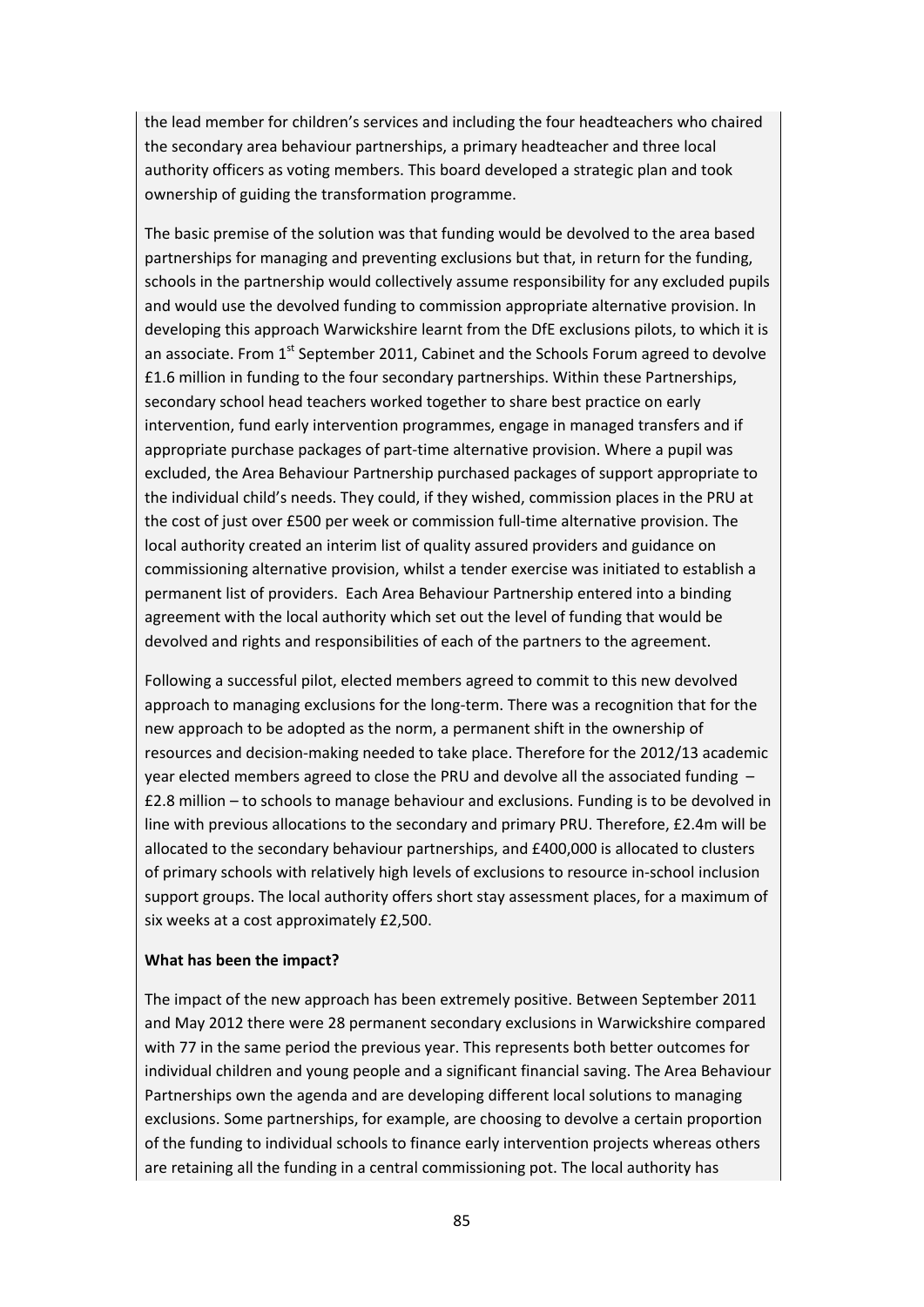funded a consultant to work with the partnerships to identify and spread learning about what works.

## **What is the learning for the system?**

While it is still work in progress, the radical solution to improving the life chances of young people at risk of exclusion that Warwickshire has developed goes with the grain of a more autonomous school system. It devolves decision‐making, control of funding, and ownership of the agenda to schools. But it does so in a way that firmly establishes the expectation that schools will take collective as well as individual responsibility for the outcomes for children and young people. Indeed, Warwickshire has identified that one of the key lessons from the project is for schools to collectively take responsibility for all the children in their area. The new approach to supporting children at risk of exclusion has worked best in the areas where this commitment is explicit.

The importance of the Area Based Partnership agreements in clearly articulating the allocation of powers and responsibilities in the new system is great. These required careful and detailed negotiation to get right. Specifically schools were clear that headteachers retained the right to exclude pupils and that the ultimate statutory responsibility for securing alternative provision for any excluded pupil within 6 days remains with the local authority. However, within that clear statutory framework the commissioning nature of the partnership agreements provides a mechanism for schools to take day-to-day responsibility for the actions that enable the local authority to meet its statutory requirement.

Alongside careful negotiation and co‐construction of the solution with schools, the political leadership of the transformation programme was an important lever in driving the change through. This enabled bold decisions to be taken, such as closing the PRU, to release the funding needed to make the new system work, and firmly anchored the solution in the local authority's democratic mandate to secure the best outcomes for the most vulnerable children and young people.

## **Local authorities as a maker and shaper of effective commissioning**

The risks outlined above, around the commissioning of services for the most vulnerable children, point to an important role for local authorities in developing and potentially quality assuring the range of provision and support for vulnerable children that is available and skilling up schools, and partnerships of schools, to commission high quality specialist services to support their most vulnerable pupils. The case study below shows how one local authority has approached the commissioning of support bases for children with special educational needs in local academies.

## **Recommissioning special educational need support bases in Thurrock**

## **What was the issue?**

Thurrock's existing special educational need support bases, for example for supporting young people with autism, with visual impairment, or with a hearing impairment, were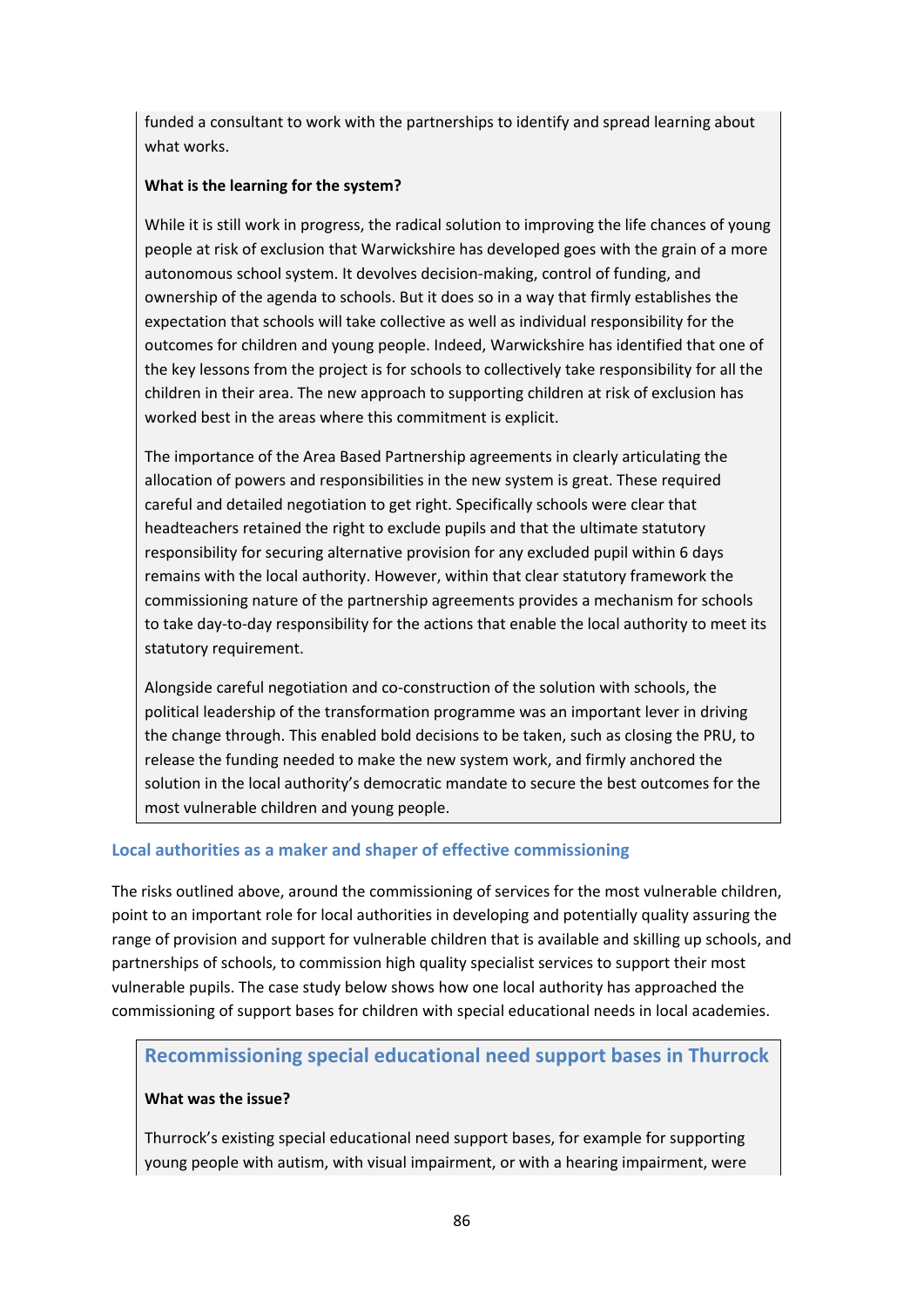located in a number of maintained mainstream schools. Over the last 18 months, 4 of these schools have become or are just about to become academies. This presented the local authority with a number of potential challenges. The SEN resource bases were vital sources of support for vulnerable children across the community, and there was an initial anxiety that if academies were to exercise their autonomy to alter the focus of this specialist resource, or to direct support towards a different group of children and young people, that the ability of the local authority to meet the needs of the most vulnerable children and young people could be diminished.

### **What did Thurrock do?**

Thurrock embarked upon a programme working collaboratively with the academies to systematically recommission its existing support bases, using the same core principles irrespective of whether the support base was located in an academy or a local authority school. This process was entered into in a spirit of partnership between the local authority and schools in question and was felt to be a really constructive engagement in which clarity was reached on both sides on what each party could bring to the support of vulnerable children.

As a key part of this recommissioning process the authority has moved away from more informal service level agreements and is setting up a tighter and more formal contract with each school. This sets out clearly the contribution that the local authority would make to funding the resource base, both in terms of revenue and capital, and the specific outcomes for vulnerable children and young people that the school would deliver in return for the funding. The process was more business‐like and structured than the previous commissioning had been.

Stringent clauses have been written into the agreements between the local authority and schools so that where the local authority had made a very significant capital investment in a resource base they retained the capacity to claw that money back, on a scale that diminishes over time, if the school decided to withdraw from providing the services in the future and wanted to use the building for a different use. This provides the local authority with the reassurance that their long-term investment in support for children with special educational needs will continue to be used to support those children in the future.

Arrangements for monitoring the quality of the provision with annual review meetings to review the performance were outlined within the contracted service level agreement. Standards and performance indicators are monitored carefully at this meeting in response to a written report by the school. If any remedial action needs to be taken it has to be done so within an agreed period with further opportunity for review to ensure any issues are addressed quickly and effectively.

#### **What has been the impact?**

The impact of this recommissioning process has been very positive. It has clearly demonstrated the commitment of academies in Thurrock to inclusion and working to support children with high needs, for the benefit of all schools in the local area. It has also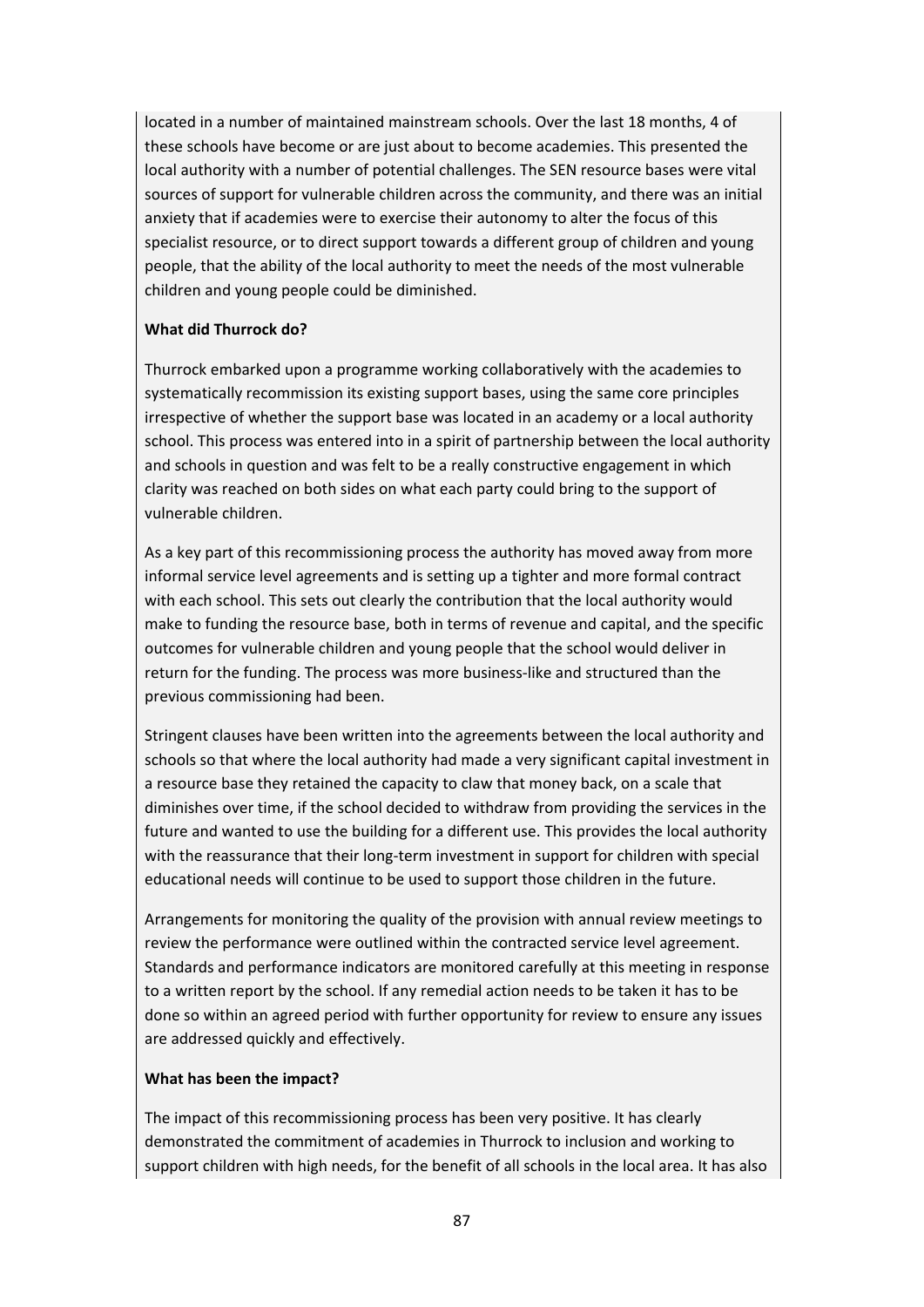demonstrated how the local authority and its schools, of all types, can work successfully in partnership together to meet the needs of some of the more vulnerable children.

Schools, including both academies and local authority maintained schools, are responding well to the tighter remit and have valued the precision that the new arrangements bring. The local authority has also found the process of recommissioning to be a helpful discipline in terms of articulating the outcomes that they expect for children and young people with special educational needs. With good outcomes in the bases already, the local authority expects to at least maintain if not improve already good performance.

## **What is the learning for the system?**

The experience of Thurrock very clearly illustrates how, given the right framework and relationships, academies, maintained schools and local authorities can work together to plan inclusive provision for vulnerable children. Far from being an impediment, the need to commission more formally in an increasingly autonomous system, has helpfully led to greater clarity and more robust expectations on both sides. From Thurrock's perspective, the work with their schools has enabled them to sustain high quality provision, which 18 months ago they may have considered to be at risk of being discontinued.

### **Local authorities as champions of pupils, families and communities**

Despite the perceived challenges associated with advocating for and championing the most vulnerable children in a more devolved system, the different and more arms‐length relationship that local authorities now have with schools, potentially gives them license to carry out this role in a more powerful way. One local authority, for example, is exploring how the local admissions forum might change its focus to become an advocate for the interests of children and parents in navigating admissions, and particularly of some of the most vulnerable families in the county, as set out in the following case study:

## **A new focus for the admissions forum in Gloucestershire**

#### **What was the issue?**

Gloucestershire's Admission Forum has run for over 10 years. However the influence of the forum has reduced significantly due to changes in legislation and also a recognition of the fact that with the number of academies growing rapidly, many more schools are acting as their own admission authorities. Nonetheless, members and officers felt that there was still a need to challenge admissions practice and act as a champion of the interest of children and their parents.

#### **What did Gloucestershire do?**

The removal of the statutory requirement for local authorities to establish an Admissions Forum gave Gloucestershire license to think differently about the role and nature of this body in the future. The local authority has reconstituted the admissions forum as a smaller group of local members and Diocesan representatives whose role is to discuss all aspects of school place planning and admissions issues, and make recommendations to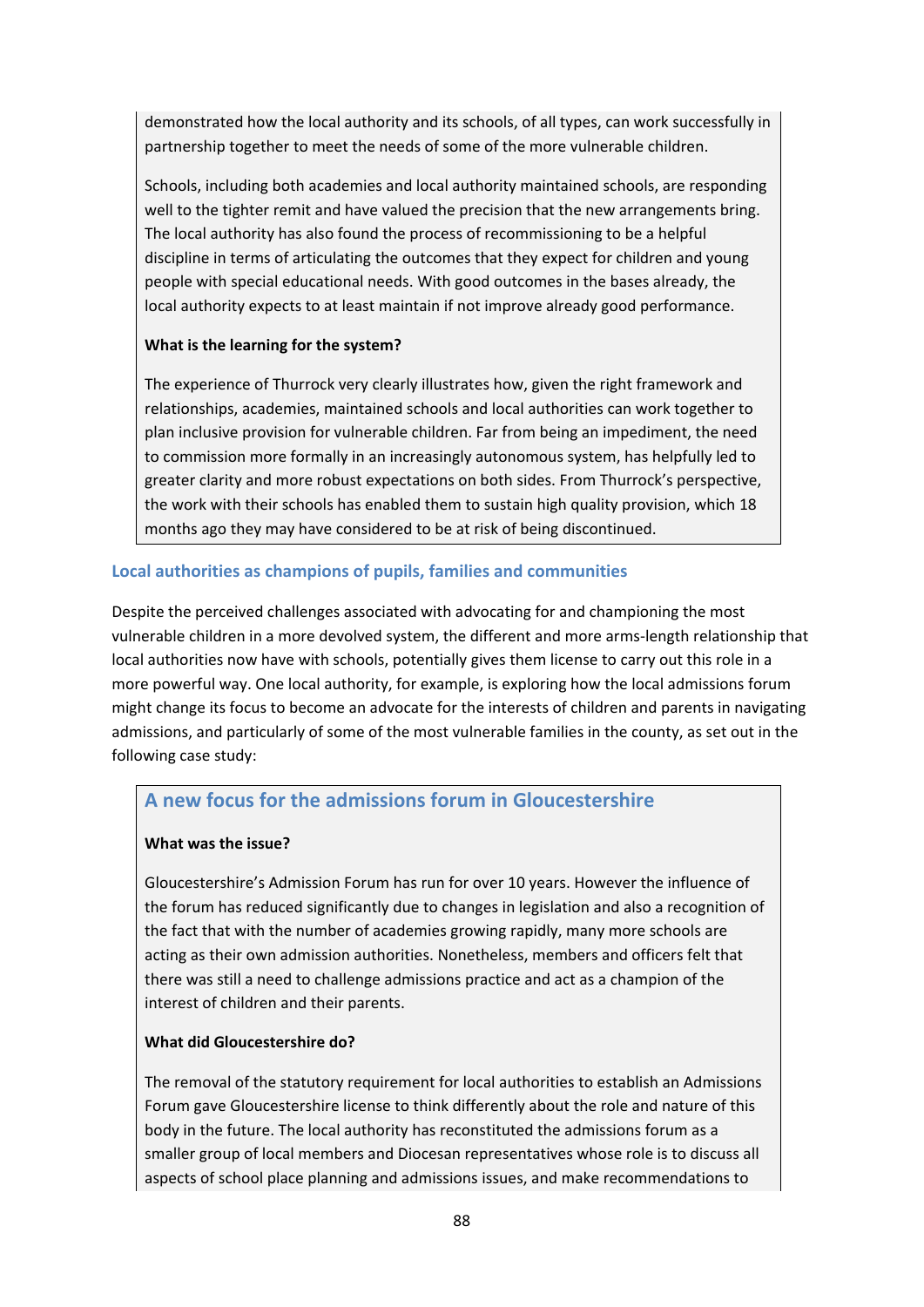the Lead Cabinet member. The particular focus of the group will be on ensuring that families receive good quality choice advice, guidance and support so that they are able to navigate the admissions system successfully, and maximise their chances of getting their children into the school of their choice. The group is considering how some of Gloucestershire's existing resource might be deployed most effectively to support and advocate for vulnerable families in this regard.

The group will be outward facing and actively consult with both parent communities and schools, drawing on existing school representative groups such as the primary and secondary headteachers associations to share information and debate issues.

### **What has been the impact and learning for the system?**

The changes are still at an early stage, so it is too soon to be definitive about the impact. However, it is hoped that the new group will provide a platform for the critical analysis of issues and options and proactive management of changes. This should enable successful handling of parent and stakeholder communication in an informative and consistent manner.

Developing a wider understanding of admission and school planning issues is important as the system becomes more diverse and devolved, and building the capacity of elected members to advocate and problem solve for families on these issues is a key strand in developing their role as champions of children, parents and communities in a more autonomous education landscape. Although it is early days, following the introduction of the new approach, there are indications that local stakeholders are becoming more confident in providing advice and guidance to families, which has improved the local support networks available, and are beginning to use their influence to broker local solutions.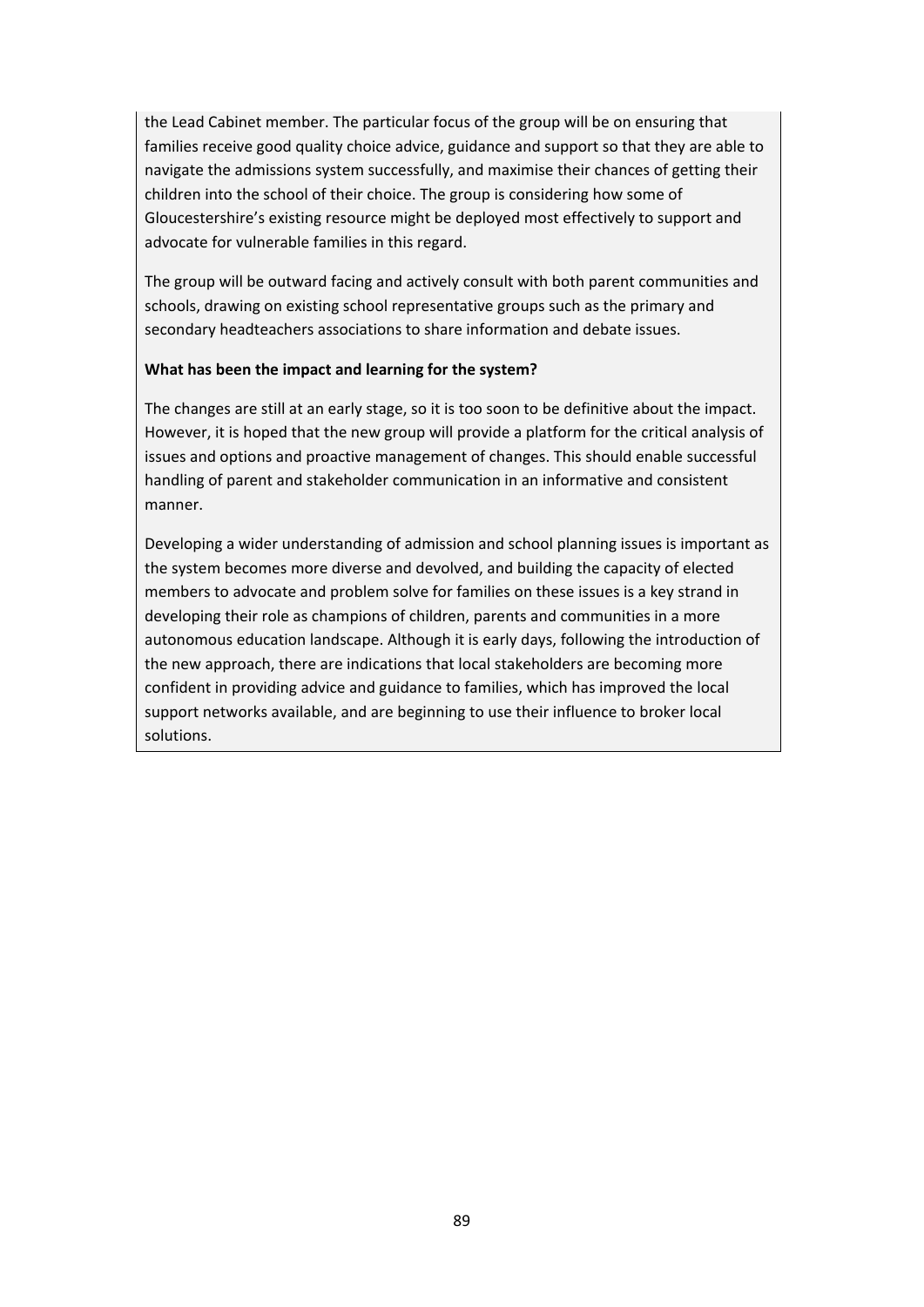# **Part 5: Looking forward**

## **Newly emerging issues**

The focus of the preceding sections has been on how local authorities have been adapting what they do and how they do it to respond to the new challenges and opportunities afforded by a more autonomous education system. While there is a significant range of interesting and thought provoking activity emerging, that may be transferable more widely, most of these approaches are still in their very early stages and their impact has yet to be proven. What is more, the policy landscape and the pattern of education provision are continuing to change rapidly. The action research has focused on practical solutions that local authorities have put into place to address some of the immediate challenges that emerged as a result of the first wave of mass conversion of schools to academies, and which were outlined in the interim report. However, as the action research has progressed new issues and themes have emerged, the implications of which are still not clear.

The first observation is that all the authorities involved in the action research are currently working in the context of a mixed economy of schools, with some academies and some local authority schools at both primary and secondary level. However, many of the local authorities are predicting a point within one to two years when they anticipate that all their secondary schools will be academies. Indeed, nationally, the first local authority, Darlington, now has 100% of its secondary schools as academies. Furthermore, some local authorities are actively promoting primary academisation and are projecting forward to the point when the majority, and potentially all, of their primary schools will be academies. The dynamics for a local authority working in a fully devolved system rather than a mixed economy will be different, and one of the challenges for local authorities is whether they can establish systems and processes with sufficient flexibility to allow for this transition.

A second key area of change, the implications of which are not yet clear, is the impact that the new Ofsted inspection framework will have on the system. It is likely that, as the bar has been raised, more schools over the next year will enter categories of concern leading to a possible further surge in the creation of sponsored academies. How sponsors, the Department for Education and local authorities together respond to this development, and whether decisions can be taken that secure rapid improvement in the schools in question and sponsored solutions that work with the grain of what local communities want and need, will be a good test for the cohesiveness of the new education system. It is also likely that, as a result of the new inspection framework, some of the first wave of convertor academies that were previously good or outstanding will receive a less favourable inspection outcome. How these academies then approach the task of driving forward their own improvement, and whether they are able to access sufficiently rigorous challenge and support from within the new system will be another important test.

A third, and perhaps more controversial, area in which new changes to the education landscape are emerging is funding. The Department for Education has recently published a consultation for reforming local funding formulae and introducing significant changes to how funding for children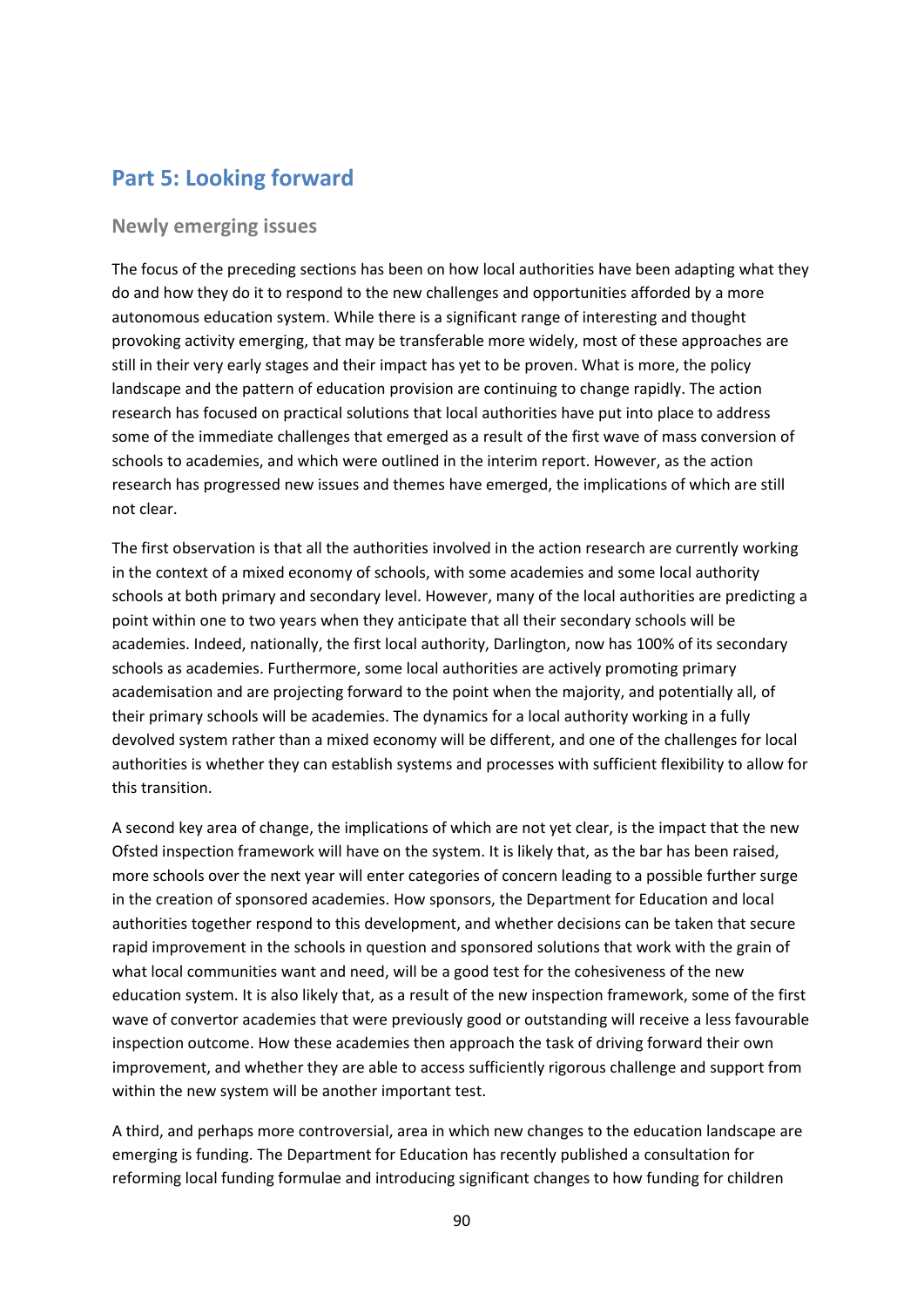and young people with high needs will be managed. Schools and local authorities are just beginning to work through the implications for what this might mean for their future funding, and indeed recognising that a local authority may have a range of different funding relationships with a single institution in relation to early years provision, core school funding and high needs funding.

To some extent the new funding arrangements resonate well with the local authority's emerging roles as a convenor of partnerships, a commissioner and a champion of children and young people, and given the early consultative nature of these proposals it is impossible to be definitive about what the implications of the changes might be. However, it is important to recognise that local authorities have some significant concerns about the potential impact of these. The first concern relates to the tighter restrictions on priorities for which the schools forum can decide to centrally retain funding. In the past local authorities had used this mechanism, for example, to retain funding to cover the short term risk to individual schools of expanding to meet rising demand for places and then not being able to completely fill a new form of entry. Under the proposed new arrangements this funding contingency would, on the face of it, need to be negotiated separately with individual schools. In a large local authority, with high numbers of academies, this could be a logistical impossibility.

The second area of concern is how the new funding proposals might impact on commissioning places for vulnerable children in special schools and other high‐needs provision. Under the new arrangements, special schools and others making provision for children with Special Educational Needs will receive a significant proportion of their funding by reference to the number of places they provide, with the local authority, as commissioner, meeting the difference between the place funding and the actual cost of an individual pupil placement. Some local authorities are anxious about the impact that this arrangement might have on their commissioning flexibility, for example to relocate children from provision which is a long way from their families to placements which are nearer to home. Until the new funding arrangements are in force it is not possible to say whether these concerns will be realised, and it is likely that the impact might be felt differently in individual local authorities. However, the uncertainty is certainly contributing to the relative lack of confidence among local authorities taking part in the research as to their ability to successfully meet the needs of vulnerable children and young people going forward.

In the current climate of austerity it is also worth recognising that some of the changes associated with a more autonomous education system are leading to implications for schools' and local authority funding which have yet to be worked through. For example, in some localities changes to school catchment areas, arising from academies setting their own admissions numbers and changing oversubscription criteria, are leading to rising transport costs for local authorities. In addition, the more protracted negotiations around increasing capacity for school places are leading to some unforeseen demands on local authority and academy capital allocations. These issues are only just emerging and will gain greater clarity and definition over time.

## **Conclusion**

Notwithstanding the fact that this research paints a very fluid picture of a system that is still going through a period of significant change, there are a number of key areas where evidence from the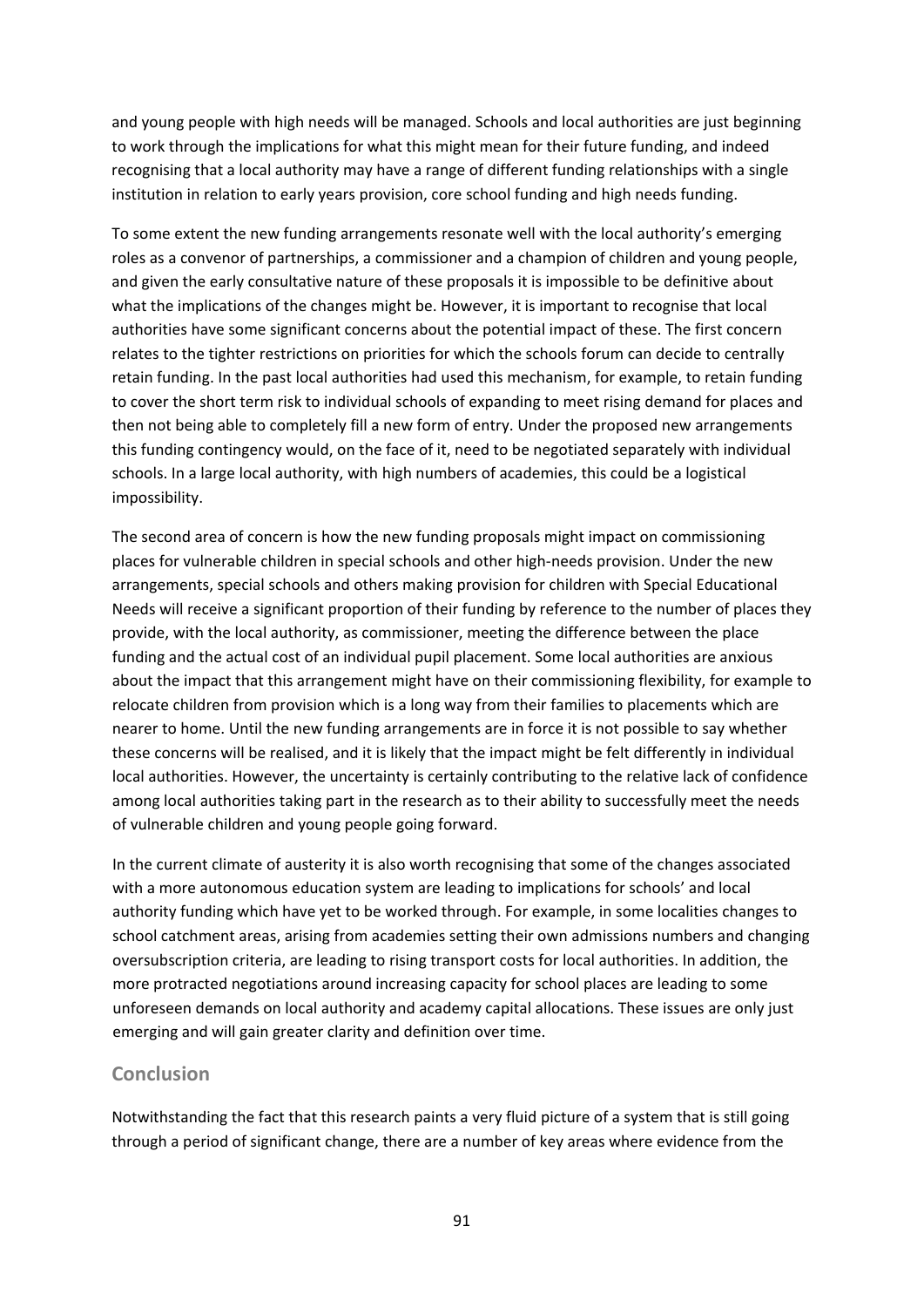research suggests that action taken now may support a more seamless transition to new and effective ways of working in a context of greater school autonomy.

Overall the evidence suggests that in many cases local authorities and schools, working together, are creating local solutions to some of the challenges that have arisen as a result of the new education landscape and are at the same time finding ways to maximise the opportunities. The first part of this conclusion therefore summarises some of the key emerging messages for schools and local authorities about how they might approach this period of transition and what effective practice may look like. However, the research has also pointed to issues and challenges which, so far, have not proved amenable to local solutions and where some additional clarity, further action, or ongoing reflection may be needed on the part of national government and its partners. These are summarised in the second part of the conclusion.

## **Key messages for local partners in education**

The action research strongly suggests that there are some emerging areas of good practice which local authorities might find helpful to consider as they make the transition into a new role and set of responsibilities. These are summarised below:

- Be systematic in working through, with schools, where the local authority can add most value in the new education landscape, prioritise what to focus on and then confidently inhabit the space agreed. Seize the agenda, rather than be apologetic and wait for instruction.
- Treat schools as partners and leaders in the education system, and provide the space for them to develop solutions to community‐wide issues that are owned by schools.
- Where existing relationships with schools are strong, begin to develop the governance mechanisms and, if appropriate, more formal partnerships with and between schools so that good relationships have a life beyond the particular individuals involved at any one time. Where relationships with schools are not strong, then take immediate action to turn these around as a matter of priority.
- Look for quick wins to demonstrably contribute to the resolution of new and pressing issues that are emerging as a result of the changing education system. This will help address the concern that there is too much theory and not enough action.
- Focus on co-creating, with schools, a local education culture based on a clear moral purpose and identify the headteacher advocates who can lead that process. Work with schools to support the conditions in which headteachers are prepared to challenge each other to take decisions which are in the collective interest of pupils in the wider community as well as the interests of pupils and parents at their school.
- Find mechanisms to learn from other local authorities, to avoid re-inventing the wheel at a point when all local authorities are wrestling with a similar set of issues.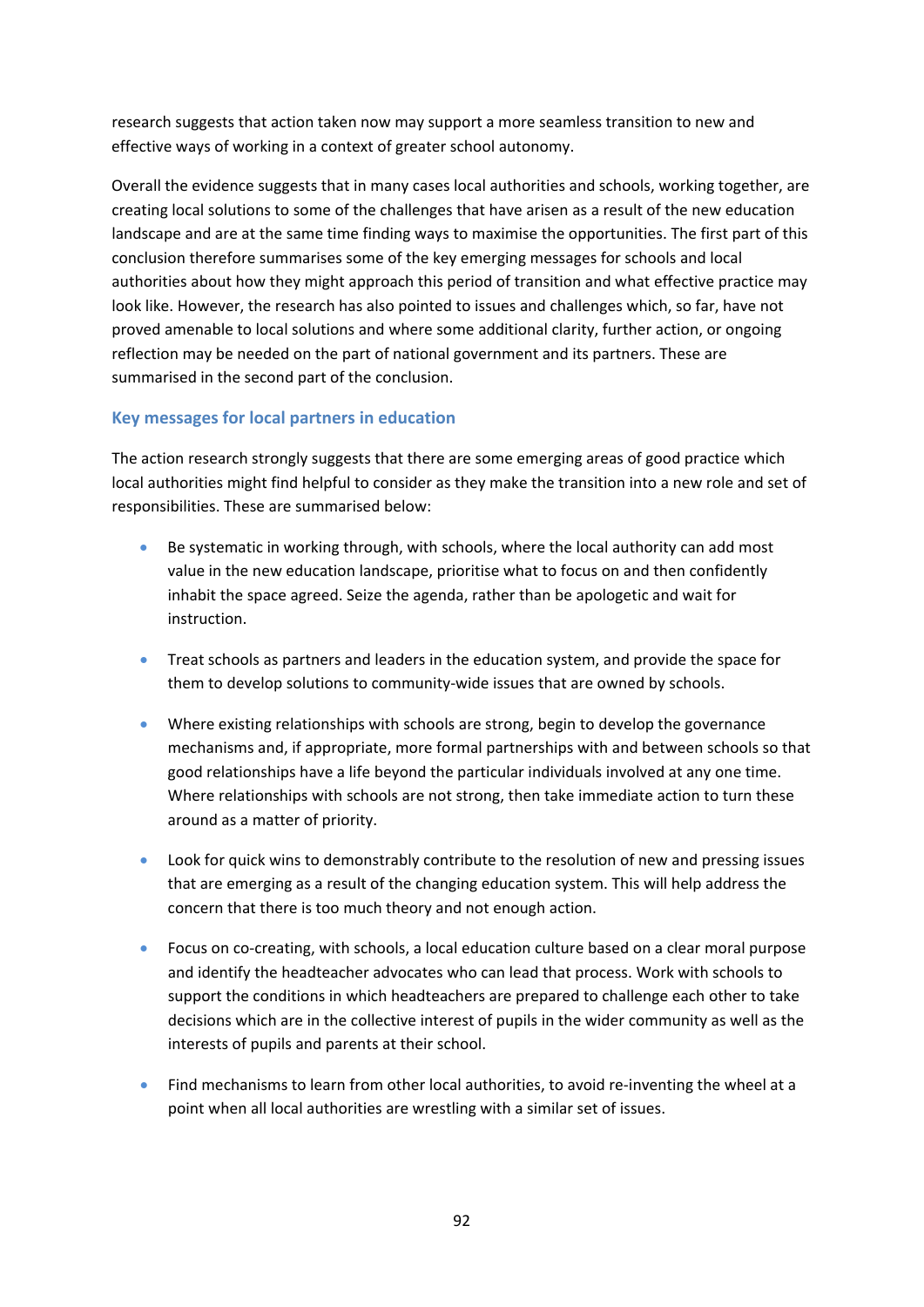- Develop the capacity to carry out really sharp and high-quality data analysis that will enable schools, parents, and other partners to understand the system‐level needs and how they can best be addressed.
- Work in partnership with local academies and sponsors to jointly understand what the local authority's role as 'a champion of pupils and parents' means in relation to standards of performance for all children and for groups at risk of underachieving, so that it is clear and agreed what each partner can deliver.
- Invest in support for governors overall so that they can add real value to the schools they govern, and strategically target local authority governors as a group who can provide a conduit between the local authority and academies, and can provide more systematic intelligence about the performance and capacity of education locally.
- Map and establish systems for regularly scrutinising 'soft' performance indicators available from a range of sources including engagement with individual schools, local authority traded services, parents, members and governors.
- Develop strong relationships with local academy sponsors and Free School promoters and maximise local intelligence to become a valued partner in the commissioning dialogue related to future school provision.
- Further develop the outward facing scrutiny role of members so that this becomes a powerful route for championing and advocating on behalf of children and young people.
- Keep a close watching brief on the sufficiency of support available for vulnerable children both within schools and externally, and the effectiveness with which schools are able to commission that support to meet needs. If it becomes apparent that the needs of vulnerable children are not being served, work closely with schools, providers and other partners to build capacity and strengthen the quality of what is on offer.
- Identify opportunities to delegate further powers, responsibilities and budgets to schools, within a framework of strong partnership working and robust quality assurance for outcomes.

In parallel, the shift to a more autonomous system also places new responsibilities on schools, not just for their own performance but for the ability of a community of schools to meet the needs of all children and young people in their area. In some of the best examples of where schools and local authorities together are making the new constellation of responsibilities work well, schools are taking much greater responsibility for collective, rather than individual, outcomes in relation to exclusions, admissions, Fair Access, post-16 planning and supporting better teaching and learning. Schools are owning the agenda, have an appetite to get underneath the issues, recognise that one school's decisions can have far-reaching implications, for good or ill, across a community, and are finding the confidence to challenge their peers on the basis of evidence. Schools also have a responsibility to grow their own capacity to make the most of the new opportunities that come with a changing education landscape. In particular, becoming an expert commissioner, with confidence to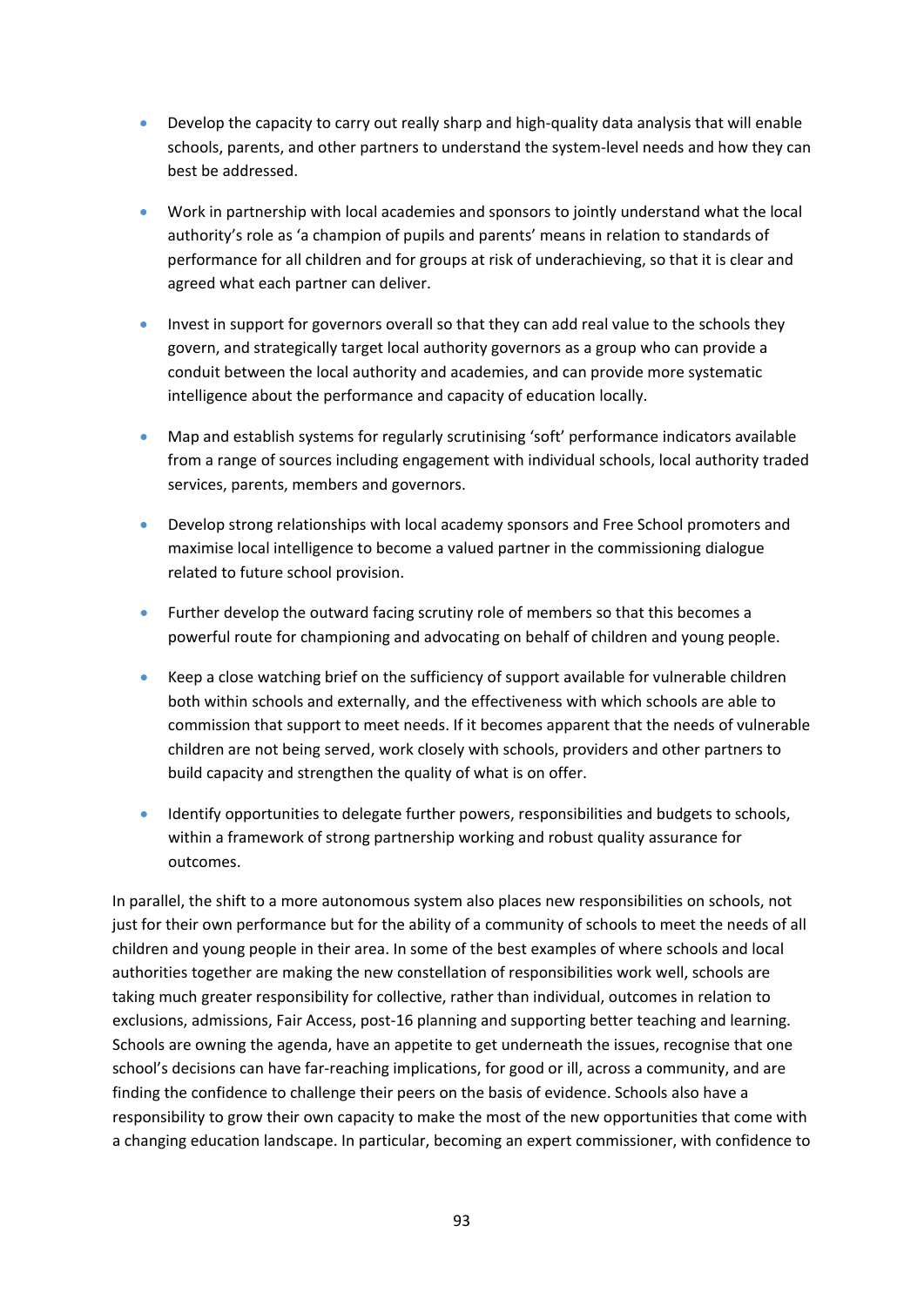define need, identify the right support, and quality assure the service delivered by an external provider will be essential skills in the new system.

#### **Key messages for national partners in education**

The thrust of this report has been to demonstrate how local authorities, working with their schools and other local partners, are responding to the opportunities and challenges emerging from a more diverse and devolved education system. For the most part there are encouraging signs that practical local solutions are emerging. However, there are some challenges which, on the basis of this early evidence, do not appear to be amenable to locally developed solutions and where further thought at a national level will be required. These are summarised briefly below:

- Historically, there has been a very wide range in local authority performance. The extent to which local authorities have the skills to adapt to the new agenda successfully is therefore likely to be very varied. Furthermore, the collective capacity of schools in different local areas to assume a system leadership role will also be varied. The Children's Improvement Board and sector‐led improvement initiatives provide a means for sharing good practice across local authorities, and the mechanism for identifying local authorities which are struggling to get to grips with the new agenda and brokering in support from a peer or other appropriate source. The evolving role of the council in education may well be a particular issue on which councils would welcome greater opportunities to share practice and learn from peers going forward.
- It is clear that responsibility for closing or federating schools where supply is outstripping demand is proving very difficult. Where the school whose viability is threatened is a community, VA or VC school the local authority has a role in leading the reconfiguration of pupil places to manage the risk, however as more schools become academies their flexibility is increasingly constrained. In the case of any convertor academy whose future viability may become uncertain there is no obvious point of accountability in the system to take the difficult decisions about what should happen to that school, and manage the repercussions for other neighbouring schools.
- A similar issue has emerged in relation to the future performance of stand‐alone convertor academies. Although in some areas academies are continuing to welcome challenge and support from the local authority, and in others the concept of 'challenge partners' (through which schools challenge each other) is taking root, there is no mechanism to ensure that the performance of every stand‐alone convertor academy is scrutinised and that where such an academy is poorly performing an effective intervention is put into place.
- In the interests of high quality commissioning and sharing intelligence it would be helpful if the Department for Education could offer greater clarity on the criteria it uses to assess the suitability of a potential sponsor for a school and how it monitors sponsors' performance. This would enable local authorities to make better informed decisions in circumstances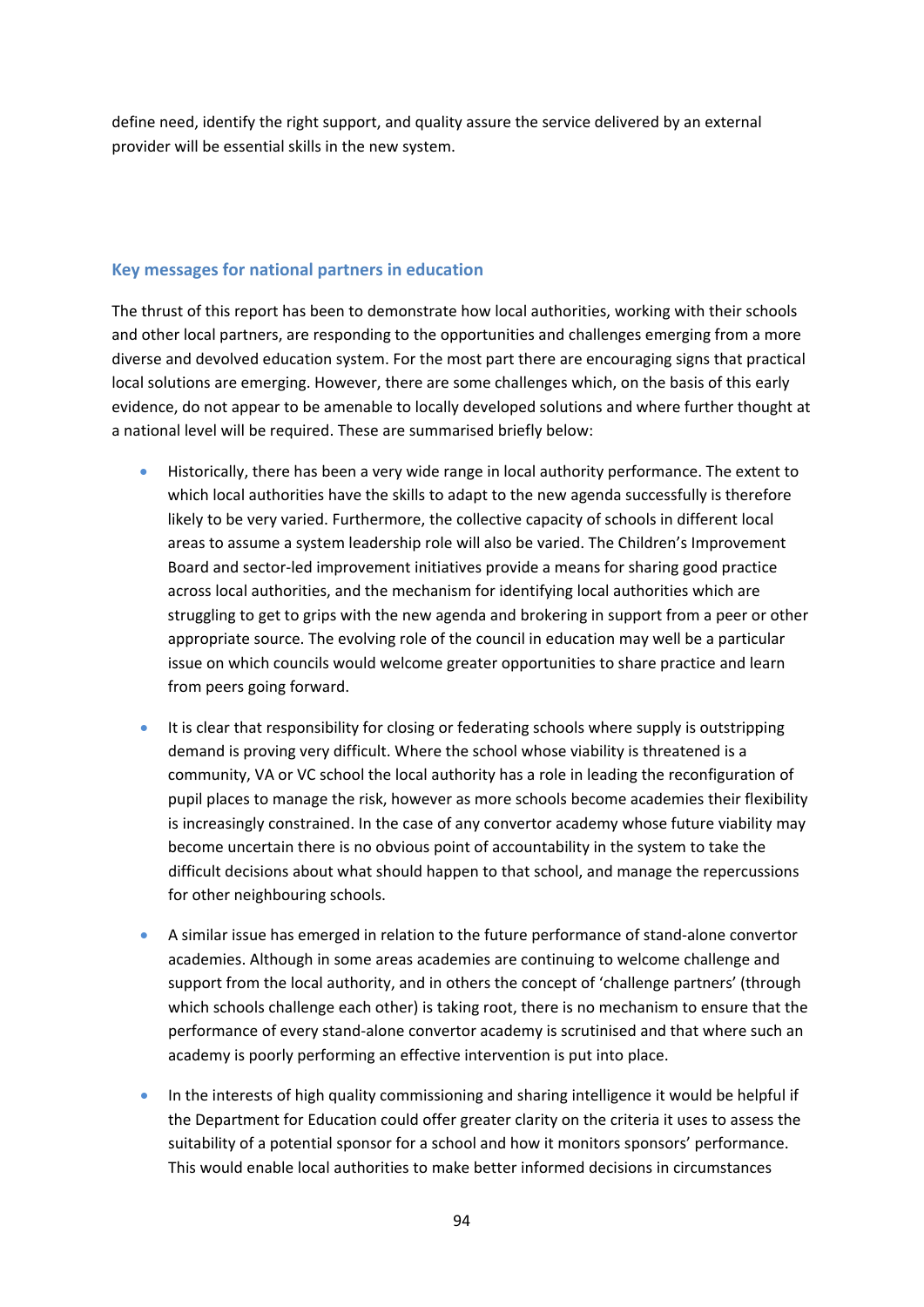where they are looking to commission a new school or find a sponsor for an existing school. There is also some unevenness in how local authorities are engaged in the dialogue about the choice of sponsor for a school that is failing. This may be a reflection of local authorities' own capacity, but clearer expectations of the role that the Department would like local authorities to play in these circumstances, and how local authorities might contribute to the Department's ongoing quality assurance of sponsored arrangements may be helpful.

- Teaching school alliances are emerging as a critical component in orchestrating and providing a wide range of services and high‐quality support. However, while teaching schools are designated based on a range of demanding criteria, there is a concern among some local authorities that some teaching schools could lose their designation if the headteacher moves on. They argue that this makes the sustainability of the support feel fragile and a difficult basis on which to build a local strategy. The National College is taking action to mitigate this risk by allowing for two or more schools to be designated together and so share the responsibilities and, where the current head teacher of a teaching school does move on, looking at the succession plans and overall leadership capacity of an alliance before taking the decision to de‐designate. However, this is an issue, along with the attendant risk that if a teaching school's performance drops or it loses its Ofsted outstanding rating, it will face almost certain de‐designation. Where this does happen, the College is committed to trying to manage the impact as far as possible in the interests of stability.
- There is considerable anxiety among local authorities that current processes for escalating disputes around Fair Access to the Education Funding Agency are not proving timely, and that the education of vulnerable children and young people may suffer as a result. It would be helpful if the Department for Education could review the existing processes to ensure that they are fit for purpose. It may also be helpful to establish a system for monitoring the levels, pattern and nature of Fair Access disputes in order to ascertain, over time, how well the needs of the most vulnerable children are being served within a more autonomous system.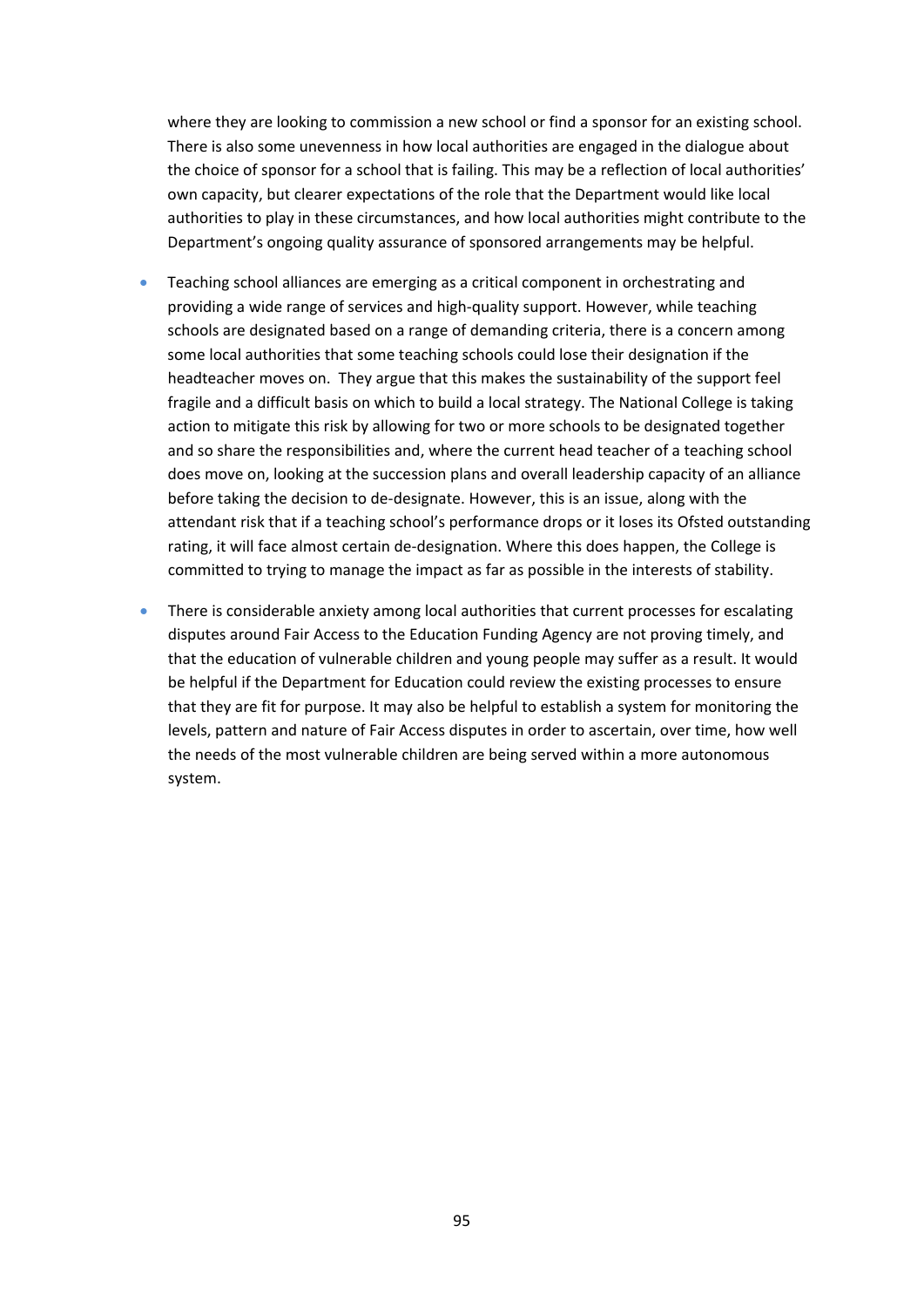## **Annex A – list of those who were engaged in the research**

### **Action research participating local authorities**

Members and officers in Bolton, Bristol, Gloucestershire, Hertfordshire, Middlesbrough, Oxfordshire, Thurrock, Warwickshire, and Westminster.

40 primary headteachers from the above authorities, of which 8 were principals of academies; 34 secondary headteachers, of which 18 were principals of academies; 5 headteachers of special schools and 1 PRU headteacher.

### **Additional local authority partners**

Members and/or officers in Cambridgeshire, East Sussex, Essex, Wandsworth, Richmond and Kingston‐upon‐Thames.

#### **National Stakeholders**

Harris Federation ‐ Dan Moynihan

ARK ‐ Lucy Heller

United Learning Trust ‐ Kathy August

Schools Network ‐ Bill Watkins

ASCL ‐ Brian Lightman

FASNA ‐ Helen Hyde

National Governors Association ‐ Emma Knights

Independent Academies Association ‐ Nick Heller and Philip O'Hare

ADCS – Nick Hudson (Wigan), Paul Robinson (Wandsworth), Damian Allen (formerly Knowsley)

SOLACE – Mark Rogers (Solihull)

LGA – Cllr Stephen Castle (Essex) and Cllr Gerald Vernon‐Jackson (Portsmouth)

#### **Steering group members**

Cllr Stephen Castle – Essex LA; Matt Dunkley – Immediate Past President ADCS and DCS East Sussex LA; Ian Keating – Local Government Association; Toby Greany – NCSL; Lucy Heller – ARK; Dame Yasmin Bevan – Executive principal Denbigh High School and Challney High School for Boys; Mike Mcgrath – DCLG; Claire Burton – DfE; Dominic Herrington – DfE; Anne Jackson – DfE; Ann Gross – DfE; Janet Grauberg – DfE ; Paul Kissack – DfE; Graham Archer – DfE; Rob Cirin – DfE; and Alan Thompson – DfE.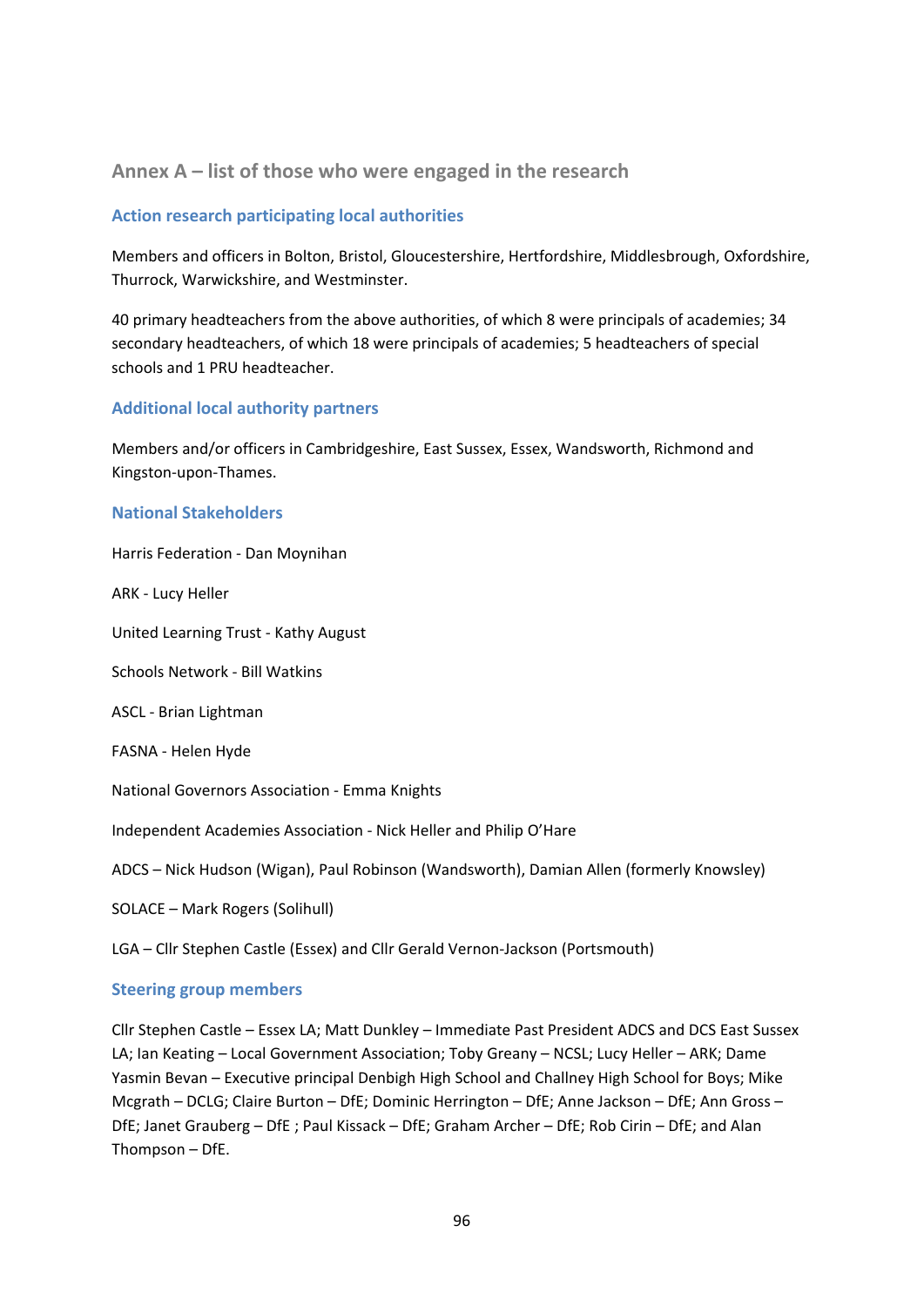# **Annex B – analysis of local authority self evaluations**

# **Strategic Direction**

|                                                                                              | Strongly |       |                 | Strongly        |
|----------------------------------------------------------------------------------------------|----------|-------|-----------------|-----------------|
|                                                                                              | Agree    | Agree | <b>Disagree</b> | <b>Disagree</b> |
| As an authority we have a clear and well defined vision of how we will support the           |          |       |                 |                 |
| quality of education for all primary-aged pupils in our local area over the next two         |          |       |                 |                 |
| 1.1 years.                                                                                   |          | 6     |                 |                 |
| As an authority we have a clear and well defined vision of how we will support the           |          |       |                 |                 |
| quality of education for all secondary-aged pupils in our local area over the next two       |          |       |                 |                 |
| 1.2 years.                                                                                   |          | 6     |                 |                 |
| Our vision for the future of education in this authority is shared between members           |          |       |                 |                 |
| 1.3 and officers, and both are clear what role they play in achieving it.                    |          | Δ     | ٩               |                 |
| Key stakeholders, including school and academy principals and staff, governors,              |          |       |                 |                 |
| parents, local academy sponsors, and other key organisations and agencies working            |          |       |                 |                 |
| 1.4 with children understand the vision and subscribe to it.                                 |          | 6     | 2               |                 |
| Our systems of communication with schools and academies, including principals and            |          |       |                 |                 |
| governors, support good working relationships and enable the authority to be                 |          |       |                 |                 |
| 1.5 confident about their concerns and perceptions.                                          | 1        |       | 3               |                 |
|                                                                                              |          |       |                 |                 |
| The quality of our relationships with local authority schools is such that we can have       |          |       |                 |                 |
| 1.6 difficult conversations and jointly develop constructive solutions to issues that arise. |          |       |                 |                 |
|                                                                                              |          |       |                 |                 |
| The quality of our relationships with convertor academies is such that we can have           |          |       |                 |                 |
| 1.7 difficult conversations and jointly develop constructive solutions to issues that arise. | 3        | Δ     | 1               |                 |
|                                                                                              |          |       |                 |                 |
| The quality of our relationships with sponsored academies is such that we can have           |          |       |                 |                 |
| 1.8 difficult conversations and jointly develop constructive solutions to issues that arise. | 2        | 5     |                 |                 |
|                                                                                              |          |       |                 |                 |
| The quality of our relationships with local academy sponsors is such that we can have        |          |       |                 |                 |
| 1.9 difficult conversations and jointly develop constructive solutions to issues that arise. | 3        | 5     |                 |                 |
| We are confident that we have the right staff capacity, with the right skills to deliver     |          |       |                 |                 |
| 1.10 the vision that we have set ourselves.                                                  |          |       |                 |                 |
| We feel confident about the value that we can add to education in our local area over        |          |       |                 |                 |
| 1.11 the next two years.                                                                     |          |       |                 |                 |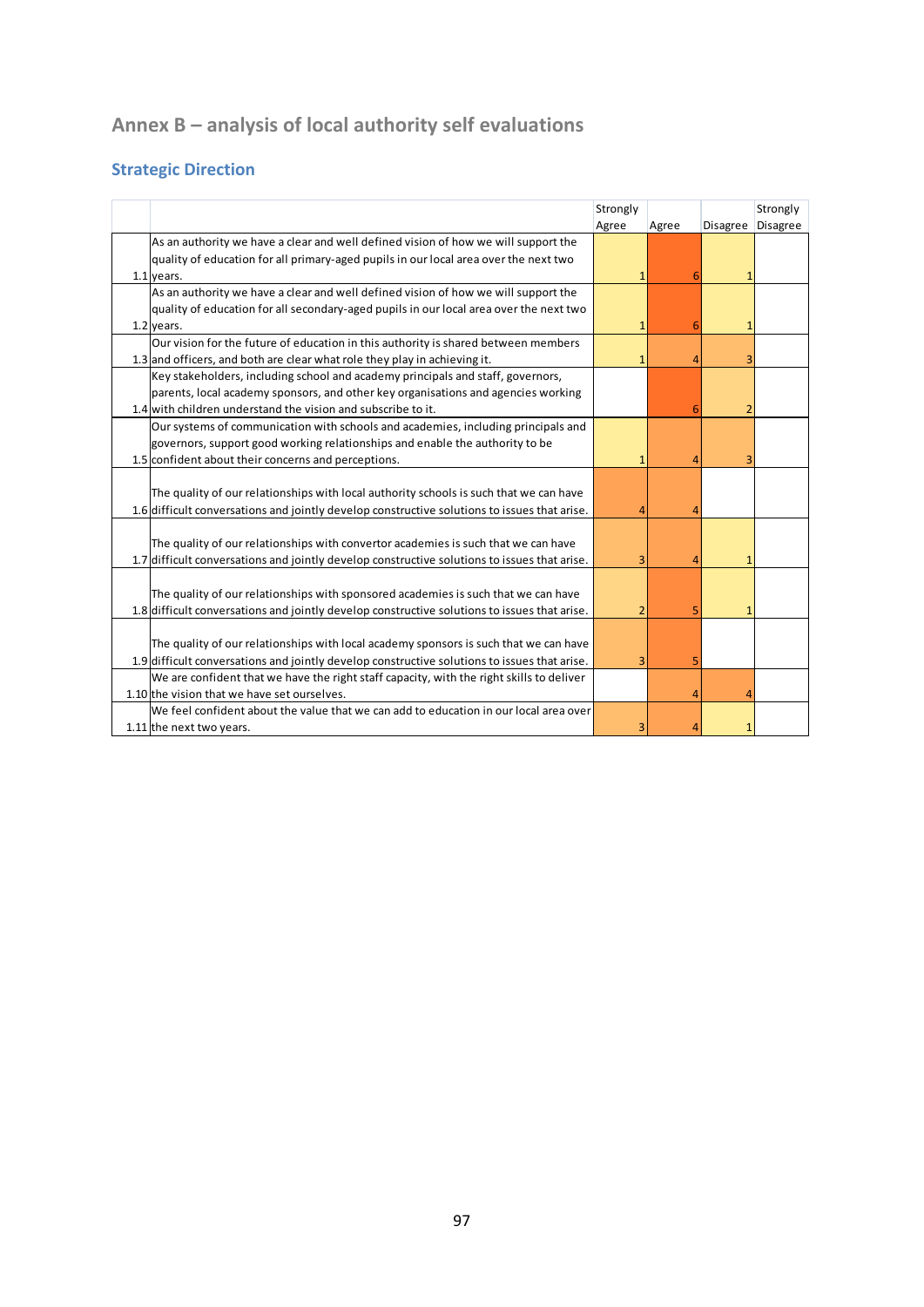# **Annex B continued**

# **Ensuring a sufficient supply of school places**

|                                                                              | Strongly                |       | Strongly       |          |
|------------------------------------------------------------------------------|-------------------------|-------|----------------|----------|
|                                                                              | Agree                   | Agree | Disagree       | Disagree |
| We are confident that based on demographic projections and other             |                         |       |                |          |
| information sources we know, with a reasonable degree of accuracy, how       |                         |       |                |          |
| many school places will be needed at primary and secondary phases and        |                         |       |                |          |
| 2.1 where they will be needed.                                               |                         |       |                |          |
| We understand clearly the short and medium term proposed pupil capacity of   |                         |       |                |          |
| current and soon-to-convert academies in our local area, including plans for |                         |       |                |          |
| 2.2 expansion.                                                               | $\overline{\mathbf{c}}$ | 4     |                |          |
| We have robust information about the pupil capacity of any Free Schools      |                         |       |                |          |
| which have opened, which are at the business case phase, or which have       |                         |       |                |          |
| 2.3 expressed an interest in opening in our local area.                      | 1                       | 4     |                |          |
| We have effective means of looking forward to anticipate the possibility of  |                         |       |                |          |
| 2.4 new schools opening or existing schools expanding in the future.         | 1                       |       |                |          |
| We are convening effective collaborative arrangements with all primary       |                         |       |                |          |
| schools, including academies, to support them to determine jointly, across a |                         |       |                |          |
| logical catchment area, how they will collectively meet the place needs of   |                         |       |                |          |
| 2.5 pupils, and cope with both future under and over-supply of places.       |                         | 6     | 2              |          |
|                                                                              |                         |       |                |          |
| We are convening effective collaborative arrangements with all secondary     |                         |       |                |          |
| schools, including academies, to support them to determine jointly, across a |                         |       |                |          |
| logical catchment area, how they will collectively meet the place needs of   |                         |       |                |          |
| 2.6 pupils, and cope with both future under and over-supply of places.       |                         | 5     | 3              |          |
| In the event of a dispute between schools which involves an academy, or      |                         |       |                |          |
| between the local authority and an academy, in relation to the provision of  |                         |       |                |          |
| places we know what the escalation mechanism is and we are confident that    |                         |       |                |          |
| 2.7 we can make it work.                                                     |                         | 2     |                |          |
| We have good relationships with local academy sponsors as a basis for        |                         |       |                |          |
| 2.8 discussing future pupil numbers and planned expansion or contraction.    |                         | 6     |                |          |
| We are confident that in the event of a school becoming unviable, whether    |                         |       |                |          |
| that is an academy or a local authority school, we have the relationships,   |                         |       |                |          |
| collaborative arrangements, and processes in place to minimise the           |                         |       |                |          |
| 2.9 disruption to the education of the pupils at that school.                |                         | 5     | $\overline{2}$ |          |
| We have a good understanding of the market place of potential providers of   |                         |       |                |          |
| new schools, including Free Schools, and have the skills and information     |                         |       |                |          |
| needed to shape and engage with that market to meet the needs of rising      |                         |       |                |          |
| 2.10 pupil numbers in a way that meets local priorities.                     |                         |       |                |          |
| We are confident that we have the skills and understanding needed to run a   |                         |       |                |          |
| 2.11 successful competition for a new school.                                |                         |       |                |          |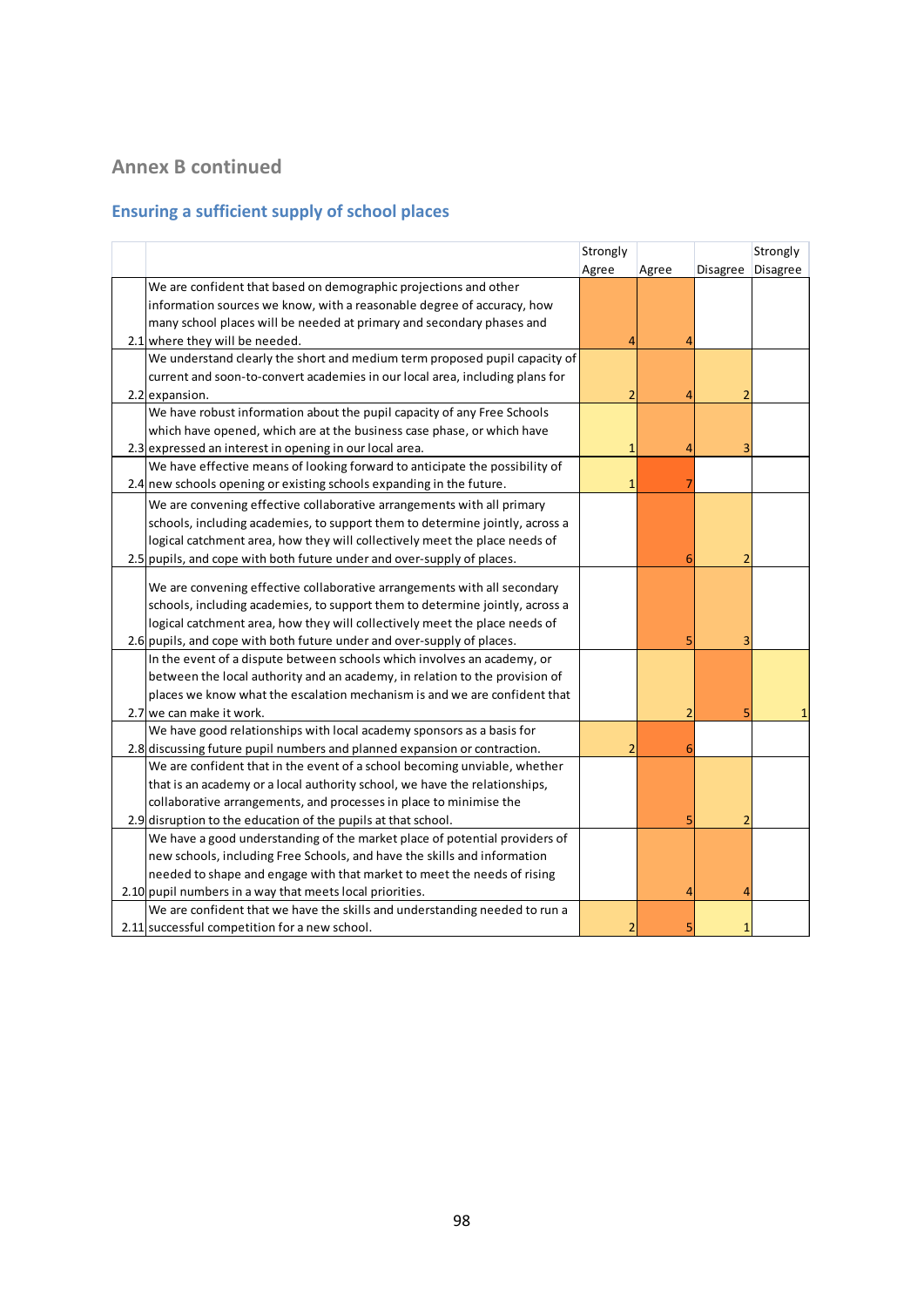# **Annex B continued**

## **School improvement**

|                                                                                      | Strongly                |                |                | Strongly        |
|--------------------------------------------------------------------------------------|-------------------------|----------------|----------------|-----------------|
|                                                                                      | Agree                   | Agree          | Disagree       | <b>Disagree</b> |
| As an authority we are confident that we have effective systems and capacity in      |                         |                |                |                 |
| our local area to either turn around or seek a suitable sponsor for any local        |                         |                |                |                 |
| 3.1 authority primary schools that are performing poorly.                            | $\overline{2}$          |                | $\mathbf{1}$   |                 |
| As an authority we are confident that we have effective systems and capacity in      |                         |                |                |                 |
| our local area either to turn around or seek a suitable sponsor for any local        |                         |                |                |                 |
| 3.2 authority secondary schools that are performing poorly.                          | $\overline{2}$          | 5              | 1              |                 |
| There is sufficient capacity and intelligence in the system locally, either in the   |                         |                |                |                 |
| local authority or its partners, to identify accurately the signs of                 |                         |                |                |                 |
| 3.3 underperformance or of declining performance.                                    | $\mathbf{1}$            | $\overline{4}$ | 3              |                 |
| We have the knowledge, systems and capacity in our local area to support             |                         |                |                |                 |
| 3.4 effectively underperforming or declining local authority schools.                | $\overline{2}$          | $\overline{4}$ | $\mathbf{1}$   |                 |
| We have sufficiently detailed knowledge and understanding of the strength of         |                         |                |                |                 |
| good and outstanding schools in our local area to be an effective broker of          |                         |                |                |                 |
| 3.5 school to school support.                                                        | 3                       | $\overline{4}$ | $\mathbf{1}$   |                 |
| We have the skills and capacity to monitor successfully and hold to account          |                         |                |                |                 |
| school to school support solutions for underperforming or poorly performing          |                         |                |                |                 |
| 3.6 schools, including involving academies in those solutions where appropriate.     | $\overline{\mathbf{c}}$ | 4              | 2              |                 |
| We have a clear understanding of the extent and quality of the school                |                         |                |                |                 |
| improvement market locally, and have the confidence and skills to help shape         |                         |                |                |                 |
| 3.7 that market.                                                                     | $\overline{2}$          | 3              | 3              |                 |
| As a local authority we have the skills, knowledge and capacity to broker            |                         |                |                |                 |
| successfully in a sponsor to take on a poorly performing school in a way that will   |                         |                |                |                 |
| 3.8 best meet the needs of pupils and the local community.                           | $\mathbf{1}$            | 5              | $\mathbf{1}$   |                 |
| The traded school improvement services that we offer to schools are high             |                         |                |                |                 |
| quality, good value and flexibly respond to what schools want and need. Our          |                         |                |                |                 |
| 3.9 services compare favourably with other services available to schools.            | 1                       | 5              | $\mathbf{1}$   |                 |
| The majority of schools, both academies and local authority schools (where           |                         |                |                |                 |
| 3.10 applicable), continue to buy into local authority traded improvement services.  | 3                       | $\overline{2}$ | $\overline{2}$ |                 |
| We have the mechanisms to monitor schools' satisfaction with local authority         |                         |                |                |                 |
| traded school improvement services and to develop these to meet changing             |                         |                |                |                 |
| $3.11$ needs.                                                                        | $\overline{2}$          | 3              | $\overline{2}$ |                 |
|                                                                                      |                         |                |                |                 |
| We are confident that local academy sponsors have the skills and capacity to         |                         |                |                |                 |
| 3.12 support their sponsored schools to improve or to sustain outstanding provision. |                         | 5              | 3              |                 |
| The strengths of our relationship with local sponsors is such that we are able to    |                         |                |                |                 |
| raise any concerns we have with them about the performance of their schools          |                         |                |                |                 |
| and they engage constructively in the dialogue and take action to address issues     |                         |                |                |                 |
| 3.13 raised.                                                                         |                         |                | $\mathbf{1}$   |                 |
| We are confident that the convertor academies in our local authority have the        |                         |                |                |                 |
| skills, capacity and self-awareness to improve or to sustain outstanding             |                         |                |                |                 |
| performance, including sufficient support and challenge being provided by the        |                         |                |                |                 |
| 3.14 governing body.                                                                 |                         | 5              | 3              |                 |
| We believe that our relationships with convertor academies are such that if it       |                         |                |                |                 |
| was clear that one was underperforming or declining we could constructively          |                         |                |                |                 |
| 3.15 raise the issues with them and jointly develop a support solution.              |                         | 5              | 3              |                 |
| We are confident that secondary local authority schools, either individually or in   |                         |                |                |                 |
| partnership, have the ability to commission successfully high quality support for    |                         |                |                |                 |
| 3.16 school improvement from other schools or the open market.                       |                         | 5              | 3              |                 |
| We are confident that primary local authority schools, either individually or in     |                         |                |                |                 |
| partnership, have the ability to commission successfully high quality support for    |                         |                |                |                 |
| 3.17 school improvement from other schools or the open market.                       |                         | 4              | 4              |                 |
| We are confident that sponsored academies have the ability to commission             |                         |                |                |                 |
| successfully high quality support for school improvement from other schools or       |                         |                |                |                 |
| 3.18 the open market.                                                                |                         | 6              | $\overline{2}$ |                 |
| We are confident that convertor academies, either individually or in                 |                         |                |                |                 |
| partnership, have the ability to commission successfully high quality support for    |                         |                |                |                 |
| 3.19 school improvement from other schools or the open market.                       |                         | 6              | $\overline{2}$ |                 |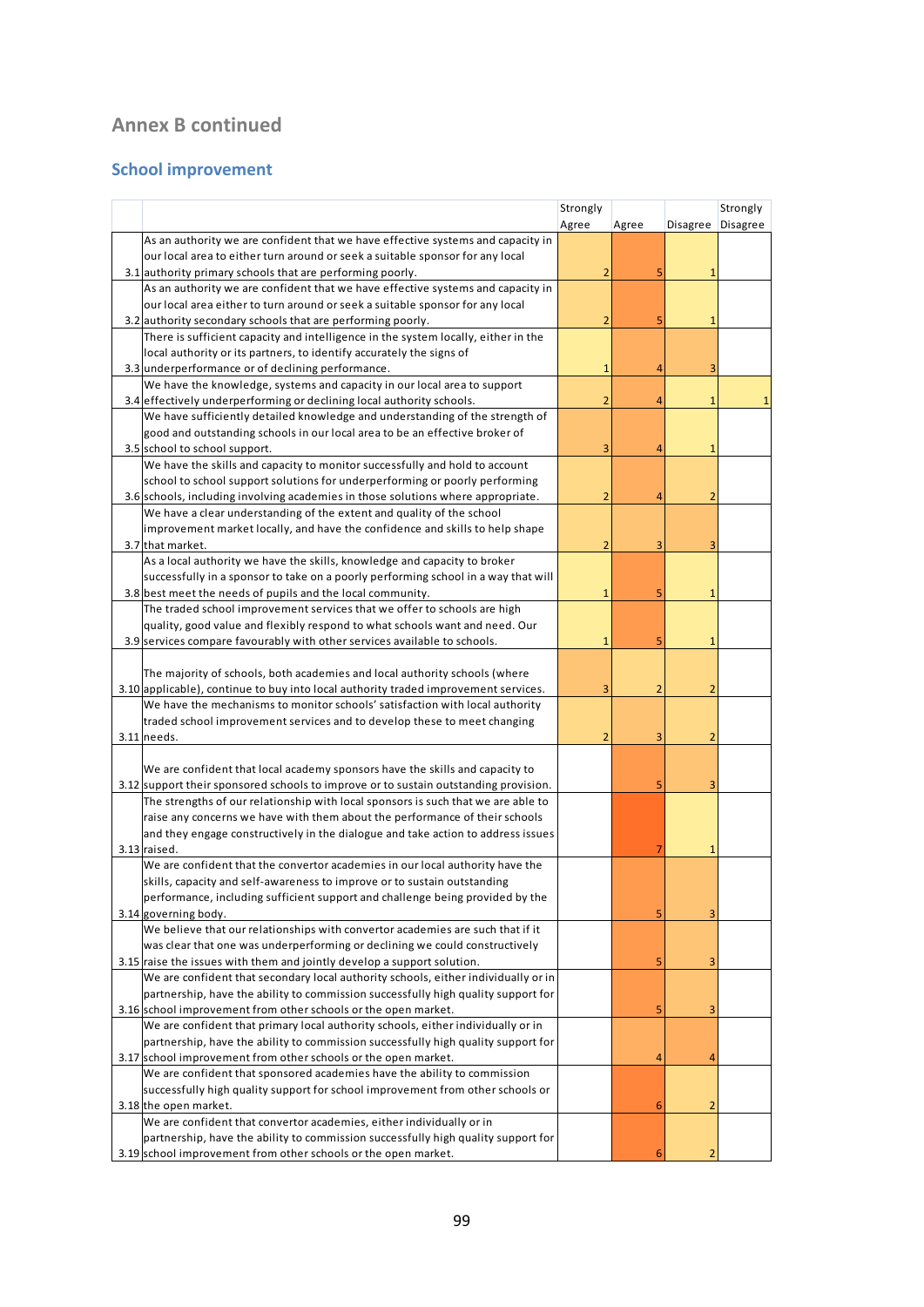# **Annex B continued**

## **Support for vulnerable children**

|                                                                                                   | Strongly |                |              | Strongly |
|---------------------------------------------------------------------------------------------------|----------|----------------|--------------|----------|
|                                                                                                   | Agree    | Agree          | Disagree     | Disagree |
| Current arrangements for ensuring fair access for children and young people who                   |          |                |              |          |
| 4.1 are vulnerable are working well.                                                              |          |                |              |          |
| Relationships with and between schools and the established processes are strong                   |          |                |              |          |
| enough that fair access arrangements are likely to continue to work as more                       |          |                |              |          |
| 4.2 schools become autonomous.                                                                    |          |                | 3            |          |
| In the event of a dispute between schools which involves an academy, or between                   |          |                |              |          |
| the local authority and an academy, in relation to in year admissions for hard to                 |          |                |              |          |
| place children we know what the escalation mechanism is and we are confident                      |          |                |              |          |
| 4.3 that we can make it work and resolve the issue in a timely fashion.                           |          | 5              | 3            |          |
| As a local authority we have the necessary skills, capacity and information to carry              |          |                |              |          |
| 4.4 out our statutory duties with regards to children with SEN.                                   |          | 6              | 2            |          |
|                                                                                                   |          |                |              |          |
| As a local authority we have the necessary skills, capacity and information to carry              |          |                |              |          |
| 4.5 out our statutory duties with regards to providing education for excluded pupils.             |          |                |              |          |
|                                                                                                   |          |                |              |          |
| We currently receive sufficient information on vulnerable pupils from our local                   |          |                |              |          |
| 4.6 authority schools to ensure that their educational needs are being met effectively.           |          |                |              |          |
| We currently receive sufficient information on vulnerable pupils from local                       |          |                |              |          |
| 4.7 academies to ensure that their educational needs are being met effectively.                   |          | 3              | 5            |          |
| We are confident that as more schools become autonomous we will continue to                       |          |                |              |          |
| receive sufficient information to ensure that the needs of vulnerable children are                |          |                |              |          |
| 4.8 being met.                                                                                    |          | $\overline{2}$ | 6            |          |
| We have a clear understanding of the local market for additional support services                 |          |                |              |          |
| available for vulnerable children, and have the skills and confidence to shape that               |          |                |              |          |
| 4.9 market to meet local needs.                                                                   |          | Δ              |              |          |
| We believe that secondary local authority schools, either individually or in                      |          |                |              |          |
| partnership, have the skills, confidence and capacity to commission high quality                  |          |                |              |          |
| 4.10 support from the market for services for vulnerable children.                                |          | 5              | 3            |          |
| We believe that primary local authority schools, either individually or in                        |          |                |              |          |
| partnership, have the skills, confidence and capacity to commission high quality                  |          |                |              |          |
| 4.11 support from the market for services for vulnerable children.                                |          | 3              | 5            |          |
| We believe that sponsored academies have the skills, confidence and capacity to                   |          |                |              |          |
| commission high quality support from the market for services for vulnerable                       |          |                |              |          |
| 4.12 children.                                                                                    |          | 5              | З            |          |
| We believe that convertor academies, either individually or in partnership, have                  |          |                |              |          |
| the skills, confidence and capacity to commission high quality support from the                   |          |                |              |          |
| 4.13 market for services for vulnerable children.                                                 |          | 4              | 7            |          |
| Where the local authority has developed traded services for supporting vulnerable                 |          |                |              |          |
| children these are high quality, good value for money and respond to the needs of                 |          |                |              |          |
| schools, families and children. The local authority's services compare favourably                 |          |                |              |          |
| 4.14 with other services available on the market.                                                 | 1        | 3              | 3            |          |
| The majority of schools, both academies and local authority schools (where                        |          |                |              |          |
| applicable), continue to buy into local authority traded support services for                     |          |                |              |          |
| 4.15 vulnerable children.                                                                         | 1        | 6              | 1            |          |
| The local authority has the skills, knowledge and capacity to commission                          |          |                |              |          |
| effectively support from the most vulnerable children from schools or other                       |          |                |              |          |
|                                                                                                   |          |                |              |          |
| 4.16 providers.<br>We are confident that relationships and methods of communication are such that |          | 6              | $\mathbf{1}$ |          |
| the support offer to the most vulnerable children and families will continue to be                |          |                |              |          |
| joined up as the education system and the market for support becomes more                         |          |                |              |          |
|                                                                                                   |          |                |              |          |
| 4.17 diverse.                                                                                     |          | $\overline{2}$ | 6            |          |